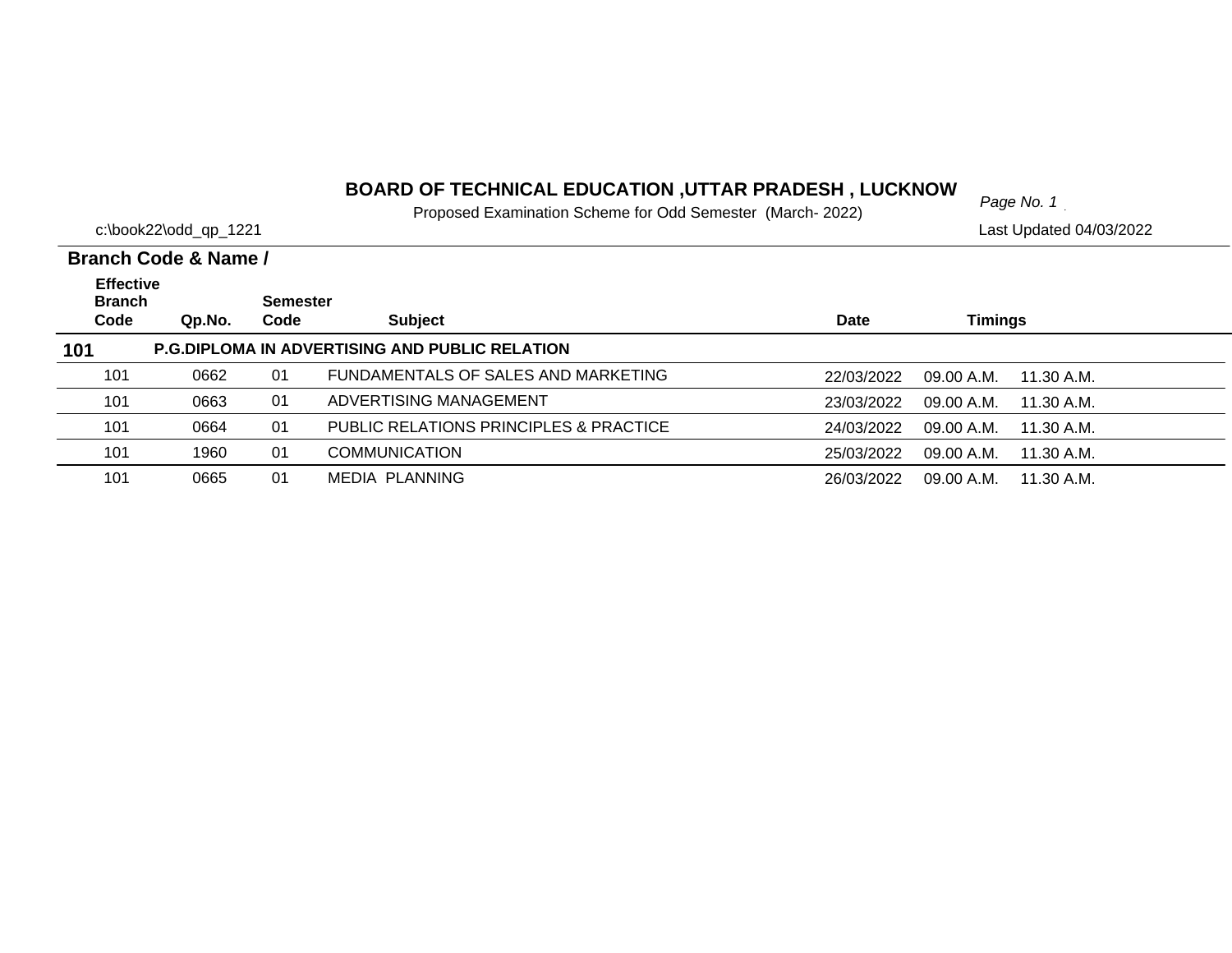# *Page No. 2* **BOARD OF TECHNICAL EDUCATION ,UTTAR PRADESH , LUCKNOW**

Proposed Examination Scheme for Odd Semester (March- 2022)

|                                           | Branch Code & Name / |                         |                                                       |             |                          |  |  |  |  |  |  |
|-------------------------------------------|----------------------|-------------------------|-------------------------------------------------------|-------------|--------------------------|--|--|--|--|--|--|
| <b>Effective</b><br><b>Branch</b><br>Code | Qp.No.               | <b>Semester</b><br>Code | <b>Subject</b>                                        | <b>Date</b> | Timings                  |  |  |  |  |  |  |
| 102                                       |                      |                         | <b>P.G.DIPLOMA IN BIO TECHNOLOGY (TISSUE CULTURE)</b> |             |                          |  |  |  |  |  |  |
| 102                                       | 0651                 | 01                      | ANALYTICAL BIOCHEMISTRY                               | 22/03/2022  | 09.00 A.M.<br>12.00 NOON |  |  |  |  |  |  |
| 102                                       | 0652                 | 01                      | MOLECULAR BIOLOGY AND GENETIC ENGINEERING             | 23/03/2022  | 09.00 A.M.<br>12.00 NOON |  |  |  |  |  |  |
| 102                                       | 0653                 | 01                      | INDUSTRIAL MICROBIOLOGY                               | 24/03/2022  | 09.00 A.M.<br>12.00 NOON |  |  |  |  |  |  |
| 102                                       | 0654                 | 01                      | PLANT TISSUE CULTURE TECHNOLOGY                       | 25/03/2022  | 12.00 NOON<br>09.00 A.M. |  |  |  |  |  |  |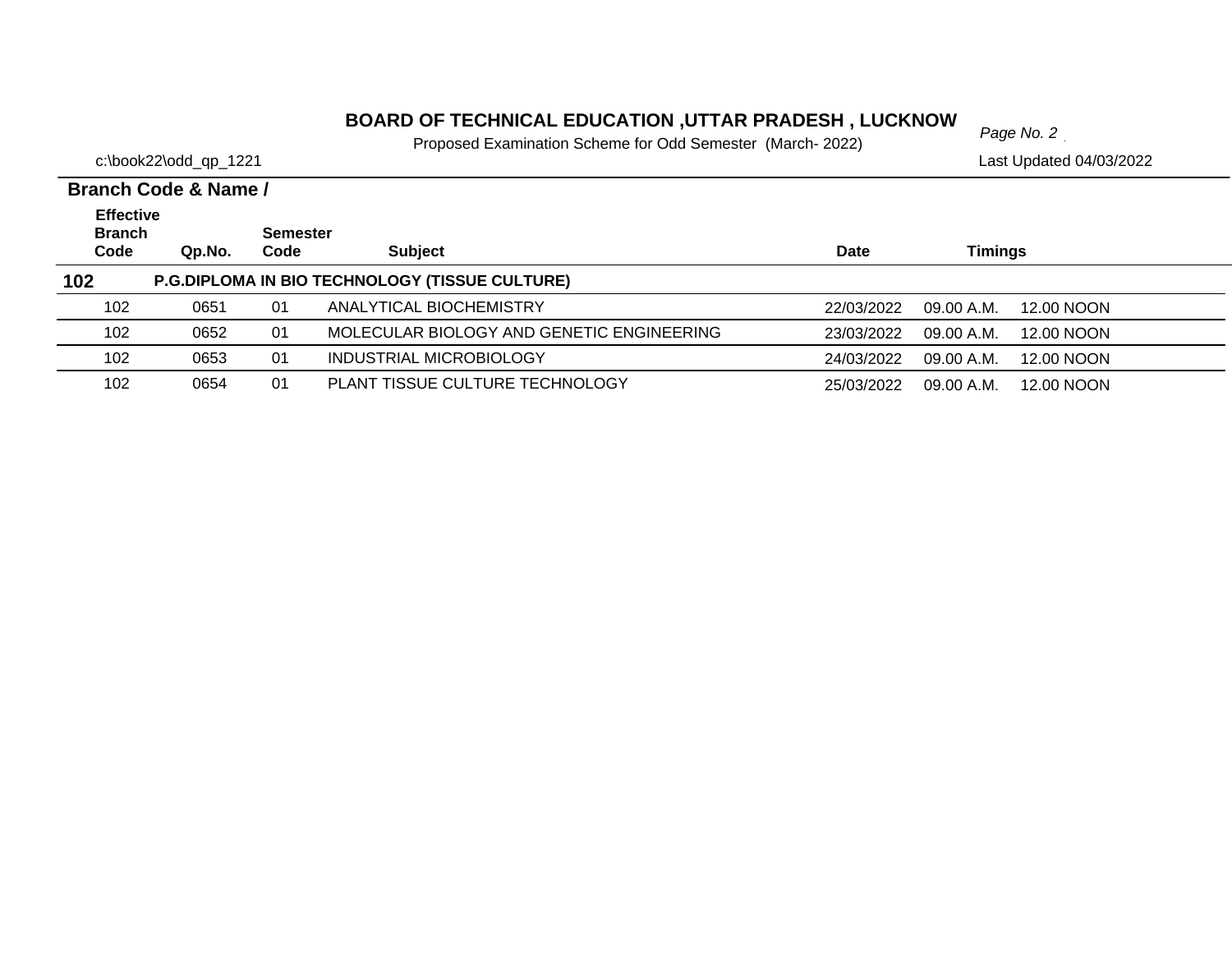# *Page No. 3* **BOARD OF TECHNICAL EDUCATION ,UTTAR PRADESH , LUCKNOW**

Proposed Examination Scheme for Odd Semester (March- 2022)

| Branch Code & Name /                      |        |                         |                                                     |            |                          |  |  |  |  |
|-------------------------------------------|--------|-------------------------|-----------------------------------------------------|------------|--------------------------|--|--|--|--|
| <b>Effective</b><br><b>Branch</b><br>Code | Qp.No. | <b>Semester</b><br>Code | <b>Subject</b>                                      | Date       | <b>Timings</b>           |  |  |  |  |
| 103                                       |        |                         | <b>P.G.DIPLOMA IN TOURISM AND TRAVEL MANAGEMENT</b> |            |                          |  |  |  |  |
| 103                                       | 0671   | 01                      | FUNDAMENTAL OF TOURISM                              | 22/03/2022 | 09.00 A.M.<br>11.30 A.M. |  |  |  |  |
| 103                                       | 0673   | 01                      | COMPUTER APPLICATION & GLOBAL DISTRIBUTION SYSTEM   | 23/03/2022 | 09.00 A.M.<br>11.30 A.M. |  |  |  |  |
| 103                                       | 0675   | 01                      | INTRODUCTORY ACCOUNTING & FOREIGN LANGUAGE          | 24/03/2022 | 09.00 A.M.<br>11.30 A.M. |  |  |  |  |
| 103                                       | 0678   | 01                      | TOURISM PRODUCT OF INDIA                            | 25/03/2022 | 09.00 A.M.<br>11.30 A.M. |  |  |  |  |
| 103                                       | 0676   | 01                      | PERSONALITY DEVELOPMENT & COMMUNICATION SKILLS      | 26/03/2022 | 09.00 A.M.<br>11.30 A.M. |  |  |  |  |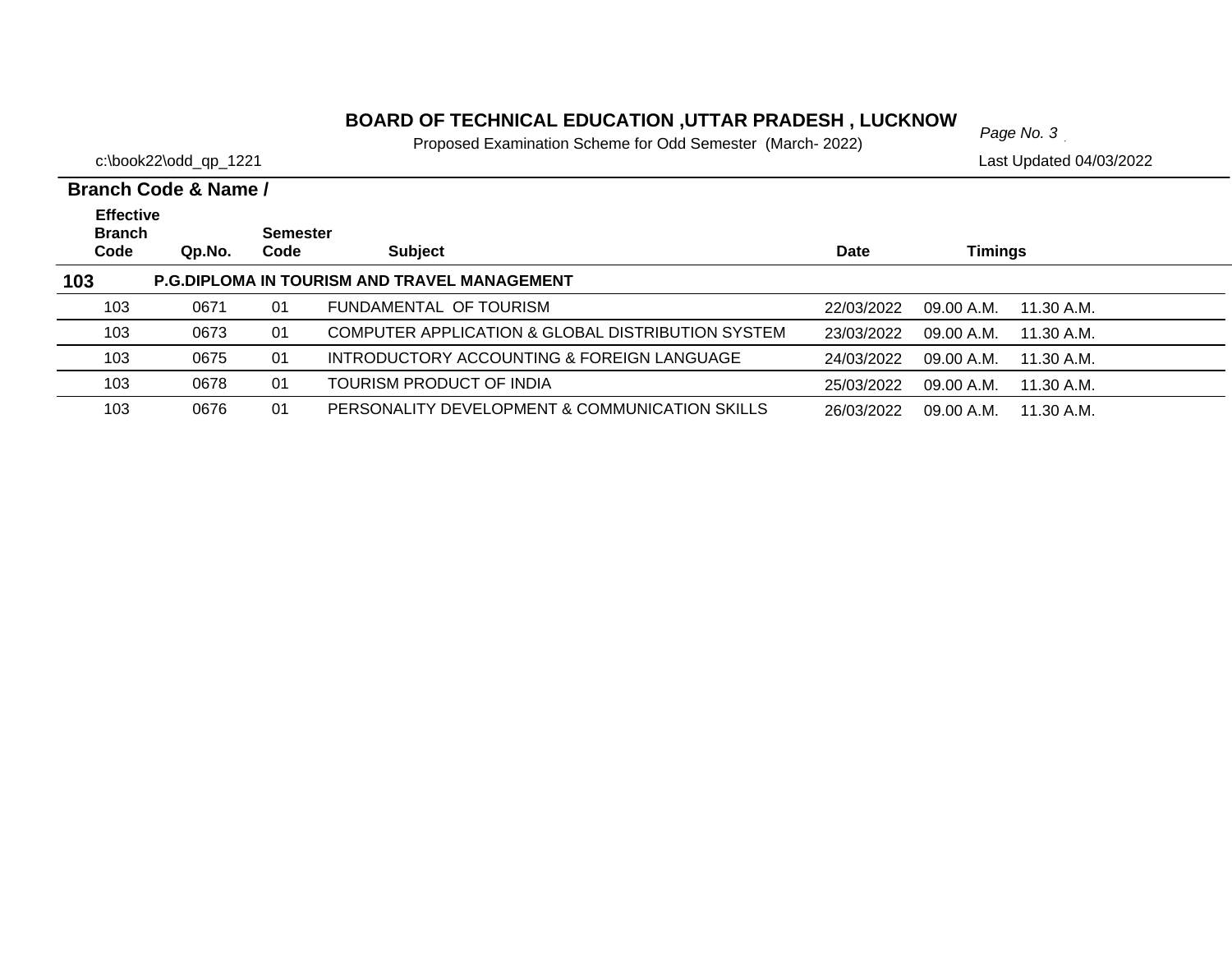# *Page No. 4* **BOARD OF TECHNICAL EDUCATION ,UTTAR PRADESH , LUCKNOW**

Proposed Examination Scheme for Odd Semester (March- 2022)

|                                           | <b>Branch Code &amp; Name /</b>      |                         |                                      |            |                          |  |
|-------------------------------------------|--------------------------------------|-------------------------|--------------------------------------|------------|--------------------------|--|
| <b>Effective</b><br><b>Branch</b><br>Code | Qp.No.                               | <b>Semester</b><br>Code | <b>Subject</b>                       | Date       | <b>Timings</b>           |  |
| 104                                       | <b>P.G.DIPLOMA IN TEXTILE DESIGN</b> |                         |                                      |            |                          |  |
| 104                                       | 1074                                 | 01                      | FABRIC CONSTRUCTION & CLOTH ANALYSIS | 22/03/2022 | 09.00 A.M.<br>11.30 A.M. |  |
| 104                                       | 1632                                 | 01                      | <b>TEXTILE MATERIALS</b>             | 23/03/2022 | 09.00 A.M.<br>11.30 A.M. |  |
| 104                                       | 1633                                 | 01                      | YARN MANUFACTURING PROCESS           | 24/03/2022 | 09.00 A.M.<br>11.30 A.M. |  |
| 104                                       | 2254                                 | 01                      | <b>FABRIC DESIGN -I</b>              | 25/03/2022 | 09.00 A.M.<br>11.30 A.M. |  |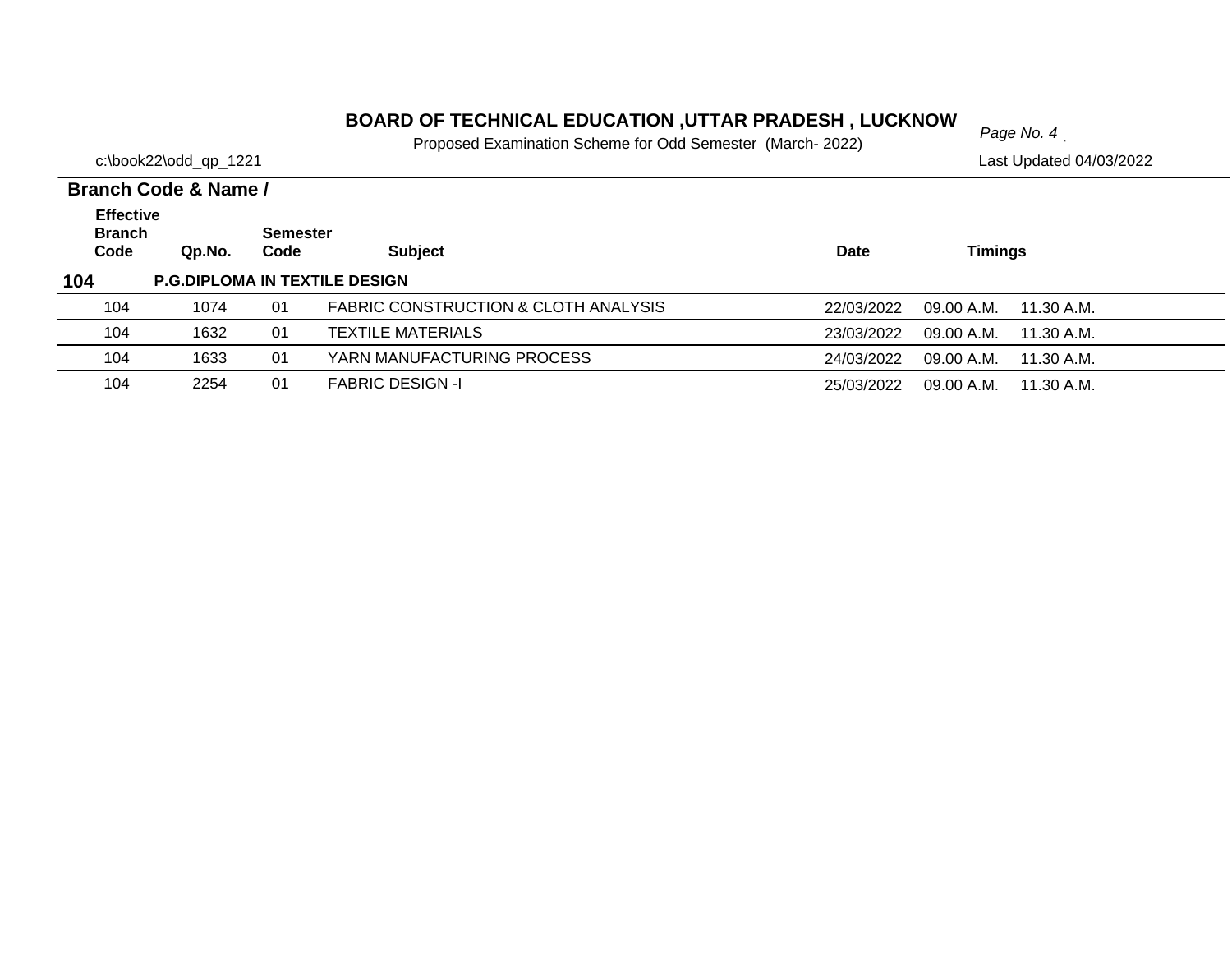# *Page No. 5* **BOARD OF TECHNICAL EDUCATION ,UTTAR PRADESH , LUCKNOW**

Proposed Examination Scheme for Odd Semester (March- 2022)

|                                           | <b>Branch Code &amp; Name /</b> |                         |                                                      |            |                            |  |  |  |  |  |
|-------------------------------------------|---------------------------------|-------------------------|------------------------------------------------------|------------|----------------------------|--|--|--|--|--|
| <b>Effective</b><br><b>Branch</b><br>Code | Qp.No.                          | <b>Semester</b><br>Code | <b>Subject</b>                                       | Date       | Timings                    |  |  |  |  |  |
| 107                                       |                                 |                         | <b>P.G.DIPLOMA IN MARKETING AND SALES MANAGEMENT</b> |            |                            |  |  |  |  |  |
|                                           |                                 |                         |                                                      |            |                            |  |  |  |  |  |
| 107                                       | 0601                            | 01                      | PRINCIPLES OF MANAGEMENT                             | 22/03/2022 | 09.00 A.M.<br>11.30 A.M.   |  |  |  |  |  |
| 107                                       | 0603                            | 01                      | COMPUTER FUNDAMENTALS AND APPLICATION                | 23/03/2022 | 09.00 A.M.<br>11.30 A.M.   |  |  |  |  |  |
| 107                                       | 1505                            | 01                      | PROFESSIONAL COMMUNICATION                           | 24/03/2022 | $02.00$ P.M.<br>04.30 P.M. |  |  |  |  |  |
| 107                                       | 0605                            | 01                      | PRINCIPLES OF SALES MANAGEMENT                       | 25/03/2022 | 09.00 A.M.<br>11.30 A.M.   |  |  |  |  |  |
| 107                                       | 0602                            | 01                      | PRINCIPLES OF MARKETING MANAGEMENT                   | 26/03/2022 | 09.00 A.M.<br>11.30 A.M.   |  |  |  |  |  |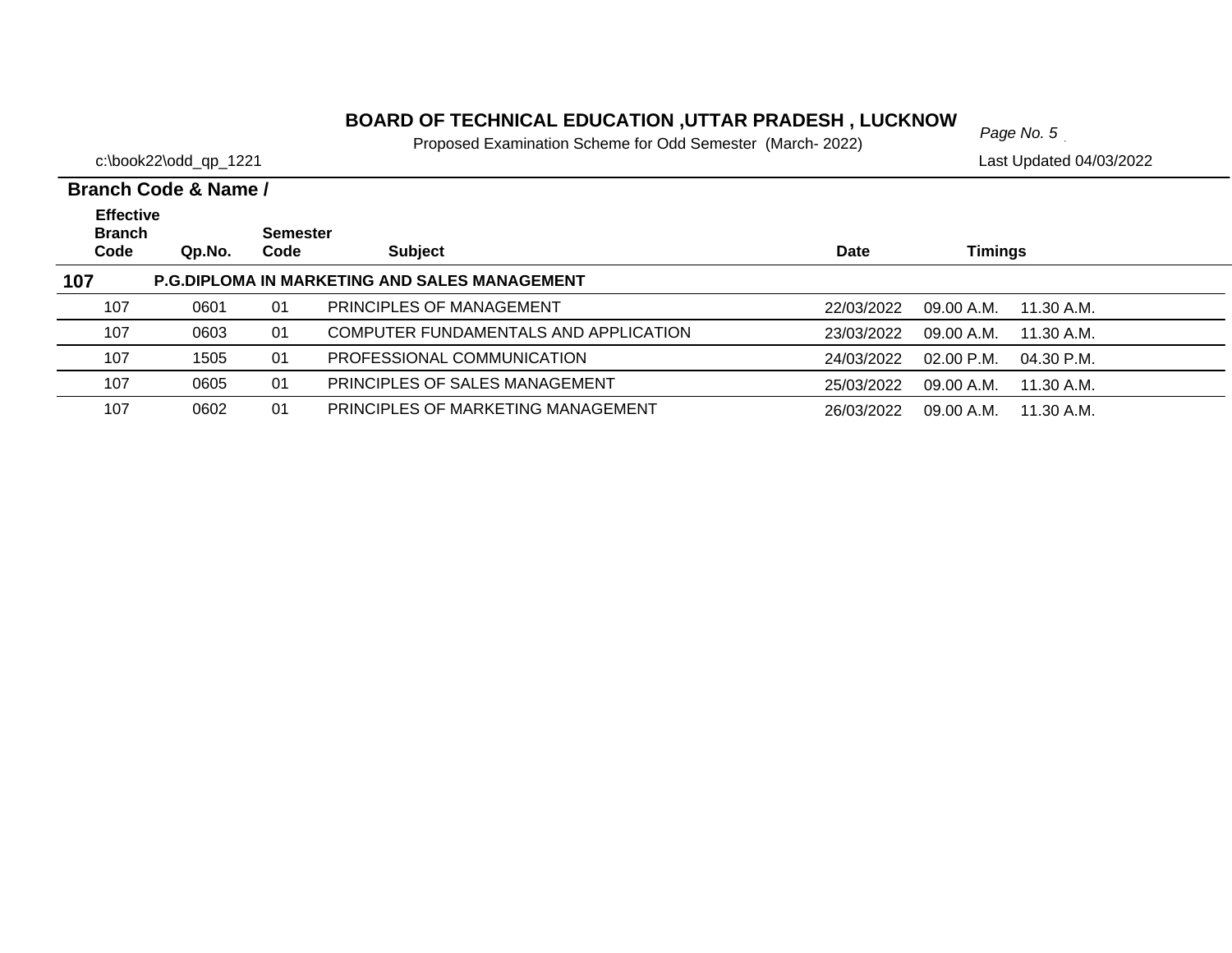## **BOARD OF TECHNICAL EDUCATION ,UTTAR PRADESH , LUCKNOW**  $_{Page No. 6}$

Proposed Examination Scheme for Odd Semester (March- 2022)

c:\book22\odd\_qp\_1221 Last Updated 04/03/2022

#### **Branch Code Qp.No. SemesterCode Subject Date Timings Branch Code & Name / Effective 109 P.G.DIPLOMA IN BEAUTY AND HEALTH CARE** 109 0641 01 ANATOMY & PHYSIOLOGY22/03/2022 09.00 A.M. 11.30 A.M. 109 0643 01 COSMETOLOGY23/03/2022 09.00 A.M. 11.30 A.M. 109 0645 01 HAIR CARE24/03/2022 09.00 A.M. 11.30 A.M. 1092040 01 COMMUNICATION SKILLS-I 25/03/2022 09.00 A.M. 11.30 A.M. 1090646 01 PERSONALITY DEVELOPMENT 26/03/2022 09.00 A.M. 11.30 A.M.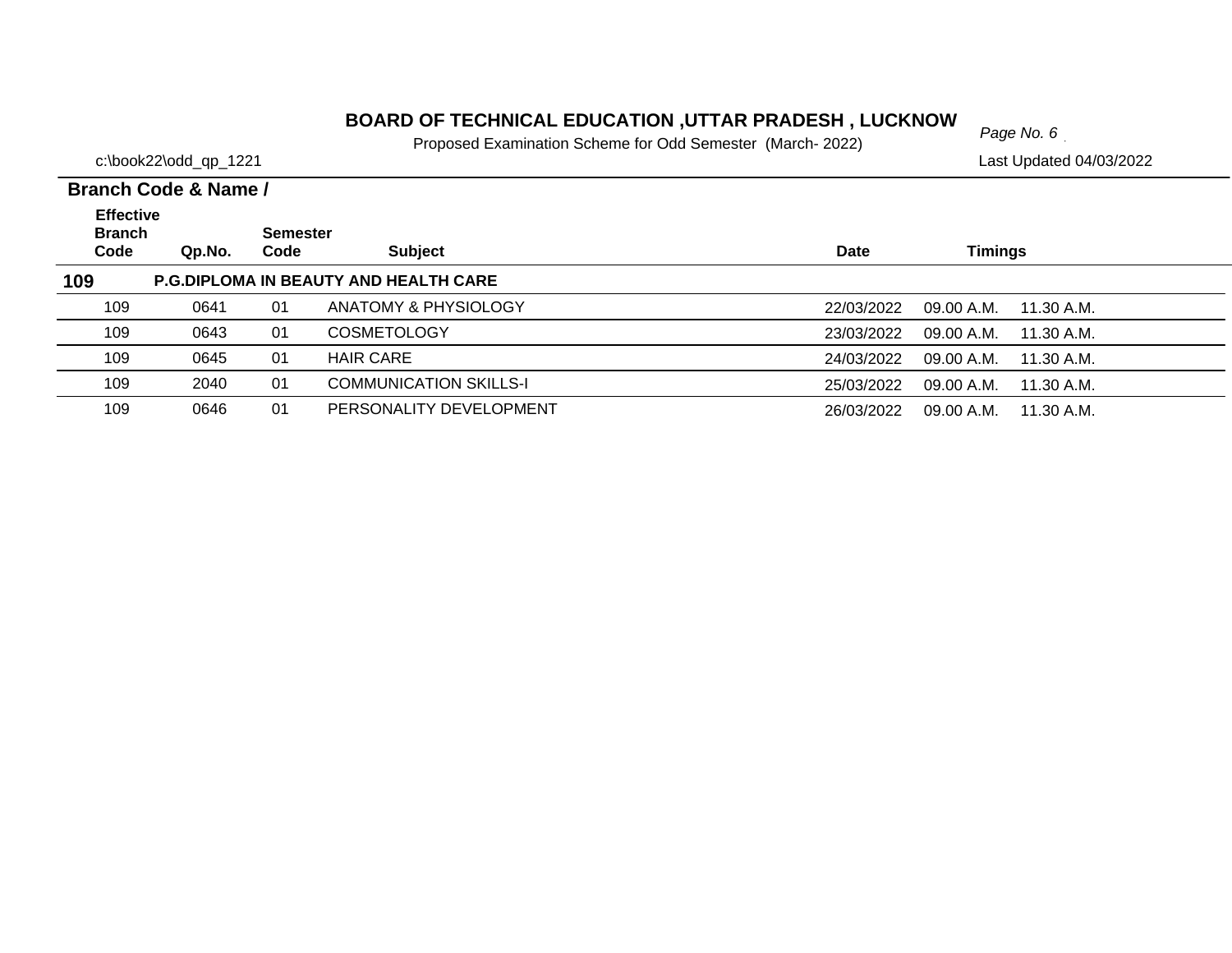# *Page No. 7* **BOARD OF TECHNICAL EDUCATION ,UTTAR PRADESH , LUCKNOW**

Proposed Examination Scheme for Odd Semester (March- 2022)

c:\book22\odd\_qp\_1221 Last Updated 04/03/2022

#### **Branch Code Qp.No. Semester Code Subject Date Timings Branch Code & Name / Effective 110 P.G.DIPLOMA IN FASHION TECHNOLOGY** 1100681 01 FASHION GENERAL KNOWLEDGE 22/03/2022 09.00 A.M. 11.30 A.M. 1100683 01 TEXTILE SCIENCE 23/03/2022 09.00 A.M. 11.30 A.M.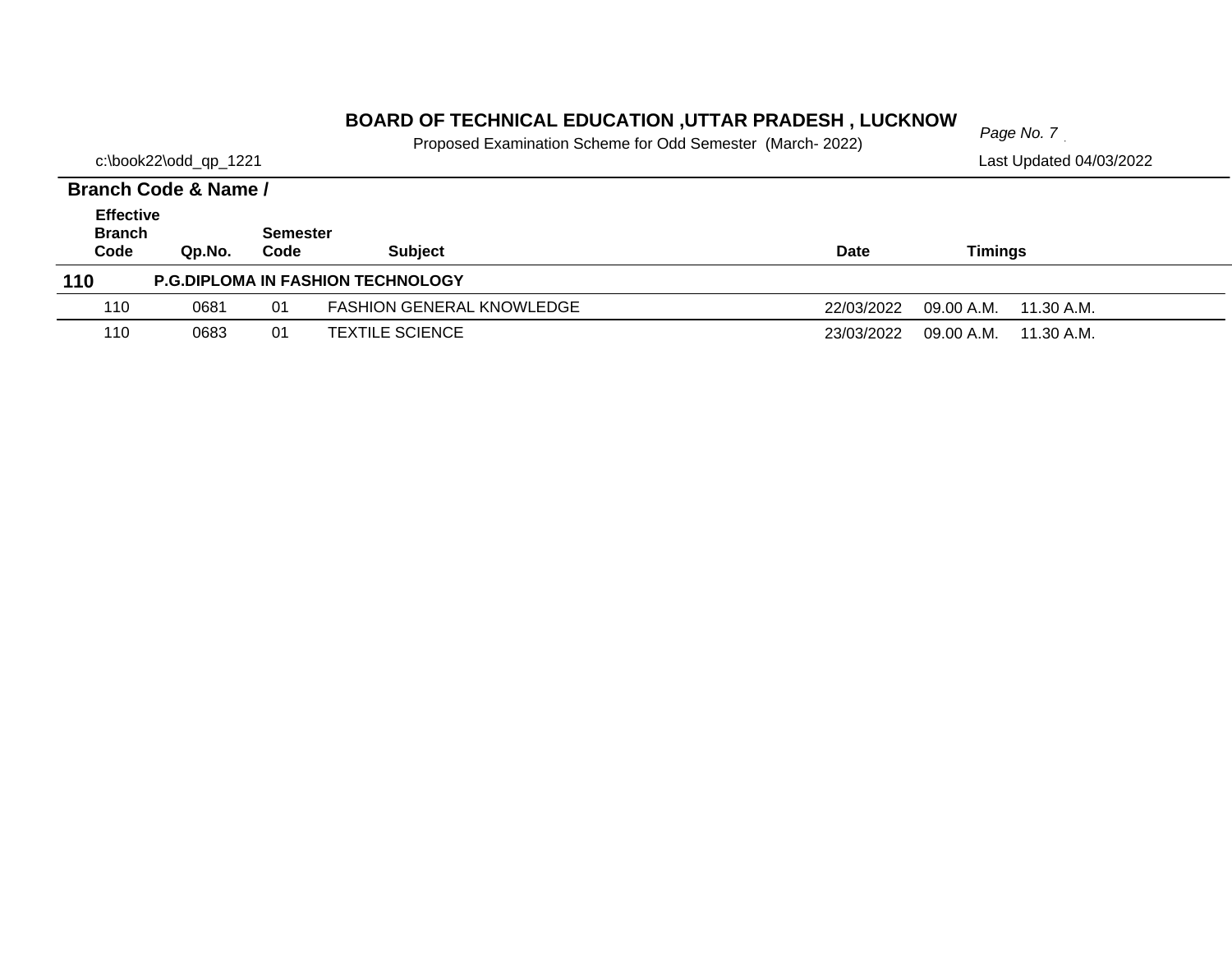# *Page No. 8* **BOARD OF TECHNICAL EDUCATION ,UTTAR PRADESH , LUCKNOW**

Proposed Examination Scheme for Odd Semester (March- 2022)

|                                           | Branch Code & Name / |                  |                               |                                        |  |  |
|-------------------------------------------|----------------------|------------------|-------------------------------|----------------------------------------|--|--|
| <b>Effective</b><br><b>Branch</b><br>Code | Qp.No.               | Semester<br>Code | <b>Subject</b>                | Timings<br><b>Date</b>                 |  |  |
| 111<br>P G DIPLOMA IN RETAIL MANAGEMENT   |                      |                  |                               |                                        |  |  |
| 111                                       | 0601                 | 01               | PRINCIPLES OF MANAGEMENT      | 22/03/2022<br>09.00 A.M.<br>11.30 A.M. |  |  |
| 111                                       | 0611                 | 01               | <b>BUSINESS COMMUNICATION</b> | 23/03/2022<br>09.00 A.M.<br>11.30 A.M. |  |  |
| 111                                       | 0612                 | 01               | MARKETING MANAGEMENT          | 24/03/2022<br>09.00 A.M.<br>11.30 A.M. |  |  |
| 111                                       | 0613                 | 01               | RETAIL MANAGEMENT             | 25/03/2022<br>09.00 A.M.<br>11.30 A.M. |  |  |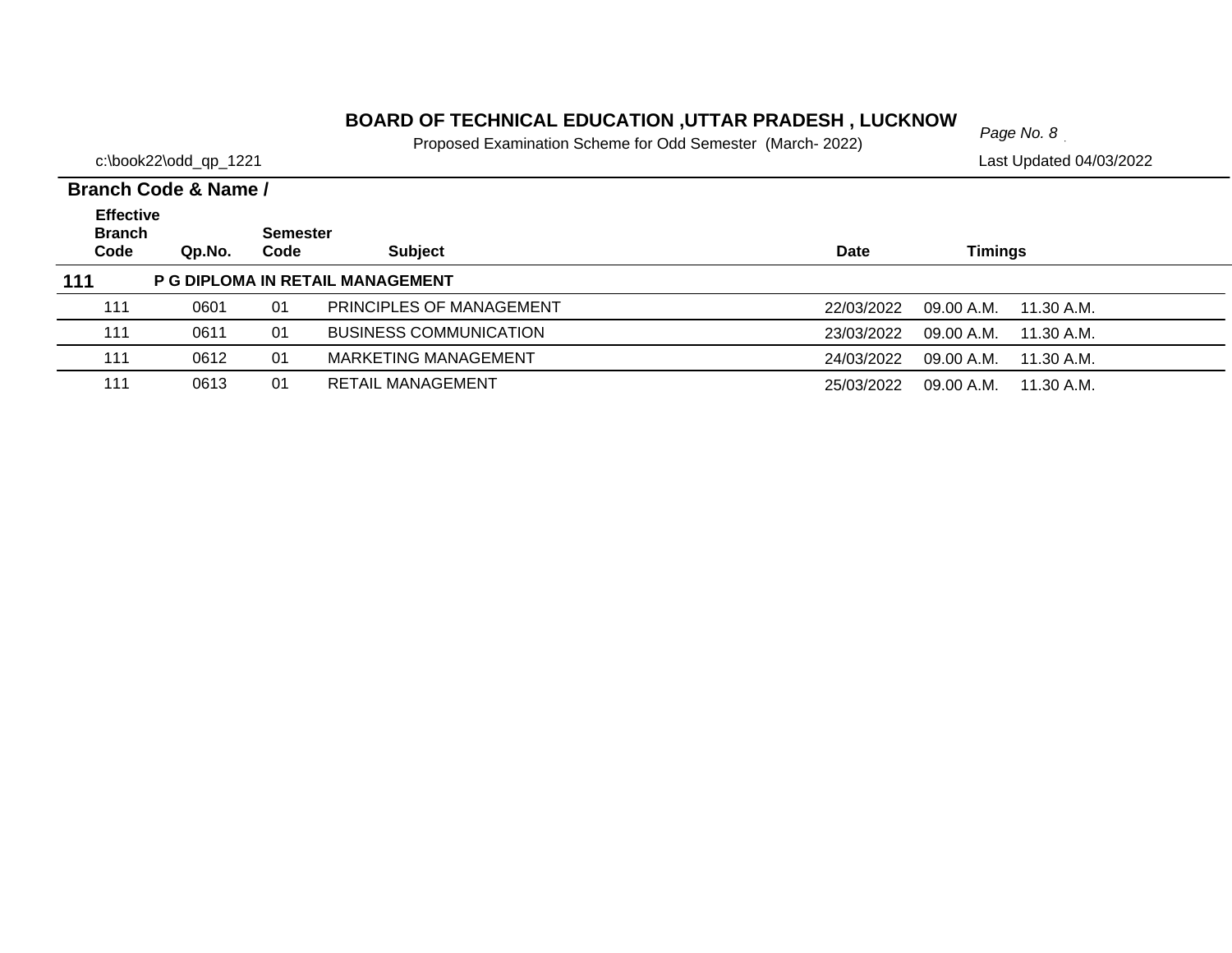## **BOARD OF TECHNICAL EDUCATION ,UTTAR PRADESH , LUCKNOW**

Proposed Examination Scheme for Odd Semester (March- 2022)

c:\book22\odd\_qp\_1221 Last Updated 04/03/2022

#### **Branch Code Qp.No. SemesterCode Subject Date Timings Branch Code & Name /Effective 112 P G DIPLOMA IN ACCOUNTANCY (WITH COMPUTERISED ACCOUNTS & TAXATION)** 01 PRACTICES & PROCEDURES OF BUSINESS AND COMPANY 0691 22/03/2022 09.00 A.M. 11.30 A.M.ACCOUNTING 112112 0603 01 COMPUTER FUNDAMENTALS AND APPLICATION23/03/2022 09.00 A.M. 11.30 A.M. 1120694 01 COST ACCOUNTANCY & FINANCIAL MANAGEMENT 24/03/2022 09.00 A.M. 11.30 A.M. 112 2259 01 GST(GOODS & SERVICE TAX) 25/03/2022 09.00 A.M. 11.30 A.M. 112 0695 01 ELEMENTS OF BANKING & AUDITING26/03/2022 09.00 A.M. 11.30 A.M.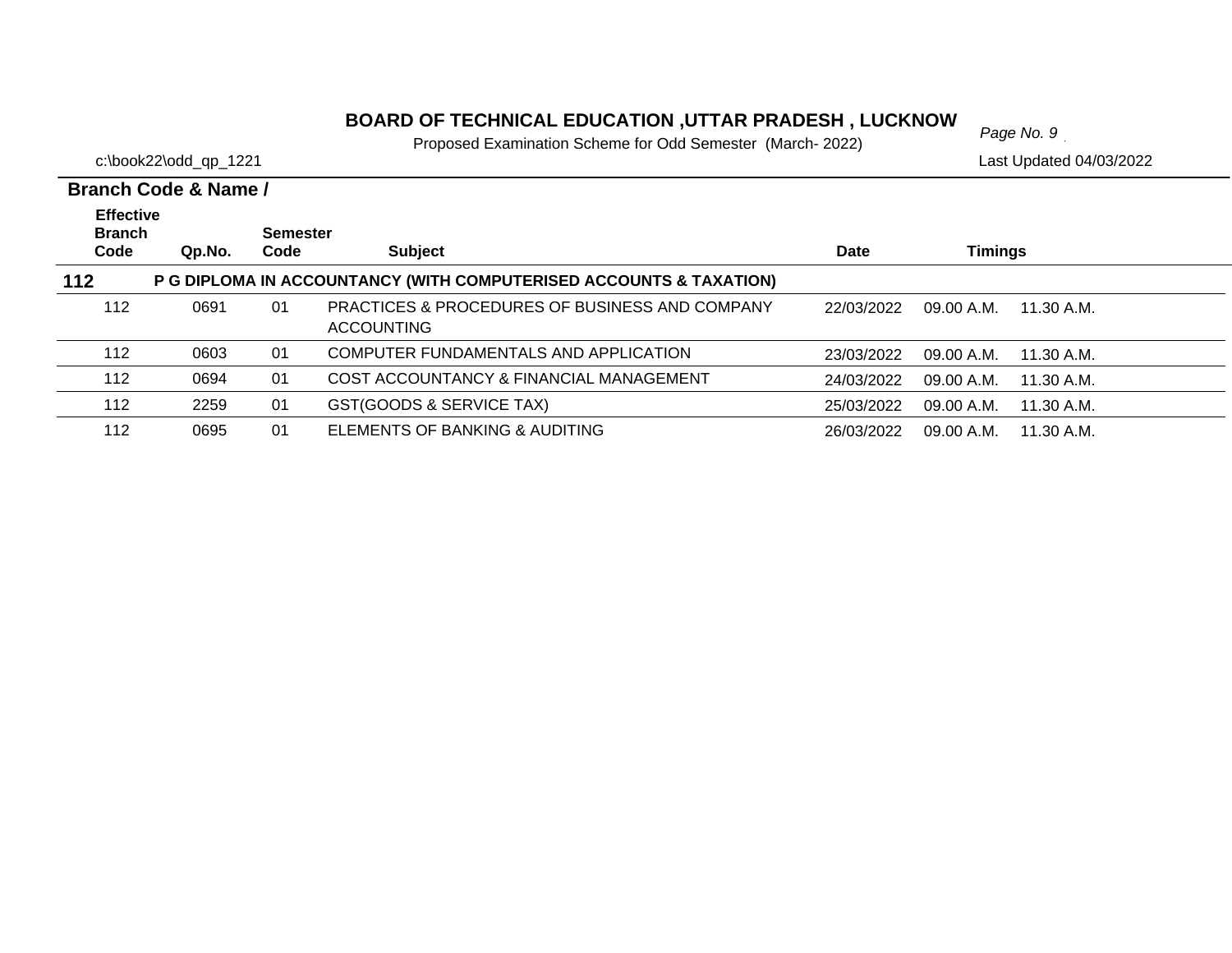# *Page No. 10* **BOARD OF TECHNICAL EDUCATION ,UTTAR PRADESH , LUCKNOW**

Proposed Examination Scheme for Odd Semester (March- 2022)

|                                   | Branch Code & Name / |                 |                                               |             |                            |  |  |  |  |  |
|-----------------------------------|----------------------|-----------------|-----------------------------------------------|-------------|----------------------------|--|--|--|--|--|
| <b>Effective</b><br><b>Branch</b> |                      | <b>Semester</b> |                                               |             |                            |  |  |  |  |  |
| Code                              | Qp.No.               | Code            | <b>Subject</b>                                | <b>Date</b> | Timings                    |  |  |  |  |  |
| 113                               |                      |                 | <b>P G DIPLOMA IN WEB DESIGNING</b>           |             |                            |  |  |  |  |  |
| 113                               | 2131                 | 01              | DATABASE MANAGEMENT SYSTEM                    | 22/03/2022  | 09.00 A.M.<br>11.30 A.M.   |  |  |  |  |  |
| 113                               | 2225                 | 01              | BASICS OF COMPUTER AND INFORMATION TECHNOLOGY | 23/03/2022  | 09.00 A.M.<br>11.30 A.M.   |  |  |  |  |  |
| 113                               | 2439                 | 01              | WEB DESIGNING TOOLS                           | 24/03/2022  | 09.00 A.M.<br>11.30 A.M.   |  |  |  |  |  |
| 113                               | 2231                 | 01              | COMPUTER PROGRAMMING USING PYTHON             | 26/03/2022  | $02.00$ P.M.<br>04.30 P.M. |  |  |  |  |  |
| 113                               | 2130                 | 01              | INTERNET AND WEB TECHNOLOGY                   | 29/03/2022  | 09.00 A.M.<br>11.30 A.M.   |  |  |  |  |  |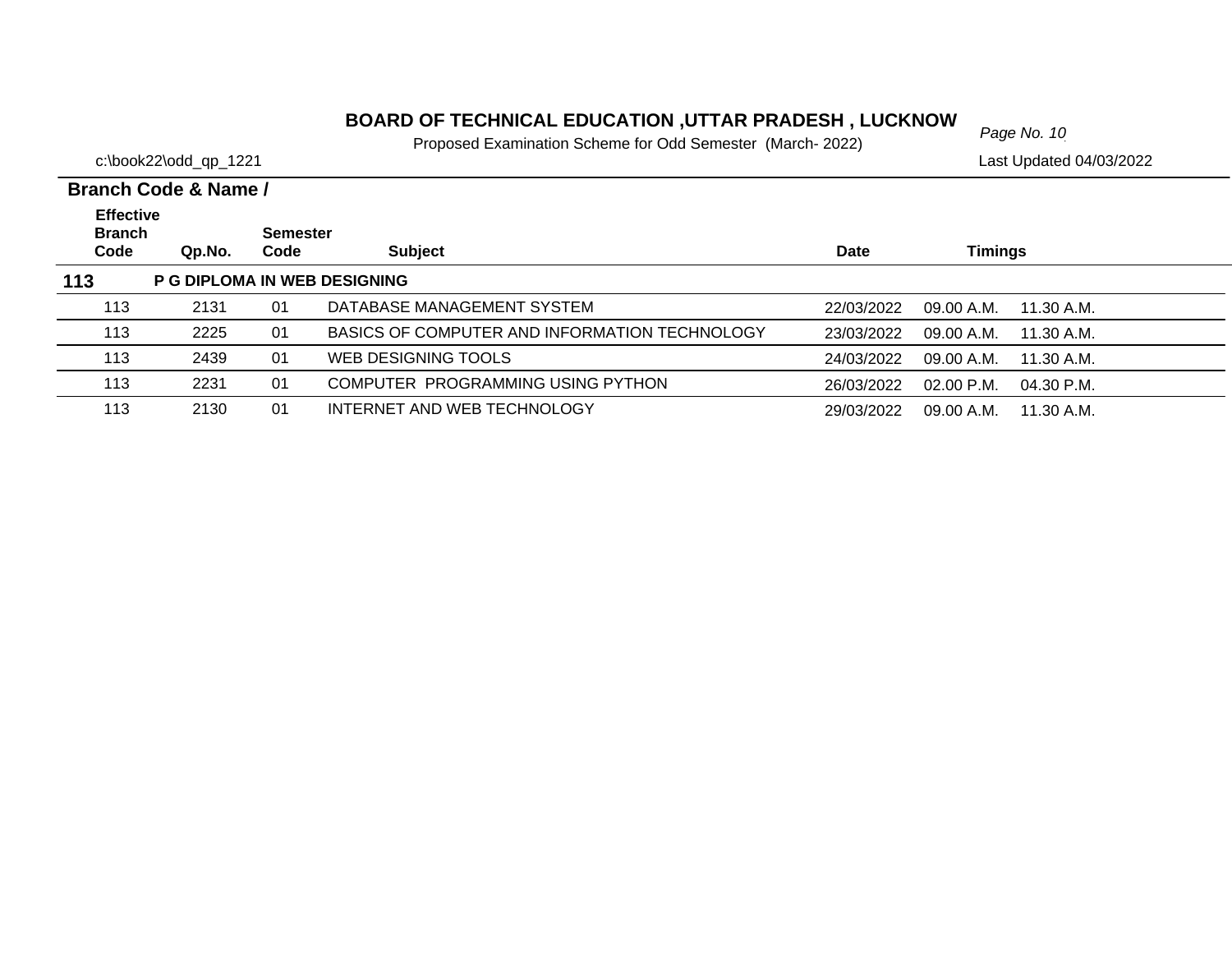# *Page No. 11* **BOARD OF TECHNICAL EDUCATION ,UTTAR PRADESH , LUCKNOW**

Proposed Examination Scheme for Odd Semester (March- 2022)

|                                           | Branch Code & Name / |                  |                                                      |            |                            |  |
|-------------------------------------------|----------------------|------------------|------------------------------------------------------|------------|----------------------------|--|
| <b>Effective</b><br><b>Branch</b><br>Code | Qp.No.               | Semester<br>Code | <b>Subject</b>                                       | Date       | Timings                    |  |
| 114                                       |                      |                  | P G DIPLOMA IN COMPUTER HARDWARE & NETWORKING        |            |                            |  |
| 114                                       | 2307                 | 01               | <b>SOFT SKILLS</b>                                   | 22/03/2022 | $02.00$ P.M.<br>04.30 P.M. |  |
| 114                                       | 2222                 | 01               | <b>BASIC ELECTRONICS &amp; MEASURING INSTRUMENTS</b> | 23/03/2022 | 09.00 A.M.<br>11.30 A.M.   |  |
| 114                                       | 2223                 | 01               | <b>BASIC NETWORKING</b>                              | 24/03/2022 | 09.00 A.M.<br>11.30 A.M.   |  |
| 114                                       | 2288                 | 01               | OPERATING SYSTEM & DIAGNOSTIC UTILITIES              | 25/03/2022 | 09.00 A.M.<br>11.30 A.M.   |  |
| 114                                       | 2290                 | 01               | PC & PERIPHERAL ARCHITECTURE                         | 26/03/2022 | $09.00$ A.M. $11.30$ A.M.  |  |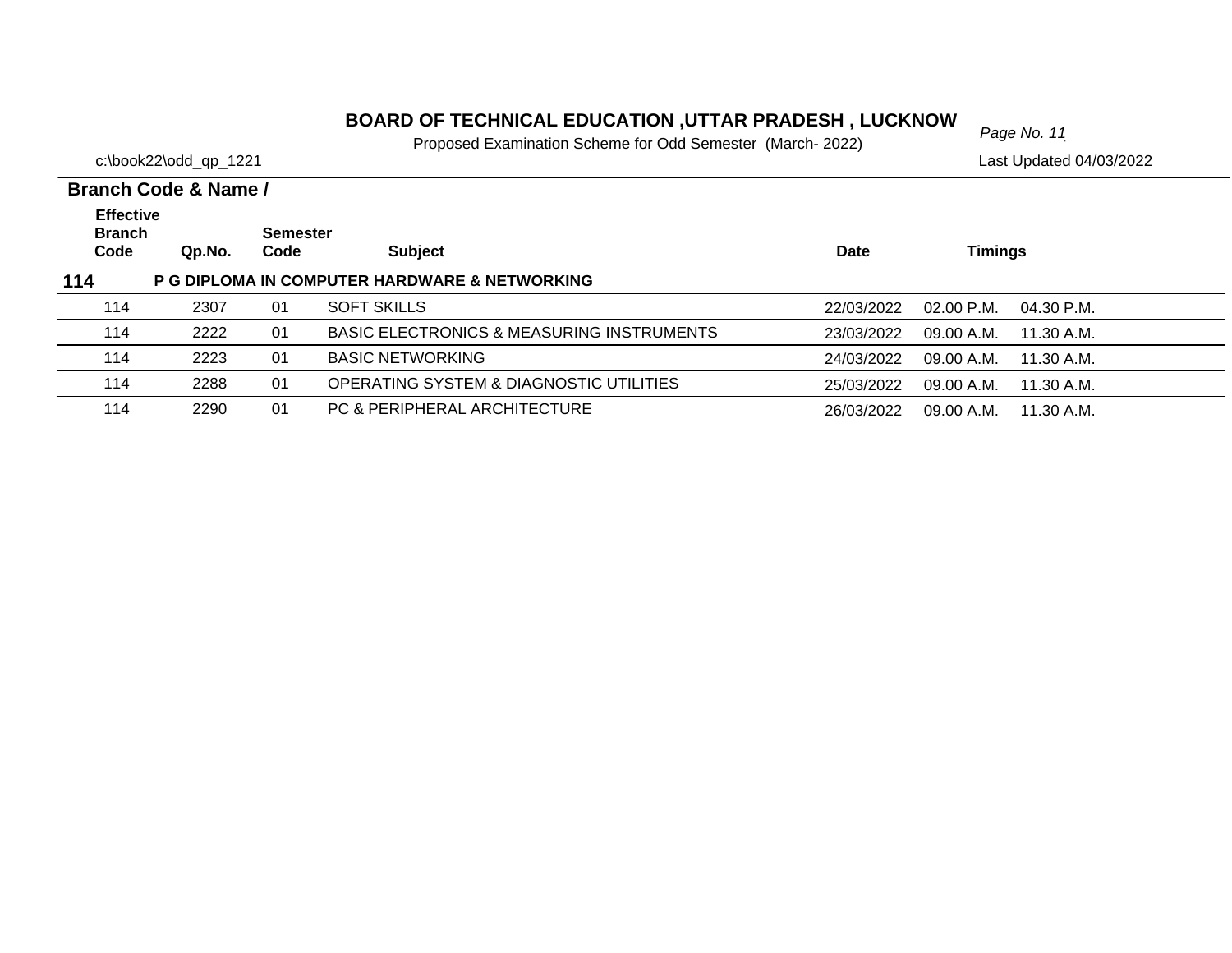## **BOARD OF TECHNICAL EDUCATION ,UTTAR PRADESH , LUCKNOW**  $_{Page No. 12}$

Proposed Examination Scheme for Odd Semester (March- 2022)

c:\book22\odd\_qp\_1221 Last Updated 04/03/2022

#### **Branch Code Qp.No. SemesterCode Subject Date Timings Branch Code & Name /Effective 202 P.G.DIPLOMA IN COMPUTER APPLICATION** 202 2225 01 BASICS OF COMPUTER AND INFORMATION TECHNOLOGY23/03/2022 09.00 A.M. 11.30 A.M. 202 2231 01 COMPUTER PROGRAMMING USING PYTHON26/03/2022 02.00 P.M. 04.30 P.M. 202 2130 01 INTERNET AND WEB TECHNOLOGY29/03/2022 09.00 A.M. 11.30 A.M. 202 2187 01 DATA COMMUNICATION AND COMPUTER NETWORK30/03/2022 02.00 P.M. 04.30 P.M. 202 2307 03 SOFT SKILLS22/03/2022 02.00 P.M. 04.30 P.M. 202 2375 03 COMPUTER HARDWARE AND MAINTENANCE23/03/2022 02.00 P.M. 04.30 P.M. 202 2268 03 INTERNET OF THINGS24/03/2022 02.00 P.M. 04.30 P.M. 202 2407 03 E-COMMERCE AND DIGITAL MARKETING 25/03/2022 02.00 P.M. 04.30 P.M.202 2412 03 OBJECT ORIENTED PROGRAMMING USING JAVA26/03/2022 09.00 A.M. 11.30 A.M.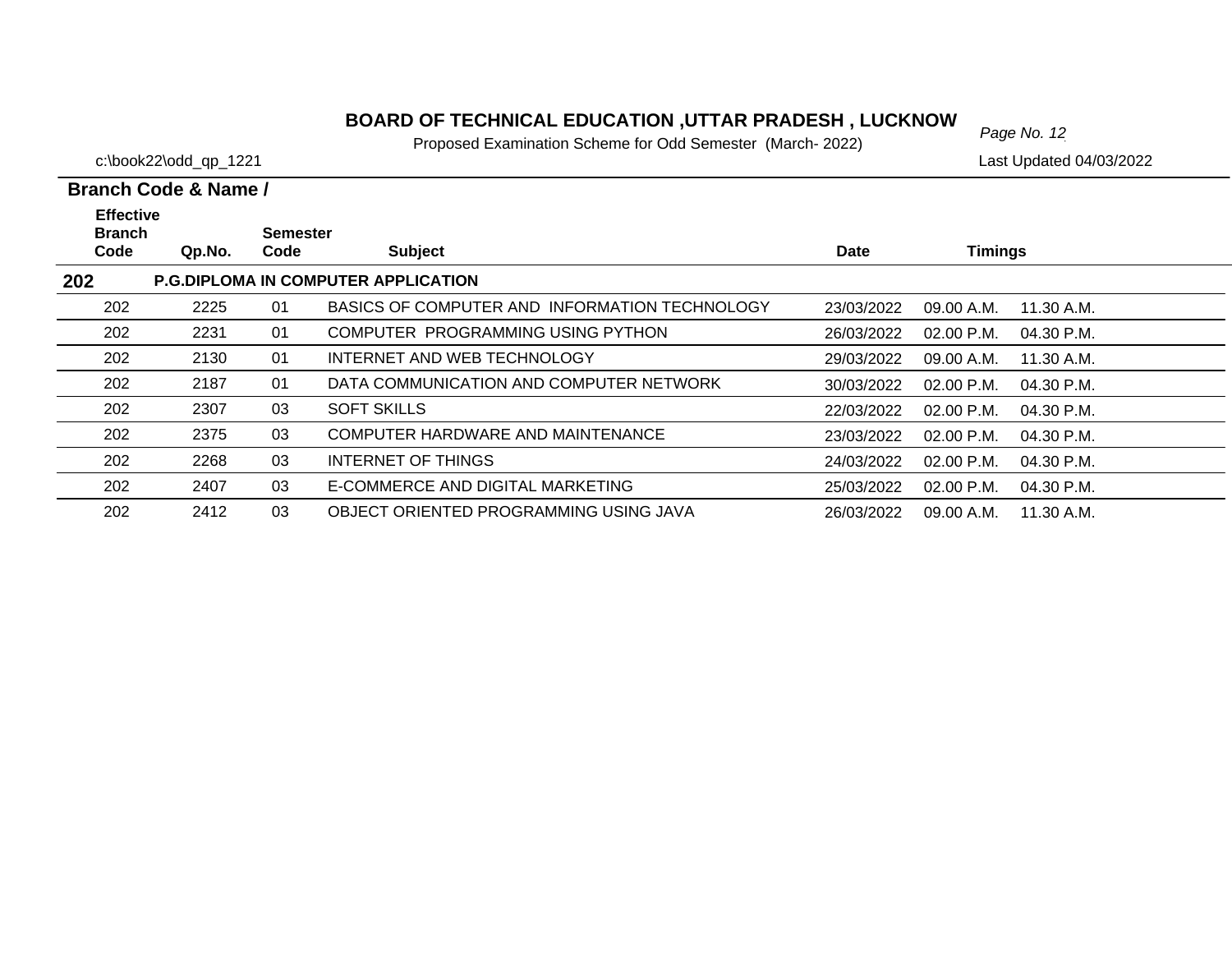# *Page No. 13* **BOARD OF TECHNICAL EDUCATION ,UTTAR PRADESH , LUCKNOW**

Proposed Examination Scheme for Odd Semester (March- 2022)

c:\book22\odd\_qp\_1221 Last Updated 04/03/2022

| <b>Effective</b><br><b>Branch</b><br>Code | Qp.No.              | <b>Semester</b><br>Code | <b>Subject</b>                                    | <b>Date</b> | <b>Timings</b>               |  |
|-------------------------------------------|---------------------|-------------------------|---------------------------------------------------|-------------|------------------------------|--|
| 211                                       | <b>HOME SCIENCE</b> |                         |                                                   |             |                              |  |
| 211                                       | 1803                | 01                      | FUNDAMENTALS OF ART AND DESIGN                    | 22/03/2022  | 09.00 A.M.<br>11.30 A.M.     |  |
| 211                                       | 1804                | 01                      | <b>FOOD &amp; NUTRITION</b>                       | 23/03/2022  | 09.00 A.M.<br>11.30 A.M.     |  |
| 211                                       | 1505                | 01                      | PROFESSIONAL COMMUNICATION                        | 24/03/2022  | $02.00$ P.M.<br>$04.30$ P.M. |  |
| 211                                       | 0401                | 03                      | <b>HOME MANAGEMENT</b>                            | 22/03/2022  | $02.00$ P.M.<br>$04.30$ P.M. |  |
| 211                                       | 0403                | 03                      | DIET PLANNING & THERAPY                           | 23/03/2022  | $02.00$ P.M.<br>04.30 P.M.   |  |
| 211                                       | 0405                | 03                      | <b>EARLY CHILDHOOD EDUCATION &amp; MANAGEMENT</b> | 24/03/2022  | 09.00 A.M.<br>11.30 A.M.     |  |
| 211                                       | 0407                | 03                      | TEXTILE DESIGN                                    | 25/03/2022  | 11.30 A.M.<br>09.00 A.M.     |  |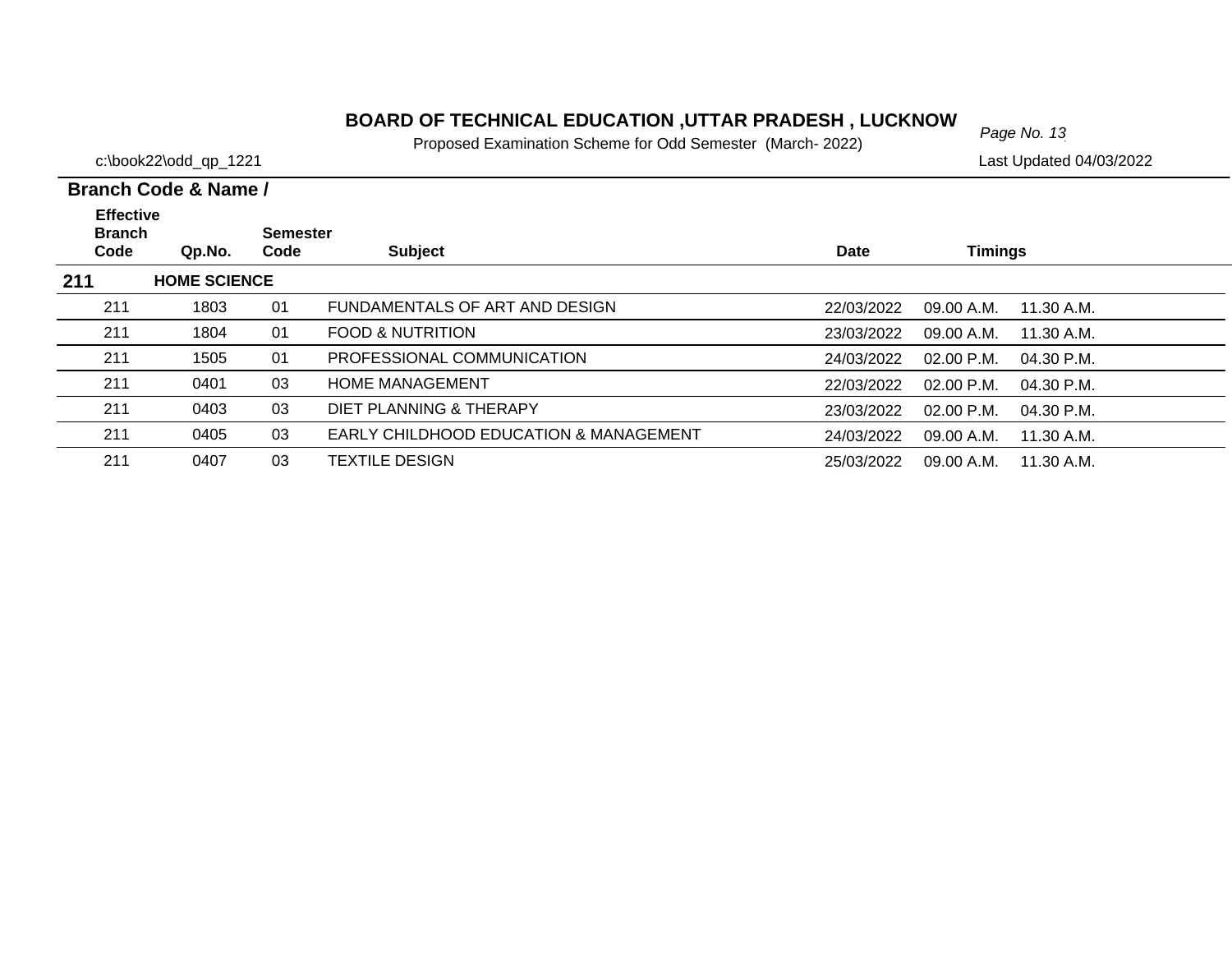# *Page No. 14* **BOARD OF TECHNICAL EDUCATION ,UTTAR PRADESH , LUCKNOW**

Proposed Examination Scheme for Odd Semester (March- 2022)

|                                           | Branch Code & Name / |                         |                                             |             |                              |  |
|-------------------------------------------|----------------------|-------------------------|---------------------------------------------|-------------|------------------------------|--|
| <b>Effective</b><br><b>Branch</b><br>Code | Qp.No.               | <b>Semester</b><br>Code | <b>Subject</b>                              | <b>Date</b> | <b>Timings</b>               |  |
| 212                                       |                      |                         | <b>LIBRARY AND INFORMATION SCIENCE</b>      |             |                              |  |
| 212                                       | 1811                 | 01                      | LIBRARY & SOCIETY                           | 22/03/2022  | 09.00 A.M.<br>11.30 A.M.     |  |
| 212                                       | 1812                 | 01                      | KNOWLEDGE ORGANISATION-I                    | 23/03/2022  | 09.00 A.M.<br>11.30 A.M.     |  |
| 212                                       | 1505                 | 01                      | PROFESSIONAL COMMUNICATION                  | 24/03/2022  | $02.00$ P.M.<br>$04.30$ P.M. |  |
| 212                                       | 0411                 | 03                      | MANAGEMENT OF LIBRARY & INFORMATION CENTRES | 22/03/2022  | $02.00$ P.M.<br>$04.30$ P.M. |  |
| 212                                       | 0412                 | 03                      | KNOWLEDGE ORGANISATION-II                   | 23/03/2022  | $02.00$ P.M.<br>$04.30$ P.M. |  |
| 212                                       | 0414                 | 03                      | INFORMATION SYSTEM & SERVICES               | 24/03/2022  | 09.00 A.M.<br>11.30 A.M.     |  |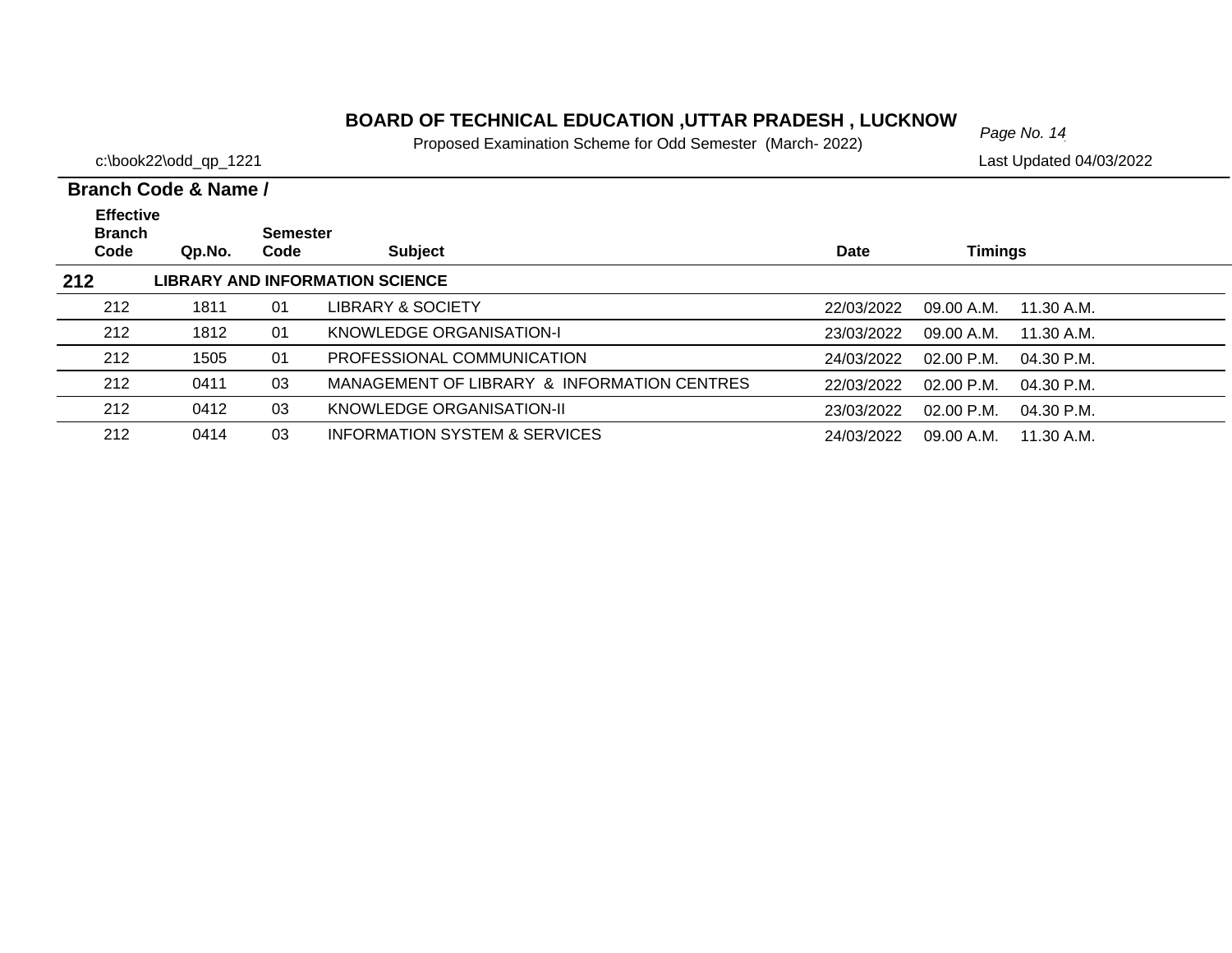## **BOARD OF TECHNICAL EDUCATION ,UTTAR PRADESH , LUCKNOW**<br>Page No. 15

Proposed Examination Scheme for Odd Semester (March- 2022)

|                                   | Branch Code & Name / |                 |                                                            |            |                |              |
|-----------------------------------|----------------------|-----------------|------------------------------------------------------------|------------|----------------|--------------|
| <b>Effective</b><br><b>Branch</b> |                      | <b>Semester</b> |                                                            |            |                |              |
| Code                              | Qp.No.               | Code            | <b>Subject</b>                                             | Date       | <b>Timings</b> |              |
| 213                               |                      |                 | <b>P.G. DIPLOMA IN JOURNALISM AND MASS COMMUNICATION</b>   |            |                |              |
| 213                               | 1851                 | 01              | PRINCIPLES OF COMMUNICATION                                | 22/03/2022 | 09.00 A.M.     | 11.30 A.M.   |
| 213                               | 1936                 | 01              | <b>HISTORY OF JOURNALISM</b>                               | 23/03/2022 | 09.00 A.M.     | 11.30 A.M.   |
| 213                               | 1967                 | 01              | <b>MEDIA LAWS &amp; ETHICS</b>                             | 24/03/2022 | 09.00 A.M.     | 12.00 NOON   |
| 213                               | 1927                 | 03              | DEVELOPMENT COMMUNICATION                                  | 22/03/2022 | $02.00$ P.M.   | $04.30$ P.M. |
| 213                               | 1943                 | 03              | MEDIA MANAGEMENT AND ENTREPRENURSHIP<br><b>DEVELOPMENT</b> | 23/03/2022 | $02.00$ P.M.   | 05.00 P.M.   |
| 213                               | 1948                 | 03              | <b>NEW MEDIA</b>                                           | 24/03/2022 | $02.00$ P.M.   | 04.30 P.M.   |
| 213                               | 1961                 | 03              | RADIO JOURNALISM & PRODUCTION                              | 25/03/2022 | 09.00 A.M.     | 11.30 A.M.   |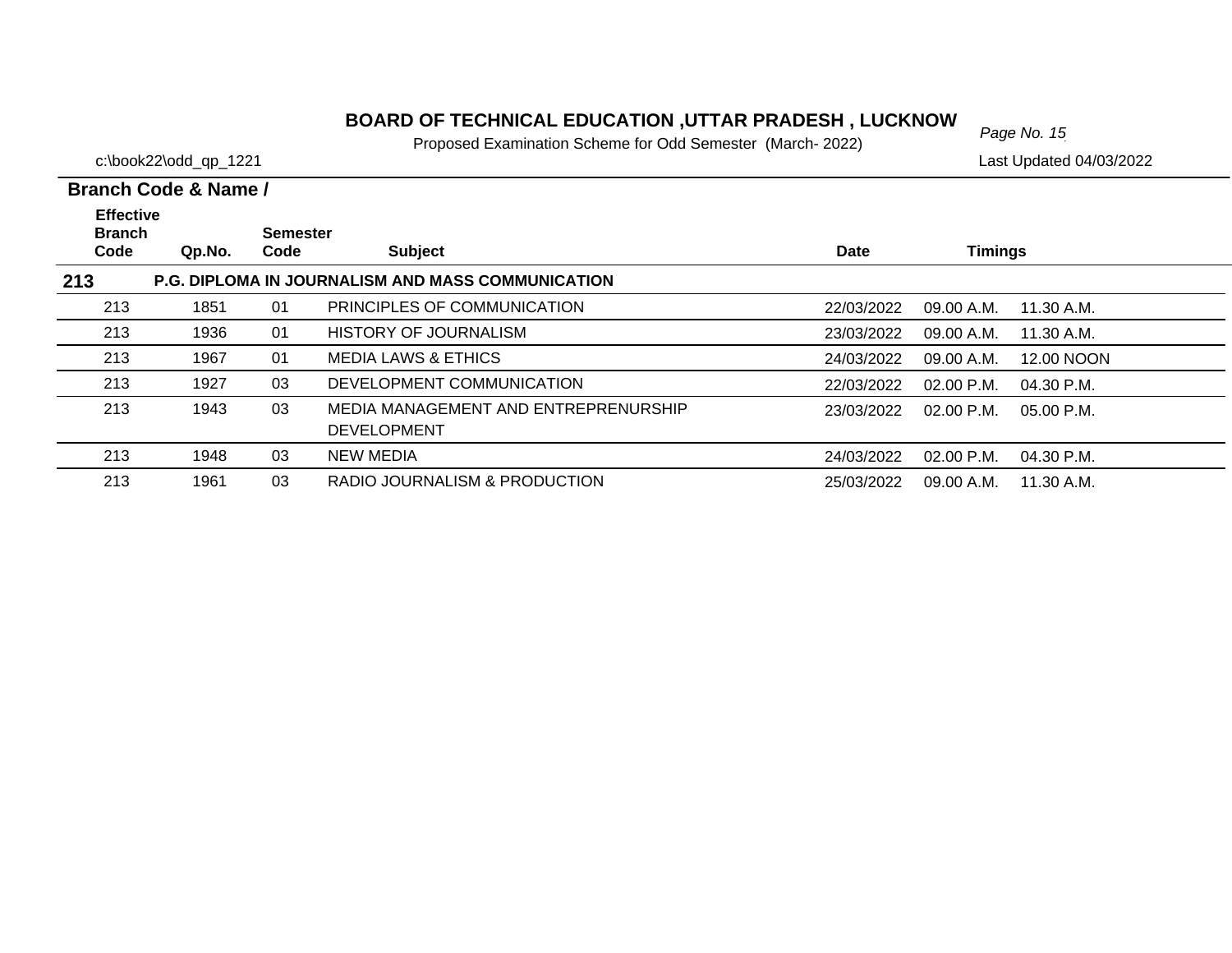# *Page No. 16* **BOARD OF TECHNICAL EDUCATION ,UTTAR PRADESH , LUCKNOW**

Proposed Examination Scheme for Odd Semester (March- 2022)

|                                   | <b>Branch Code &amp; Name /</b> |          |                                                          |            |                      |              |
|-----------------------------------|---------------------------------|----------|----------------------------------------------------------|------------|----------------------|--------------|
| <b>Effective</b><br><b>Branch</b> |                                 | Semester |                                                          |            |                      |              |
| Code                              | Qp.No.                          | Code     | <b>Subject</b>                                           | Date       | <b>Timings</b>       |              |
| 215                               |                                 |          | <b>MODERN OFFICE MANAGEMENT AND SECRETARIAL PRACTICE</b> |            |                      |              |
| 215                               | 1841                            | 01       | MODERN OFFICE MANAGEMENT & PRACTICES                     | 22/03/2022 | $02.00 \text{ P.M.}$ | $04.30$ P.M. |
| 215                               | 1845                            | 01       | <b>COMPUTER TYPING THEORY</b>                            | 23/03/2022 | $02.00 \text{ P.M.}$ | $04.30$ P.M. |
| 215                               | 1505                            | 01       | PROFESSIONAL COMMUNICATION                               | 24/03/2022 | $02.00$ P.M.         | $04.30$ P.M. |
| 215                               | 0471                            | 03       | SECRETARIAL PRACTICE & OFFICE AUTOMATION                 | 22/03/2022 | 09.00 A.M.           | 11.30 A.M.   |
| 215                               | 0475                            | 03       | OFFICE AND BUSINESS CORRESPONDENCE IN ENGLISH            | 23/03/2022 | 09.00 A.M.           | 11.30 A.M.   |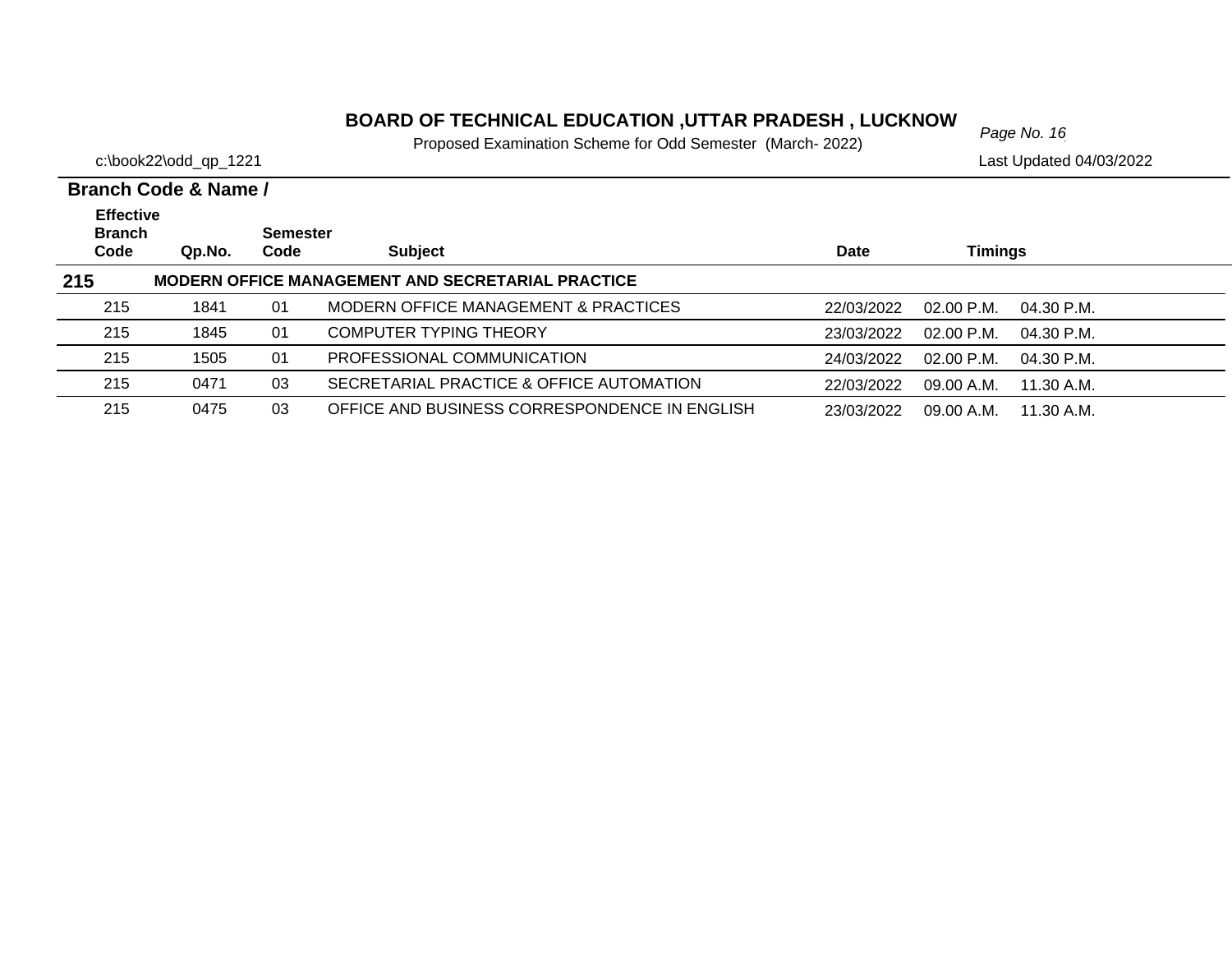# *Page No. 17* **BOARD OF TECHNICAL EDUCATION ,UTTAR PRADESH , LUCKNOW**

Proposed Examination Scheme for Odd Semester (March- 2022)

c:\book22\odd\_qp\_1221 Last Updated 04/03/2022

| <b>Effective</b><br><b>Branch</b><br>Code | Qp.No.                         | <b>Semester</b><br>Code | <b>Subject</b>                                                      | <b>Date</b> | <b>Timings</b> |              |
|-------------------------------------------|--------------------------------|-------------------------|---------------------------------------------------------------------|-------------|----------------|--------------|
| 316                                       | <b>AGRICULTURE ENGINEERING</b> |                         |                                                                     |             |                |              |
| 316                                       | 2041                           | 01                      | <b>APPLIED MATHEMATICS - I</b>                                      | 22/03/2022  | 09.00 A.M.     | 11.30 A.M.   |
| 316                                       | 2042                           | 01                      | <b>APPLIED PHYSICS-I</b>                                            | 23/03/2022  | 09.00 A.M.     | 11.30 A.M.   |
| 316                                       | 2043                           | 01                      | <b>APPLIED CHEMISTRY</b>                                            | 24/03/2022  | 09.00 A.M.     | 11.30 A.M.   |
| 316                                       | 2040                           | 01                      | <b>COMMUNICATION SKILLS-I</b>                                       | 25/03/2022  | 09.00 A.M.     | 11.30 A.M.   |
| 316                                       | 1568                           | 01                      | <b>AGRICULTURAL SCIENCE</b>                                         | 28/03/2022  | 02.00 P.M.     | 04.30 P.M.   |
| 316                                       | 2044                           | 01                      | <b>ENGINEERING DRAWING-I</b>                                        | 29/03/2022  | 02.00 P.M.     | 05.00 P.M.   |
| 316                                       | 2435                           | 03                      | SOIL SCIENCE AND SOIL MECHANICS                                     | 22/03/2022  | 02.00 P.M.     | 04.30 P.M.   |
| 316                                       | 2437                           | 03                      | SURVEYING AND LEVELLING                                             | 23/03/2022  | $02.00$ P.M.   | $04.30$ P.M. |
| 316                                       | 2101                           | 03                      | <b>HYDRAULICS AND HYDRAULIC MACHINES</b>                            | 29/03/2022  | 09.00 A.M.     | 11.30 A.M.   |
| 316                                       | 2109                           | 03                      | <b>APPLIED MATHEMATICS-III</b>                                      | 02/04/2022  | 02.00 P.M.     | 04.30 P.M.   |
| 716                                       | 0142                           | 05                      | MINOR IRRIGATION & TUBE WELL ENGINEERING                            | 24/03/2022  | $02.00$ P.M.   | 04.30 P.M.   |
| 716                                       | 0144                           | 05                      | POST HARVEST TECHNOLOGY & AGRO BASED INDUSTRIES                     | 25/03/2022  | 02.00 P.M.     | 04.30 P.M.   |
| 716                                       | 0145                           | 05                      | <b>ESTIMATING &amp; COSTING</b>                                     | 26/03/2022  | 09.00 A.M.     | 01.00 P.M.   |
| 716                                       | 1918                           | 05                      | AGRICULTURAL, INDUSTRIAL FINANCE & RURAL<br><b>ENTREPRENEURSHIP</b> | 28/03/2022  | 09.00 A.M.     | 11.30 A.M.   |
| 716                                       | 1935                           | 05                      | GREEN HOUSE TECHNOLOGY, HYDROPONICS & AQUAPONICS<br><b>ENGG</b>     | 30/03/2022  | 09.00 A.M.     | 11.30 A.M.   |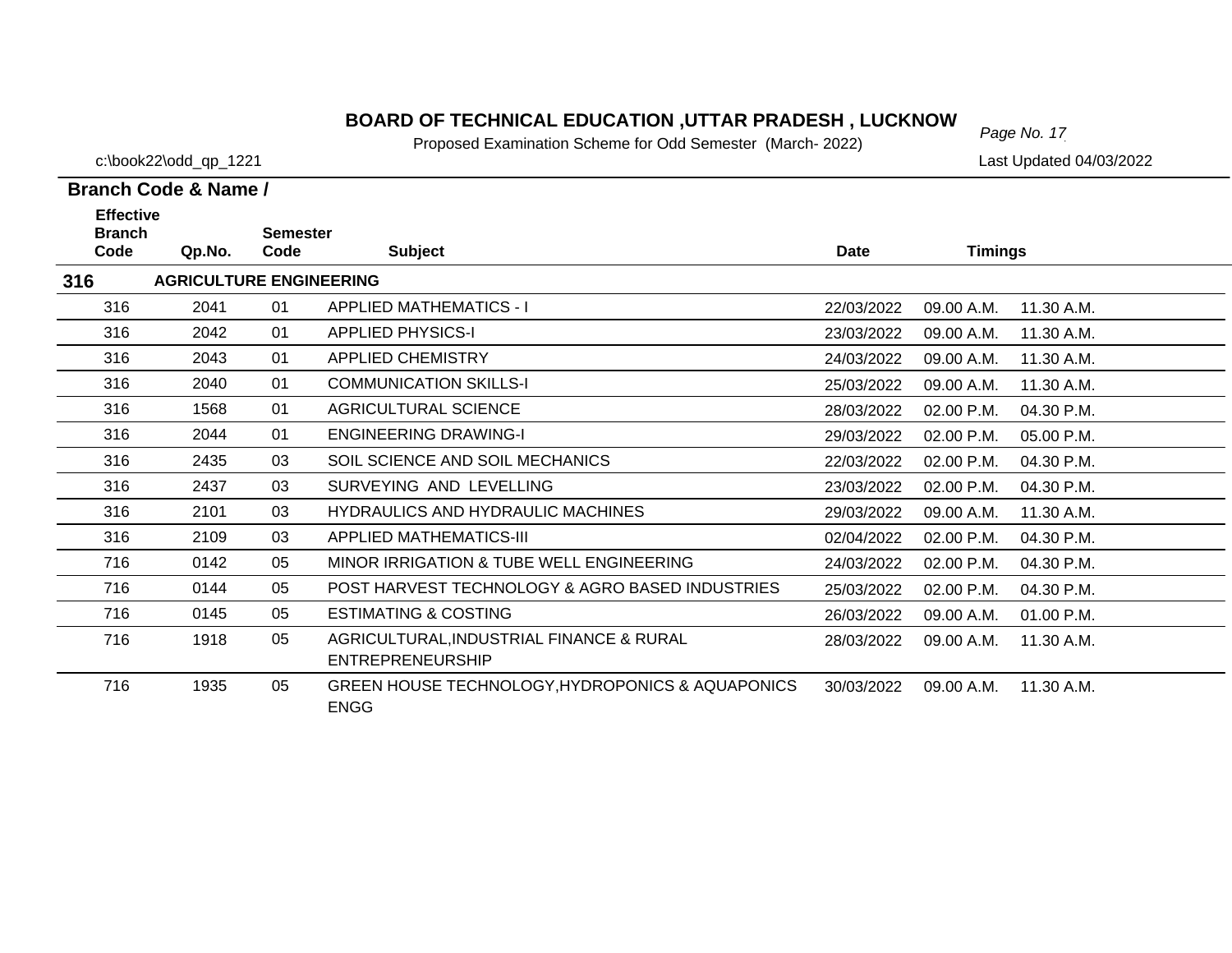## **BOARD OF TECHNICAL EDUCATION ,UTTAR PRADESH , LUCKNOW**  $_{Page No. 18}$

Proposed Examination Scheme for Odd Semester (March- 2022)

317

c:\book22\odd\_qp\_1221 Last Updated 04/03/2022

#### **Branch Code Qp.No. SemesterCode Subject Date Timings Branch Code & Name /Effective 317 DIPLOMA IN AIRCRAFT MAINTENANCE ENGINEERING** 317 1619 01 GENERAL ENGINEERING AND GROUND SUPPORTS 22/03/2022 09.00 A.M. 11.30 A.M.317 1620 01 ENGINEERING DRAWING23/03/2022 09.00 A.M. 01.00 P.M. 3171622 01 AIR LAW C.A.R. & HUMAN FACTORS & LIMITATION-I 24/03/2022 09.00 A.M. 11.30 A.M. 317 1623 01 WORKSHOP PRACTICE25/03/2022 09.00 A.M. 11.30 A.M. 3171940 01 MATHEMATICS-I 26/03/2022 09.00 A.M. 11.30 A.M. 317 1949 01 PHYSICS-I 28/03/2022 09.00 A.M. 11.30 A.M.11.30 A.M. 317 1062 03 GENERAL AIRFRAME22/03/2022 02.00 P.M. 04.30 P.M. 317 1065 03 AIR CRAFT SYSTEMS 23/03/2022 02.00 P.M. 04.30 P.M.317 1067 03 AIR CRAFT ELECTRICITY 24/03/2022 02.00 P.M. 04.30 P.M.317 1068 03 PROPELLORS25/03/2022 02.00 P.M. 04.30 P.M. 317 0201 05 AIR CRAFT RECIPROCATING ENGINES & ACCESSORIES 23/03/2022 02.00 P.M. 04.30 P.M.317 0203 05 AVIONICS24/03/2022 02.00 P.M. 04.30 P.M.

0204 05 AIR FRAME (BONANZA A-36/A-35) 25/03/2022 02.00 P.M. 04.30 P.M.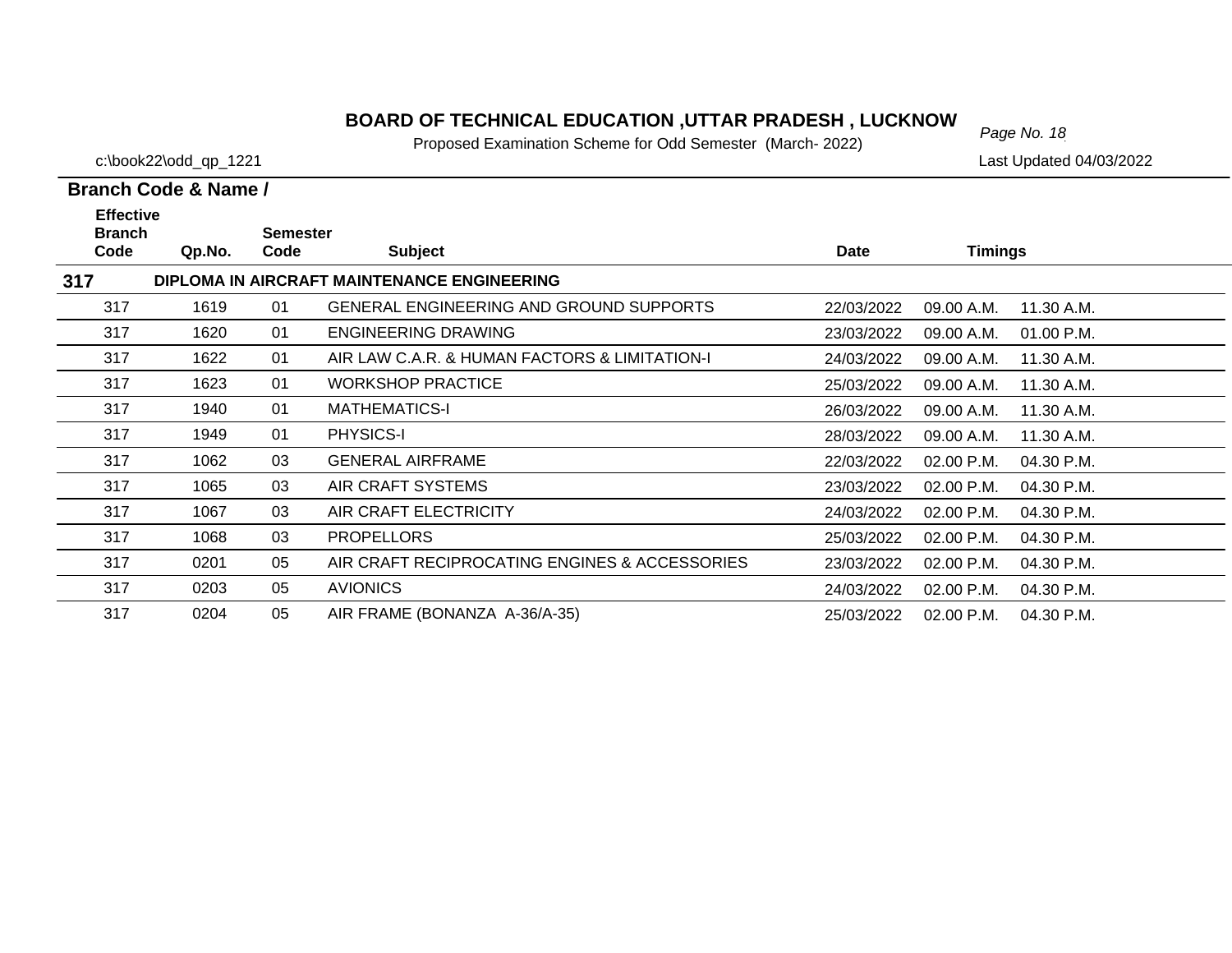# *Page No. 19* **BOARD OF TECHNICAL EDUCATION ,UTTAR PRADESH , LUCKNOW**

Proposed Examination Scheme for Odd Semester (March- 2022)

c:\book22\odd\_qp\_1221 Last Updated 04/03/2022

| <b>Effective</b><br><b>Branch</b><br>Code | Qp.No. | <b>Semester</b><br>Code | <b>Subject</b>                                                 | <b>Date</b> | <b>Timings</b> |            |
|-------------------------------------------|--------|-------------------------|----------------------------------------------------------------|-------------|----------------|------------|
|                                           |        |                         |                                                                |             |                |            |
| 318                                       |        |                         | <b>ARCHITECTURAL ASSISTANTSHIP</b>                             |             |                |            |
| 318                                       | 2041   | 01                      | <b>APPLIED MATHEMATICS - I</b>                                 | 22/03/2022  | 09.00 A.M.     | 11.30 A.M. |
| 318                                       | 2042   | 01                      | <b>APPLIED PHYSICS-I</b>                                       | 23/03/2022  | 09.00 A.M.     | 11.30 A.M. |
| 318                                       | 2043   | 01                      | <b>APPLIED CHEMISTRY</b>                                       | 24/03/2022  | 09.00 A.M.     | 11.30 A.M. |
| 318                                       | 2040   | 01                      | <b>COMMUNICATION SKILLS-I</b>                                  | 25/03/2022  | 09.00 A.M.     | 11.30 A.M. |
| 318                                       | 1652   | 01                      | <b>GRAPHICS PRESENTATION &amp; ART</b>                         | 26/03/2022  | 09.00 A.M.     | 01.00 P.M. |
| 318                                       | 2370   | 03                      | BUILDING SCIENCE (CLIMATOLOGY P.H.E. & ELECTRICAL<br>SERVICES) | 22/03/2022  | 02.00 P.M.     | 04.30 P.M. |
| 318                                       | 2376   | 03                      | <b>CONSTRUCTION AND MATERIAL-II</b>                            | 23/03/2022  | 02.00 P.M.     | 04.30 P.M. |
| 318                                       | 2403   | 03                      | HISTORY OF ARCHITECTURE- A                                     | 24/03/2022  | 02.00 P.M.     | 04.30 P.M. |
| 318                                       | 2445   | 03                      | <b>SURVEYING</b>                                               | 25/03/2022  | 02.00 P.M.     | 04.30 P.M. |
| 318                                       | 2367   | 03                      | ARCHITECTURAL DESIGN-B                                         | 31/03/2022  | 09.00 A.M      | 01.00 P.M  |
| 318                                       | 2367   | 03                      | ARCHITECTURAL DESIGN-B                                         | 01/04/2022  | 09.00 A.M      | 01.00 P.M  |
| 718                                       | 0008   | 05                      | <b>ENVIRONMENTAL POLLUTION &amp; CONTROL</b>                   | 26/03/2022  | 02.00 P.M.     | 04.30 P.M. |
| 718                                       | 0264   | 05                      | ARCHITECTURAL DESIGN-'C'                                       | 28/03/2022  | 09.00 A.M.     | 03.00 P.M  |
| 718                                       | 0264   | 05                      | ARCHITECTURAL DESIGN-'C'                                       | 29/03/2022  | 09.00 A.M.     | 03.00 P.M  |
| 718                                       | 0263   | 05                      | STRUCTURE'B'                                                   | 31/03/2022  | 02.00 P.M      | 04.30 P.M. |
| 718                                       | 0265   | 05                      | <b>EARTHQUAKE ENGINEERING CONCEPT</b>                          | 01/04/2022  | 02.00 P.M      | 04.30 P.M. |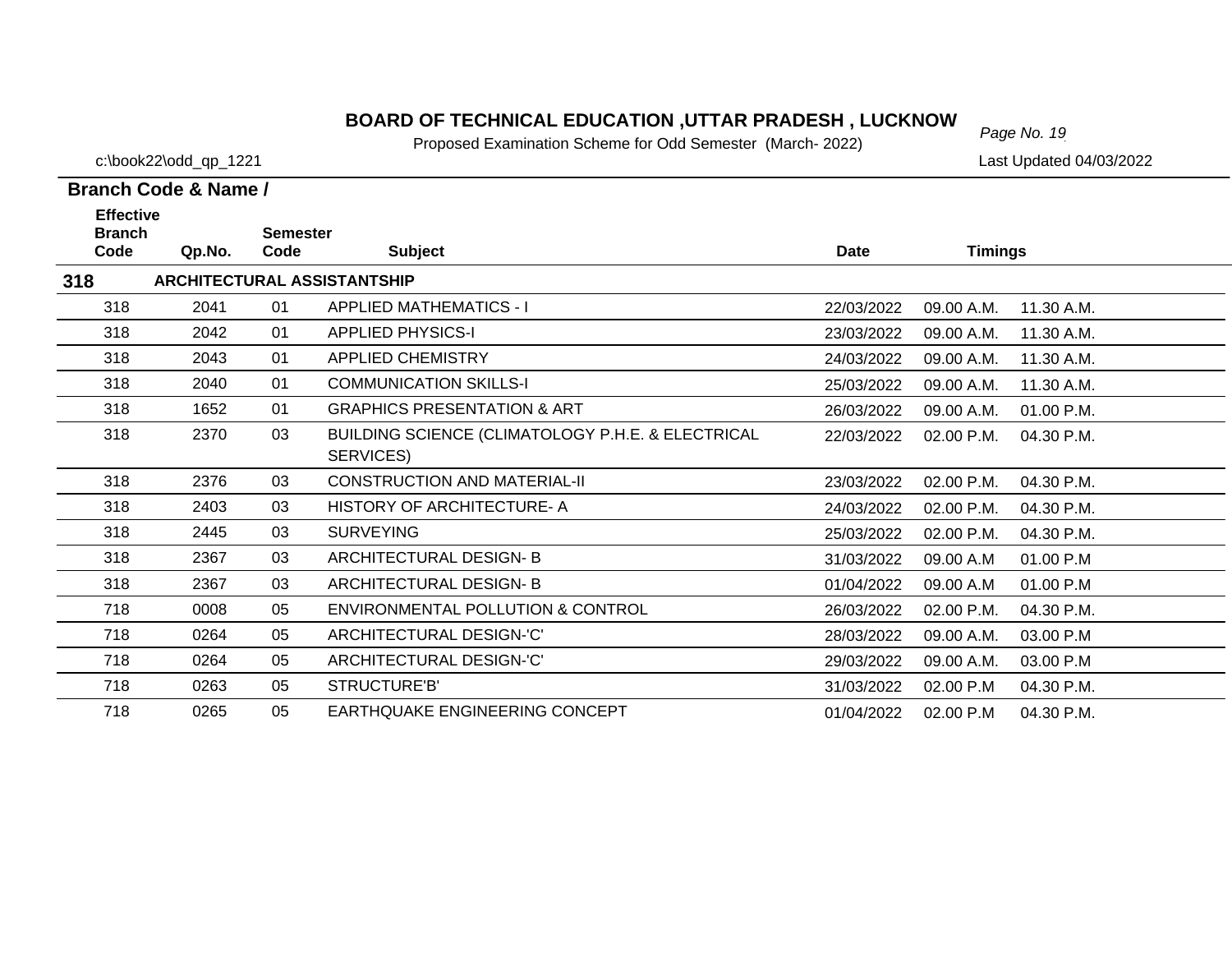## **BOARD OF TECHNICAL EDUCATION ,UTTAR PRADESH , LUCKNOW** Page No. 20

Proposed Examination Scheme for Odd Semester (March- 2022)

**319**

c:\book22\odd\_qp\_1221 Last Updated 04/03/2022

#### **Branch Code Qp.No. SemesterCode Subject Date Timings Effective GLASS AND CERAMIC ENGINEERING** 3192041 01 APPLIED MATHEMATICS - I 22/03/2022 09.00 A.M. 11.30 A.M. 3192042 01 APPLIED PHYSICS-I 23/03/2022 09.00 A.M. 11.30 A.M. 319 2043 01 APPLIED CHEMISTRY24/03/2022 09.00 A.M. 11.30 A.M. 3192040 01 COMMUNICATION SKILLS-I 25/03/2022 09.00 A.M. 11.30 A.M. 3192044 01 ENGINEERING DRAWING-I 29/03/2022 02.00 P.M. 05.00 P.M. 319 2399 03 FUEL FURNACE & PYROMETERS22/03/2022 02.00 P.M. 04.30 P.M. 319 2408 03 INDUSTRIAL CALCULATION24/03/2022 02.00 P.M. 04.30 P.M. 319 2441 03 APPLIED CHEMISTRY-II 26/03/2022 09.00 A.M. 11.30 A.M.319 2100 03 ENVIRONMENTAL STUDIES28/03/2022 09.00 A.M. 11.30 A.M. 319 2442 03 INDUSTRIAL OPERATIONS29/03/2022 09.00 A.M. 11.30 A.M. 319 2443 03 POTTERY & REFRACTORY 30/03/2022 09.00 A.M. 11.30 A.M.719 0155 05 MODERN CERAMIC & ITS APPLICATION 23/03/2022 02.00 P.M. 04.30 P.M.7190153 05 GLASS TECHNOLOGY-I 25/03/2022 02.00 P.M. 04.30 P.M. 05 INDUSTRIAL MANAGEMENT & ENTREPRENEURSHIP 1964 26/03/2022 02.00 P.M. 04.30 P.M.719

|     |      |    | <b>DEVELOPMENT</b>    |            |            |            |
|-----|------|----|-----------------------|------------|------------|------------|
| 719 | 0151 | 05 | POTTERY & PORCELAIN-I | 28/03/2022 | 02.00 P.M. | 04.30 P.M. |
| 719 | 0152 | 05 | REFRACTORY TECHNOLOGY | 30/03/2022 | 02.00 P.M. | 04.30 P.M. |

| Branch Code & Name / |       |                 |  |  |  |  |
|----------------------|-------|-----------------|--|--|--|--|
| <b>Effective</b>     |       |                 |  |  |  |  |
| <b>Branch</b>        |       | <b>Semester</b> |  |  |  |  |
| Code                 | On No | Code            |  |  |  |  |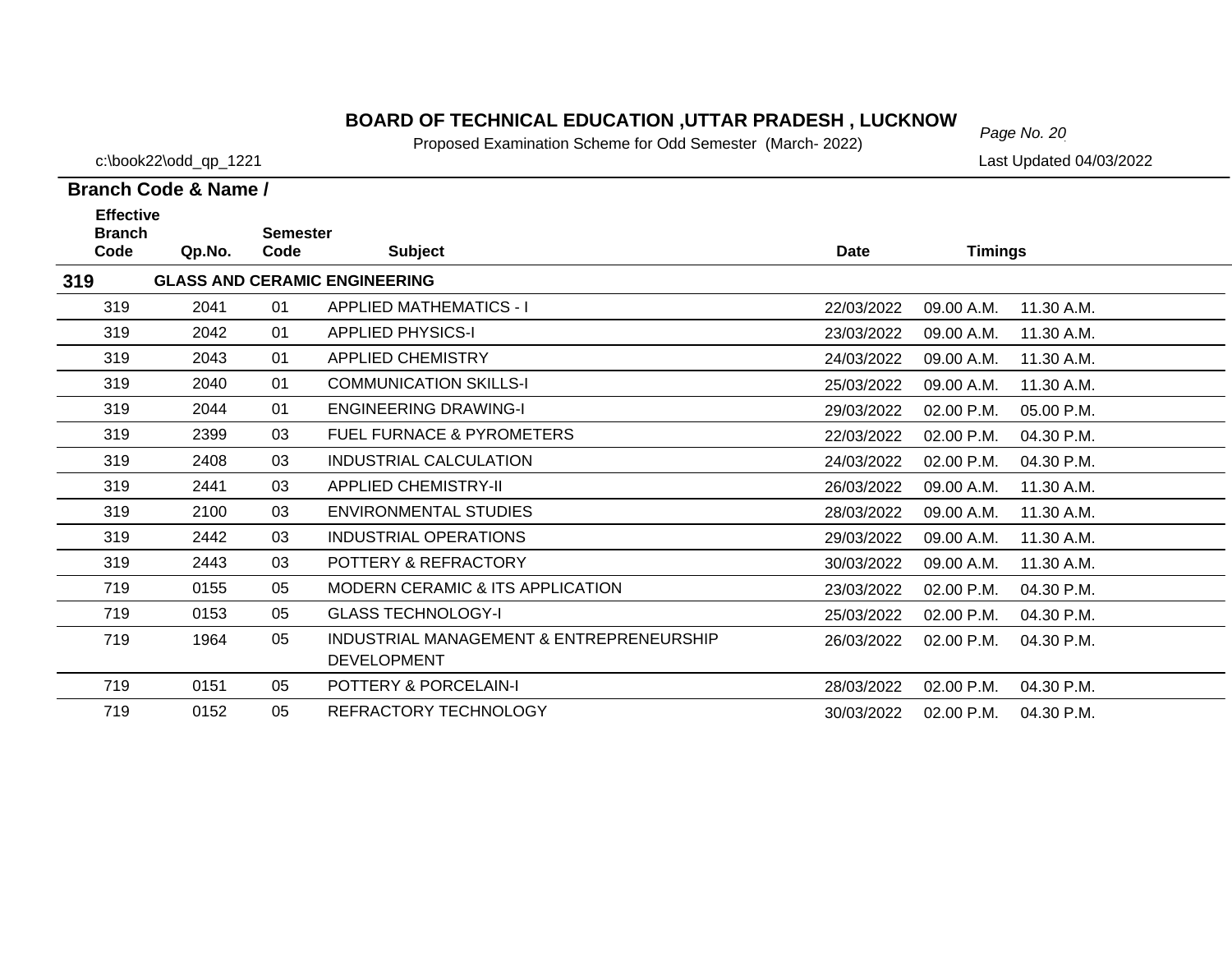## **BOARD OF TECHNICAL EDUCATION ,UTTAR PRADESH , LUCKNOW**  $_{Page No. 21}$

Proposed Examination Scheme for Odd Semester (March- 2022)

25/03/2022 02.00 P.M. 04.30 P.M.

31/03/2022 02.00 P.M. 04.30 P.M.

04.30 P.M.

30/03/2022 02.00 P.M.

**Branch Code & Name /**

**320**

720

720

720

720

720

c:\book22\odd\_qp\_1221 Last Updated 04/03/2022

#### **Branch Code Qp.No. SemesterCode Subject Date Timings Effective CHEMICAL TECHNOLOGY (FERTILIZER)** 320 2041 01 APPLIED MATHEMATICS - I 22/03/2022 09.00 A.M. 11.30 A.M.320 2042 01 APPLIED PHYSICS-I 23/03/2022 09.00 A.M. 11.30 A.M.320 2043 01 APPLIED CHEMISTRY 24/03/2022 09.00 A.M. 11.30 A.M.3202040 01 COMMUNICATION SKILLS-I 25/03/2022 09.00 A.M. 11.30 A.M. 320 2049 01 MEASURING INSTRUMENTS & MEASUREMENTS26/03/2022 09.00 A.M. 11.30 A.M. 320 2044 01 ENGINEERING DRAWING-I 29/03/2022 02.00 P.M. 05.00 P.M.320 2100 03 ENVIRONMENTAL STUDIES28/03/2022 09.00 A.M. 11.30 A.M. 320 2186 03 FLUID MECHANICS 29/03/2022 09.00 A.M. 11.30 A.M.320 2190 03 CHEMICAL ENGINEERING THERMODYNAMICS 30/03/2022 09.00 A.M. 11.30 A.M.320 2372 03 CHEMICAL TECHNOLOGY 31/03/2022 09.00 A.M. 11.30 A.M.320 2124 03 MATERIAL AND ENERGY BALANCE 01/04/2022 02.00 P.M. 04.30 P.M.3202109 03 APPLIED MATHEMATICS-III 02/04/2022 02.00 P.M. 04.30 P.M.

0228 05 POLLUTION CONTROL & INDUSTRIAL SAFETY

DEVELOPMENT

0222 05 MASS TRANSFER OPERATIONS

0221 05 HEAT TRANSFER OPERATIONS

0226 05 FERTILIZER TECHNOLOGY-I 24/03/2022 02.00 P.M. 04.30 P.M.

0 1964 05 INDUSTRIAL MANAGEMENT & ENTREPRENEURSHIP 26/03/2022 02.00 P.M. 04.30 P.M.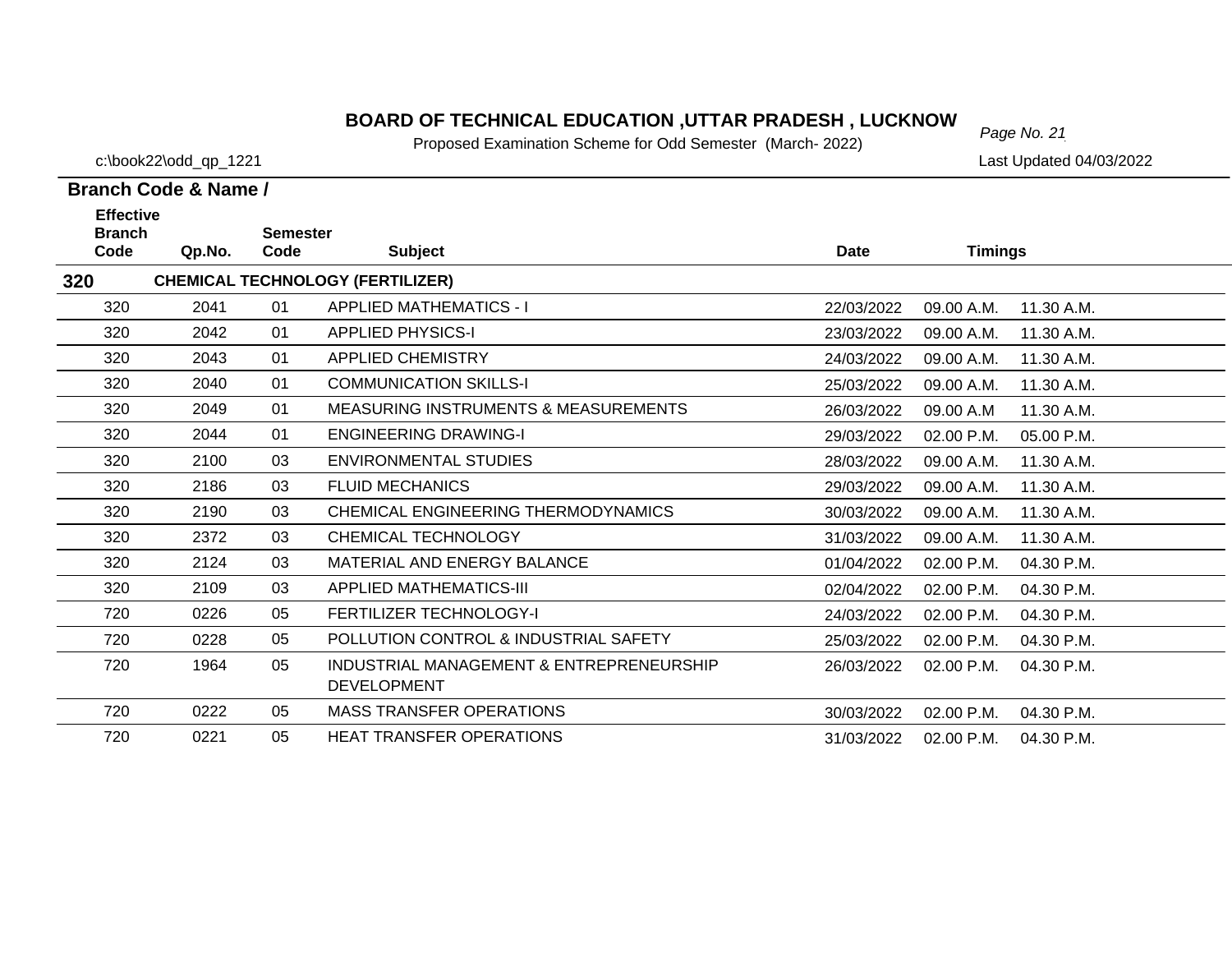# *Page No. 22* **BOARD OF TECHNICAL EDUCATION ,UTTAR PRADESH , LUCKNOW**

Proposed Examination Scheme for Odd Semester (March- 2022)

**Branch Code & Name /**

| <b>Effective</b>      |        | <b>Semester</b> |                                                                |             |                |            |
|-----------------------|--------|-----------------|----------------------------------------------------------------|-------------|----------------|------------|
| <b>Branch</b><br>Code | Qp.No. | Code            | <b>Subject</b>                                                 | <b>Date</b> | <b>Timings</b> |            |
| 321                   |        |                 | <b>CHEMICAL TECHNOLOGY (RUBBER AND PLASTIC)</b>                |             |                |            |
| 321                   | 2041   | 01              | <b>APPLIED MATHEMATICS - I</b>                                 | 22/03/2022  | 09.00 A.M.     | 11.30 A.M. |
| 321                   | 2042   | 01              | <b>APPLIED PHYSICS-I</b>                                       | 23/03/2022  | 09.00 A.M.     | 11.30 A.M. |
| 321                   | 2043   | 01              | <b>APPLIED CHEMISTRY</b>                                       | 24/03/2022  | 09.00 A.M.     | 11.30 A.M. |
| 321                   | 2040   | 01              | <b>COMMUNICATION SKILLS-I</b>                                  | 25/03/2022  | 09.00 A.M.     | 11.30 A.M. |
| 321                   | 2049   | 01              | <b>MEASURING INSTRUMENTS &amp; MEASUREMENTS</b>                | 26/03/2022  | 09.00 A.M      | 11.30 A.M. |
| 321                   | 2397   | 03              | FLUID MECHANICS & SOLID HANDLING                               | 22/03/2022  | 02.00 P.M.     | 04.30 P.M. |
| 321                   | 2100   | 03              | ENVIRONMENTAL STUDIES                                          | 28/03/2022  | 09.00 A.M.     | 11.30 A.M. |
| 321                   | 2371   | 03              | CHEMICAL REACTION ENGINEERING & THERMODYNAMICS                 | 29/03/2022  | 09.00 A.M.     | 11.30 A.M. |
| 321                   | 2432   | 03              | RENEWABLE ENERGY SOURCES                                       | 30/03/2022  | 09.00 A.M.     | 11.30 A.M. |
| 321                   | 2124   | 03              | MATERIAL AND ENERGY BALANCE                                    | 01/04/2022  | 02.00 P.M.     | 04.30 P.M. |
| 321                   | 2109   | 03              | <b>APPLIED MATHEMATICS-III</b>                                 | 02/04/2022  | 02.00 P.M.     | 04.30 P.M. |
| 721                   | 0233   | 05              | <b>HEAT AND MASS TRANSFER</b>                                  | 24/03/2022  | 02.00 P.M.     | 04.30 P.M. |
| 721                   | 0228   | 05              | POLLUTION CONTROL & INDUSTRIAL SAFETY                          | 25/03/2022  | 02.00 P.M.     | 04.30 P.M. |
| 721                   | 1964   | 05              | INDUSTRIAL MANAGEMENT & ENTREPRENEURSHIP<br><b>DEVELOPMENT</b> | 26/03/2022  | 02.00 P.M.     | 04.30 P.M. |
| 721                   | 0238   | 05              | FOAM AND ADHESIVE TECHNOLOGY (ELECTIVE)                        | 28/03/2022  | 02.00 P.M.     | 04.30 P.M. |
| 721                   | 0239   | 05              | PLASTIC & RUBBER FORMULATION (ELECTIVE)                        | 28/03/2022  | 02.00 P.M.     | 04.30 P.M. |
| 721                   | 0240   | 05              | PLASTICS IN BUILDING SERVICES (ELECTIVE)                       | 28/03/2022  | 02.00 P.M.     | 04.30 P.M. |
| 721                   | 0234   | 05              | PLASTIC & RUBBER PROCESSING-II                                 | 31/03/2022  | 09.00 A.M.     | 11.30 A.M. |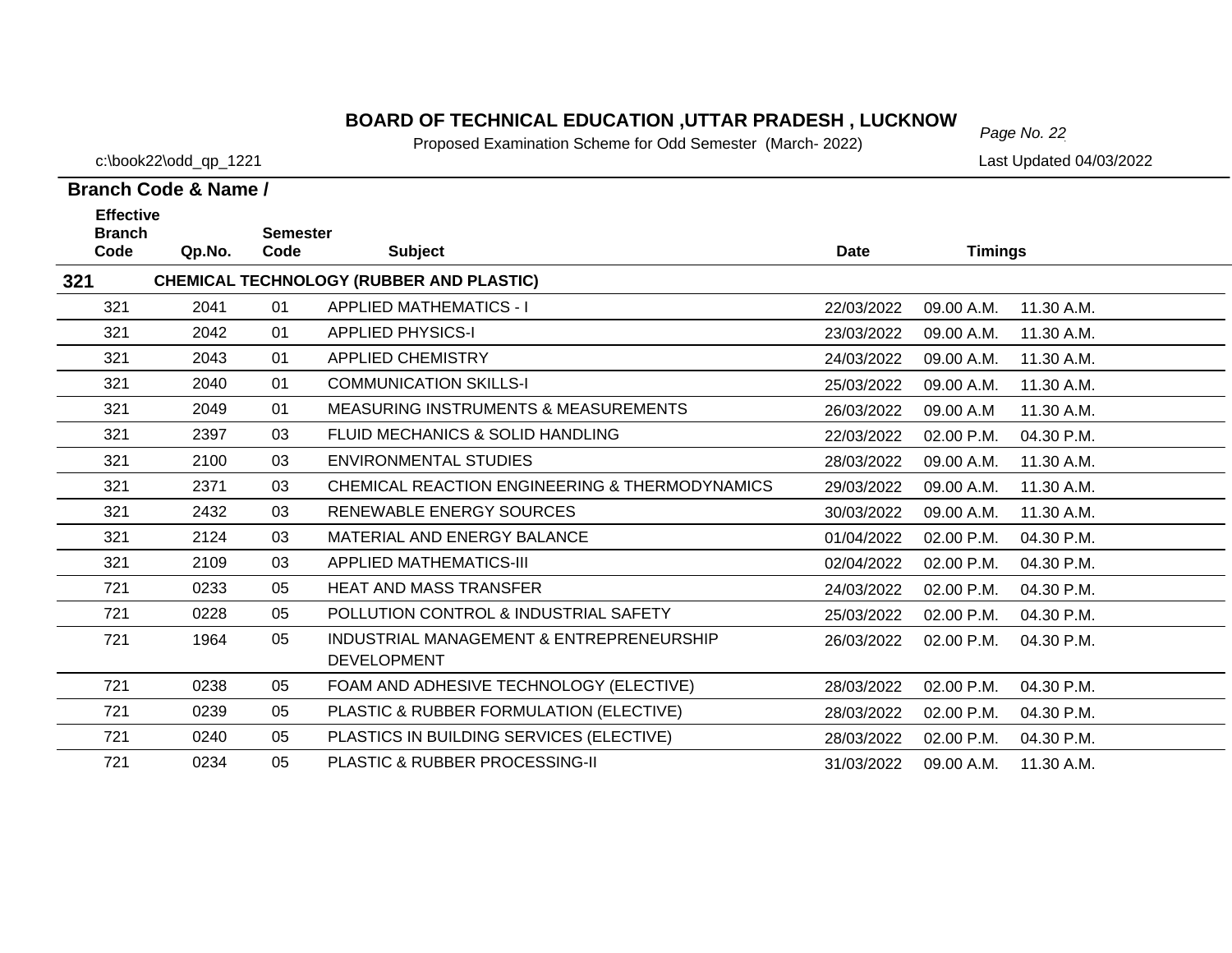# *Page No. 23* **BOARD OF TECHNICAL EDUCATION ,UTTAR PRADESH , LUCKNOW**

Proposed Examination Scheme for Odd Semester (March- 2022)

c:\book22\odd\_qp\_1221 Last Updated 04/03/2022

| <b>Effective</b>      |                          |                         |                                                |            |                |            |
|-----------------------|--------------------------|-------------------------|------------------------------------------------|------------|----------------|------------|
| <b>Branch</b><br>Code | Qp.No.                   | <b>Semester</b><br>Code | <b>Subject</b>                                 | Date       | <b>Timings</b> |            |
| 322                   | <b>CIVIL ENGINEERING</b> |                         |                                                |            |                |            |
| 322                   | 2041                     | 01                      | <b>APPLIED MATHEMATICS - I</b>                 | 22/03/2022 | 09.00 A.M.     | 11.30 A.M. |
| 322                   | 2042                     | 01                      | <b>APPLIED PHYSICS-I</b>                       | 23/03/2022 | 09.00 A.M.     | 11.30 A.M. |
| 322                   | 2043                     | 01                      | <b>APPLIED CHEMISTRY</b>                       | 24/03/2022 | 09.00 A.M.     | 11.30 A.M. |
| 322                   | 2040                     | 01                      | <b>COMMUNICATION SKILLS-I</b>                  | 25/03/2022 | 09.00 A.M.     | 11.30 A.M. |
| 322                   | 2045                     | 01                      | <b>CONSTRUCTION MATERIALS</b>                  | 28/03/2022 | 02.00 P.M.     | 04.30 P.M. |
| 322                   | 2044                     | 01                      | <b>ENGINEERING DRAWING-I</b>                   | 29/03/2022 | 02.00 P.M.     | 05.00 P.M. |
| 322                   | 2099                     | 03                      | <b>BUILDING DRAWINGS</b>                       | 26/03/2022 | 09.00 A.M.     | 12.00 NOON |
| 322                   | 2100                     | 03                      | <b>ENVIRONMENTAL STUDIES</b>                   | 28/03/2022 | 09.00 A.M.     | 11.30 A.M. |
| 322                   | 2101                     | 03                      | HYDRAULICS AND HYDRAULIC MACHINES              | 29/03/2022 | 09.00 A.M.     | 11.30 A.M. |
| 322                   | 2102                     | 03                      | <b>STRUCTURAL MECHANICS</b>                    | 30/03/2022 | 09.00 A.M.     | 11.30 A.M. |
| 322                   | 2098                     | 03                      | <b>BUILDING CONSTRUCTION</b>                   | 31/03/2022 | 09.00 A.M.     | 11.30 A.M. |
| 322                   | 2177                     | 03                      | <b>CONCRETE TECHNOLOGY</b>                     | 01/04/2022 | 02.00 P.M.     | 04.30 P.M. |
| 322                   | 2301                     | 05                      | RAILWAYS BRIDGES AND TUNNELS                   | 22/03/2022 | 02.00 P.M.     | 04.30 P.M. |
| 322                   | 2309                     | 05                      | SOIL MECHANICS AND FOUNDATION ENGINEERING      | 23/03/2022 | 02.00 P.M.     | 04.30 P.M. |
| 322                   | 2317                     | 05                      | WASTE WATER AND IRRIGATION ENGINEERING DRAWING | 24/03/2022 | 02.00 P.M.     | 05.00 P.M. |
| 322                   | 2318                     | 05                      | WATER AND WASTE WATER ENGINEERING              | 25/03/2022 | 02.00 P.M.     | 04.30 P.M. |
| 322                   | 2326                     | 05                      | SURVEYING-II                                   | 26/03/2022 | 02.00 P.M.     | 04.30 P.M. |
| 322                   | 2327                     | 05                      | <b>EARTHQUAKE ENGINEERING</b>                  | 31/03/2022 | 02.00 P.M.     | 04.30 P.M. |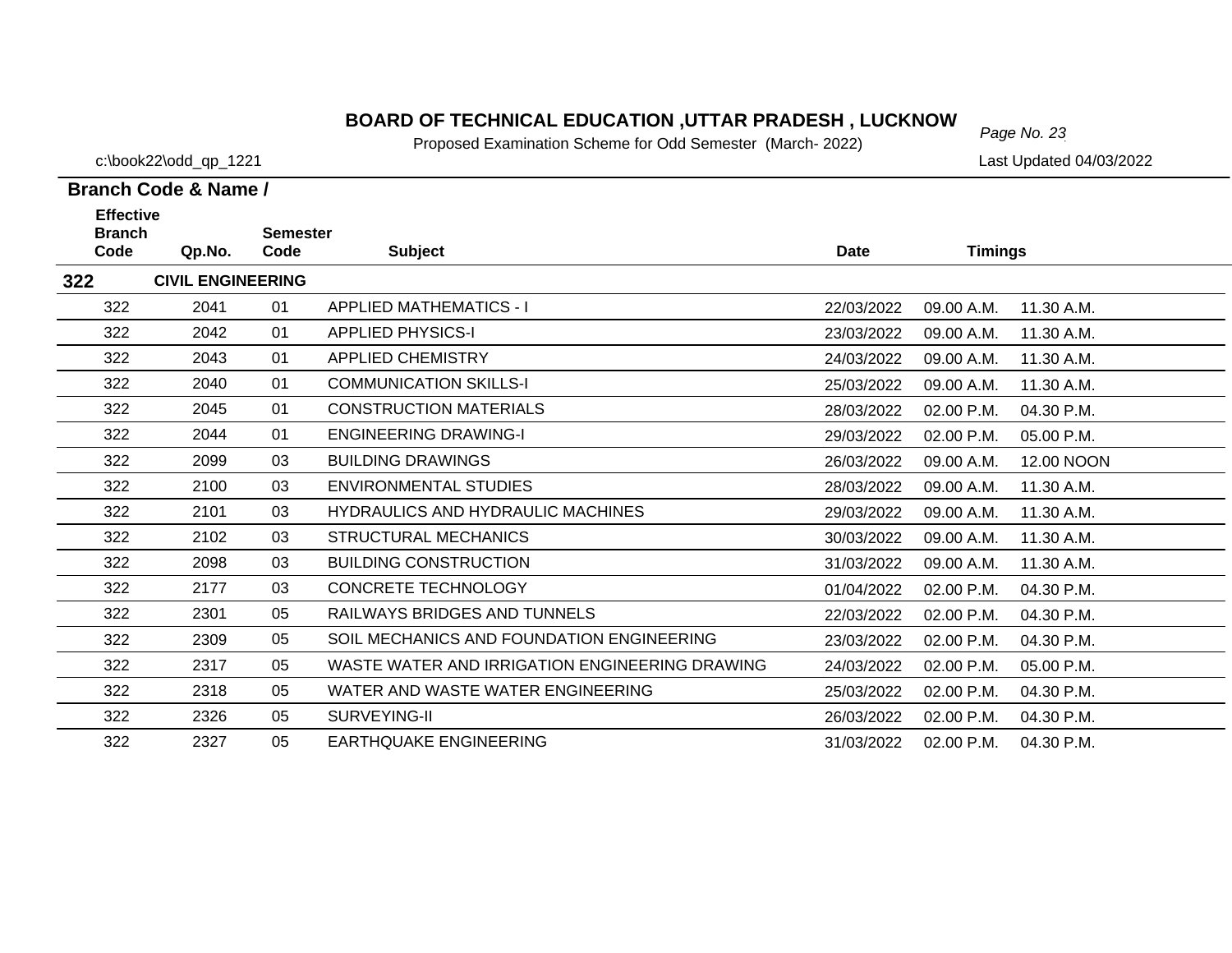# *Page No. 24* **BOARD OF TECHNICAL EDUCATION ,UTTAR PRADESH , LUCKNOW**

Proposed Examination Scheme for Odd Semester (March- 2022)

c:\book22\odd\_qp\_1221 Last Updated 04/03/2022

|                       | <b>Effective</b><br><b>Semester</b> |      |                                                       |             |                |            |  |  |
|-----------------------|-------------------------------------|------|-------------------------------------------------------|-------------|----------------|------------|--|--|
| <b>Branch</b><br>Code | Qp.No.                              | Code | <b>Subject</b>                                        | <b>Date</b> | <b>Timings</b> |            |  |  |
| 323                   |                                     |      | CIVIL ENGINEERING (ENVIRONMENTAL POLLUTION & CONTROL) |             |                |            |  |  |
| 323                   | 2041                                | 01   | <b>APPLIED MATHEMATICS - I</b>                        | 22/03/2022  | 09.00 A.M.     | 11.30 A.M. |  |  |
| 323                   | 2042                                | 01   | <b>APPLIED PHYSICS-I</b>                              | 23/03/2022  | 09.00 A.M.     | 11.30 A.M. |  |  |
| 323                   | 2043                                | 01   | <b>APPLIED CHEMISTRY</b>                              | 24/03/2022  | 09.00 A.M.     | 11.30 A.M. |  |  |
| 323                   | 2040                                | 01   | <b>COMMUNICATION SKILLS-I</b>                         | 25/03/2022  | 09.00 A.M.     | 11.30 A.M. |  |  |
| 323                   | 2045                                | 01   | <b>CONSTRUCTION MATERIALS</b>                         | 28/03/2022  | 02.00 P.M.     | 04.30 P.M. |  |  |
| 323                   | 2044                                | 01   | <b>ENGINEERING DRAWING-I</b>                          | 29/03/2022  | 02.00 P.M.     | 05.00 P.M. |  |  |
| 323                   | 2099                                | 03   | <b>BUILDING DRAWINGS</b>                              | 26/03/2022  | 09.00 A.M.     | 12.00 NOON |  |  |
| 323                   | 2100                                | 03   | <b>ENVIRONMENTAL STUDIES</b>                          | 28/03/2022  | 09.00 A.M.     | 11.30 A.M. |  |  |
| 323                   | 2101                                | 03   | <b>HYDRAULICS AND HYDRAULIC MACHINES</b>              | 29/03/2022  | 09.00 A.M.     | 11.30 A.M. |  |  |
| 323                   | 2102                                | 03   | <b>STRUCTURAL MECHANICS</b>                           | 30/03/2022  | 09.00 A.M.     | 11.30 A.M. |  |  |
| 323                   | 2098                                | 03   | <b>BUILDING CONSTRUCTION</b>                          | 31/03/2022  | 09.00 A.M.     | 11.30 A.M. |  |  |
| 323                   | 2177                                | 03   | <b>CONCRETE TECHNOLOGY</b>                            | 01/04/2022  | 02.00 P.M.     | 04.30 P.M. |  |  |
| 323                   | 2301                                | 05   | <b>RAILWAYS BRIDGES AND TUNNELS</b>                   | 22/03/2022  | 02.00 P.M.     | 04.30 P.M. |  |  |
| 323                   | 2309                                | 05   | SOIL MECHANICS AND FOUNDATION ENGINEERING             | 23/03/2022  | 02.00 P.M.     | 04.30 P.M. |  |  |
| 323                   | 2317                                | 05   | WASTE WATER AND IRRIGATION ENGINEERING DRAWING        | 24/03/2022  | 02.00 P.M.     | 05.00 P.M. |  |  |
| 323                   | 2318                                | 05   | WATER AND WASTE WATER ENGINEERING                     | 25/03/2022  | 02.00 P.M.     | 04.30 P.M. |  |  |
| 323                   | 2326                                | 05   | SURVEYING-II                                          | 26/03/2022  | 02.00 P.M.     | 04.30 P.M. |  |  |
| 323                   | 2327                                | 05   | <b>EARTHQUAKE ENGINEERING</b>                         | 31/03/2022  | 02.00 P.M.     | 04.30 P.M. |  |  |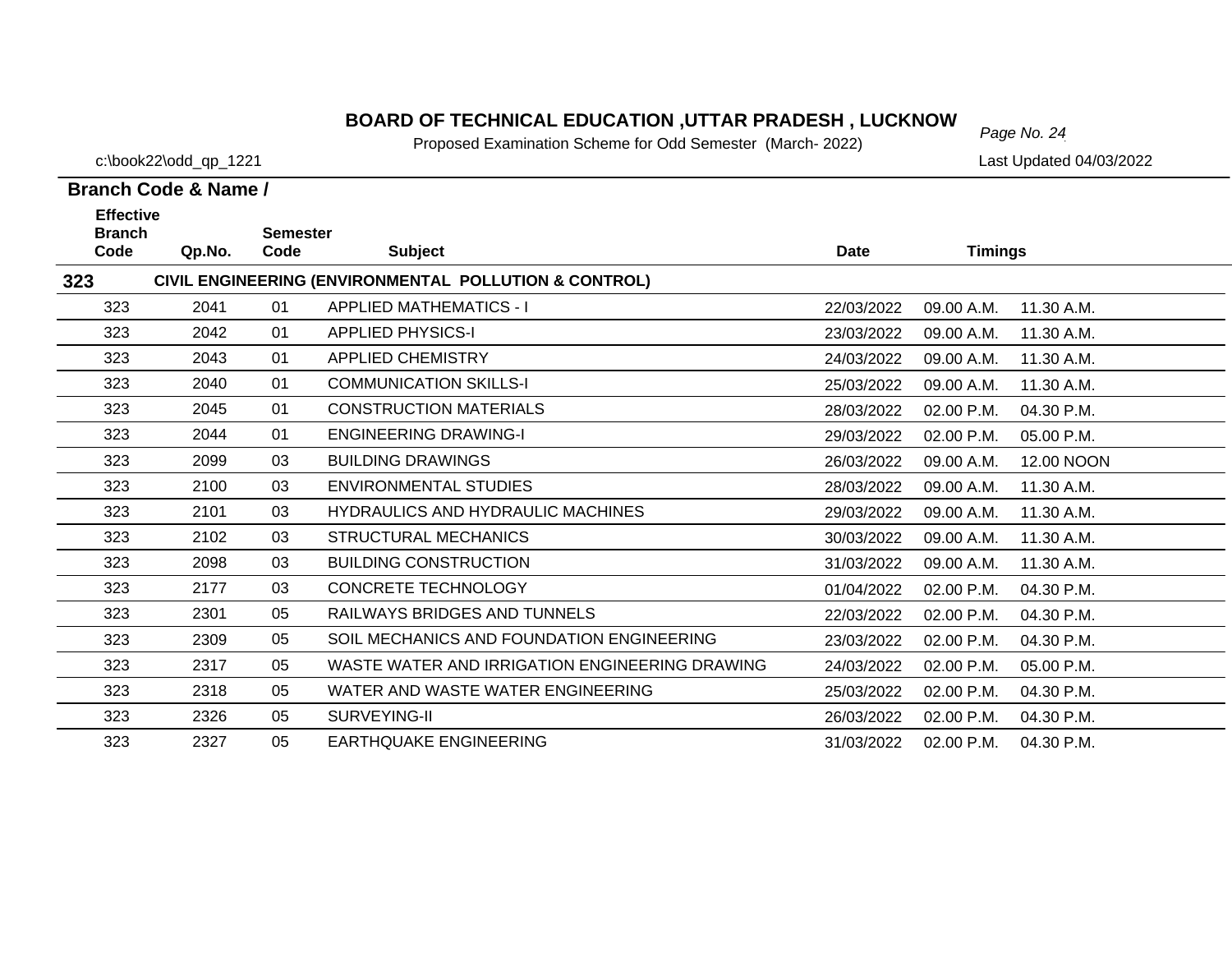# *Page No. 25* **BOARD OF TECHNICAL EDUCATION ,UTTAR PRADESH , LUCKNOW**

Proposed Examination Scheme for Odd Semester (March- 2022)

c:\book22\odd\_qp\_1221 Last Updated 04/03/2022

| <b>Effective</b><br><b>Branch</b> |        | Semester |                                                   |             |                              |  |
|-----------------------------------|--------|----------|---------------------------------------------------|-------------|------------------------------|--|
| Code                              | Qp.No. | Code     | <b>Subject</b>                                    | <b>Date</b> | <b>Timings</b>               |  |
| 326                               |        |          | <b>FASHION DESIGNING &amp; GARMENT TECHNOLOGY</b> |             |                              |  |
| 326                               | 1657   | 01       | COMPUTER PRINCIPLES & APPLICATION                 | 25/03/2022  | 09.00 A.M.<br>11.30 A.M.     |  |
| 326                               | 1659   | 01       | <b>FASHION DESIGN CONCEPT</b>                     | 26/03/2022  | 09.00 A.M.<br>11.30 A.M.     |  |
| 326                               | 1905   | 01       | FOUNDATIONAL COMMUNICATION                        | 28/03/2022  | 09.00 A.M.<br>11.30 A.M.     |  |
| 326                               | 1151   | 03       | <b>DESIGN IDEAS</b>                               | 22/03/2022  | 09.00 A.M.<br>11.30 A.M.     |  |
| 326                               | 1153   | 03       | <b>FABRIC SELECTION AND IDENTIFICATION</b>        | 23/03/2022  | 09.00 A.M.<br>11.30 A.M.     |  |
| 326                               | 1155   | 03       | <b>LEATHER SCIENCE</b>                            | 24/03/2022  | 09.00 A.M.<br>11.30 A.M.     |  |
| 326                               | 0283   | 05       | <b>CAD FOR COSTUME-II</b>                         | 22/03/2022  | 02.00 P.M.<br>04.30 P.M.     |  |
| 326                               | 0284   | 05       | <b>GRADING</b>                                    | 23/03/2022  | $02.00$ P.M.<br>04.30 P.M.   |  |
| 326                               | 0286   | 05       | LEATHER GARMENT CONSTRUCTION                      | 24/03/2022  | $02.00$ P.M.<br>$04.30$ P.M. |  |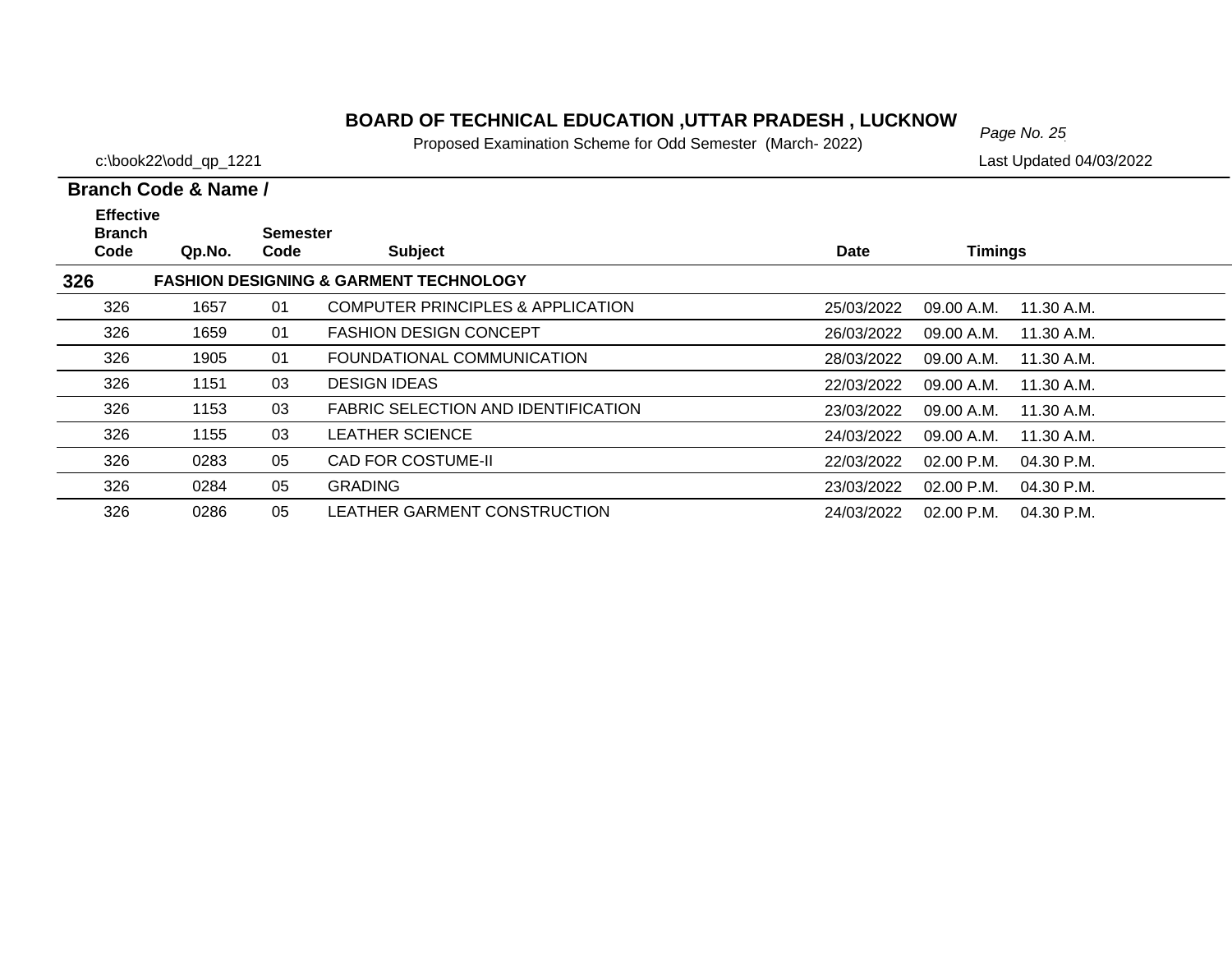# *Page No. 26* **BOARD OF TECHNICAL EDUCATION ,UTTAR PRADESH , LUCKNOW**

Proposed Examination Scheme for Odd Semester (March- 2022)

c:\book22\odd\_qp\_1221 Last Updated 04/03/2022

| <b>Effective</b>      |                          |                         |                                                                |             |                |            |
|-----------------------|--------------------------|-------------------------|----------------------------------------------------------------|-------------|----------------|------------|
| <b>Branch</b><br>Code | Qp.No.                   | <b>Semester</b><br>Code | <b>Subject</b>                                                 | <b>Date</b> | <b>Timings</b> |            |
| 327                   | <b>DAIRY ENGINEERING</b> |                         |                                                                |             |                |            |
| 327                   | 1903                     | 01                      | <b>APPLIED PHYSICS-I</b>                                       | 23/03/2022  | 09.00 A.M.     | 11.30 A.M. |
| 327                   | 1901                     | 01                      | <b>APPLIED MATHEMATICS-I(A)</b>                                | 26/03/2022  | 09.00 A.M.     | 11.30 A.M. |
| 327                   | 1905                     | 01                      | FOUNDATIONAL COMMUNICATION                                     | 28/03/2022  | 09.00 A.M.     | 11.30 A.M. |
| 327                   | 1527                     | 01                      | APPLIED MECHANICS AND MACHINES COMPONENTS                      | 29/03/2022  | 09.00 A.M.     | 11.30 A.M. |
| 327                   | 1506                     | 01                      | <b>ENGINEERING DRAWING</b>                                     | 30/03/2022  | 09.00 A.M.     | 12.00 NOON |
| 327                   | 1528                     | 01                      | INTRODUCTION TO DAIRY ENGINEERING & TECHNOLOGY                 | 31/03/2022  | 09.00 A.M.     | 11.30 A.M. |
| 327                   | 0845                     | 03                      | ELECTRICAL TECHNOLOGY & ELECTRONICS                            | 22/03/2022  | 09.00 A.M.     | 11.30 A.M. |
| 327                   | 0851                     | 03                      | STEAM ENGINEERING AND HEAT ENGINES                             | 24/03/2022  | 09.00 A.M.     | 11.30 A.M. |
| 327                   | 0852                     | 03                      | <b>DAIRY ENGINEERING-I</b>                                     | 25/03/2022  | 09.00 A.M.     | 11.30 A.M. |
| 327                   | 0853                     | 03                      | DAIRY TECHNOLOGY-I                                             | 28/03/2022  | 02.00 P.M.     | 04.30 P.M. |
| 327                   | 0854                     | 03                      | <b>DAIRY CHEMISTRY</b>                                         | 29/03/2022  | 02.00 P.M.     | 04.30 P.M. |
| 327                   | 0091                     | 05                      | <b>DAIRY ENGINEERING-II</b>                                    | 22/03/2022  | 02.00 P.M.     | 04.30 P.M. |
| 327                   | 0093                     | 05                      | DAIRY TECHNOLOGY II                                            | 23/03/2022  | 02.00 P.M.     | 04.30 P.M. |
| 327                   | 0094                     | 05                      | REFRIGERATION-II                                               | 24/03/2022  | 02.00 P.M.     | 04.30 P.M. |
| 327                   | 0095                     | 05                      | INSTRUMENTATION PROCESS & CONTROL                              | 25/03/2022  | 02.00 P.M.     | 04.30 P.M. |
| 327                   | 1964                     | 05                      | INDUSTRIAL MANAGEMENT & ENTREPRENEURSHIP<br><b>DEVELOPMENT</b> | 26/03/2022  | 02.00 P.M.     | 04.30 P.M. |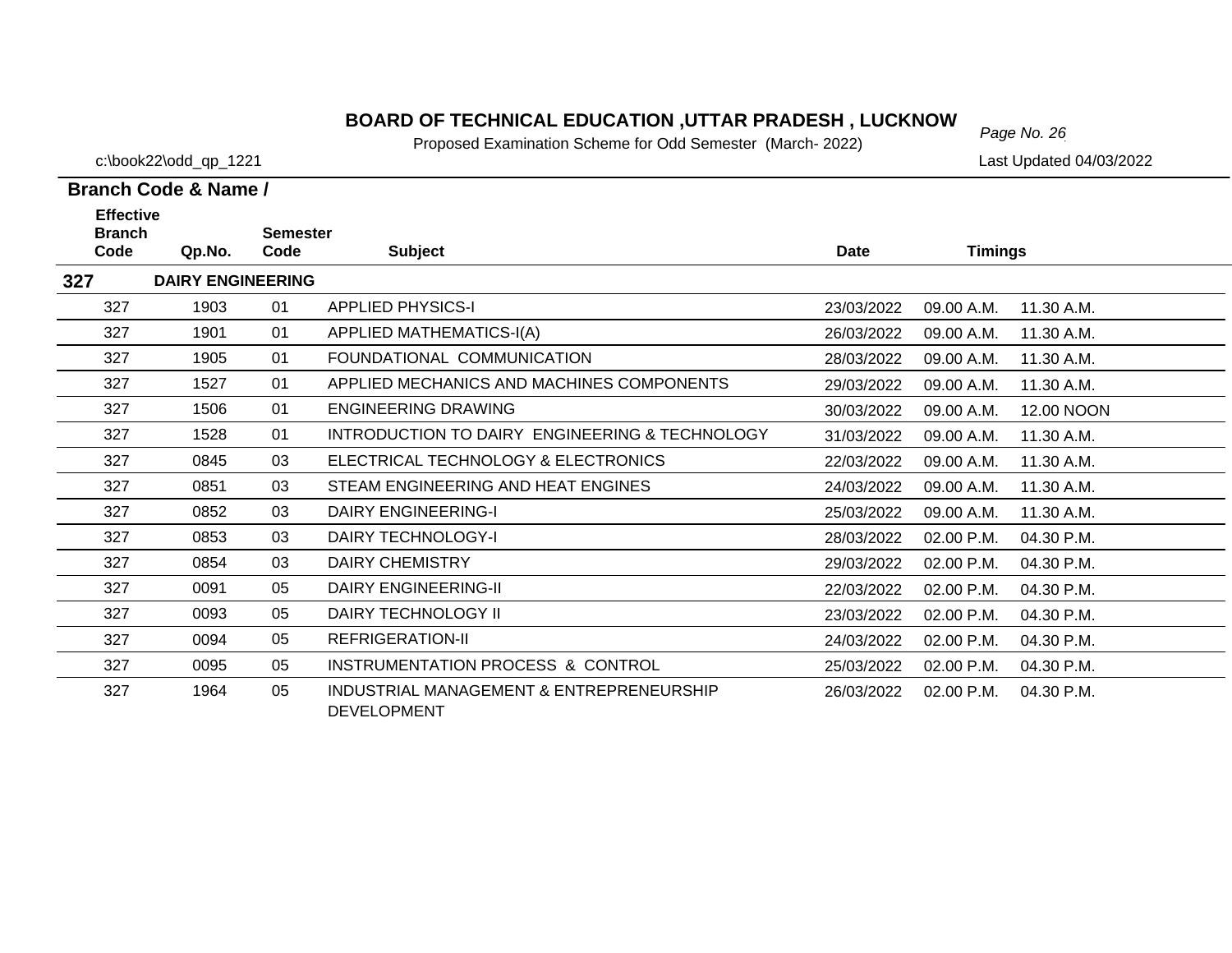# *Page No. 27* **BOARD OF TECHNICAL EDUCATION ,UTTAR PRADESH , LUCKNOW**

Proposed Examination Scheme for Odd Semester (March- 2022)

c:\book22\odd\_qp\_1221 Last Updated 04/03/2022

| <b>Effective</b><br><b>Branch</b> |                               |                         |                                                                |             |                |            |
|-----------------------------------|-------------------------------|-------------------------|----------------------------------------------------------------|-------------|----------------|------------|
| Code                              | Qp.No.                        | <b>Semester</b><br>Code | <b>Subject</b>                                                 | <b>Date</b> | <b>Timings</b> |            |
| 328                               | <b>ELECTRICAL ENGINEERING</b> |                         |                                                                |             |                |            |
| 328                               | 2041                          | 01                      | <b>APPLIED MATHEMATICS - I</b>                                 | 22/03/2022  | 09.00 A.M.     | 11.30 A.M. |
| 328                               | 2042                          | 01                      | <b>APPLIED PHYSICS-I</b>                                       | 23/03/2022  | 09.00 A.M.     | 11.30 A.M. |
| 328                               | 2043                          | 01                      | APPLIED CHEMISTRY                                              | 24/03/2022  | 09.00 A.M.     | 11.30 A.M. |
| 328                               | 2040                          | 01                      | <b>COMMUNICATION SKILLS-I</b>                                  | 25/03/2022  | 09.00 A.M.     | 11.30 A.M. |
| 328                               | 2044                          | 01                      | <b>ENGINEERING DRAWING-I</b>                                   | 29/03/2022  | 02.00 P.M.     | 05.00 P.M. |
| 328                               | 2100                          | 03                      | <b>ENVIRONMENTAL STUDIES</b>                                   | 28/03/2022  | 09.00 A.M.     | 11.30 A.M. |
| 328                               | 2110                          | 03                      | <b>DIGITAL ELECTRONICS</b>                                     | 29/03/2022  | 09.00 A.M.     | 11.30 A.M. |
| 328                               | 2111                          | 03                      | ELECTRICAL AND ELECTRONICS ENGINEERING MATERIALS               | 30/03/2022  | 09.00 A.M.     | 11.30 A.M. |
| 328                               | 2176                          | 03                      | ELECTRICAL INSTRUMENTS AND MEASUREMENT                         | 31/03/2022  | 09.00 A.M.     | 11.30 A.M. |
| 328                               | 2181                          | 03                      | <b>ELECTRICAL MACHINE-I</b>                                    | 01/04/2022  | 09.00 A.M.     | 11.30 A.M. |
| 328                               | 2109                          | 03                      | <b>APPLIED MATHEMATICS-III</b>                                 | 02/04/2022  | 02.00 P.M.     | 04.30 P.M. |
| 328                               | 2331                          | 05                      | CONTROL OF ELECTRICAL MACHINES (ELECTIVE)                      | 22/03/2022  | 02.00 P.M.     | 04.30 P.M. |
| 328                               | 2332                          | 05                      | ELECTRIC TRACTION (ELECTIVE)                                   | 22/03/2022  | 02.00 P.M.     | 04.30 P.M. |
| 328                               | 2333                          | 05                      | RENEWABLE SOURCES OF ENERGY (ELECTIVE)                         | 22/03/2022  | 02.00 P.M.     | 04.30 P.M. |
| 328                               | 2334                          | 05                      | <b>ENERGY MANAGEMENT (ELECTIVE)</b>                            | 22/03/2022  | 02.00 P.M.     | 04.30 P.M. |
| 328                               | 2292                          | 05                      | PLC, MICROCONTROLLER AND SCADA                                 | 23/03/2022  | 02.00 P.M.     | 04.30 P.M. |
| 328                               | 2330                          | 05                      | <b>ELECTRICAL MACHINES-II</b>                                  | 24/03/2022  | 02.00 P.M.     | 04.30 P.M. |
| 328                               | 2338                          | 05                      | SWITCH GEAR AND PROTECTION                                     | 25/03/2022  | 02.00 P.M.     | 04.30 P.M. |
| 328                               | 2337                          | 05                      | INDUSTRIAL MANAGEMENT & ENTREPRENEURSHIP<br><b>DEVELOPMENT</b> | 30/03/2022  | 02.00 P.M.     | 04.30 P.M. |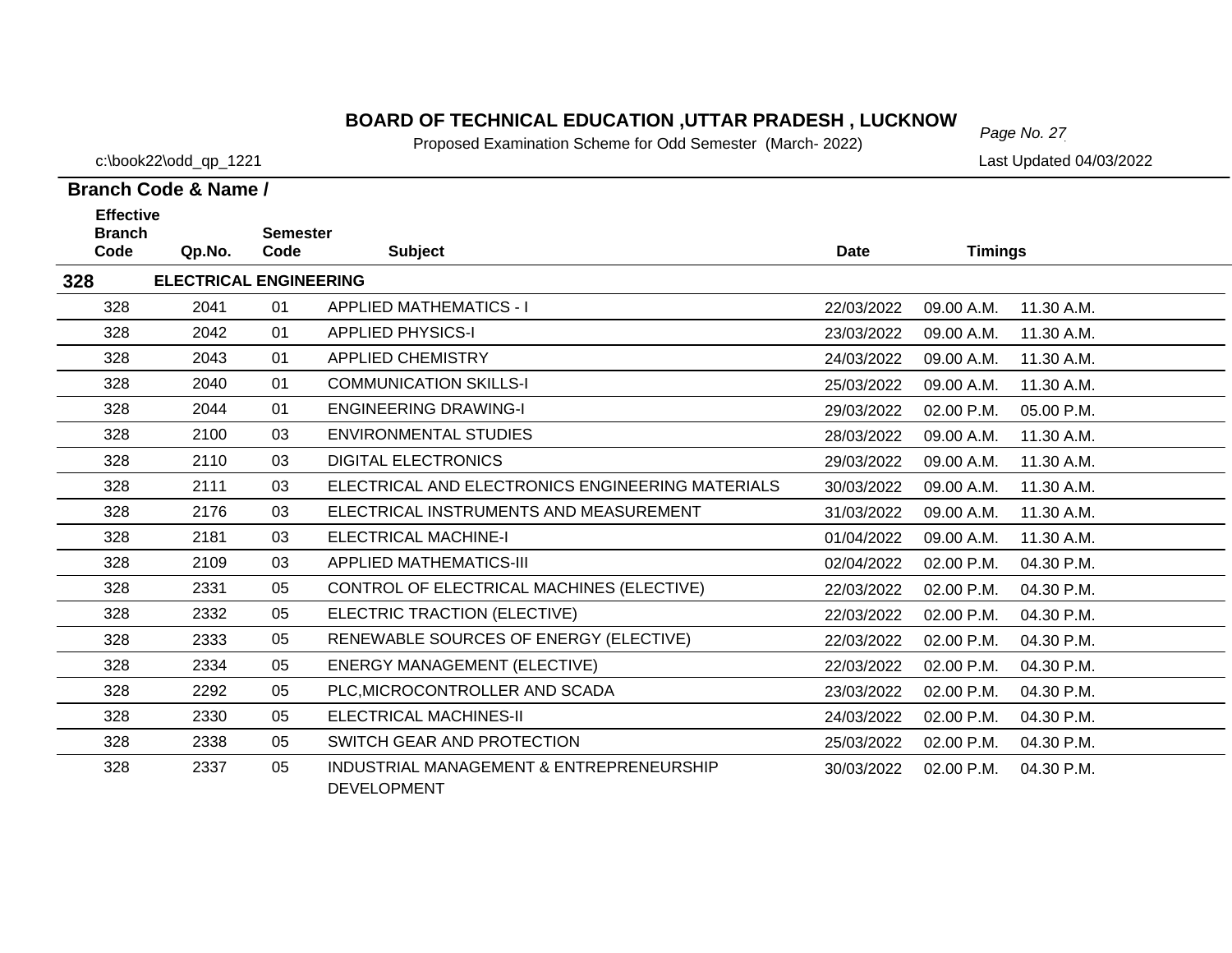# *Page No. 28* **BOARD OF TECHNICAL EDUCATION ,UTTAR PRADESH , LUCKNOW**

Proposed Examination Scheme for Odd Semester (March- 2022)

c:\book22\odd\_qp\_1221 Last Updated 04/03/2022

| <b>Effective</b>      |        |                         |                                                                |             |                |            |
|-----------------------|--------|-------------------------|----------------------------------------------------------------|-------------|----------------|------------|
| <b>Branch</b><br>Code | Qp.No. | <b>Semester</b><br>Code | <b>Subject</b>                                                 | <b>Date</b> | <b>Timings</b> |            |
| 329                   |        |                         | ELECTRICAL ENGINEERING (INDUSTRIAL CONTROL)                    |             |                |            |
| 329                   | 2041   | 01                      | <b>APPLIED MATHEMATICS - I</b>                                 | 22/03/2022  | 09.00 A.M.     | 11.30 A.M. |
| 329                   | 2042   | 01                      | <b>APPLIED PHYSICS-I</b>                                       | 23/03/2022  | 09.00 A.M.     | 11.30 A.M. |
| 329                   | 2043   | 01                      | <b>APPLIED CHEMISTRY</b>                                       | 24/03/2022  | 09.00 A.M.     | 11.30 A.M. |
| 329                   | 2040   | 01                      | <b>COMMUNICATION SKILLS-I</b>                                  | 25/03/2022  | 09.00 A.M.     | 11.30 A.M. |
| 329                   | 2044   | 01                      | <b>ENGINEERING DRAWING-I</b>                                   | 29/03/2022  | 02.00 P.M.     | 05.00 P.M. |
| 329                   | 2100   | 03                      | <b>ENVIRONMENTAL STUDIES</b>                                   | 28/03/2022  | 09.00 A.M.     | 11.30 A.M. |
| 329                   | 2113   | 03                      | DIGITAL PRINCIPLES AND ELECTRONICS                             | 29/03/2022  | 09.00 A.M.     | 11.30 A.M. |
| 329                   | 2111   | 03                      | ELECTRICAL AND ELECTRONICS ENGINEERING MATERIALS               | 30/03/2022  | 09.00 A.M.     | 11.30 A.M. |
| 329                   | 2176   | 03                      | ELECTRICAL INSTRUMENTS AND MEASUREMENT                         | 31/03/2022  | 09.00 A.M.     | 11.30 A.M. |
| 329                   | 2181   | 03                      | <b>ELECTRICAL MACHINE-I</b>                                    | 01/04/2022  | 09.00 A.M.     | 11.30 A.M. |
| 329                   | 2109   | 03                      | <b>APPLIED MATHEMATICS-III</b>                                 | 02/04/2022  | 02.00 P.M.     | 04.30 P.M. |
| 329                   | 2262   | 05                      | <b>INDUSTRIAL CONTROL</b>                                      | 22/03/2022  | 02.00 P.M.     | 04.30 P.M. |
| 329                   | 2292   | 05                      | PLC, MICROCONTROLLER AND SCADA                                 | 23/03/2022  | 02.00 P.M.     | 04.30 P.M. |
| 329                   | 2330   | 05                      | <b>ELECTRICAL MACHINES-II</b>                                  | 24/03/2022  | 02.00 P.M.     | 04.30 P.M. |
| 329                   | 2338   | 05                      | SWITCH GEAR AND PROTECTION                                     | 25/03/2022  | 02.00 P.M.     | 04.30 P.M. |
| 329                   | 2337   | 05                      | INDUSTRIAL MANAGEMENT & ENTREPRENEURSHIP<br><b>DEVELOPMENT</b> | 30/03/2022  | 02.00 P.M.     | 04.30 P.M. |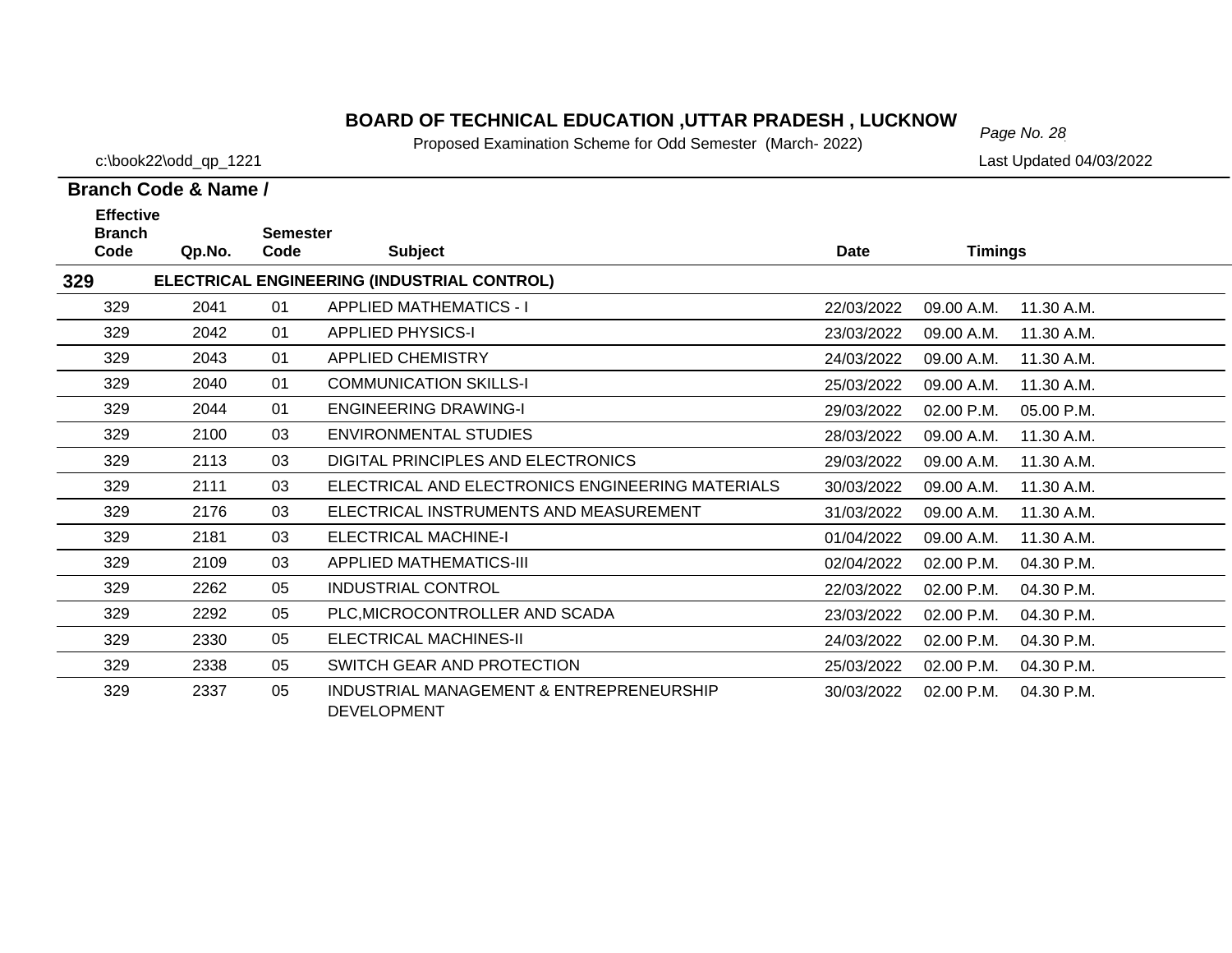# *Page No. 29* **BOARD OF TECHNICAL EDUCATION ,UTTAR PRADESH , LUCKNOW**

Proposed Examination Scheme for Odd Semester (March- 2022)

c:\book22\odd\_qp\_1221 Last Updated 04/03/2022

| <b>Effective</b><br><b>Branch</b> |                                | <b>Semester</b> |                                                                |             |                |            |
|-----------------------------------|--------------------------------|-----------------|----------------------------------------------------------------|-------------|----------------|------------|
| Code                              | Qp.No.                         | Code            | <b>Subject</b>                                                 | <b>Date</b> | <b>Timings</b> |            |
| 330                               | <b>ELECTRONICS ENGINEERING</b> |                 |                                                                |             |                |            |
| 330                               | 2041                           | 01              | <b>APPLIED MATHEMATICS - I</b>                                 | 22/03/2022  | 09.00 A.M.     | 11.30 A.M. |
| 330                               | 2042                           | 01              | <b>APPLIED PHYSICS-I</b>                                       | 23/03/2022  | 09.00 A.M.     | 11.30 A.M. |
| 330                               | 2043                           | 01              | <b>APPLIED CHEMISTRY</b>                                       | 24/03/2022  | 09.00 A.M.     | 11.30 A.M. |
| 330                               | 2040                           | 01              | <b>COMMUNICATION SKILLS-I</b>                                  | 25/03/2022  | 09.00 A.M.     | 11.30 A.M. |
| 330                               | 2059                           | 01              | ENGINEERING MECHANICS AND MATERIALS                            | 26/03/2022  | 09.00 A.M.     | 11.30 A.M. |
| 330                               | 2044                           | 01              | <b>ENGINEERING DRAWING-I</b>                                   | 29/03/2022  | 02.00 P.M.     | 05.00 P.M. |
| 330                               | 2100                           | 03              | <b>ENVIRONMENTAL STUDIES</b>                                   | 28/03/2022  | 09.00 A.M.     | 11.30 A.M. |
| 330                               | 2182                           | 03              | ELECTRONICS DEVICES AND CIRCUITS                               | 29/03/2022  | 09.00 A.M.     | 11.30 A.M. |
| 330                               | 2183                           | 03              | ELECTRICAL ENGINEERING-II                                      | 30/03/2022  | 09.00 A.M.     | 11.30 A.M. |
| 330                               | 2189                           | 03              | <b>DIGITAL ELECTRONICS</b>                                     | 31/03/2022  | 09.00 A.M.     | 11.30 A.M. |
| 330                               | 2109                           | 03              | <b>APPLIED MATHEMATICS-III</b>                                 | 02/04/2022  | 02.00 P.M.     | 04.30 P.M. |
| 330                               | 2235                           | 05              | <b>CONSUMER ELECTRONICS</b>                                    | 22/03/2022  | 02.00 P.M.     | 04.30 P.M. |
| 330                               | 2278                           | 05              | MICROPROCESSOR AND PERIPHERAL DEVICES                          | 23/03/2022  | 02.00 P.M.     | 04.30 P.M. |
| 330                               | 2289                           | 05              | OPTICAL FIBER COMMUNICATION                                    | 24/03/2022  | 02.00 P.M.     | 04.30 P.M. |
| 330                               | 2299                           | 05              | PROGRAMMING USING C                                            | 25/03/2022  | 02.00 P.M.     | 04.30 P.M. |
| 330                               | 2337                           | 05              | INDUSTRIAL MANAGEMENT & ENTREPRENEURSHIP<br><b>DEVELOPMENT</b> | 30/03/2022  | 02.00 P.M.     | 04.30 P.M. |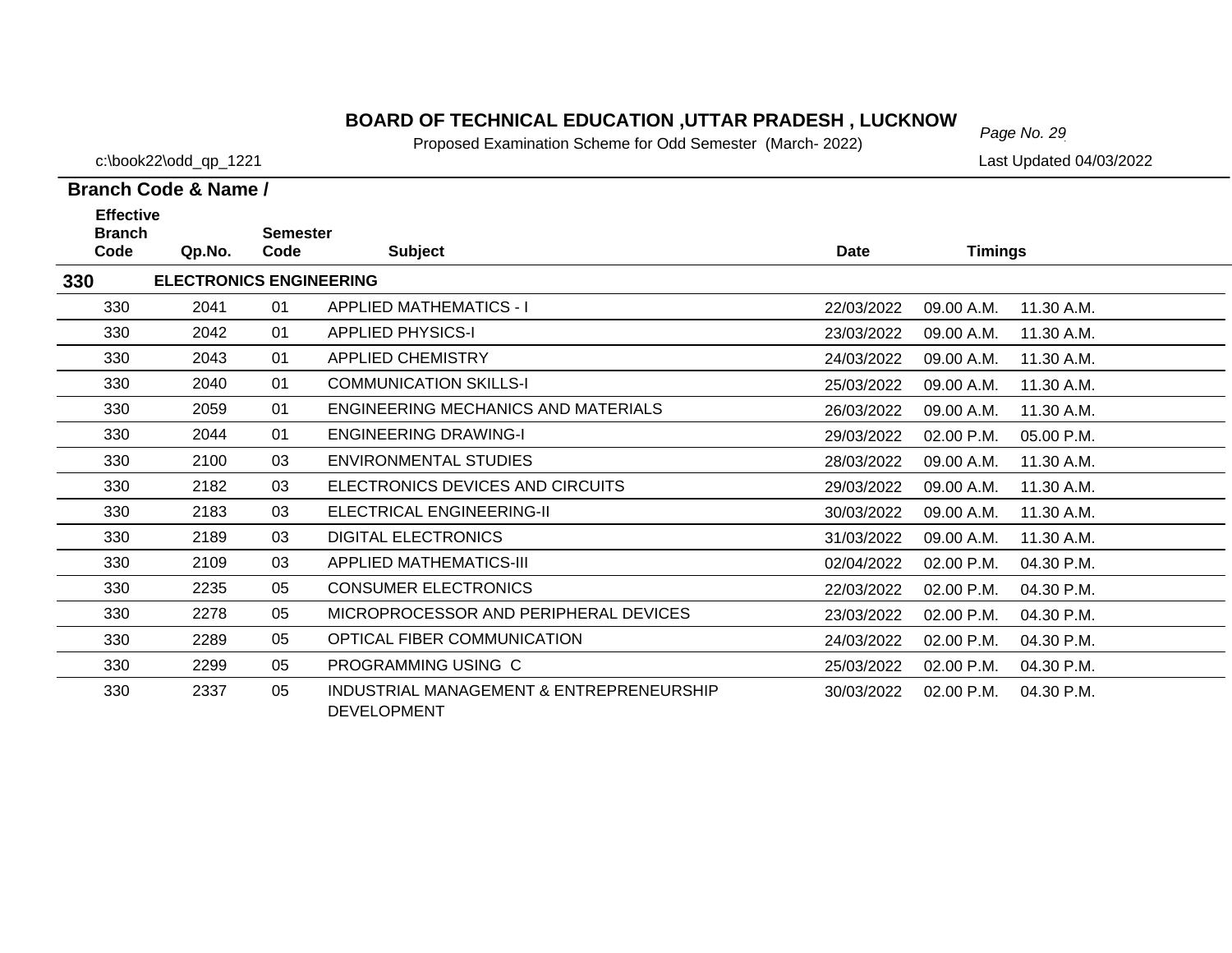# *Page No. 30* **BOARD OF TECHNICAL EDUCATION ,UTTAR PRADESH , LUCKNOW**

Proposed Examination Scheme for Odd Semester (March- 2022)

c:\book22\odd\_qp\_1221 Last Updated 04/03/2022

| <b>Effective</b>      |        | <b>Semester</b> |                                                                  |             |                |            |
|-----------------------|--------|-----------------|------------------------------------------------------------------|-------------|----------------|------------|
| <b>Branch</b><br>Code | Qp.No. | Code            | <b>Subject</b>                                                   | <b>Date</b> | <b>Timings</b> |            |
| 331                   |        |                 | ELECTRONICS ENGINEERING (MODERN CONSUMER ELECTRONICS APPLIANCES) |             |                |            |
| 331                   | 2041   | 01              | <b>APPLIED MATHEMATICS - I</b>                                   | 22/03/2022  | 09.00 A.M.     | 11.30 A.M. |
| 331                   | 2042   | 01              | <b>APPLIED PHYSICS-I</b>                                         | 23/03/2022  | 09.00 A.M.     | 11.30 A.M. |
| 331                   | 2043   | 01              | <b>APPLIED CHEMISTRY</b>                                         | 24/03/2022  | 09.00 A.M.     | 11.30 A.M. |
| 331                   | 2040   | 01              | <b>COMMUNICATION SKILLS-I</b>                                    | 25/03/2022  | 09.00 A.M.     | 11.30 A.M. |
| 331                   | 2059   | 01              | ENGINEERING MECHANICS AND MATERIALS                              | 26/03/2022  | 09.00 A.M.     | 11.30 A.M. |
| 331                   | 2044   | 01              | <b>ENGINEERING DRAWING-I</b>                                     | 29/03/2022  | 02.00 P.M.     | 05.00 P.M. |
| 331                   | 2100   | 03              | <b>ENVIRONMENTAL STUDIES</b>                                     | 28/03/2022  | 09.00 A.M.     | 11.30 A.M. |
| 331                   | 2182   | 03              | ELECTRONICS DEVICES AND CIRCUITS                                 | 29/03/2022  | 09.00 A.M.     | 11.30 A.M. |
| 331                   | 2183   | 03              | ELECTRICAL ENGINEERING-II                                        | 30/03/2022  | 09.00 A.M.     | 11.30 A.M. |
| 331                   | 2189   | 03              | <b>DIGITAL ELECTRONICS</b>                                       | 31/03/2022  | 09.00 A.M.     | 11.30 A.M. |
| 331                   | 2109   | 03              | <b>APPLIED MATHEMATICS-III</b>                                   | 02/04/2022  | 02.00 P.M.     | 04.30 P.M. |
| 331                   | 2235   | 05              | <b>CONSUMER ELECTRONICS</b>                                      | 22/03/2022  | 02.00 P.M.     | 04.30 P.M. |
| 331                   | 2278   | 05              | MICROPROCESSOR AND PERIPHERAL DEVICES                            | 23/03/2022  | 02.00 P.M.     | 04.30 P.M. |
| 331                   | 2289   | 05              | OPTICAL FIBER COMMUNICATION                                      | 24/03/2022  | 02.00 P.M.     | 04.30 P.M. |
| 331                   | 2299   | 05              | PROGRAMMING USING C                                              | 25/03/2022  | 02.00 P.M.     | 04.30 P.M. |
| 331                   | 2337   | 05              | INDUSTRIAL MANAGEMENT & ENTREPRENEURSHIP<br><b>DEVELOPMENT</b>   | 30/03/2022  | 02.00 P.M.     | 04.30 P.M. |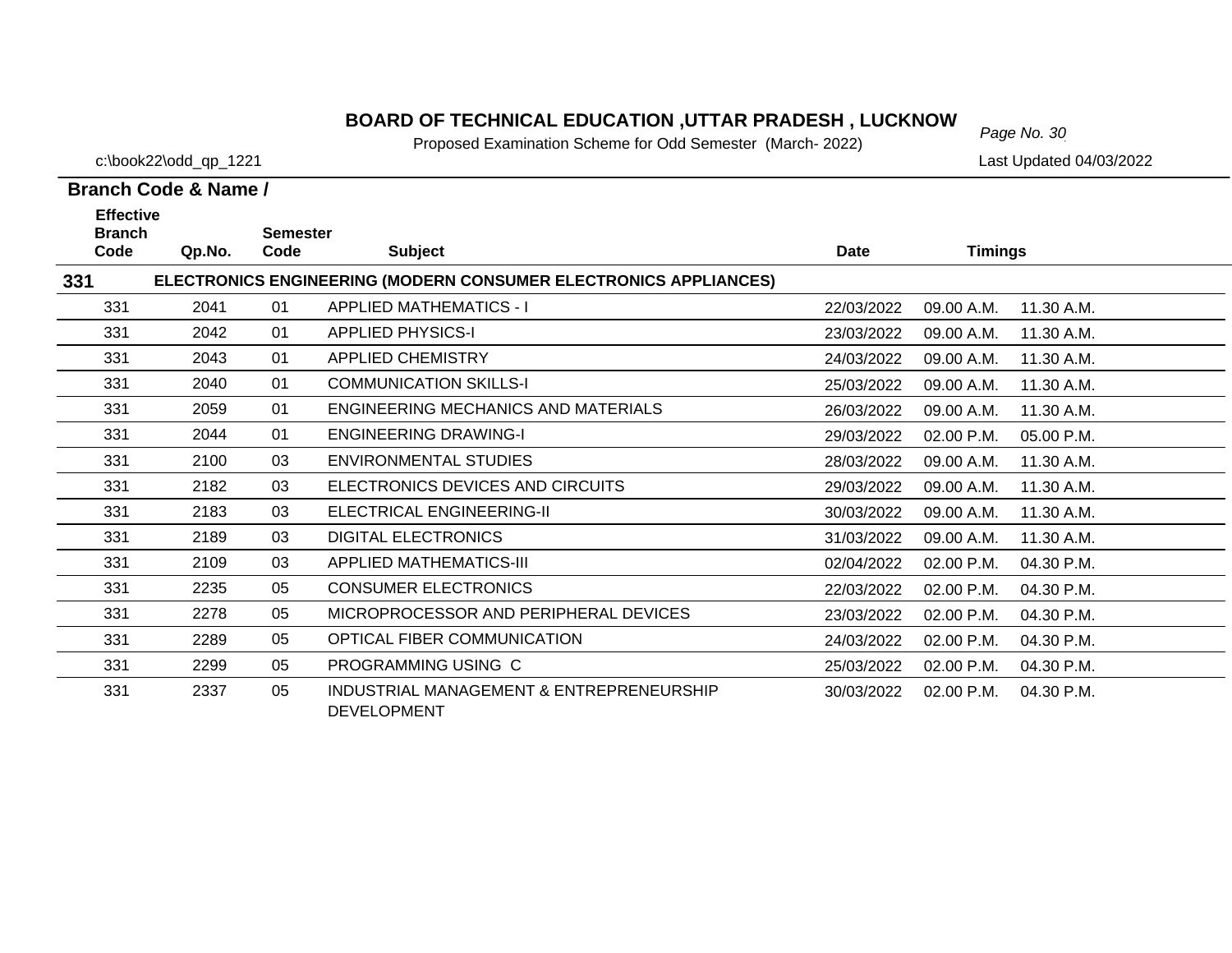# *Page No. 31* **BOARD OF TECHNICAL EDUCATION ,UTTAR PRADESH , LUCKNOW**

Proposed Examination Scheme for Odd Semester (March- 2022)

c:\book22\odd\_qp\_1221 Last Updated 04/03/2022

| <b>Effective</b><br><b>Branch</b> |        | <b>Semester</b> |                                                                         |             |                |            |
|-----------------------------------|--------|-----------------|-------------------------------------------------------------------------|-------------|----------------|------------|
| Code                              | Qp.No. | Code            | <b>Subject</b>                                                          | <b>Date</b> | <b>Timings</b> |            |
| 332                               |        |                 | <b>ELECTRONICS ENGINEERING (ADVANCE MICROPROCESSOR &amp; INTERFACE)</b> |             |                |            |
| 332                               | 2041   | 01              | <b>APPLIED MATHEMATICS - I</b>                                          | 22/03/2022  | 09.00 A.M.     | 11.30 A.M. |
| 332                               | 2042   | 01              | <b>APPLIED PHYSICS-I</b>                                                | 23/03/2022  | 09.00 A.M.     | 11.30 A.M. |
| 332                               | 2043   | 01              | <b>APPLIED CHEMISTRY</b>                                                | 24/03/2022  | 09.00 A.M.     | 11.30 A.M. |
| 332                               | 2040   | 01              | <b>COMMUNICATION SKILLS-I</b>                                           | 25/03/2022  | 09.00 A.M.     | 11.30 A.M. |
| 332                               | 2059   | 01              | <b>ENGINEERING MECHANICS AND MATERIALS</b>                              | 26/03/2022  | 09.00 A.M.     | 11.30 A.M. |
| 332                               | 2044   | 01              | <b>ENGINEERING DRAWING-I</b>                                            | 29/03/2022  | 02.00 P.M.     | 05.00 P.M. |
| 332                               | 2100   | 03              | <b>ENVIRONMENTAL STUDIES</b>                                            | 28/03/2022  | 09.00 A.M.     | 11.30 A.M. |
| 332                               | 2182   | 03              | ELECTRONICS DEVICES AND CIRCUITS                                        | 29/03/2022  | 09.00 A.M.     | 11.30 A.M. |
| 332                               | 2183   | 03              | ELECTRICAL ENGINEERING-II                                               | 30/03/2022  | 09.00 A.M.     | 11.30 A.M. |
| 332                               | 2189   | 03              | <b>DIGITAL ELECTRONICS</b>                                              | 31/03/2022  | 09.00 A.M.     | 11.30 A.M. |
| 332                               | 2109   | 03              | APPLIED MATHEMATICS-III                                                 | 02/04/2022  | 02.00 P.M.     | 04.30 P.M. |
| 332                               | 2235   | 05              | <b>CONSUMER ELECTRONICS</b>                                             | 22/03/2022  | 02.00 P.M.     | 04.30 P.M. |
| 332                               | 2278   | 05              | MICROPROCESSOR AND PERIPHERAL DEVICES                                   | 23/03/2022  | 02.00 P.M.     | 04.30 P.M. |
| 332                               | 2289   | 05              | OPTICAL FIBER COMMUNICATION                                             | 24/03/2022  | 02.00 P.M.     | 04.30 P.M. |
| 332                               | 2299   | 05              | PROGRAMMING USING C                                                     | 25/03/2022  | 02.00 P.M.     | 04.30 P.M. |
| 332                               | 2337   | 05              | INDUSTRIAL MANAGEMENT & ENTREPRENEURSHIP<br><b>DEVELOPMENT</b>          | 30/03/2022  | 02.00 P.M.     | 04.30 P.M. |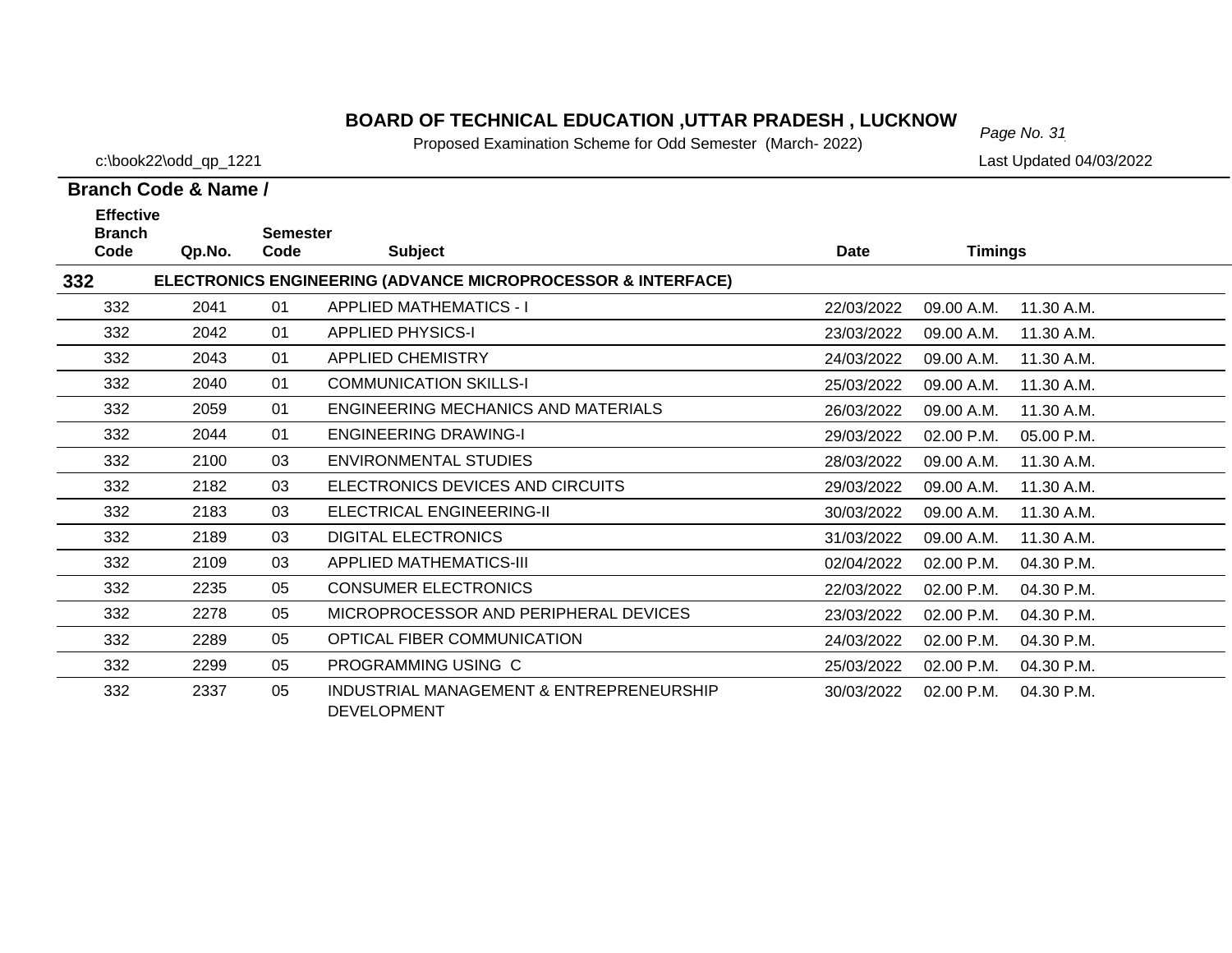# *Page No. 32* **BOARD OF TECHNICAL EDUCATION ,UTTAR PRADESH , LUCKNOW**

Proposed Examination Scheme for Odd Semester (March- 2022)

c:\book22\odd\_qp\_1221 Last Updated 04/03/2022

| <b>Effective</b><br><b>Branch</b>                  |        | <b>Semester</b> |                                                                |            |                |            |  |  |
|----------------------------------------------------|--------|-----------------|----------------------------------------------------------------|------------|----------------|------------|--|--|
| Code                                               | Qp.No. | Code            | <b>Subject</b>                                                 | Date       | <b>Timings</b> |            |  |  |
| ELECTRONICS ENGINEERING (MICRO ELECTRONICS)<br>333 |        |                 |                                                                |            |                |            |  |  |
| 333                                                | 2041   | 01              | <b>APPLIED MATHEMATICS - I</b>                                 | 22/03/2022 | 09.00 A.M.     | 11.30 A.M. |  |  |
| 333                                                | 2042   | 01              | <b>APPLIED PHYSICS-I</b>                                       | 23/03/2022 | 09.00 A.M.     | 11.30 A.M. |  |  |
| 333                                                | 2043   | 01              | <b>APPLIED CHEMISTRY</b>                                       | 24/03/2022 | 09.00 A.M.     | 11.30 A.M. |  |  |
| 333                                                | 2040   | 01              | <b>COMMUNICATION SKILLS-I</b>                                  | 25/03/2022 | 09.00 A.M.     | 11.30 A.M. |  |  |
| 333                                                | 2059   | 01              | ENGINEERING MECHANICS AND MATERIALS                            | 26/03/2022 | 09.00 A.M.     | 11.30 A.M. |  |  |
| 333                                                | 2044   | 01              | <b>ENGINEERING DRAWING-I</b>                                   | 29/03/2022 | 02.00 P.M.     | 05.00 P.M. |  |  |
| 333                                                | 2100   | 03              | <b>ENVIRONMENTAL STUDIES</b>                                   | 28/03/2022 | 09.00 A.M.     | 11.30 A.M. |  |  |
| 333                                                | 2182   | 03              | ELECTRONICS DEVICES AND CIRCUITS                               | 29/03/2022 | 09.00 A.M.     | 11.30 A.M. |  |  |
| 333                                                | 2183   | 03              | ELECTRICAL ENGINEERING-II                                      | 30/03/2022 | 09.00 A.M.     | 11.30 A.M. |  |  |
| 333                                                | 2189   | 03              | <b>DIGITAL ELECTRONICS</b>                                     | 31/03/2022 | 09.00 A.M.     | 11.30 A.M. |  |  |
| 333                                                | 2109   | 03              | APPLIED MATHEMATICS-III                                        | 02/04/2022 | 02.00 P.M.     | 04.30 P.M. |  |  |
| 333                                                | 2235   | 05              | <b>CONSUMER ELECTRONICS</b>                                    | 22/03/2022 | 02.00 P.M.     | 04.30 P.M. |  |  |
| 333                                                | 2278   | 05              | MICROPROCESSOR AND PERIPHERAL DEVICES                          | 23/03/2022 | 02.00 P.M.     | 04.30 P.M. |  |  |
| 333                                                | 2289   | 05              | OPTICAL FIBER COMMUNICATION                                    | 24/03/2022 | 02.00 P.M.     | 04.30 P.M. |  |  |
| 333                                                | 2299   | 05              | PROGRAMMING USING C                                            | 25/03/2022 | 02.00 P.M.     | 04.30 P.M. |  |  |
| 333                                                | 2337   | 05              | INDUSTRIAL MANAGEMENT & ENTREPRENEURSHIP<br><b>DEVELOPMENT</b> | 30/03/2022 | 02.00 P.M.     | 04.30 P.M. |  |  |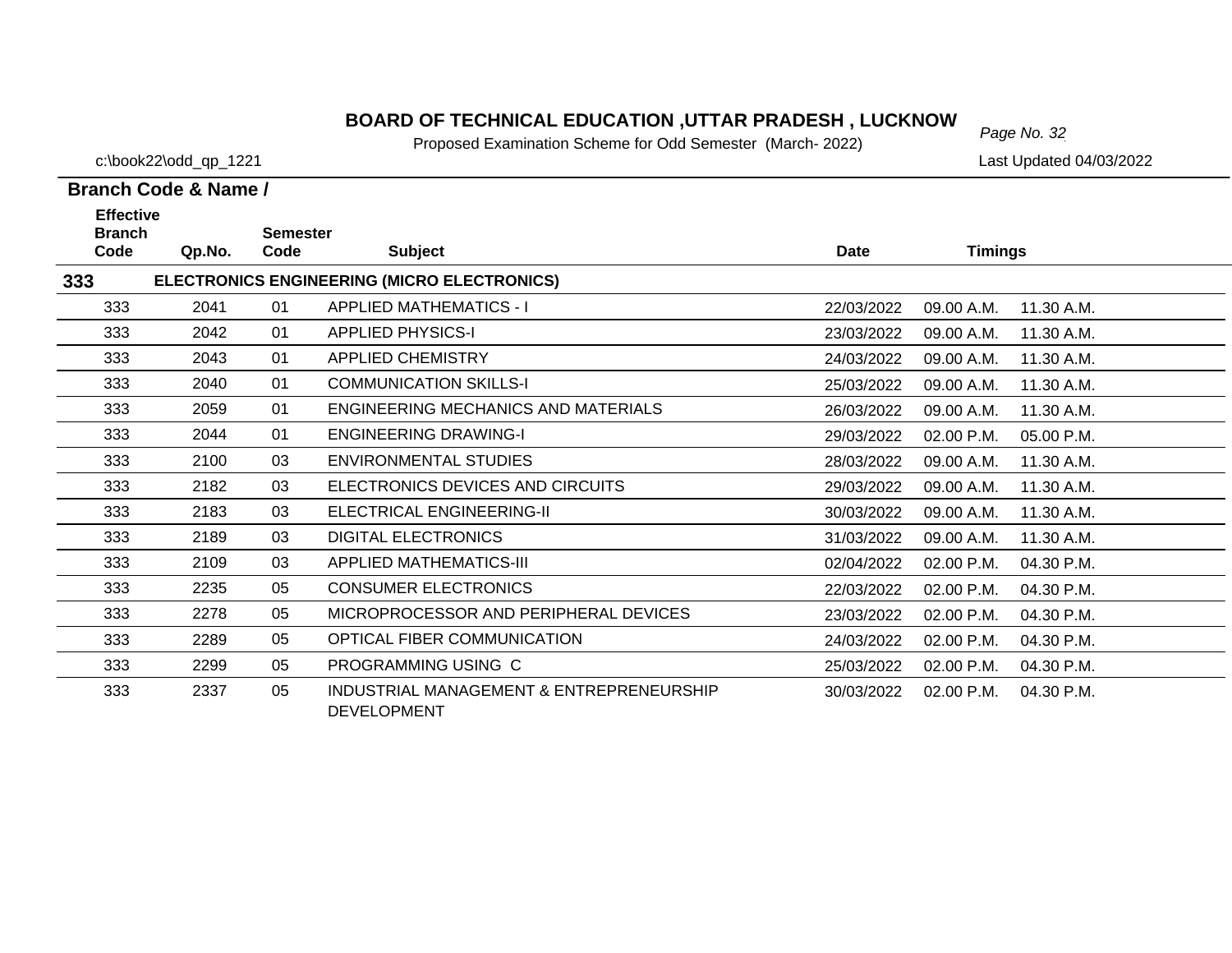# *Page No. 33* **BOARD OF TECHNICAL EDUCATION ,UTTAR PRADESH , LUCKNOW**

Proposed Examination Scheme for Odd Semester (March- 2022)

c:\book22\odd\_qp\_1221 Last Updated 04/03/2022

|                                                      | Branch Code & Name / |      |                                                                      |            |                |            |  |
|------------------------------------------------------|----------------------|------|----------------------------------------------------------------------|------------|----------------|------------|--|
| <b>Effective</b><br><b>Branch</b><br><b>Semester</b> |                      |      |                                                                      |            |                |            |  |
| Code                                                 | Qp.No.               | Code | <b>Subject</b>                                                       | Date       | <b>Timings</b> |            |  |
| 334                                                  |                      |      | <b>ELECTRICAL &amp; ELECTRONICS ENGINEERING</b>                      |            |                |            |  |
| 334                                                  | 2041                 | 01   | <b>APPLIED MATHEMATICS - I</b>                                       | 22/03/2022 | 09.00 A.M.     | 11.30 A.M. |  |
| 334                                                  | 2042                 | 01   | <b>APPLIED PHYSICS-I</b>                                             | 23/03/2022 | 09.00 A.M.     | 11.30 A.M. |  |
| 334                                                  | 2043                 | 01   | <b>APPLIED CHEMISTRY</b>                                             | 24/03/2022 | 09.00 A.M.     | 11.30 A.M. |  |
| 334                                                  | 2040                 | 01   | <b>COMMUNICATION SKILLS-I</b>                                        | 25/03/2022 | 09.00 A.M.     | 11.30 A.M. |  |
| 334                                                  | 2044                 | 01   | <b>ENGINEERING DRAWING-I</b>                                         | 29/03/2022 | 02.00 P.M.     | 05.00 P.M. |  |
| 334                                                  | 2100                 | 03   | ENVIRONMENTAL STUDIES                                                | 28/03/2022 | 09.00 A.M.     | 11.30 A.M. |  |
| 334                                                  | 2385                 | 03   | ELECTRICAL AND ELECTRONICS INSTRUMENTATION AND<br><b>MEASUREMENT</b> | 29/03/2022 | 09.00 A.M.     | 11.30 A.M. |  |
| 334                                                  | 2111                 | 03   | ELECTRICAL AND ELECTRONICS ENGINEERING MATERIALS                     | 30/03/2022 | 09.00 A.M.     | 11.30 A.M. |  |
| 334                                                  | 2429                 | 03   | PRINCIPLES OF DIGITAL ELECTRONICS                                    | 31/03/2022 | 02.00 P.M.     | 04.30 P.M. |  |
| 334                                                  | 2181                 | 03   | <b>ELECTRICAL MACHINE-I</b>                                          | 01/04/2022 | 09.00 A.M.     | 11.30 A.M. |  |
| 334                                                  | 2109                 | 03   | APPLIED MATHEMATICS-III                                              | 02/04/2022 | 02.00 P.M.     | 04.30 P.M. |  |
| 734                                                  | 0023                 | 05   | SWITCH GEAR AND PROTECTION                                           | 23/03/2022 | 02.00 P.M.     | 04.30 P.M. |  |
| 734                                                  | 0877                 | 05   | MICROPROCESSOR AND APPLICATION                                       | 24/03/2022 | 02.00 P.M.     | 04.30 P.M. |  |
| 734                                                  | 1964                 | 05   | INDUSTRIAL MANAGEMENT & ENTREPRENEURSHIP<br><b>DEVELOPMENT</b>       | 26/03/2022 | 02.00 P.M.     | 04.30 P.M. |  |

734 1962 05 CONTROL SYSTEM28/03/2022 02.00 P.M. 04.30 P.M.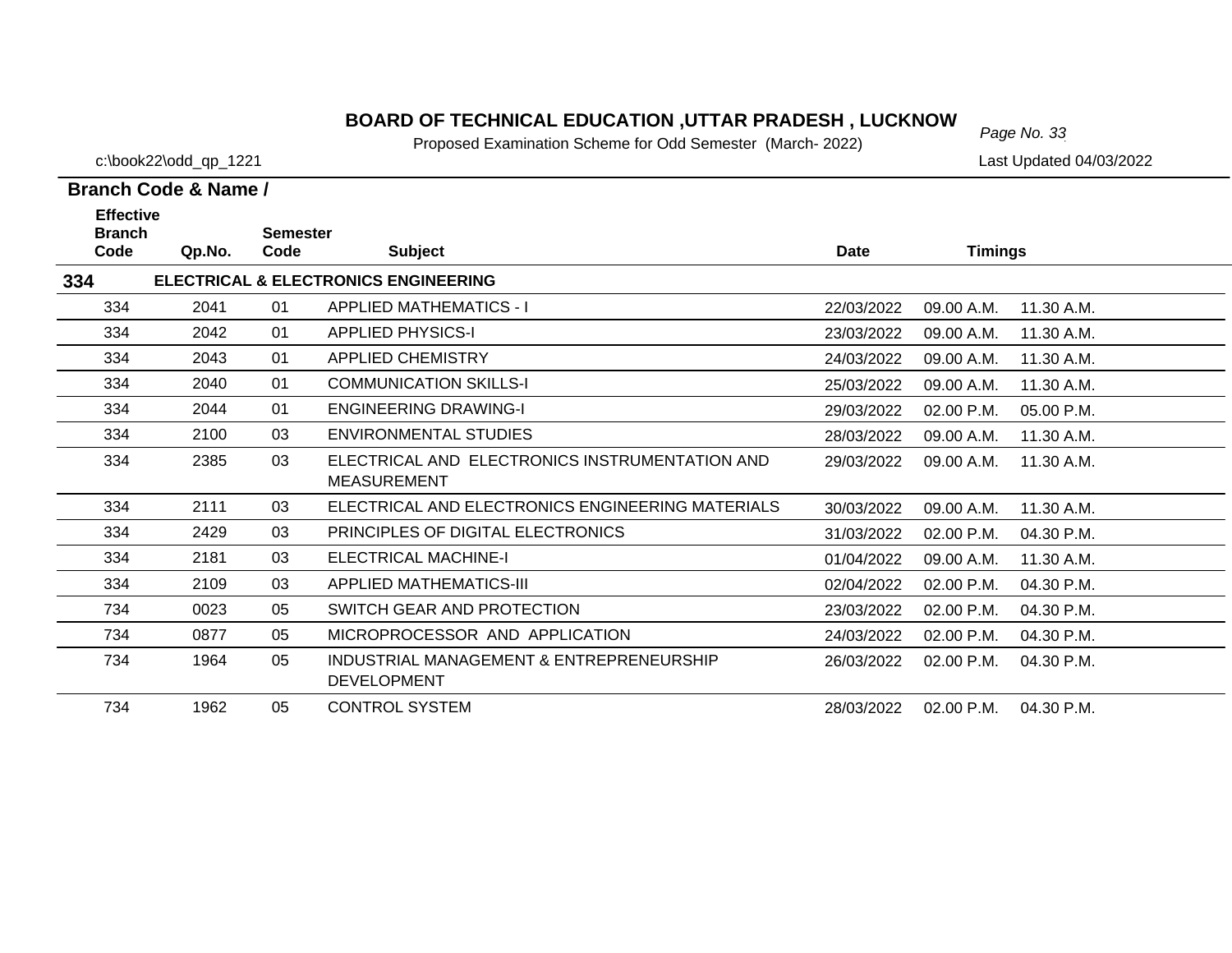# *Page No. 34* **BOARD OF TECHNICAL EDUCATION ,UTTAR PRADESH , LUCKNOW**

Proposed Examination Scheme for Odd Semester (March- 2022)

c:\book22\odd\_qp\_1221 Last Updated 04/03/2022

|      | <b>Effective</b><br><b>Branch</b> |      | <b>Semester</b>                                                |            |                          |  |
|------|-----------------------------------|------|----------------------------------------------------------------|------------|--------------------------|--|
| Code | Qp.No.                            | Code | <b>Subject</b>                                                 | Date       | Timings                  |  |
| 336  |                                   |      | LEATHER TECHNOLOGY FOOTWEAR (COMPUTER AIDED SHOE DESIGN)       |            |                          |  |
| 336  | 1903                              | 01   | <b>APPLIED PHYSICS-I</b>                                       | 23/03/2022 | 11.30 A.M.<br>09.00 A.M. |  |
| 336  | 1901                              | 01   | APPLIED MATHEMATICS-I(A)                                       | 26/03/2022 | 09.00 A.M.<br>11.30 A.M. |  |
| 336  | 1905                              | 01   | FOUNDATIONAL COMMUNICATION                                     | 28/03/2022 | 11.30 A.M.<br>09.00 A.M. |  |
| 336  | 1504                              | 01   | <b>APPLIED CHEMISTRY</b>                                       | 29/03/2022 | 11.30 A.M.<br>09.00 A.M. |  |
| 336  | 1021                              | 03   | <b>FOOTWEAR DESIGN-I</b>                                       | 22/03/2022 | 09.00 A.M.<br>11.30 A.M. |  |
| 336  | 1023                              | 03   | FOOTWEAR TECHNOLOGY-II                                         | 24/03/2022 | 09.00 A.M.<br>11.30 A.M. |  |
| 336  | 1022                              | 03   | <b>FOOTWEAR DESIGN-II</b>                                      | 25/03/2022 | 11.30 A.M.<br>09.00 A.M. |  |
| 336  | 1017                              | 03   | <b>GENERAL ENGINEERING-II</b>                                  | 29/03/2022 | 02.00 P.M.<br>04.30 P.M. |  |
| 336  | 0172                              | 05   | LEATHER GARMENT MANUFACTURE                                    | 23/03/2022 | 02.00 P.M.<br>04.30 P.M. |  |
| 336  | 0175                              | 05   | <b>TESTING AND QUALITY CONTROL</b>                             | 24/03/2022 | 02.00 P.M.<br>04.30 P.M. |  |
| 336  | 0176                              | 05   | <b>LEATHER GOODS MANUFACTURE-II</b>                            | 25/03/2022 | 04.30 P.M.<br>02.00 P.M. |  |
| 336  | 1964                              | 05   | INDUSTRIAL MANAGEMENT & ENTREPRENEURSHIP<br><b>DEVELOPMENT</b> | 26/03/2022 | 02.00 P.M.<br>04.30 P.M. |  |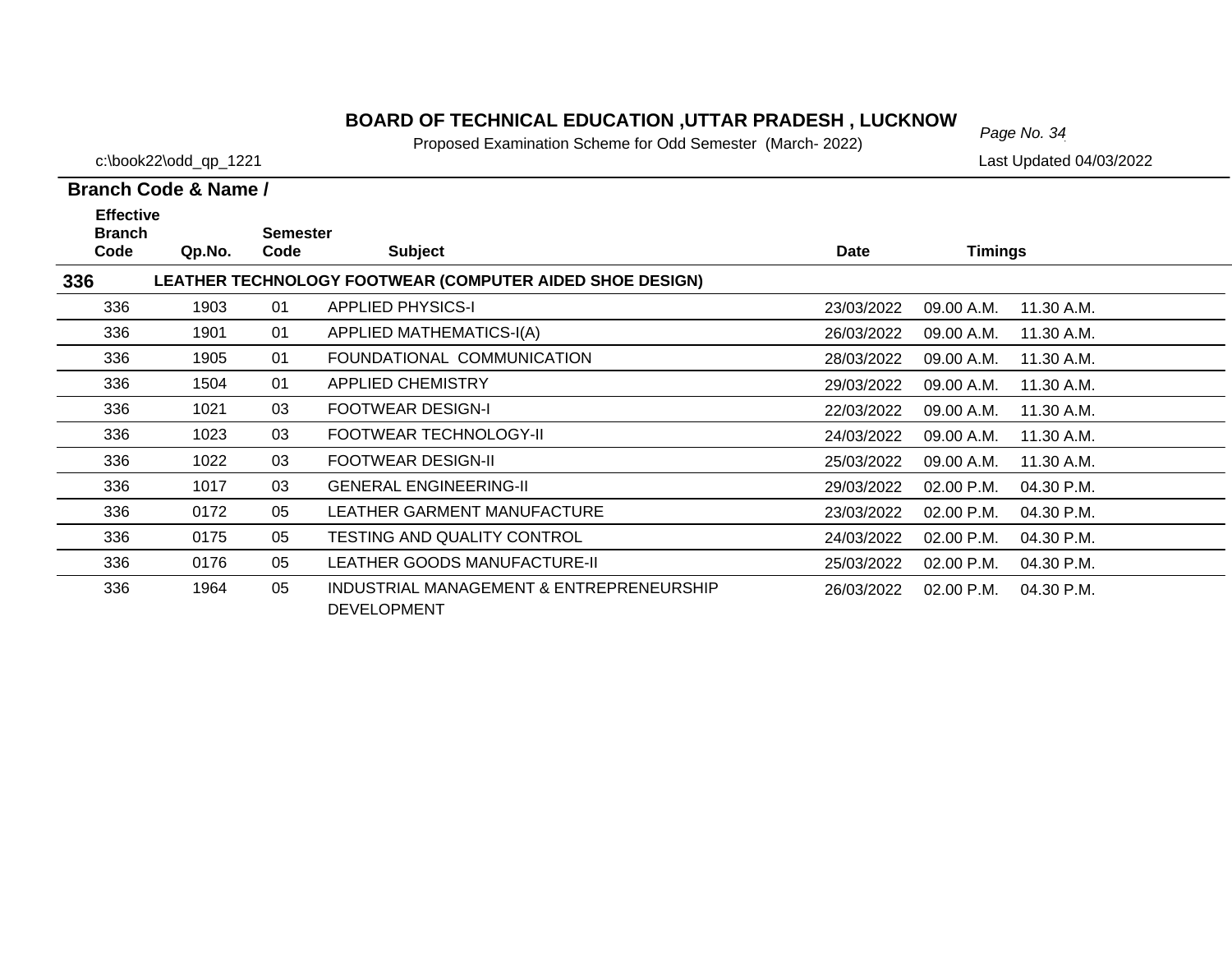# *Page No. 35* **BOARD OF TECHNICAL EDUCATION ,UTTAR PRADESH , LUCKNOW**

Proposed Examination Scheme for Odd Semester (March- 2022)

c:\book22\odd\_qp\_1221 Last Updated 04/03/2022

| <b>Effective</b><br><b>Branch</b>                          |        | <b>Semester</b> |                                               |             |                |            |  |  |  |
|------------------------------------------------------------|--------|-----------------|-----------------------------------------------|-------------|----------------|------------|--|--|--|
| Code                                                       | Qp.No. | Code            | <b>Subject</b>                                | <b>Date</b> | <b>Timings</b> |            |  |  |  |
| 337<br>DIPLOMA IN HOTEL MANAGEMENT AND CATERING TECHNOLOGY |        |                 |                                               |             |                |            |  |  |  |
| 337                                                        | 1601   | 01              | FOUNDATION COURSE IN FOOD PRODUCTION          | 22/03/2022  | 09.00 A.M.     | 11.30 A.M. |  |  |  |
| 337                                                        | 1602   | 01              | FOUNDATION COURSE IN FOOD & BEVERAGE SERVICES | 23/03/2022  | 09.00 A.M.     | 11.30 A.M. |  |  |  |
| 337                                                        | 1607   | 01              | BASIC NUTRITION & PRINCIPLE OF FOOD SCIENCE   | 24/03/2022  | 09.00 A.M.     | 11.30 A.M. |  |  |  |
| 337                                                        | 1608   | 01              | <b>BASIC ACCOUNTANCY</b>                      | 26/03/2022  | 09.00 A.M.     | 11.30 A.M. |  |  |  |
| 337                                                        | 1609   | 01              | <b>COMMUNICATION SKILL</b>                    | 28/03/2022  | 09.00 A.M.     | 11.30 A.M. |  |  |  |
| 337                                                        | 1041   | 03              | <b>FOOD &amp; BEVERAGE SERVICE OPERATION</b>  | 22/03/2022  | 02.00 P.M.     | 04.30 P.M. |  |  |  |
| 337                                                        | 1042   | 03              | FOOD PRODUCTION OPERATION                     | 23/03/2022  | 02.00 P.M.     | 04.30 P.M. |  |  |  |
| 337                                                        | 1043   | 03              | <b>FRONT OFFICE OPERATION</b>                 | 24/03/2022  | 02.00 P.M.     | 04.30 P.M. |  |  |  |
| 337                                                        | 1046   | 03              | HOTEL ACCOUNTANCY                             | 25/03/2022  | 02.00 P.M.     | 04.30 P.M. |  |  |  |
| 337                                                        | 1044   | 03              | <b>ACCOMODATION OPERATION</b>                 | 26/03/2022  | 02.00 P.M.     | 04.30 P.M. |  |  |  |
| 337                                                        | 1047   | 03              | <b>FOOD SAFETY &amp; QUALITY</b>              | 29/03/2022  | 02.00 P.M.     | 04.30 P.M. |  |  |  |
| 337                                                        | 1048   | 03              | <b>MANAGEMENT IN TOURISM</b>                  | 30/03/2022  | 02.00 P.M.     | 04.30 P.M. |  |  |  |
| 337                                                        | 1049   | 03              | <b>COMMUNICATION SKILL IN ENGLISH</b>         | 31/03/2022  | 02.00 P.M.     | 04.30 P.M. |  |  |  |
| 337                                                        | 1050   | 03              | <b>HUMAN RESOURCE MANAGEMENT</b>              | 01/04/2022  | 02.00 P.M.     | 04.30 P.M. |  |  |  |
| 337                                                        | 0298   | 05              | <b>FINANCIAL MANAGEMENT</b>                   | 25/03/2022  | 09.00 A.M.     | 11.30 A.M. |  |  |  |
| 337                                                        | 0297   | 05              | <b>STRATEGIC MANAGEMENT</b>                   | 28/03/2022  | 02.00 P.M.     | 04.30 P.M. |  |  |  |
| 337                                                        | 0291   | 05              | ADVANCE FOOD PRODUCTION OPERATION             | 29/03/2022  | 09.00 A.M.     | 11.30 A.M. |  |  |  |
| 337                                                        | 0292   | 05              | ADVANCE FOOD & BEVERAGE OPERATION             | 30/03/2022  | 09.00 A.M.     | 11.30 A.M. |  |  |  |
| 337                                                        | 0295   | 05              | FOOD AND BEVERAGE MANAGEMENT                  | 31/03/2022  | 09.00 A.M.     | 11.30 A.M. |  |  |  |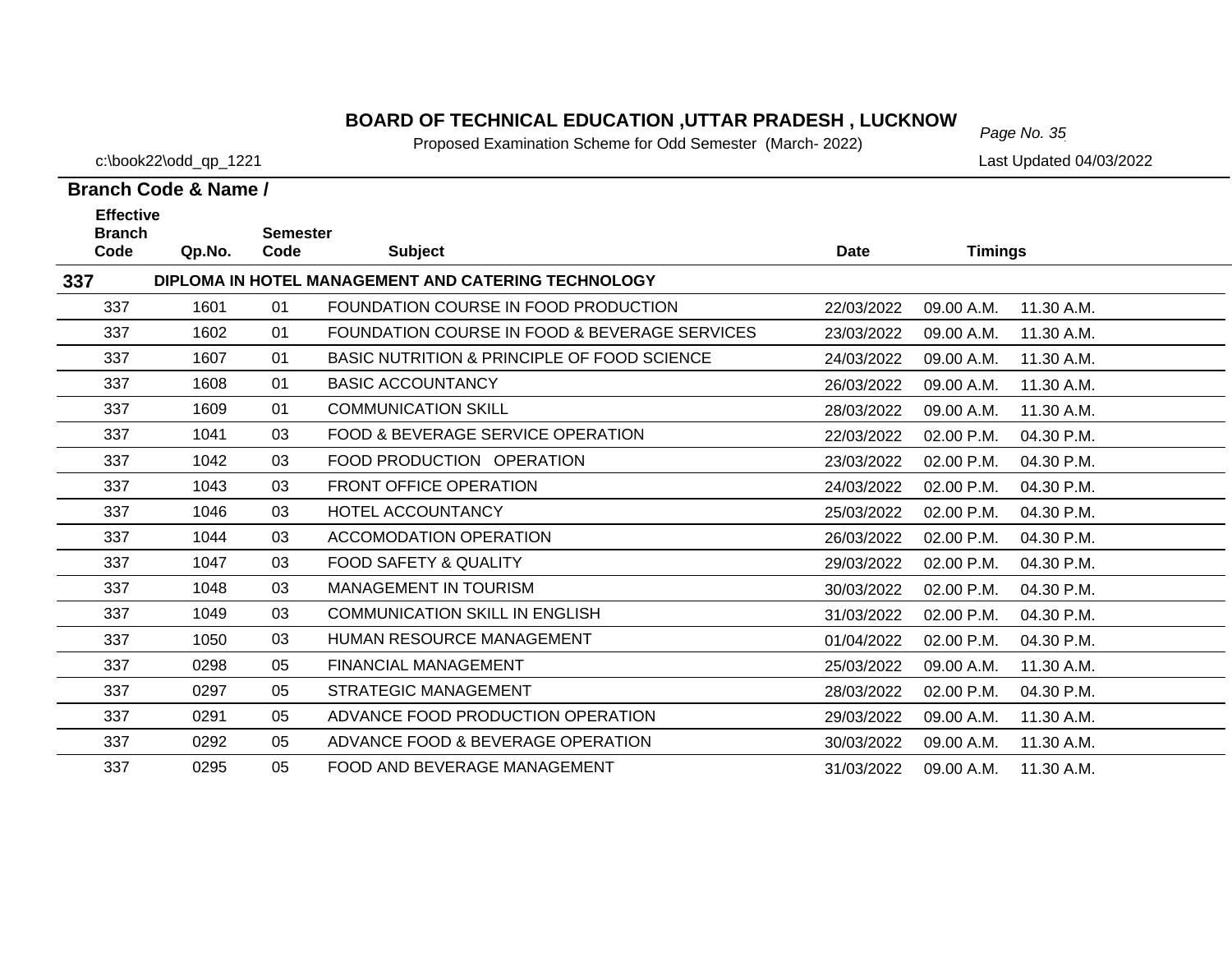## **BOARD OF TECHNICAL EDUCATION ,UTTAR PRADESH , LUCKNOW** Page No. 36

Proposed Examination Scheme for Odd Semester (March- 2022)

2329 05 INDUSTRIAL CONTROL 28/03/2022 02.00 P.M. 04.30 P.M.

05 INDUSTRIAL MANAGEMENT & ENTREPRENEURSHIP 2337 30/03/2022 02.00 P.M. 04.30 P.M.

25/03/2022 02.00 P.M. 04.30 P.M.

**Branch Code & Name /**

**338**

338

338

338

2299 05 PROGRAMMING USING C

DEVELOPMENT

c:\book22\odd\_qp\_1221 Last Updated 04/03/2022

#### **Branch Code Qp.No. SemesterCode Subject Date Timings Effective INSTRUMENTATION AND CONTROL** 338 2041 01 APPLIED MATHEMATICS - I 22/03/2022 09.00 A.M. 11.30 A.M.338 2042 01 APPLIED PHYSICS-I 23/03/2022 09.00 A.M. 11.30 A.M.338 2043 01 APPLIED CHEMISTRY 24/03/2022 09.00 A.M. 11.30 A.M.3382040 01 COMMUNICATION SKILLS-I 25/03/2022 09.00 A.M. 11.30 A.M. 338 2059 01 ENGINEERING MECHANICS AND MATERIALS26/03/2022 09.00 A.M. 11.30 A.M. 338 2044 01 ENGINEERING DRAWING-I 29/03/2022 02.00 P.M. 05.00 P.M.338 2116 03 TRANSDUCERS AND APPLICATION24/03/2022 02.00 P.M. 04.30 P.M. 338 2100 03 ENVIRONMENTAL STUDIES 28/03/2022 09.00 A.M. 11.30 A.M.338 2182 03 ELECTRONICS DEVICES AND CIRCUITS 29/03/2022 09.00 A.M. 11.30 A.M.338 2183 03 ELECTRICAL ENGINEERING-II 30/03/2022 09.00 A.M. 11.30 A.M.338 2109 03 APPLIED MATHEMATICS-III 02/04/2022 02.00 P.M. 04.30 P.M.338 2328 05 SIGNAL TRANSMISSION RECORDING AND DISPLAY 22/03/2022 02.00 P.M. 04.30 P.M.338 2278 05 MICROPROCESSOR AND PERIPHERAL DEVICES23/03/2022 02.00 P.M. 04.30 P.M.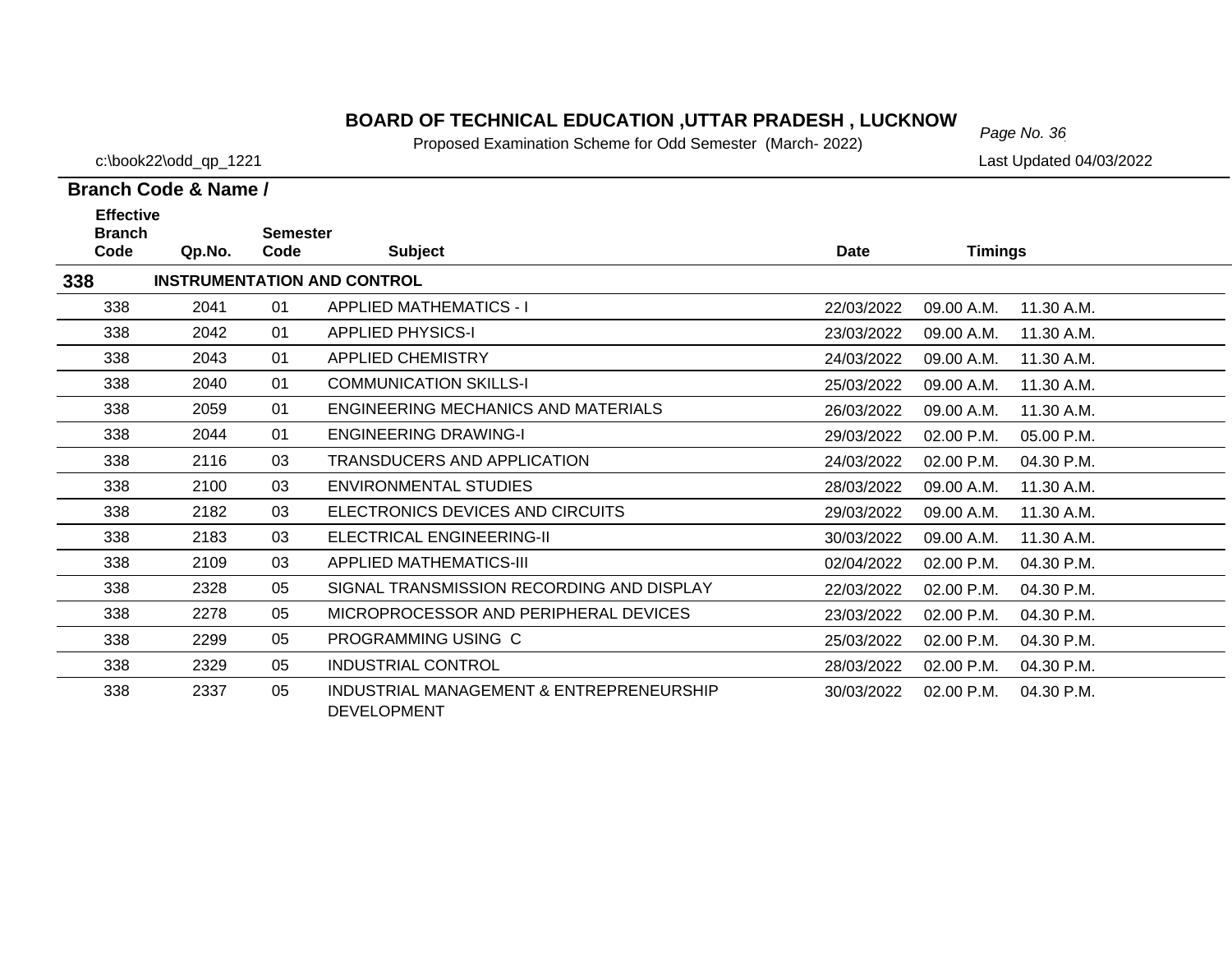#### **BOARD OF TECHNICAL EDUCATION ,UTTAR PRADESH , LUCKNOW**<br>Page No. 37

Proposed Examination Scheme for Odd Semester (March- 2022)

c:\book22\odd\_qp\_1221 Last Updated 04/03/2022

#### **Branch Code Qp.No. Semester Code Subject Date Timings Branch Code & Name / Effective 339 INTERIOR DESIGN AND DECORATION** 339 2040 01 COMMUNICATION SKILLS-I 25/03/2022 09.00 A.M. 11.30 A.M.3391591 01 BASIC DESIGN AND SKETCHING

| ააყ | 2040. | υı | <u>UUMMUNIUATIUN ƏNILLƏ-I</u>          | 25/03/2022 | -09.00 A.M. | 11.30 A.M. |
|-----|-------|----|----------------------------------------|------------|-------------|------------|
| 339 | 1591  | 01 | <b>BASIC DESIGN AND SKETCHING</b>      | 29/03/2022 | 09.00 A.M.  | 03.00 P.M  |
| 339 | 2258  | 01 | <b>GRAPHIC PRESENTATION AND ART</b>    | 30/03/2022 | 09.00 A.M.  | 03.00 P.M  |
| 339 | 2411  | 03 | INTERIOR SERVICES                      | 22/03/2022 | 02.00 P.M.  | 04.30 P.M. |
| 339 | 2366  | 03 | APPRECIATION OF DECORATIVE DESIGN      | 23/03/2022 | 02.00 P.M.  | 04.30 P.M. |
| 339 | 2400  | 03 | <b>FURNITURE DESIGN</b>                | 26/03/2022 | 09.00 A.M.  | 03.00 P.M  |
| 339 | 2100  | 03 | ENVIRONMENTAL STUDIES                  | 28/03/2022 | 09.00 A.M.  | 11.30 A.M. |
| 739 | 0183  | 05 | <b>DISPLAY</b>                         | 22/03/2022 | 09.00 A.M.  | 11.30 A.M. |
| 739 | 0184  | 05 | ESTIMATING COSTING & SPECIFICATION     | 23/03/2022 | 09.00 A.M.  | 11.30 A.M. |
| 739 | 0182  | 05 | BUILDING CONSTRUCTION & MATERIALS -III | 24/03/2022 | 09.00 A.M.  | 01.00 P.M. |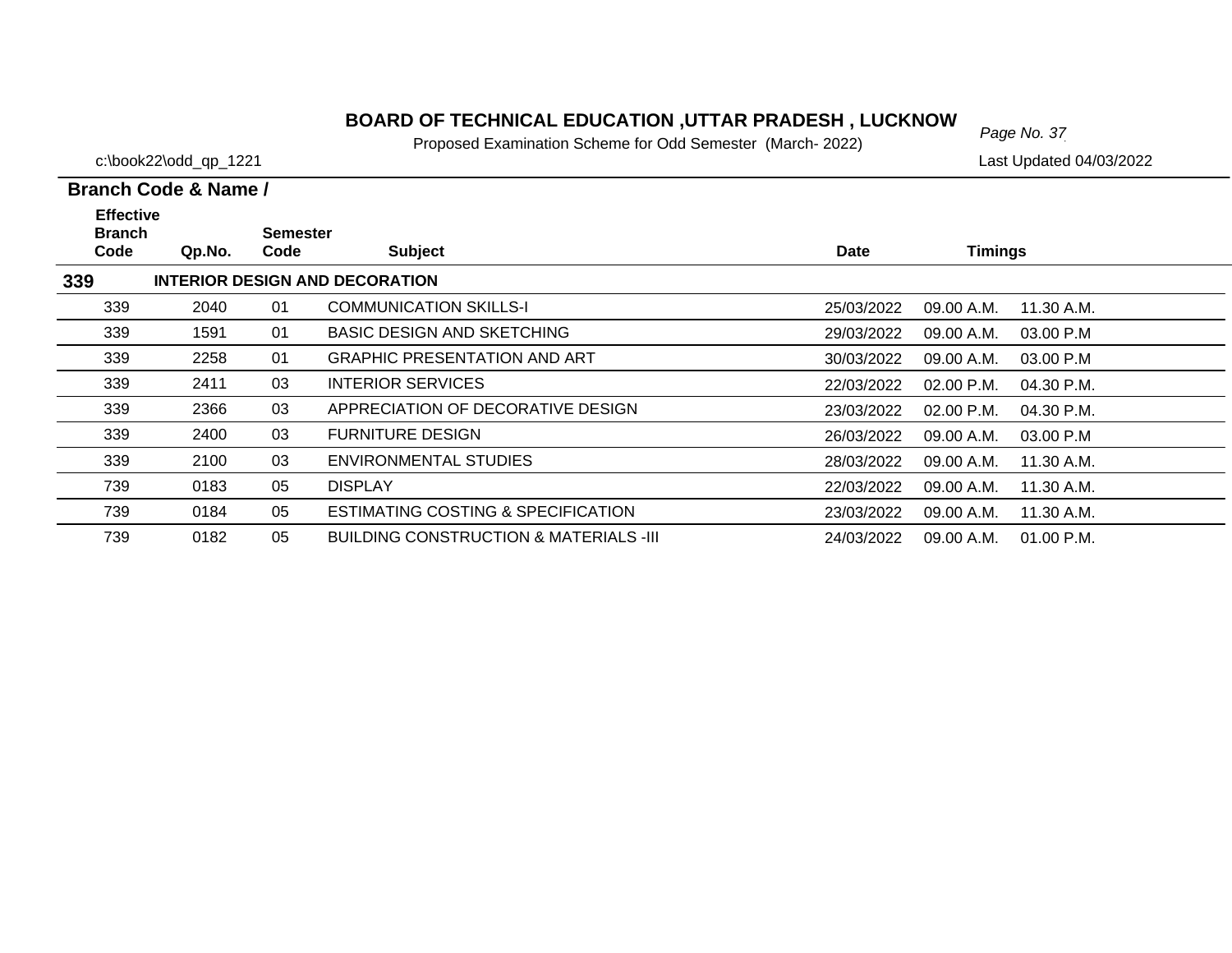# *Page No. 38* **BOARD OF TECHNICAL EDUCATION ,UTTAR PRADESH , LUCKNOW**

Proposed Examination Scheme for Odd Semester (March- 2022)

| Branch Code & Name / |  |  |
|----------------------|--|--|

| <b>Effective</b><br><b>Branch</b> |        | <b>Semester</b> |                                                                |            |                          |  |
|-----------------------------------|--------|-----------------|----------------------------------------------------------------|------------|--------------------------|--|
| Code                              | Qp.No. | Code            | <b>Subject</b>                                                 | Date       | <b>Timings</b>           |  |
| 340                               |        |                 | <b>LEATHER TECHNOLOGY (TANNING)</b>                            |            |                          |  |
| 340                               | 1903   | 01              | <b>APPLIED PHYSICS-I</b>                                       | 23/03/2022 | 11.30 A.M.<br>09.00 A.M. |  |
| 340                               | 1901   | 01              | APPLIED MATHEMATICS-I(A)                                       | 26/03/2022 | 09.00 A.M.<br>11.30 A.M. |  |
| 340                               | 1905   | 01              | FOUNDATIONAL COMMUNICATION                                     | 28/03/2022 | 09.00 A.M.<br>11.30 A.M. |  |
| 340                               | 1504   | 01              | <b>APPLIED CHEMISTRY</b>                                       | 29/03/2022 | 09.00 A.M.<br>11.30 A.M. |  |
| 340                               | 1011   | 03              | ELEMENTARY MICROSCOPY AND MICROBIOLOGY                         | 22/03/2022 | 09.00 A.M.<br>11.30 A.M. |  |
| 340                               | 1012   | 03              | THEORY OF LEATHER MANUFACTURE-II                               | 23/03/2022 | 09.00 A.M.<br>11.30 A.M. |  |
| 340                               | 1013   | 03              | THEORY OF LEATHER MANUFACTURE-III                              | 24/03/2022 | 11.30 A.M.<br>09.00 A.M. |  |
| 340                               | 1017   | 03              | <b>GENERAL ENGINEERING-II</b>                                  | 29/03/2022 | 02.00 P.M.<br>04.30 P.M. |  |
| 340                               | 0161   | 05              | <b>PROCESS OF LEATHER MANUFACTURE-III</b>                      | 22/03/2022 | 02.00 P.M.<br>04.30 P.M. |  |
| 340                               | 0162   | 05              | ELEMENTS OF FOOTWEAR & LEATHER GOODS<br><b>MANUFACTURE</b>     | 24/03/2022 | 02.00 P.M.<br>04.30 P.M. |  |
| 340                               | 1964   | 05              | INDUSTRIAL MANAGEMENT & ENTREPRENEURSHIP<br><b>DEVELOPMENT</b> | 26/03/2022 | 04.30 P.M.<br>02.00 P.M. |  |
| 340                               | 0163   | 05              | ANALYTICAL CHEMISTRY OF LEATHER MANUFACTURE                    | 28/03/2022 | 04.30 P.M.<br>02.00 P.M. |  |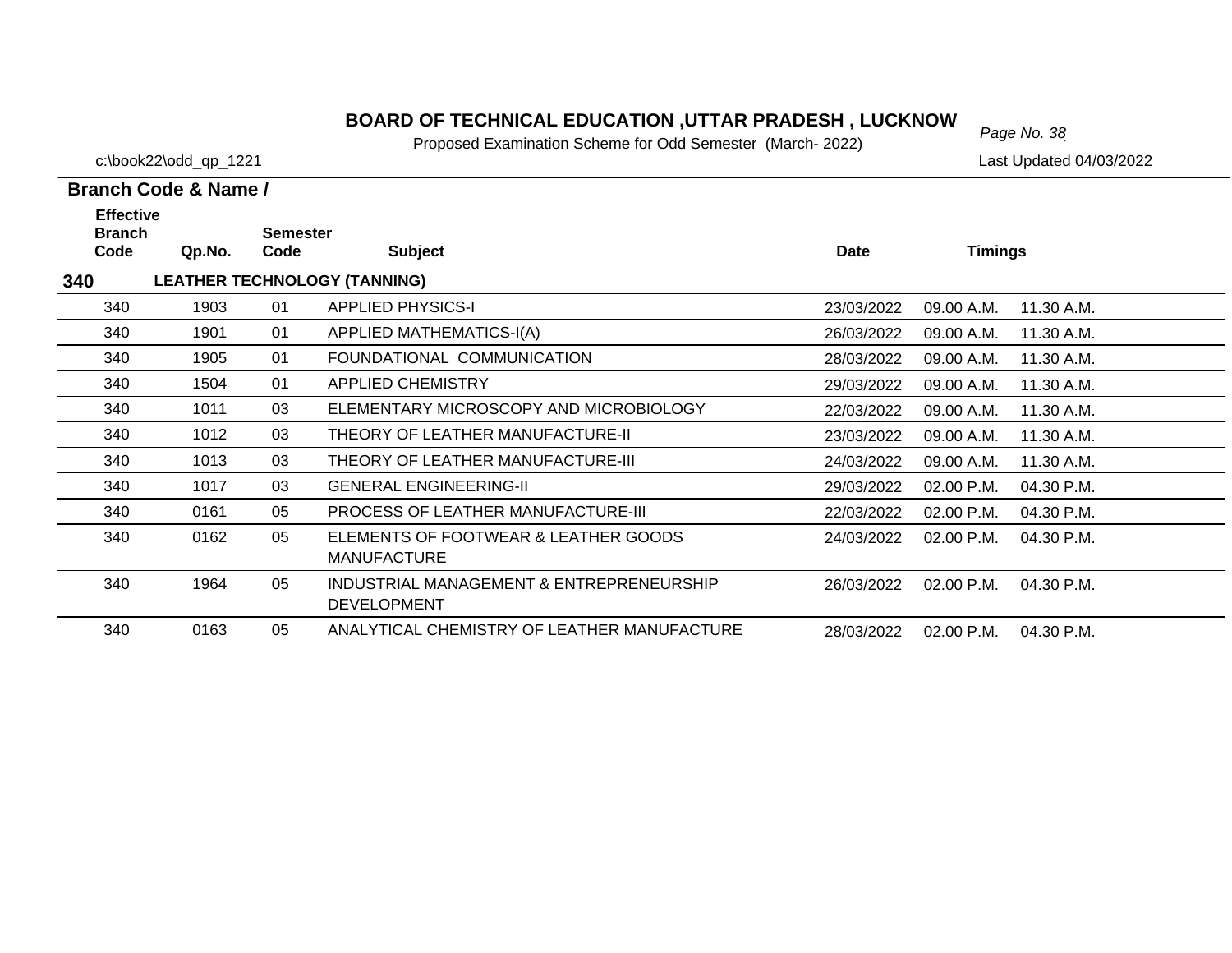# *Page No. 39* **BOARD OF TECHNICAL EDUCATION ,UTTAR PRADESH , LUCKNOW**

Proposed Examination Scheme for Odd Semester (March- 2022)

c:\book22\odd\_qp\_1221 Last Updated 04/03/2022

| <b>Effective</b>      |        |                         |                                                                |            |                          |  |
|-----------------------|--------|-------------------------|----------------------------------------------------------------|------------|--------------------------|--|
| <b>Branch</b><br>Code | Qp.No. | <b>Semester</b><br>Code | <b>Subject</b>                                                 | Date       | <b>Timings</b>           |  |
| 341                   |        |                         | <b>MECHANICAL ENGINEERING (AUTOMOBILE)</b>                     |            |                          |  |
| 341                   | 2041   | 01                      | <b>APPLIED MATHEMATICS - I</b>                                 | 22/03/2022 | 09.00 A.M.<br>11.30 A.M. |  |
| 341                   | 2042   | 01                      | <b>APPLIED PHYSICS-I</b>                                       | 23/03/2022 | 09.00 A.M.<br>11.30 A.M. |  |
| 341                   | 2043   | 01                      | APPLIED CHEMISTRY                                              | 24/03/2022 | 09.00 A.M.<br>11.30 A.M. |  |
| 341                   | 2040   | 01                      | <b>COMMUNICATION SKILLS-I</b>                                  | 25/03/2022 | 09.00 A.M.<br>11.30 A.M. |  |
| 341                   | 2044   | 01                      | <b>ENGINEERING DRAWING-I</b>                                   | 29/03/2022 | 02.00 P.M.<br>05.00 P.M. |  |
| 341                   | 2117   | 03                      | <b>ENGINEERING MATERIALS</b>                                   | 28/03/2022 | 09.00 A.M.<br>11.30 A.M. |  |
| 341                   | 2118   | 03                      | <b>WORKSHOP TECHNOLOGY</b>                                     | 29/03/2022 | 09.00 A.M.<br>11.30 A.M. |  |
| 341                   | 2184   | 03                      | <b>MECHANICS OF SOLIDS</b>                                     | 30/03/2022 | 09.00 A.M.<br>11.30 A.M. |  |
| 341                   | 2185   | 03                      | THERMAL ENGINEERING                                            | 31/03/2022 | 09.00 A.M.<br>11.30 A.M. |  |
| 341                   | 2109   | 03                      | <b>APPLIED MATHEMATICS-III</b>                                 | 02/04/2022 | 02.00 P.M.<br>04.30 P.M. |  |
| 341                   | 2220   | 05                      | AUTOMOBILE ENGINEERING                                         | 22/03/2022 | 02.00 P.M.<br>04.30 P.M. |  |
| 341                   | 2270   | 05                      | <b>MACHINE DESIGN</b>                                          | 23/03/2022 | 02.00 P.M.<br>04.30 P.M. |  |
| 341                   | 2298   | 05                      | PRODUCTION MANAGEMENT                                          | 24/03/2022 | 02.00 P.M.<br>04.30 P.M. |  |
| 341                   | 2322   | 05                      | PRODUCTION TECHNOLOGY                                          | 25/03/2022 | 02.00 P.M.<br>04.30 P.M. |  |
| 341                   | 2335   | 05                      | THEORY OF MACHINES                                             | 26/03/2022 | 02.00 P.M.<br>04.30 P.M. |  |
| 341                   | 2337   | 05                      | INDUSTRIAL MANAGEMENT & ENTREPRENEURSHIP<br><b>DEVELOPMENT</b> | 30/03/2022 | 04.30 P.M.<br>02.00 P.M. |  |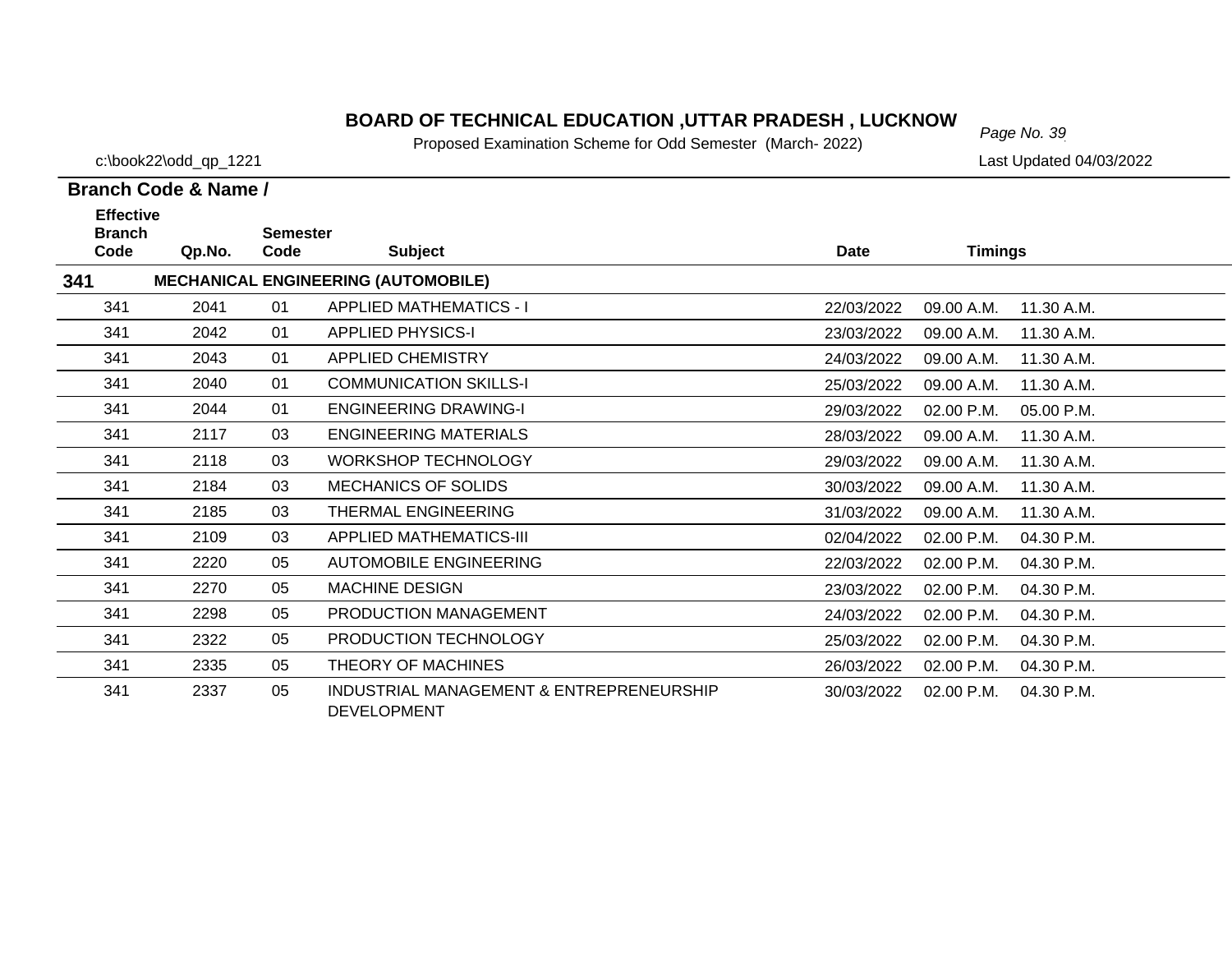# *Page No. 40* **BOARD OF TECHNICAL EDUCATION ,UTTAR PRADESH , LUCKNOW**

Proposed Examination Scheme for Odd Semester (March- 2022)

c:\book22\odd\_qp\_1221 Last Updated 04/03/2022

| <b>Effective</b>      |        |                         |                                                                |             |                |            |
|-----------------------|--------|-------------------------|----------------------------------------------------------------|-------------|----------------|------------|
| <b>Branch</b><br>Code | Qp.No. | <b>Semester</b><br>Code | <b>Subject</b>                                                 | <b>Date</b> | <b>Timings</b> |            |
| 342                   |        |                         | <b>MECHANICAL ENGINEERING (COMPUTER AIDED DESIGN)</b>          |             |                |            |
| 342                   | 2041   | 01                      | <b>APPLIED MATHEMATICS - I</b>                                 | 22/03/2022  | 09.00 A.M.     | 11.30 A.M. |
| 342                   | 2042   | 01                      | <b>APPLIED PHYSICS-I</b>                                       | 23/03/2022  | 09.00 A.M.     | 11.30 A.M. |
| 342                   | 2043   | 01                      | <b>APPLIED CHEMISTRY</b>                                       | 24/03/2022  | 09.00 A.M.     | 11.30 A.M. |
| 342                   | 2040   | 01                      | <b>COMMUNICATION SKILLS-I</b>                                  | 25/03/2022  | 09.00 A.M.     | 11.30 A.M. |
| 342                   | 2044   | 01                      | <b>ENGINEERING DRAWING-I</b>                                   | 29/03/2022  | 02.00 P.M.     | 05.00 P.M. |
| 342                   | 2117   | 03                      | <b>ENGINEERING MATERIALS</b>                                   | 28/03/2022  | 09.00 A.M.     | 11.30 A.M. |
| 342                   | 2118   | 03                      | <b>WORKSHOP TECHNOLOGY</b>                                     | 29/03/2022  | 09.00 A.M.     | 11.30 A.M. |
| 342                   | 2184   | 03                      | MECHANICS OF SOLIDS                                            | 30/03/2022  | 09.00 A.M.     | 11.30 A.M. |
| 342                   | 2185   | 03                      | <b>THERMAL ENGINEERING</b>                                     | 31/03/2022  | 09.00 A.M.     | 11.30 A.M. |
| 342                   | 2109   | 03                      | <b>APPLIED MATHEMATICS-III</b>                                 | 02/04/2022  | 02.00 P.M.     | 04.30 P.M. |
| 342                   | 2220   | 05                      | <b>AUTOMOBILE ENGINEERING</b>                                  | 22/03/2022  | 02.00 P.M.     | 04.30 P.M. |
| 342                   | 2270   | 05                      | <b>MACHINE DESIGN</b>                                          | 23/03/2022  | 02.00 P.M.     | 04.30 P.M. |
| 342                   | 2298   | 05                      | PRODUCTION MANAGEMENT                                          | 24/03/2022  | 02.00 P.M.     | 04.30 P.M. |
| 342                   | 2322   | 05                      | PRODUCTION TECHNOLOGY                                          | 25/03/2022  | 02.00 P.M.     | 04.30 P.M. |
| 342                   | 2335   | 05                      | THEORY OF MACHINES                                             | 26/03/2022  | 02.00 P.M.     | 04.30 P.M. |
| 342                   | 2337   | 05                      | INDUSTRIAL MANAGEMENT & ENTREPRENEURSHIP<br><b>DEVELOPMENT</b> | 30/03/2022  | 02.00 P.M.     | 04.30 P.M. |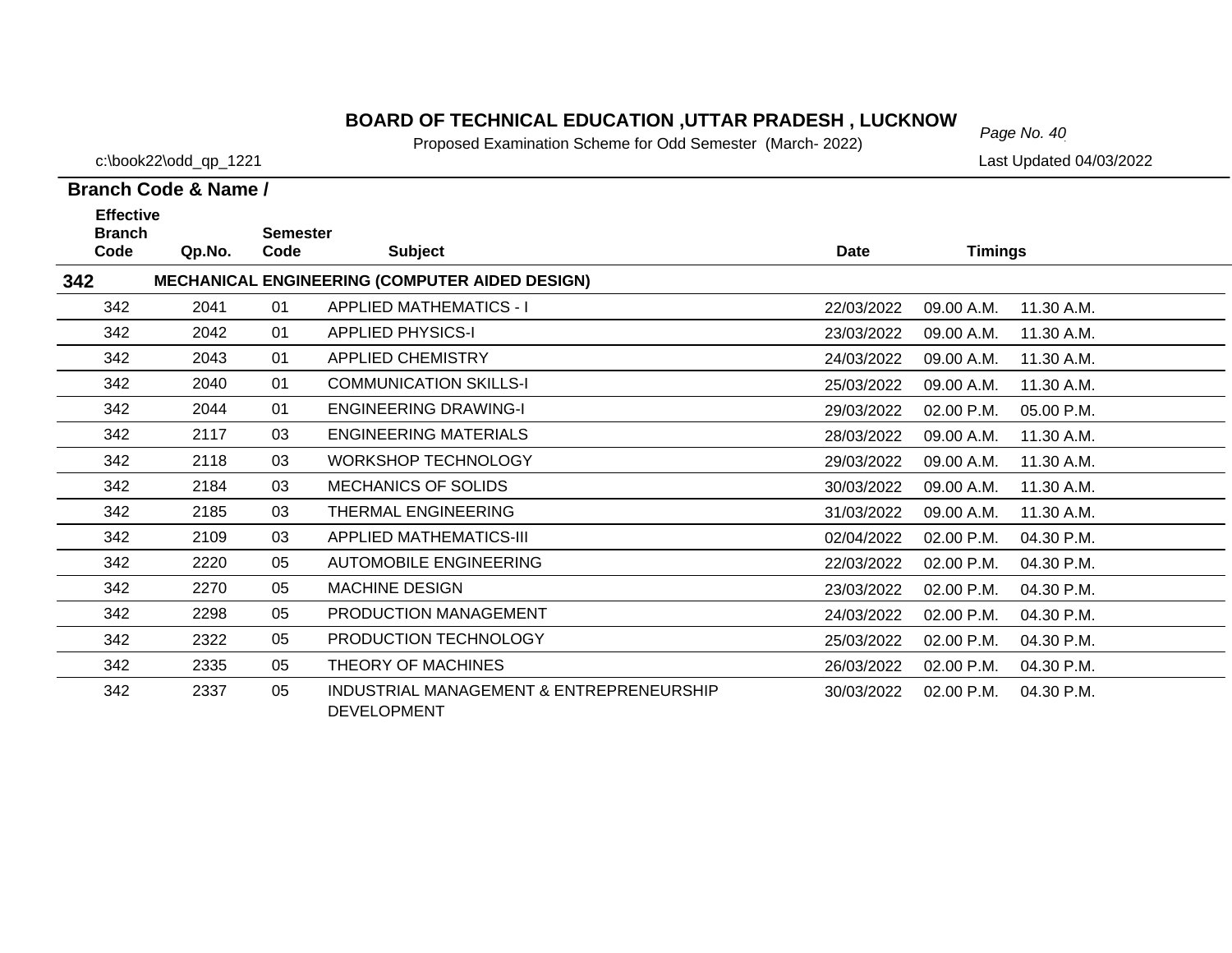# *Page No. 41* **BOARD OF TECHNICAL EDUCATION ,UTTAR PRADESH , LUCKNOW**

Proposed Examination Scheme for Odd Semester (March- 2022)

c:\book22\odd\_qp\_1221 Last Updated 04/03/2022

| <b>Effective</b><br><b>Branch</b> |        | <b>Semester</b> |                                                                |             |                          |  |
|-----------------------------------|--------|-----------------|----------------------------------------------------------------|-------------|--------------------------|--|
| Code                              | Qp.No. | Code            | <b>Subject</b>                                                 | <b>Date</b> | <b>Timings</b>           |  |
| 343                               |        |                 | <b>MECHANICAL ENGINEERING (PRODUCTION)</b>                     |             |                          |  |
| 343                               | 2041   | 01              | <b>APPLIED MATHEMATICS - I</b>                                 | 22/03/2022  | 11.30 A.M.<br>09.00 A.M. |  |
| 343                               | 2042   | 01              | <b>APPLIED PHYSICS-I</b>                                       | 23/03/2022  | 09.00 A.M.<br>11.30 A.M. |  |
| 343                               | 2043   | 01              | <b>APPLIED CHEMISTRY</b>                                       | 24/03/2022  | 09.00 A.M.<br>11.30 A.M. |  |
| 343                               | 2040   | 01              | <b>COMMUNICATION SKILLS-I</b>                                  | 25/03/2022  | 09.00 A.M.<br>11.30 A.M. |  |
| 343                               | 2044   | 01              | <b>ENGINEERING DRAWING-I</b>                                   | 29/03/2022  | 02.00 P.M.<br>05.00 P.M. |  |
| 343                               | 2117   | 03              | <b>ENGINEERING MATERIALS</b>                                   | 28/03/2022  | 09.00 A.M.<br>11.30 A.M. |  |
| 343                               | 2118   | 03              | <b>WORKSHOP TECHNOLOGY</b>                                     | 29/03/2022  | 09.00 A.M.<br>11.30 A.M. |  |
| 343                               | 2184   | 03              | <b>MECHANICS OF SOLIDS</b>                                     | 30/03/2022  | 09.00 A.M.<br>11.30 A.M. |  |
| 343                               | 2185   | 03              | <b>THERMAL ENGINEERING</b>                                     | 31/03/2022  | 11.30 A.M.<br>09.00 A.M. |  |
| 343                               | 2109   | 03              | <b>APPLIED MATHEMATICS-III</b>                                 | 02/04/2022  | 02.00 P.M.<br>04.30 P.M. |  |
| 343                               | 2220   | 05              | <b>AUTOMOBILE ENGINEERING</b>                                  | 22/03/2022  | 02.00 P.M.<br>04.30 P.M. |  |
| 343                               | 2270   | 05              | <b>MACHINE DESIGN</b>                                          | 23/03/2022  | 02.00 P.M.<br>04.30 P.M. |  |
| 343                               | 2298   | 05              | PRODUCTION MANAGEMENT                                          | 24/03/2022  | 02.00 P.M.<br>04.30 P.M. |  |
| 343                               | 2322   | 05              | PRODUCTION TECHNOLOGY                                          | 25/03/2022  | 02.00 P.M.<br>04.30 P.M. |  |
| 343                               | 2335   | 05              | THEORY OF MACHINES                                             | 26/03/2022  | 02.00 P.M.<br>04.30 P.M. |  |
| 343                               | 2337   | 05              | INDUSTRIAL MANAGEMENT & ENTREPRENEURSHIP<br><b>DEVELOPMENT</b> | 30/03/2022  | 04.30 P.M.<br>02.00 P.M. |  |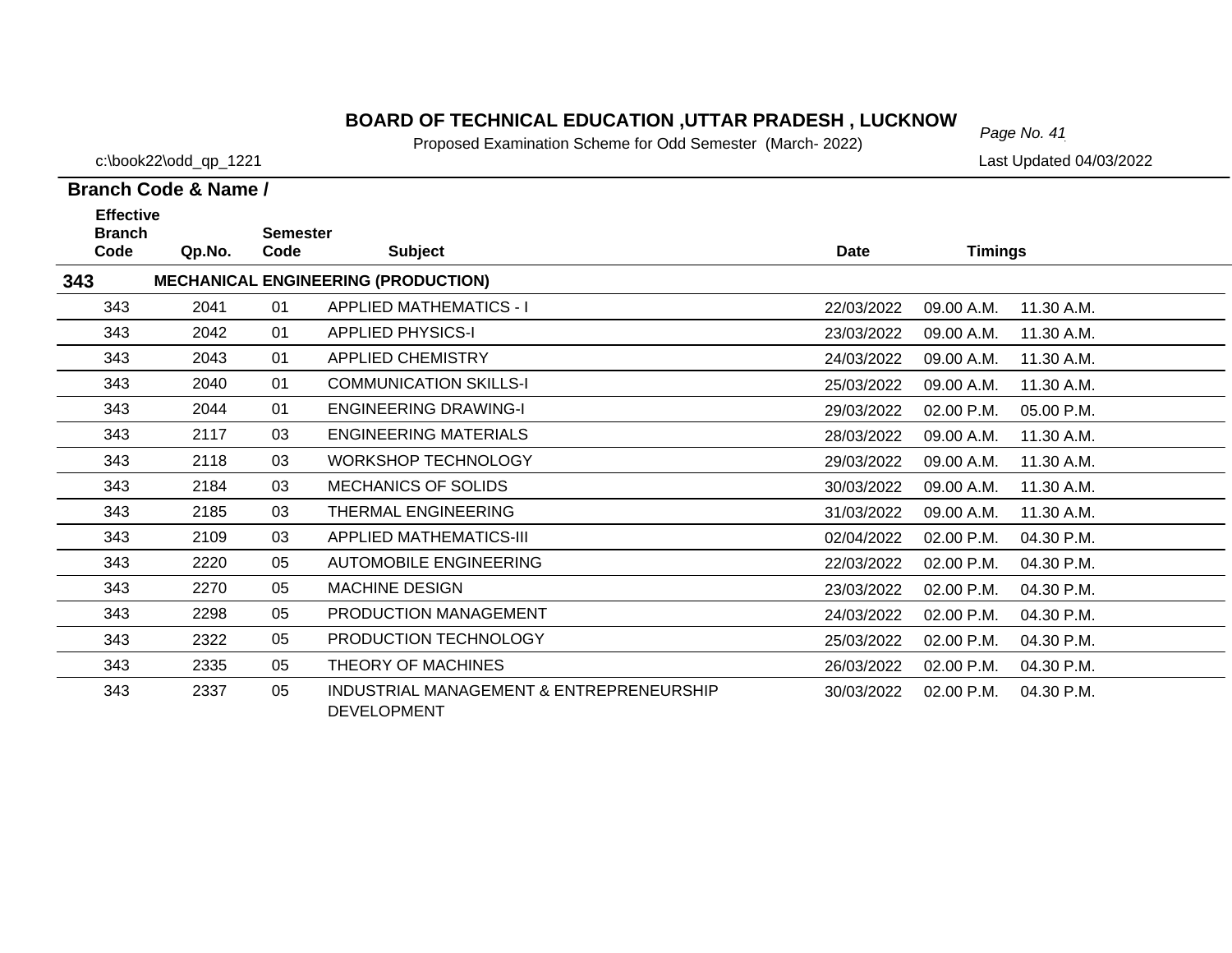# *Page No. 42* **BOARD OF TECHNICAL EDUCATION ,UTTAR PRADESH , LUCKNOW**

Proposed Examination Scheme for Odd Semester (March- 2022)

#### **Branch Code & Name /**

| <b>Effective</b>      |        |                         |                                                                     |            |                |            |
|-----------------------|--------|-------------------------|---------------------------------------------------------------------|------------|----------------|------------|
| <b>Branch</b><br>Code | Qp.No. | <b>Semester</b><br>Code | <b>Subject</b>                                                      | Date       | <b>Timings</b> |            |
| 344                   |        |                         | <b>MECHANICAL ENGINEERING (REFRIGERATION &amp; AIRCONDITIONING)</b> |            |                |            |
| 344                   | 2041   | 01                      | <b>APPLIED MATHEMATICS - I</b>                                      | 22/03/2022 | 09.00 A.M.     | 11.30 A.M. |
| 344                   | 2042   | 01                      | <b>APPLIED PHYSICS-I</b>                                            | 23/03/2022 | 09.00 A.M.     | 11.30 A.M. |
| 344                   | 2043   | 01                      | <b>APPLIED CHEMISTRY</b>                                            | 24/03/2022 | 09.00 A.M.     | 11.30 A.M. |
| 344                   | 2040   | 01                      | <b>COMMUNICATION SKILLS-I</b>                                       | 25/03/2022 | 09.00 A.M.     | 11.30 A.M. |
| 344                   | 2044   | 01                      | <b>ENGINEERING DRAWING-I</b>                                        | 29/03/2022 | 02.00 P.M.     | 05.00 P.M. |
| 344                   | 2117   | 03                      | ENGINEERING MATERIALS                                               | 28/03/2022 | 09.00 A.M.     | 11.30 A.M. |
| 344                   | 2118   | 03                      | <b>WORKSHOP TECHNOLOGY</b>                                          | 29/03/2022 | 09.00 A.M.     | 11.30 A.M. |
| 344                   | 2184   | 03                      | <b>MECHANICS OF SOLIDS</b>                                          | 30/03/2022 | 09.00 A.M.     | 11.30 A.M. |
| 344                   | 2185   | 03                      | <b>THERMAL ENGINEERING</b>                                          | 31/03/2022 | 09.00 A.M.     | 11.30 A.M. |
| 344                   | 2109   | 03                      | APPLIED MATHEMATICS-III                                             | 02/04/2022 | 02.00 P.M.     | 04.30 P.M. |
| 344                   | 2217   | 05                      | AIR CONDITIONING                                                    | 22/03/2022 | 02.00 P.M.     | 04.30 P.M. |
| 344                   | 2270   | 05                      | <b>MACHINE DESIGN</b>                                               | 23/03/2022 | 02.00 P.M.     | 04.30 P.M. |
| 344                   | 2298   | 05                      | <b>PRODUCTION MANAGEMENT</b>                                        | 24/03/2022 | 02.00 P.M.     | 04.30 P.M. |
| 344                   | 2322   | 05                      | PRODUCTION TECHNOLOGY                                               | 25/03/2022 | 02.00 P.M.     | 04.30 P.M. |
| 344                   | 2335   | 05                      | THEORY OF MACHINES                                                  | 26/03/2022 | 02.00 P.M.     | 04.30 P.M. |
| 344                   | 2337   | 05                      | INDUSTRIAL MANAGEMENT & ENTREPRENEURSHIP<br><b>DEVELOPMENT</b>      | 30/03/2022 | 02.00 P.M.     | 04.30 P.M. |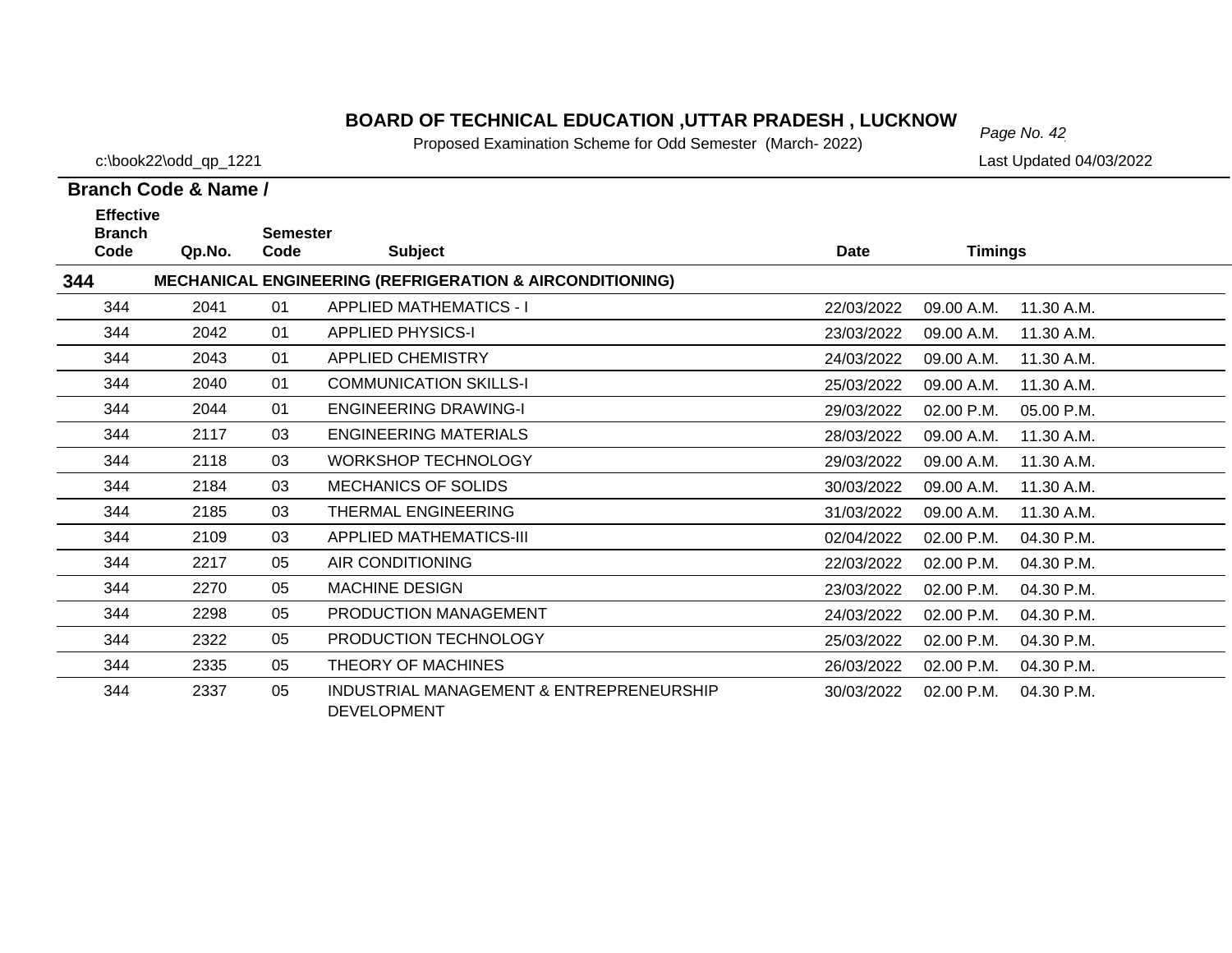# *Page No. 43* **BOARD OF TECHNICAL EDUCATION ,UTTAR PRADESH , LUCKNOW**

Proposed Examination Scheme for Odd Semester (March- 2022)

c:\book22\odd\_qp\_1221 Last Updated 04/03/2022

| <b>Effective</b><br><b>Branch</b> |        | <b>Semester</b> |                                                                |             |                |            |
|-----------------------------------|--------|-----------------|----------------------------------------------------------------|-------------|----------------|------------|
| Code                              | Qp.No. | Code            | <b>Subject</b>                                                 | <b>Date</b> | <b>Timings</b> |            |
| 345                               |        |                 | <b>MECHANICAL ENGINEERING (MAINTENANCE)</b>                    |             |                |            |
| 345                               | 2041   | 01              | <b>APPLIED MATHEMATICS - I</b>                                 | 22/03/2022  | 09.00 A.M.     | 11.30 A.M. |
| 345                               | 2042   | 01              | <b>APPLIED PHYSICS-I</b>                                       | 23/03/2022  | 09.00 A.M.     | 11.30 A.M. |
| 345                               | 2043   | 01              | <b>APPLIED CHEMISTRY</b>                                       | 24/03/2022  | 09.00 A.M.     | 11.30 A.M. |
| 345                               | 2040   | 01              | <b>COMMUNICATION SKILLS-I</b>                                  | 25/03/2022  | 09.00 A.M.     | 11.30 A.M. |
| 345                               | 2044   | 01              | <b>ENGINEERING DRAWING-I</b>                                   | 29/03/2022  | 02.00 P.M.     | 05.00 P.M. |
| 345                               | 2117   | 03              | <b>ENGINEERING MATERIALS</b>                                   | 28/03/2022  | 09.00 A.M.     | 11.30 A.M. |
| 345                               | 2118   | 03              | <b>WORKSHOP TECHNOLOGY</b>                                     | 29/03/2022  | 09.00 A.M.     | 11.30 A.M. |
| 345                               | 2184   | 03              | <b>MECHANICS OF SOLIDS</b>                                     | 30/03/2022  | 09.00 A.M.     | 11.30 A.M. |
| 345                               | 2185   | 03              | THERMAL ENGINEERING                                            | 31/03/2022  | 09.00 A.M.     | 11.30 A.M. |
| 345                               | 2109   | 03              | APPLIED MATHEMATICS-III                                        | 02/04/2022  | 02.00 P.M.     | 04.30 P.M. |
| 345                               | 2304   | 05              | <b>REPAIR AND MAINTENANCE-I</b>                                | 22/03/2022  | 02.00 P.M.     | 04.30 P.M. |
| 345                               | 2270   | 05              | <b>MACHINE DESIGN</b>                                          | 23/03/2022  | 02.00 P.M.     | 04.30 P.M. |
| 345                               | 2298   | 05              | PRODUCTION MANAGEMENT                                          | 24/03/2022  | 02.00 P.M.     | 04.30 P.M. |
| 345                               | 2322   | 05              | PRODUCTION TECHNOLOGY                                          | 25/03/2022  | 02.00 P.M.     | 04.30 P.M. |
| 345                               | 2335   | 05              | THEORY OF MACHINES                                             | 26/03/2022  | 02.00 P.M.     | 04.30 P.M. |
| 345                               | 2337   | 05              | INDUSTRIAL MANAGEMENT & ENTREPRENEURSHIP<br><b>DEVELOPMENT</b> | 30/03/2022  | 02.00 P.M.     | 04.30 P.M. |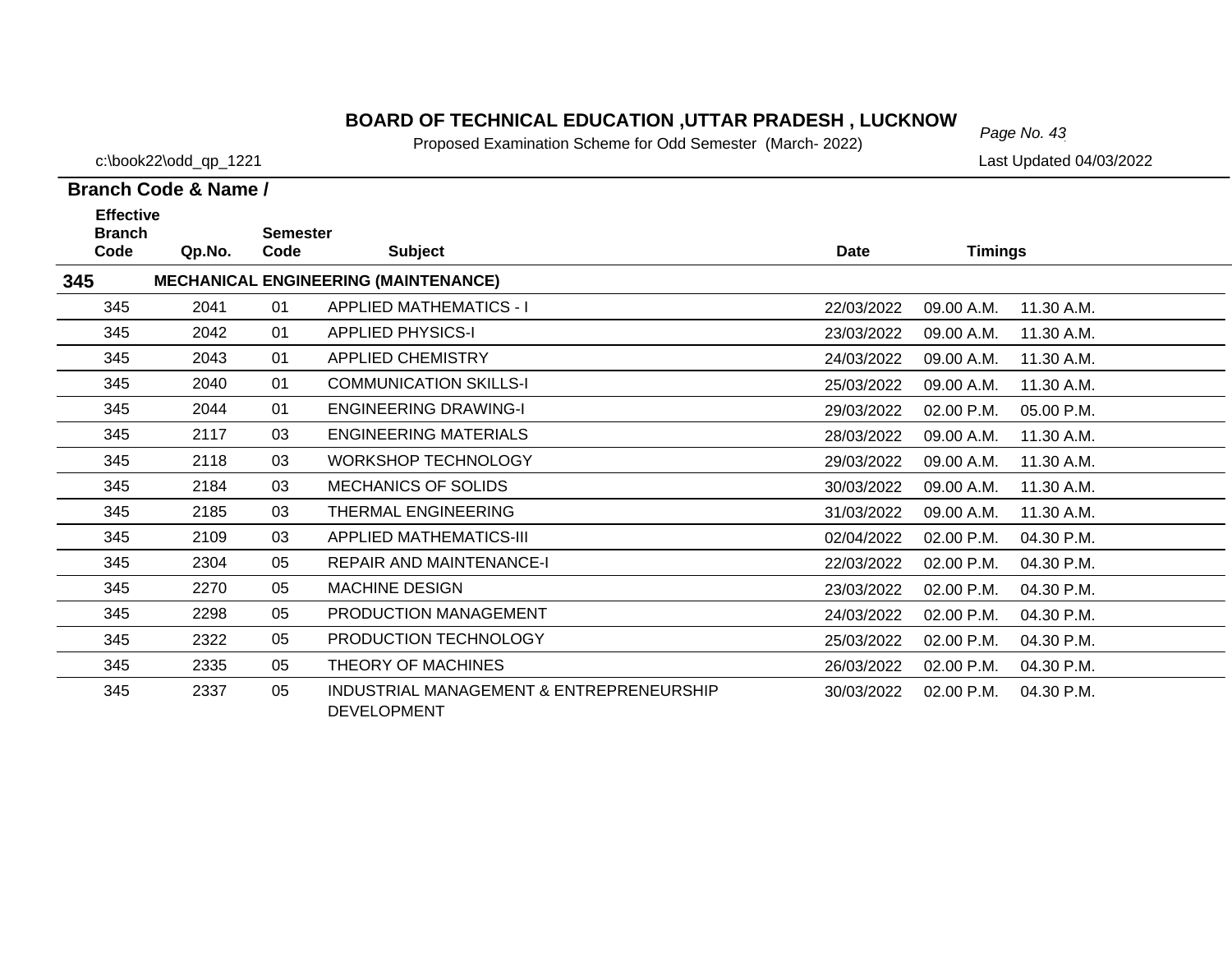# *Page No. 44* **BOARD OF TECHNICAL EDUCATION ,UTTAR PRADESH , LUCKNOW**

Proposed Examination Scheme for Odd Semester (March- 2022)

c:\book22\odd\_qp\_1221 Last Updated 04/03/2022

| <b>Effective</b>      |                          |                         |                                                                |            |                |            |
|-----------------------|--------------------------|-------------------------|----------------------------------------------------------------|------------|----------------|------------|
| <b>Branch</b><br>Code | Qp.No.                   | <b>Semester</b><br>Code | <b>Subject</b>                                                 | Date       | <b>Timings</b> |            |
| 348                   | <b>TEXTILE CHEMISTRY</b> |                         |                                                                |            |                |            |
| 348                   | 1903                     | 01                      | <b>APPLIED PHYSICS-I</b>                                       | 23/03/2022 | 09.00 A.M.     | 11.30 A.M. |
| 348                   | 1648                     | 01                      | <b>GENERAL MECHANICAL ENGINEERING</b>                          | 24/03/2022 | 09.00 A.M.     | 11.30 A.M. |
| 348                   | 1901                     | 01                      | <b>APPLIED MATHEMATICS-I(A)</b>                                | 26/03/2022 | 09.00 A.M.     | 11.30 A.M. |
| 348                   | 1905                     | 01                      | FOUNDATIONAL COMMUNICATION                                     | 28/03/2022 | 09.00 A.M.     | 11.30 A.M. |
| 348                   | 1506                     | 01                      | <b>ENGINEERING DRAWING</b>                                     | 30/03/2022 | 09.00 A.M.     | 12.00 NOON |
| 348                   | 0845                     | 03                      | ELECTRICAL TECHNOLOGY & ELECTRONICS                            | 22/03/2022 | 09.00 A.M.     | 11.30 A.M. |
| 348                   | 1109                     | 03                      | TECHNOLOGY OF BLEACHING                                        | 23/03/2022 | 02.00 P.M.     | 04.30 P.M. |
| 348                   | 1110                     | 03                      | PHYSICAL CHEMISTRY                                             | 24/03/2022 | 02.00 P.M.     | 04.30 P.M. |
| 348                   | 1112                     | 03                      | <b>FABRIC STRUCTURE &amp; ANALYSIS</b>                         | 25/03/2022 | 09.00 A.M.     | 11.30 A.M. |
| 348                   | 0252                     | 05                      | TECHNOLOGY OF TEXTILE PRINTING                                 | 22/03/2022 | 02.00 P.M.     | 04.30 P.M. |
| 348                   | 0251                     | 05                      | <b>TECHNOLOGY OF DYEING - II</b>                               | 25/03/2022 | 02.00 P.M.     | 04.30 P.M. |
| 348                   | 1964                     | 05                      | INDUSTRIAL MANAGEMENT & ENTREPRENEURSHIP<br><b>DEVELOPMENT</b> | 26/03/2022 | 02.00 P.M.     | 04.30 P.M. |
| 348                   | 0254                     | 05                      | <b>TEXTILE PROCESSING CHEMICALS &amp; AUXILIARIES</b>          | 28/03/2022 | 02.00 P.M.     | 04.30 P.M. |
| 348                   | 0255                     | 05                      | <b>CHEMISTRY OF INTERMEDIATES &amp; DYES</b>                   | 29/03/2022 | 02.00 P.M.     | 04.30 P.M. |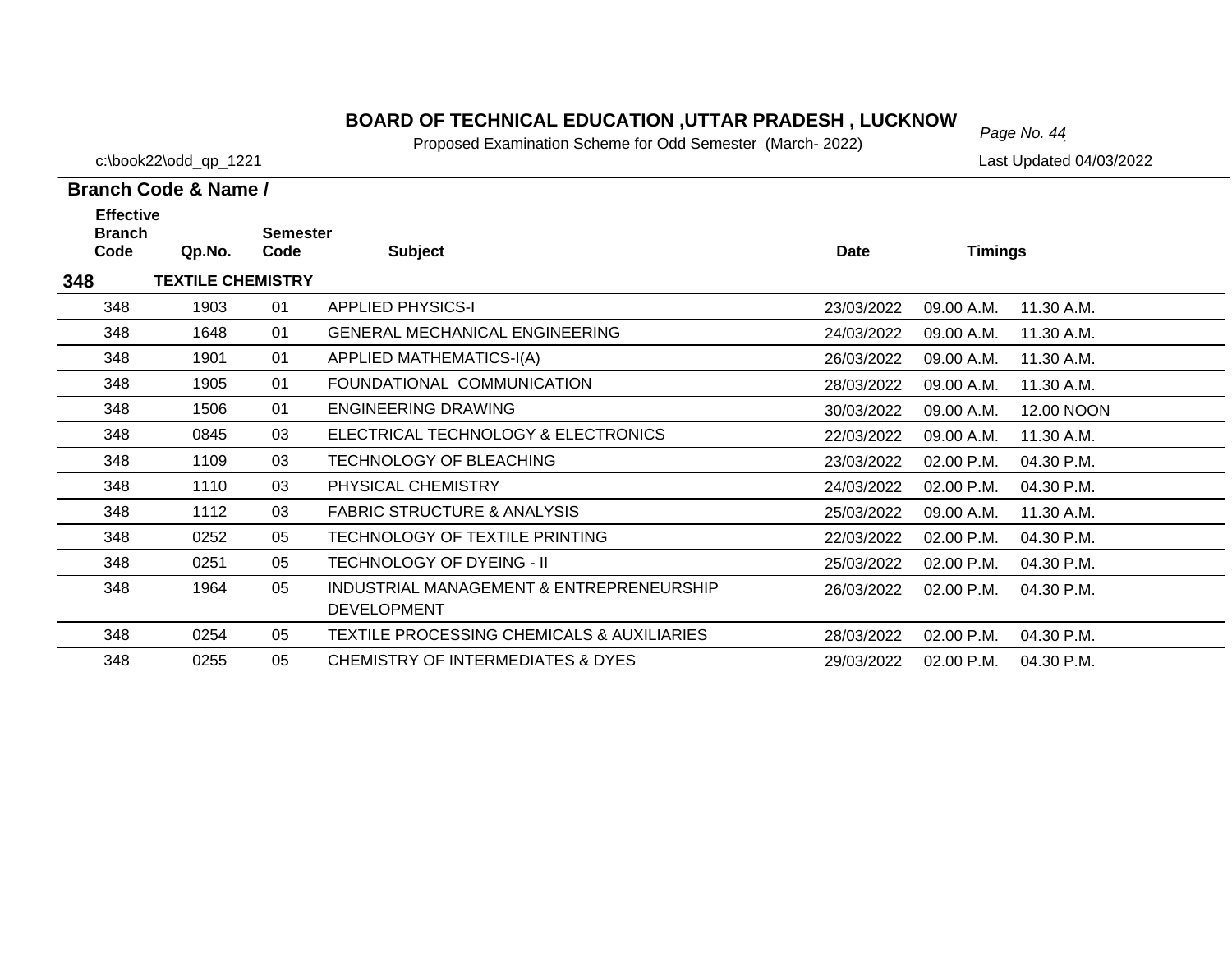# *Page No. 45* **BOARD OF TECHNICAL EDUCATION ,UTTAR PRADESH , LUCKNOW**

Proposed Examination Scheme for Odd Semester (March- 2022)

c:\book22\odd\_qp\_1221 Last Updated 04/03/2022

| <b>Effective</b><br><b>Branch</b> |                       | Semester |                                      |             |                              |  |
|-----------------------------------|-----------------------|----------|--------------------------------------|-------------|------------------------------|--|
| Code                              | Qp.No.                | Code     | <b>Subject</b>                       | <b>Date</b> | <b>Timings</b>               |  |
| 349                               | <b>TEXTILE DESIGN</b> |          |                                      |             |                              |  |
| 349                               | 1632                  | 01       | <b>TEXTILE MATERIALS</b>             | 23/03/2022  | 09.00 A.M.<br>11.30 A.M.     |  |
| 349                               | 1633                  | 01       | YARN MANUFACTURING PROCESS           | 24/03/2022  | 09.00 A.M.<br>11.30 A.M.     |  |
| 349                               | 1905                  | 01       | FOUNDATIONAL COMMUNICATION           | 28/03/2022  | 09.00 A.M.<br>11.30 A.M.     |  |
| 349                               | 1074                  | 03       | FABRIC CONSTRUCTION & CLOTH ANALYSIS | 22/03/2022  | 09.00 A.M.<br>11.30 A.M.     |  |
| 349                               | 1075                  | 03       | <b>TEXTILE COLOURATION</b>           | 23/03/2022  | $02.00$ P.M.<br>$04.30$ P.M. |  |
| 349                               | 0081                  | 05       | <b>GARMENT TECHNOLOGY</b>            | 24/03/2022  | $02.00$ P.M.<br>04.30 P.M.   |  |
| 349                               | 0082                  | 05       | <b>TEXTILE DESIGN-II</b>             | 25/03/2022  | 11.30 A.M.<br>09.00 A.M.     |  |
| 349                               | 0084                  | 05       | PROFESSIONAL STUDIES                 | 26/03/2022  | 09.00 A.M.<br>11.30 A.M.     |  |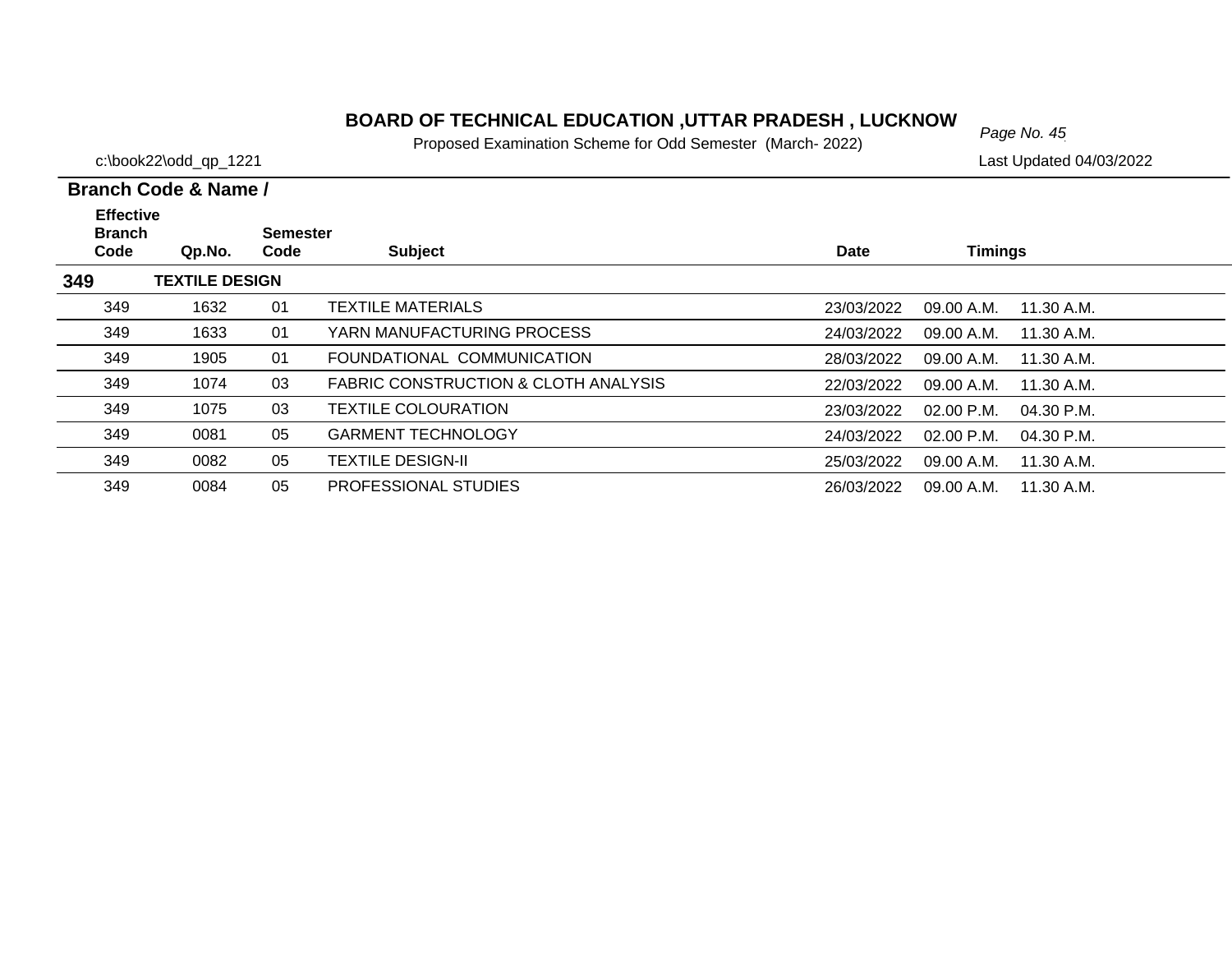# *Page No. 46* **BOARD OF TECHNICAL EDUCATION ,UTTAR PRADESH , LUCKNOW**

Proposed Examination Scheme for Odd Semester (March- 2022)

|                                           | Branch Code & Name / |                         |                                                 |            |                            |  |
|-------------------------------------------|----------------------|-------------------------|-------------------------------------------------|------------|----------------------------|--|
| <b>Effective</b><br><b>Branch</b><br>Code | Qp.No.               | <b>Semester</b><br>Code | <b>Subject</b>                                  | Date       | <b>Timings</b>             |  |
| 350                                       |                      |                         | <b>TEXTILE DESIGN (TEXTILE PRINTING)</b>        |            |                            |  |
| 350                                       | 1632                 | 01                      | <b>TEXTILE MATERIALS</b>                        | 23/03/2022 | 09.00 A.M.<br>11.30 A.M.   |  |
| 350                                       | 1633                 | 01                      | YARN MANUFACTURING PROCESS                      | 24/03/2022 | 09.00 A.M.<br>11.30 A.M.   |  |
| 350                                       | 1905                 | 01                      | FOUNDATIONAL COMMUNICATION                      | 28/03/2022 | 09.00 A.M.<br>11.30 A.M.   |  |
| 350                                       | 1074                 | 03                      | <b>FABRIC CONSTRUCTION &amp; CLOTH ANALYSIS</b> | 22/03/2022 | 11.30 A.M.<br>09.00 A.M.   |  |
| 350                                       | 1075                 | 03                      | <b>TEXTILE COLOURATION</b>                      | 23/03/2022 | 02.00 P.M.<br>04.30 P.M.   |  |
| 350                                       | 0081                 | 05                      | <b>GARMENT TECHNOLOGY</b>                       | 24/03/2022 | $02.00$ P.M.<br>04.30 P.M. |  |
| 350                                       | 0082                 | 05                      | <b>TEXTILE DESIGN - II</b>                      | 25/03/2022 | 11.30 A.M.<br>09.00 A.M.   |  |
| 350                                       | 0084                 | 05                      | PROFESSIONAL STUDIES                            | 26/03/2022 | 09.00 A.M.<br>11.30 A.M.   |  |
| 350                                       | 0085                 | 05                      | ADVANCE TEXTILE PRINTING                        | 28/03/2022 | $02.00$ P.M.<br>04.30 P.M. |  |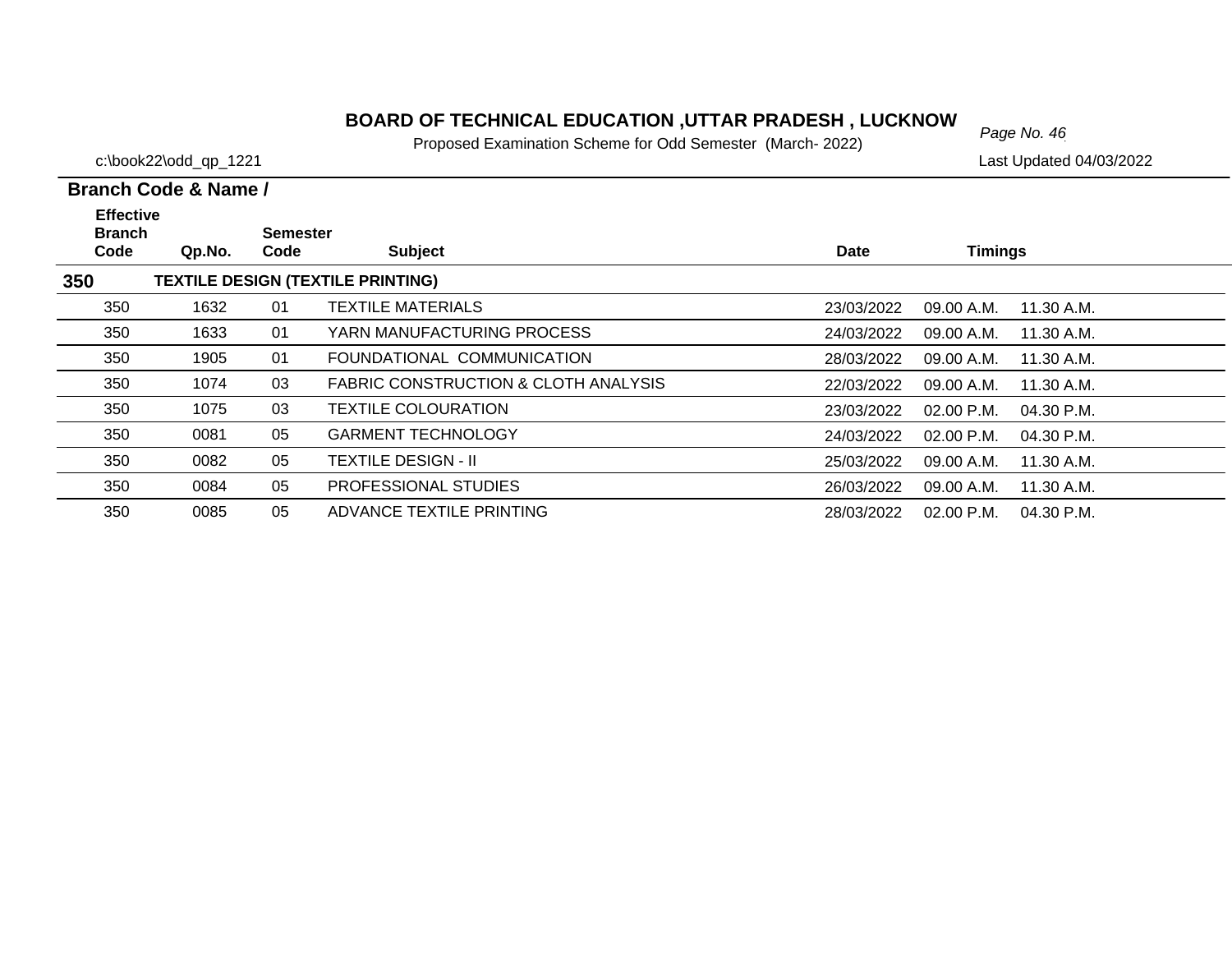# *Page No. 47* **BOARD OF TECHNICAL EDUCATION ,UTTAR PRADESH , LUCKNOW**

Proposed Examination Scheme for Odd Semester (March- 2022)

c:\book22\odd\_qp\_1221 Last Updated 04/03/2022

| <b>Effective</b>      |                           |                         |                                                                |            |                |            |
|-----------------------|---------------------------|-------------------------|----------------------------------------------------------------|------------|----------------|------------|
| <b>Branch</b><br>Code | Qp.No.                    | <b>Semester</b><br>Code | <b>Subject</b>                                                 | Date       | <b>Timings</b> |            |
| 351                   | <b>TEXTILE TECHNOLOGY</b> |                         |                                                                |            |                |            |
| 351                   | 1903                      | 01                      | <b>APPLIED PHYSICS-I</b>                                       | 23/03/2022 | 09.00 A.M.     | 11.30 A.M. |
| 351                   | 1648                      | 01                      | <b>GENERAL MECHANICAL ENGINEERING</b>                          | 24/03/2022 | 09.00 A.M.     | 11.30 A.M. |
| 351                   | 1901                      | 01                      | APPLIED MATHEMATICS-I(A)                                       | 26/03/2022 | 09.00 A.M.     | 11.30 A.M. |
| 351                   | 1905                      | 01                      | FOUNDATIONAL COMMUNICATION                                     | 28/03/2022 | 09.00 A.M.     | 11.30 A.M. |
| 351                   | 1506                      | 01                      | ENGINEERING DRAWING                                            | 30/03/2022 | 09.00 A.M.     | 12.00 NOON |
| 351                   | 0845                      | 03                      | ELECTRICAL TECHNOLOGY & ELECTRONICS                            | 22/03/2022 | 09.00 A.M.     | 11.30 A.M. |
| 351                   | 1112                      | 03                      | <b>FABRIC STRUCTURE &amp; ANALYSIS</b>                         | 25/03/2022 | 09.00 A.M.     | 11.30 A.M. |
| 351                   | 1115                      | 03                      | <b>WEAVING PREPARATION</b>                                     | 29/03/2022 | 09.00 A.M.     | 11.30 A.M. |
| 351                   | 1114                      | 03                      | <b>SPINNING PREPARATION</b>                                    | 30/03/2022 | 02.00 P.M.     | 04.30 P.M. |
| 351                   | 0241                      | 05                      | <b>SPINNING TECHNOLOGY-I</b>                                   | 22/03/2022 | 02.00 P.M.     | 04.30 P.M. |
| 351                   | 0242                      | 05                      | <b>SPINNING TECHNOLOGY-II</b>                                  | 23/03/2022 | 02.00 P.M.     | 04.30 P.M. |
| 351                   | 0243                      | 05                      | <b>WEAVING TECHNOLOGY-I</b>                                    | 24/03/2022 | 02.00 P.M.     | 04.30 P.M. |
| 351                   | 0244                      | 05                      | <b>WEAVING TECHNOLOGY-II</b>                                   | 25/03/2022 | 02.00 P.M.     | 04.30 P.M. |
| 351                   | 1964                      | 05                      | INDUSTRIAL MANAGEMENT & ENTREPRENEURSHIP<br><b>DEVELOPMENT</b> | 26/03/2022 | 02.00 P.M.     | 04.30 P.M. |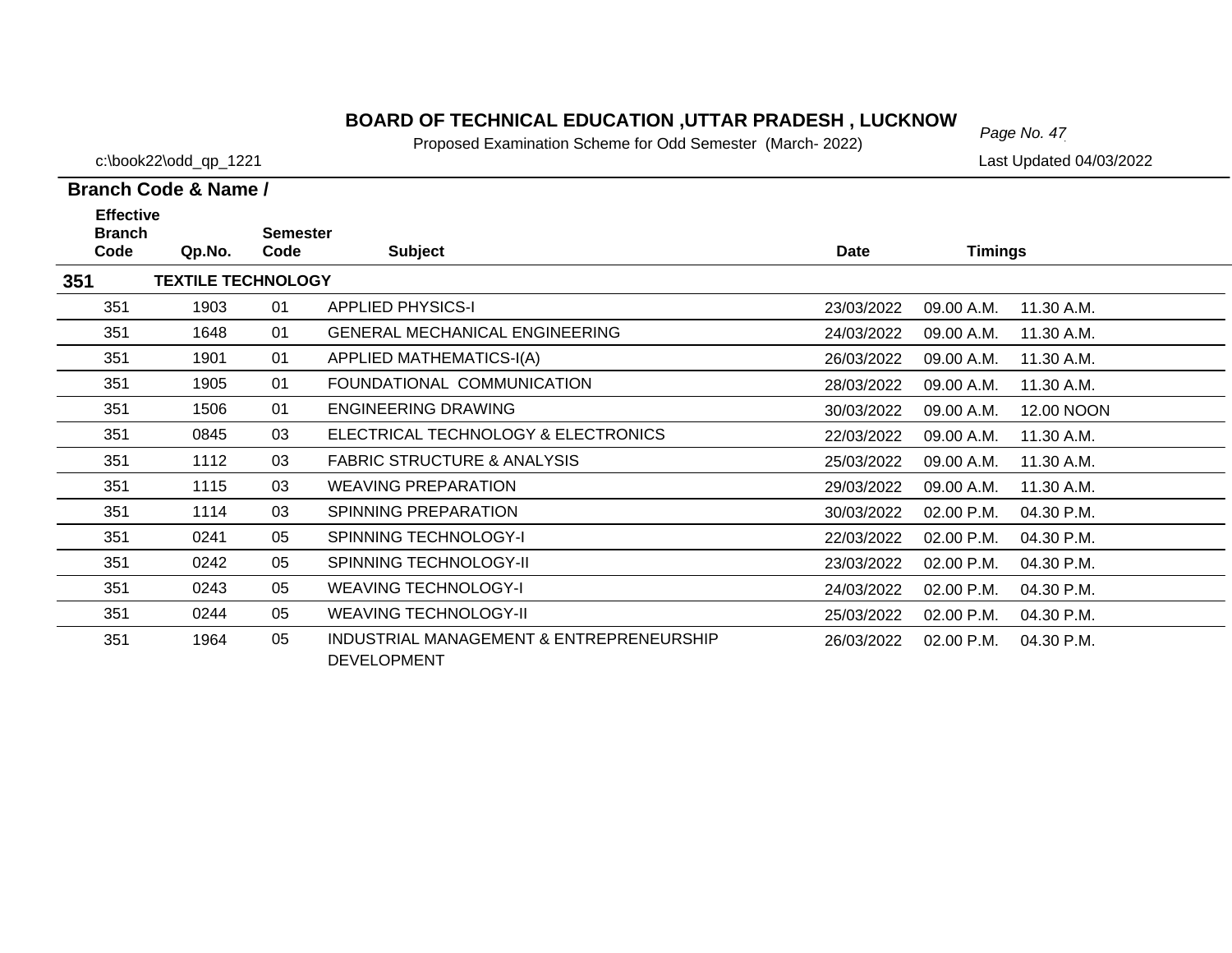# *Page No. 48* **BOARD OF TECHNICAL EDUCATION ,UTTAR PRADESH , LUCKNOW**

Proposed Examination Scheme for Odd Semester (March- 2022)

c:\book22\odd\_qp\_1221 Last Updated 04/03/2022

| <b>Effective</b>      |                             |                         |                                                 |            |                          |  |
|-----------------------|-----------------------------|-------------------------|-------------------------------------------------|------------|--------------------------|--|
| <b>Branch</b><br>Code | Qp.No.                      | <b>Semester</b><br>Code | <b>Subject</b>                                  | Date       | <b>Timings</b>           |  |
| 352                   | <b>CHEMICAL ENGINEERING</b> |                         |                                                 |            |                          |  |
| 352                   | 2041                        | 01                      | APPLIED MATHEMATICS - I                         | 22/03/2022 | 11.30 A.M.<br>09.00 A.M. |  |
| 352                   | 2042                        | 01                      | <b>APPLIED PHYSICS-I</b>                        | 23/03/2022 | 09.00 A.M.<br>11.30 A.M. |  |
| 352                   | 2043                        | 01                      | <b>APPLIED CHEMISTRY</b>                        | 24/03/2022 | 09.00 A.M.<br>11.30 A.M. |  |
| 352                   | 2040                        | 01                      | <b>COMMUNICATION SKILLS-I</b>                   | 25/03/2022 | 09.00 A.M.<br>11.30 A.M. |  |
| 352                   | 2049                        | 01                      | <b>MEASURING INSTRUMENTS &amp; MEASUREMENTS</b> | 26/03/2022 | 09.00 A.M<br>11.30 A.M.  |  |
| 352                   | 2044                        | 01                      | <b>ENGINEERING DRAWING-I</b>                    | 29/03/2022 | 02.00 P.M.<br>05.00 P.M. |  |
| 352                   | 2123                        | 03                      | CHEMICAL TECHNOLOGY-I                           | 23/03/2022 | 02.00 P.M.<br>04.30 P.M. |  |
| 352                   | 2100                        | 03                      | ENVIRONMENTAL STUDIES                           | 28/03/2022 | 09.00 A.M.<br>11.30 A.M. |  |
| 352                   | 2186                        | 03                      | <b>FLUID MECHANICS</b>                          | 29/03/2022 | 09.00 A.M.<br>11.30 A.M. |  |
| 352                   | 2190                        | 03                      | CHEMICAL ENGINEERING THERMODYNAMICS             | 30/03/2022 | 09.00 A.M.<br>11.30 A.M. |  |
| 352                   | 2124                        | 03                      | MATERIAL AND ENERGY BALANCE                     | 01/04/2022 | 02.00 P.M.<br>04.30 P.M. |  |
| 352                   | 2109                        | 03                      | APPLIED MATHEMATICS-III                         | 02/04/2022 | 04.30 P.M.<br>02.00 P.M. |  |
| 352                   | 2339                        | 05                      | POLLUTION CONTROL & INDUSTRIAL SAFETY           | 22/03/2022 | 02.00 P.M.<br>04.30 P.M. |  |
| 352                   | 2303                        | 05                      | RENEWABLE ENERGY SOURCES                        | 24/03/2022 | 04.30 P.M.<br>02.00 P.M. |  |
| 352                   | 2297                        | 05                      | <b>PROCESS PLANT UTILITIES</b>                  | 25/03/2022 | 04.30 P.M.<br>02.00 P.M. |  |
| 352                   | 2271                        | 05                      | <b>MASS TRANSFER OPERATIONS-II</b>              | 28/03/2022 | 02.00 P.M.<br>04.30 P.M. |  |
| 352                   | 2273                        | 05                      | <b>MATERIAL SCIENCE</b>                         | 30/03/2022 | 02.00 P.M.<br>04.30 P.M. |  |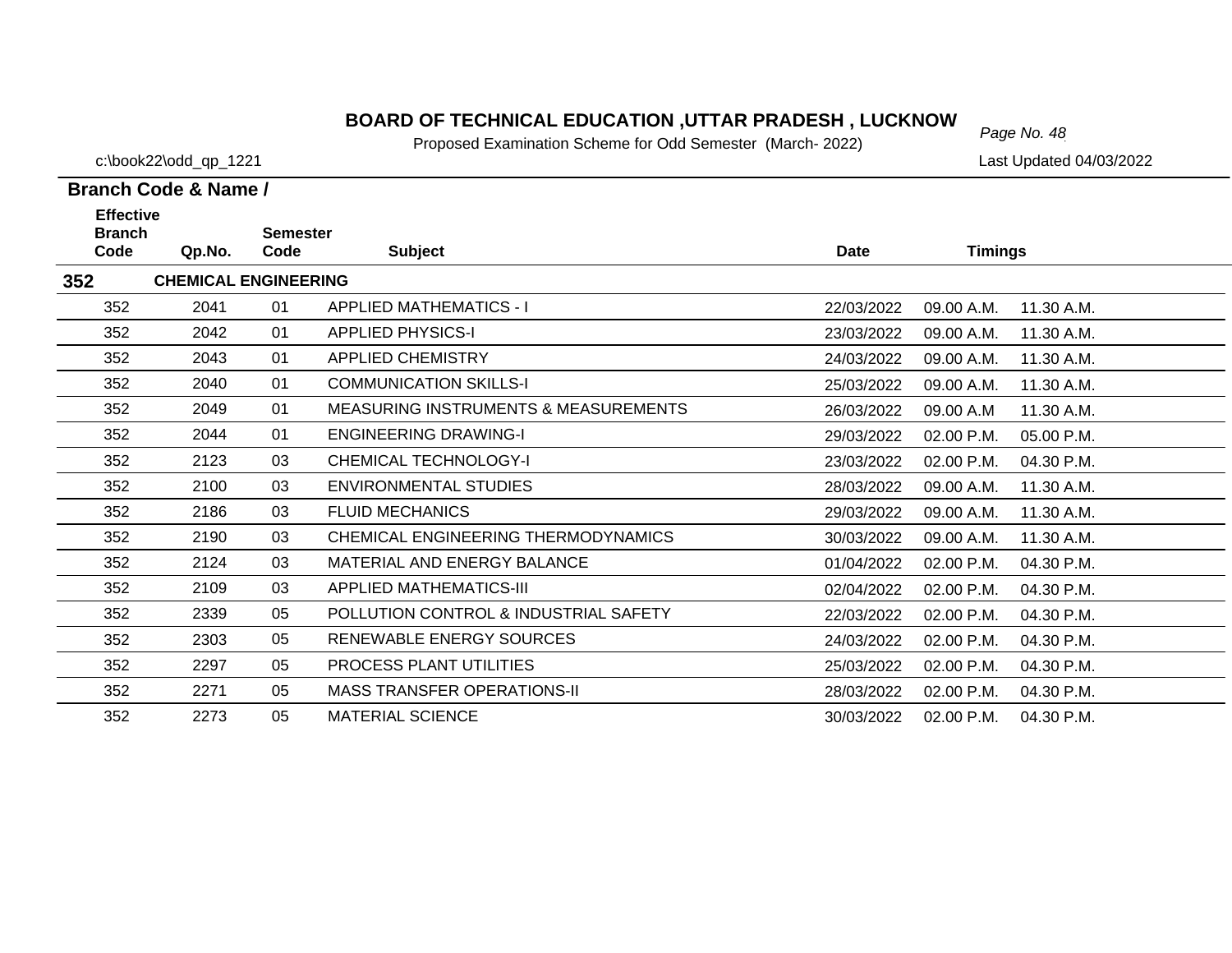# *Page No. 49* **BOARD OF TECHNICAL EDUCATION ,UTTAR PRADESH , LUCKNOW**

Proposed Examination Scheme for Odd Semester (March- 2022)

c:\book22\odd\_qp\_1221 Last Updated 04/03/2022

| <b>Effective</b><br><b>Branch</b> |        | <b>Semester</b> |                                                                |             |                |            |
|-----------------------------------|--------|-----------------|----------------------------------------------------------------|-------------|----------------|------------|
| Code                              | Qp.No. | Code            | <b>Subject</b>                                                 | <b>Date</b> | <b>Timings</b> |            |
| 353                               |        |                 | <b>CHEMICAL ENGINEERING (PETRO CHEMICAL)</b>                   |             |                |            |
| 353                               | 2041   | 01              | <b>APPLIED MATHEMATICS - I</b>                                 | 22/03/2022  | 09.00 A.M.     | 11.30 A.M. |
| 353                               | 2042   | 01              | <b>APPLIED PHYSICS-I</b>                                       | 23/03/2022  | 09.00 A.M.     | 11.30 A.M. |
| 353                               | 2043   | 01              | <b>APPLIED CHEMISTRY</b>                                       | 24/03/2022  | 09.00 A.M.     | 11.30 A.M. |
| 353                               | 2040   | 01              | <b>COMMUNICATION SKILLS-I</b>                                  | 25/03/2022  | 09.00 A.M.     | 11.30 A.M. |
| 353                               | 2049   | 01              | <b>MEASURING INSTRUMENTS &amp; MEASUREMENTS</b>                | 26/03/2022  | 09.00 A.M      | 11.30 A.M. |
| 353                               | 2044   | 01              | <b>ENGINEERING DRAWING-I</b>                                   | 29/03/2022  | 02.00 P.M.     | 05.00 P.M. |
| 353                               | 2444   | 03              | <b>CHEMICAL TECHNOLOGY</b>                                     | 22/03/2022  | 02.00 P.M.     | 04.30 P.M. |
| 353                               | 2100   | 03              | <b>ENVIRONMENTAL STUDIES</b>                                   | 28/03/2022  | 09.00 A.M.     | 11.30 A.M. |
| 353                               | 2186   | 03              | <b>FLUID MECHANICS</b>                                         | 29/03/2022  | 09.00 A.M.     | 11.30 A.M. |
| 353                               | 2190   | 03              | CHEMICAL ENGINEERING THERMODYNAMICS                            | 30/03/2022  | 09.00 A.M.     | 11.30 A.M. |
| 353                               | 2124   | 03              | MATERIAL AND ENERGY BALANCE                                    | 01/04/2022  | 02.00 P.M.     | 04.30 P.M. |
| 353                               | 2109   | 03              | <b>APPLIED MATHEMATICS-III</b>                                 | 02/04/2022  | 02.00 P.M.     | 04.30 P.M. |
| 753                               | 0231   | 05              | PETROLEUM REFINING                                             | 24/03/2022  | 02.00 P.M.     | 04.30 P.M. |
| 753                               | 0228   | 05              | POLLUTION CONTROL & INDUSTRIAL SAFETY                          | 25/03/2022  | 02.00 P.M.     | 04.30 P.M. |
| 753                               | 1964   | 05              | INDUSTRIAL MANAGEMENT & ENTREPRENEURSHIP<br><b>DEVELOPMENT</b> | 26/03/2022  | 02.00 P.M.     | 04.30 P.M. |
| 753                               | 0222   | 05              | <b>MASS TRANSFER OPERATIONS</b>                                | 30/03/2022  | 02.00 P.M.     | 04.30 P.M. |
| 753                               | 0221   | 05              | <b>HEAT TRANSFER OPERATIONS</b>                                | 31/03/2022  | 02.00 P.M.     | 04.30 P.M. |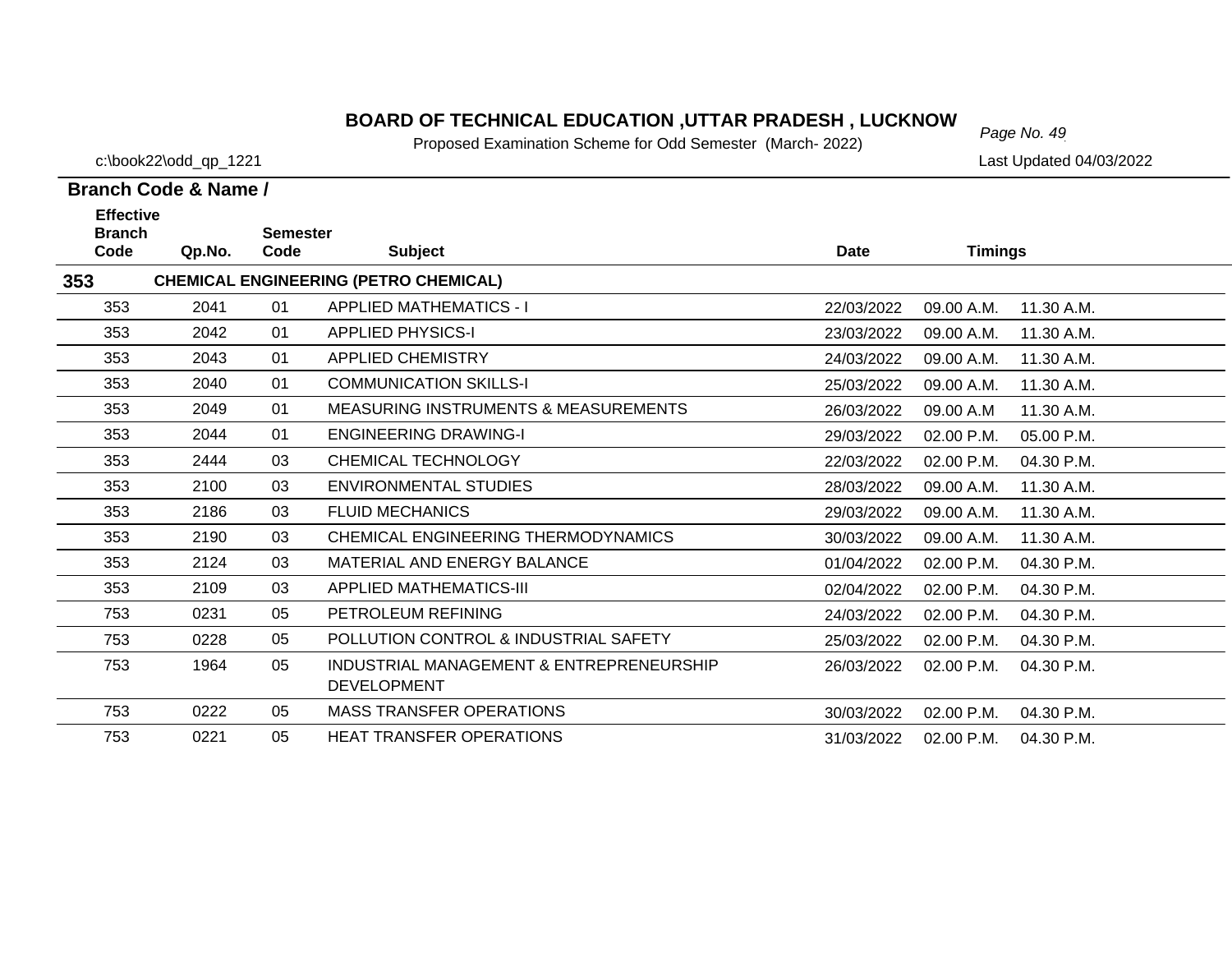#### **BOARD OF TECHNICAL EDUCATION ,UTTAR PRADESH , LUCKNOW**  $_{Page No. 50}$

Proposed Examination Scheme for Odd Semester (March- 2022)

**Code Qp.No.**

**Branch** 

355

355

**355**

**Effective** 

c:\book22\odd\_qp\_1221 Last Updated 04/03/2022

11.30 A.M.

11.30 A.M.

# **Semester Code Subject Date Timings COMPUTER SCIENCE AND ENGINEERING** 2041 01 APPLIED MATHEMATICS - I 22/03/2022 09.00 A.M. 2042 01 APPLIED PHYSICS-I 23/03/2022 09.00 A.M.

| 355 | 2043 | 01 | <b>APPLIED CHEMISTRY</b>                                      | 24/03/2022 | 09.00 A.M.   | 11.30 A.M. |
|-----|------|----|---------------------------------------------------------------|------------|--------------|------------|
| 355 | 2040 | 01 | <b>COMMUNICATION SKILLS-I</b>                                 | 25/03/2022 | 09.00 A.M.   | 11.30 A.M. |
| 355 | 2058 | 01 | TECHNICAL DRAWING                                             | 30/03/2022 | 09.00 A.M.   | 12.00 NOON |
| 355 | 2050 | 01 | FUNDAMENTALS OF COMPUTER AND INFOFMATION<br><b>TECHNOLOGY</b> | 31/03/2022 | $02.00$ P.M. | 04.30 P.M. |
| 355 | 2100 | 03 | ENVIRONMENTAL STUDIES                                         | 28/03/2022 | 09.00 A.M.   | 11.30 A.M. |
| 355 | 2130 | 03 | INTERNET AND WEB TECHNOLOGY                                   | 29/03/2022 | 09.00 A.M.   | 11.30 A.M. |
| 355 | 2187 | 03 | DATA COMMUNICATION AND COMPUTER NETWORK                       | 30/03/2022 | 02.00 P.M.   | 04.30 P.M. |
| 355 | 2189 | 03 | DIGITAL ELECTRONICS                                           | 31/03/2022 | 09.00 A.M.   | 11.30 A.M. |
| 355 | 2188 | 03 | DATA STRUCTURE USING C                                        | 01/04/2022 | 09.00 A.M.   | 11.30 A.M. |
| 355 | 2109 | 03 | APPLIED MATHEMATICS-III                                       | 02/04/2022 | 02.00 P.M.   | 04.30 P.M. |
| 355 | 2268 | 05 | INTERNET OF THINGS                                            | 24/03/2022 | 02.00 P.M.   | 04.30 P.M. |
| 355 | 2308 | 05 | SOFTWARE ENGINEERING                                          | 25/03/2022 | $02.00$ P.M. | 04.30 P.M. |
| 355 | 2231 | 05 | COMPUTER PROGRAMMING USING PYTHON                             | 26/03/2022 | 02.00 P.M.   | 04.30 P.M. |
| 355 | 2319 | 05 | WEB DEVELOPMENT USING PHP                                     | 28/03/2022 | 02.00 P.M.   | 04.30 P.M. |
| 355 | 2134 | 05 | COMPUTER ARCHITECTURE AND HARDWARE MAINTENANCE                | 31/03/2022 | 02.00 P.M.   | 04.30 P.M. |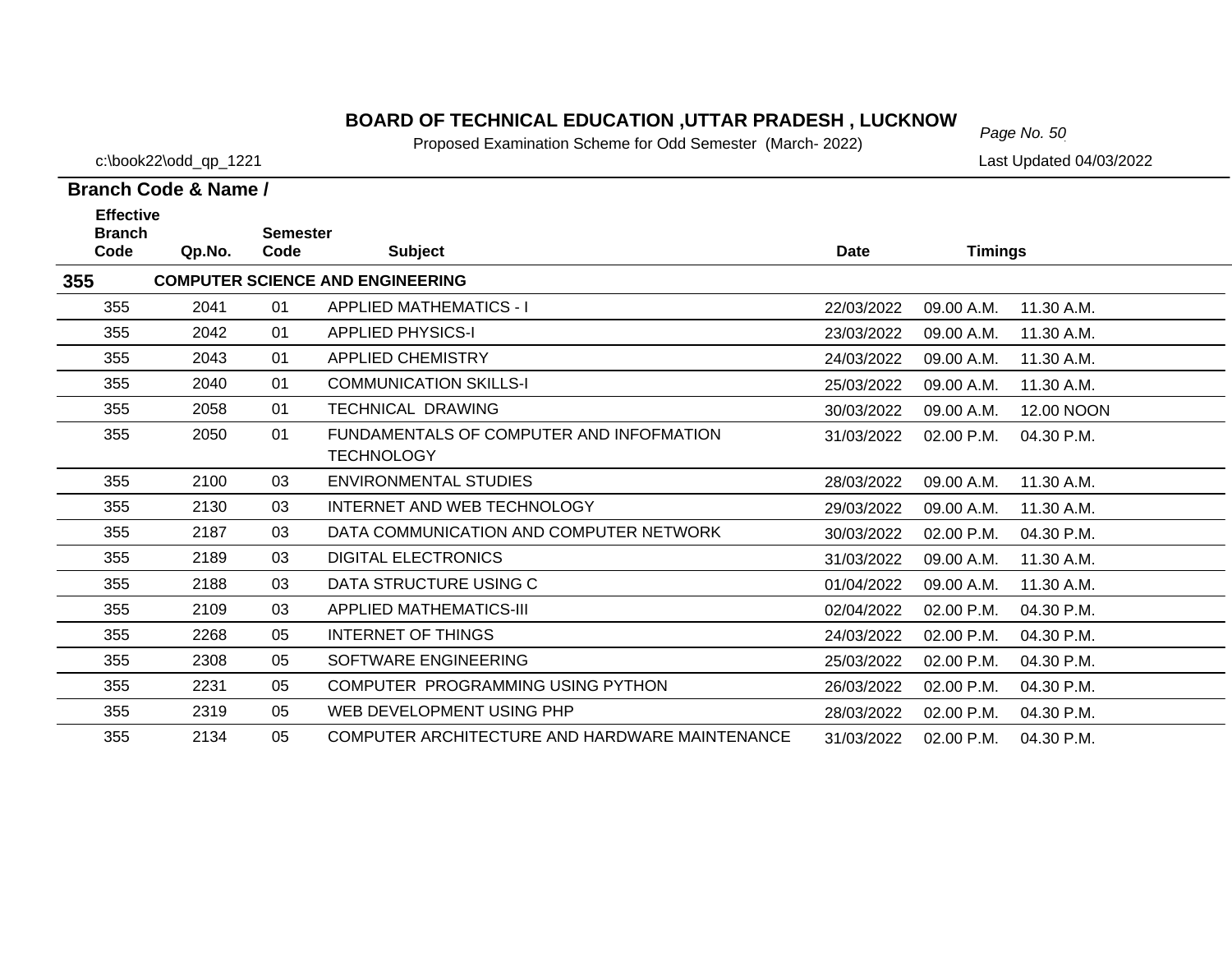# *Page No. 51* **BOARD OF TECHNICAL EDUCATION ,UTTAR PRADESH , LUCKNOW**

Proposed Examination Scheme for Odd Semester (March- 2022)

c:\book22\odd\_qp\_1221 Last Updated 04/03/2022

| <b>Effective</b><br><b>Branch</b> |                               | <b>Semester</b> |                                                |             |                |              |
|-----------------------------------|-------------------------------|-----------------|------------------------------------------------|-------------|----------------|--------------|
| Code                              | Qp.No.                        | Code            | <b>Subject</b>                                 | <b>Date</b> | <b>Timings</b> |              |
| 356                               | <b>INFORMATION TECHNOLOGY</b> |                 |                                                |             |                |              |
| 356                               | 2041                          | 01              | <b>APPLIED MATHEMATICS - I</b>                 | 22/03/2022  | 09.00 A.M.     | 11.30 A.M.   |
| 356                               | 2042                          | 01              | <b>APPLIED PHYSICS-I</b>                       | 23/03/2022  | 09.00 A.M.     | 11.30 A.M.   |
| 356                               | 2043                          | 01              | <b>APPLIED CHEMISTRY</b>                       | 24/03/2022  | 09.00 A.M.     | 11.30 A.M.   |
| 356                               | 2040                          | 01              | <b>COMMUNICATION SKILLS-I</b>                  | 25/03/2022  | 09.00 A.M.     | 11.30 A.M.   |
| 356                               | 2058                          | 01              | <b>TECHNICAL DRAWING</b>                       | 30/03/2022  | 09.00 A.M.     | 12.00 NOON   |
| 356                               | 2050                          | 01              | FUNDAMENTALS OF COMPUTER AND INFOFMATION       | 31/03/2022  | 02.00 P.M.     | 04.30 P.M.   |
|                                   |                               |                 | <b>TECHNOLOGY</b>                              |             |                |              |
| 356                               | 2100                          | 03              | ENVIRONMENTAL STUDIES                          | 28/03/2022  | 09.00 A.M.     | 11.30 A.M.   |
| 356                               | 2130                          | 03              | INTERNET AND WEB TECHNOLOGY                    | 29/03/2022  | 09.00 A.M.     | 11.30 A.M.   |
| 356                               | 2187                          | 03              | DATA COMMUNICATION AND COMPUTER NETWORK        | 30/03/2022  | 02.00 P.M.     | 04.30 P.M.   |
| 356                               | 2134                          | 03              | COMPUTER ARCHITECTURE AND HARDWARE MAINTENANCE | 31/03/2022  | 02.00 P.M.     | 04.30 P.M.   |
| 356                               | 2188                          | 03              | DATA STRUCTURE USING C                         | 01/04/2022  | 09.00 A.M.     | 11.30 A.M.   |
| 356                               | 2109                          | 03              | APPLIED MATHEMATICS-III                        | 02/04/2022  | 02.00 P.M.     | 04.30 P.M.   |
| 356                               | 2336                          | 05              | <b>INFORMATION SECURITY AND IT LAWS</b>        | 22/03/2022  | 02.00 P.M.     | 04.30 P.M.   |
| 356                               | 2268                          | 05              | <b>INTERNET OF THINGS</b>                      | 24/03/2022  | 02.00 P.M.     | $04.30$ P.M. |
| 356                               | 2308                          | 05              | SOFTWARE ENGINEERING                           | 25/03/2022  | 02.00 P.M.     | 04.30 P.M.   |
| 356                               | 2231                          | 05              | COMPUTER PROGRAMMING USING PYTHON              | 26/03/2022  | 02.00 P.M.     | 04.30 P.M.   |
| 356                               | 2319                          | 05              | WEB DEVELOPMENT USING PHP                      | 28/03/2022  | 02.00 P.M.     | 04.30 P.M.   |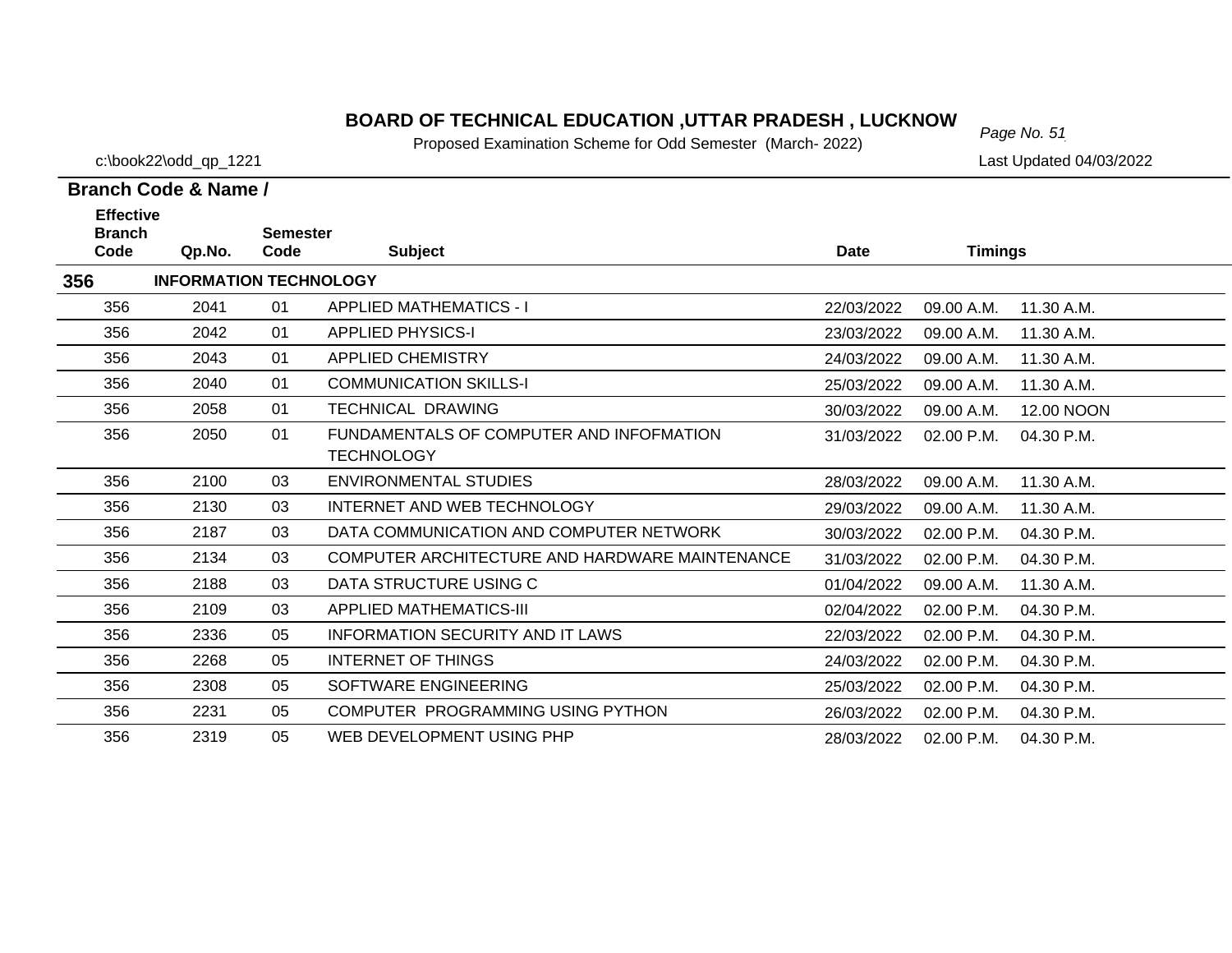# *Page No. 52* **BOARD OF TECHNICAL EDUCATION ,UTTAR PRADESH , LUCKNOW**

Proposed Examination Scheme for Odd Semester (March- 2022)

c:\book22\odd\_qp\_1221 Last Updated 04/03/2022

| <b>Effective</b><br><b>Branch</b> |        | <b>Semester</b> |                                                                |             |                |            |
|-----------------------------------|--------|-----------------|----------------------------------------------------------------|-------------|----------------|------------|
| Code                              | Qp.No. | Code            | <b>Subject</b>                                                 | <b>Date</b> | <b>Timings</b> |            |
| 357                               |        |                 | <b>DIPLOMA IN PAINT TECHNOLOGY</b>                             |             |                |            |
| 357                               | 2041   | 01              | <b>APPLIED MATHEMATICS - I</b>                                 | 22/03/2022  | 09.00 A.M.     | 11.30 A.M. |
| 357                               | 2042   | 01              | <b>APPLIED PHYSICS-I</b>                                       | 23/03/2022  | 09.00 A.M.     | 11.30 A.M. |
| 357                               | 2043   | 01              | <b>APPLIED CHEMISTRY</b>                                       | 24/03/2022  | 09.00 A.M.     | 11.30 A.M. |
| 357                               | 2040   | 01              | <b>COMMUNICATION SKILLS-I</b>                                  | 25/03/2022  | 09.00 A.M.     | 11.30 A.M. |
| 357                               | 2049   | 01              | <b>MEASURING INSTRUMENTS &amp; MEASUREMENTS</b>                | 26/03/2022  | 09.00 A.M      | 11.30 A.M. |
| 357                               | 2044   | 01              | <b>ENGINEERING DRAWING-I</b>                                   | 29/03/2022  | 02.00 P.M.     | 05.00 P.M. |
| 357                               | 2397   | 03              | FLUID MECHANICS & SOLID HANDLING                               | 22/03/2022  | 02.00 P.M.     | 04.30 P.M. |
| 357                               | 2100   | 03              | ENVIRONMENTAL STUDIES                                          | 28/03/2022  | 09.00 A.M.     | 11.30 A.M. |
| 357                               | 2421   | 03              | <b>PIGMENTS &amp; EXTENDERS</b>                                | 29/03/2022  | 09.00 A.M.     | 11.30 A.M. |
| 357                               | 2434   | 03              | <b>RESINS &amp; PAINT MEDIA</b>                                | 30/03/2022  | 09.00 A.M.     | 11.30 A.M. |
| 357                               | 2124   | 03              | MATERIAL AND ENERGY BALANCE                                    | 01/04/2022  | 02.00 P.M.     | 04.30 P.M. |
| 357                               | 2109   | 03              | <b>APPLIED MATHEMATICS-III</b>                                 | 02/04/2022  | 02.00 P.M.     | 04.30 P.M. |
| 757                               | 0233   | 05              | <b>HEAT &amp; MASS TRANSFER</b>                                | 24/03/2022  | 02.00 P.M.     | 04.30 P.M. |
| 757                               | 0228   | 05              | POLLUTION CONTROL & INDUSTRIAL SAFETY                          | 25/03/2022  | 02.00 P.M.     | 04.30 P.M. |
| 757                               | 1964   | 05              | INDUSTRIAL MANAGEMENT & ENTREPRENEURSHIP<br><b>DEVELOPMENT</b> | 26/03/2022  | 02.00 P.M.     | 04.30 P.M. |
| 757                               | 0218   | 05              | FORMULATION & MANUFACTURING OF PAINT                           | 28/03/2022  | 02.00 P.M.     | 04.30 P.M. |
| 757                               | 0217   | 05              | COATING PROPERTIES, EVALUATION & QUALITY CONTROL               | 31/03/2022  | 09.00 A.M.     | 11.30 A.M. |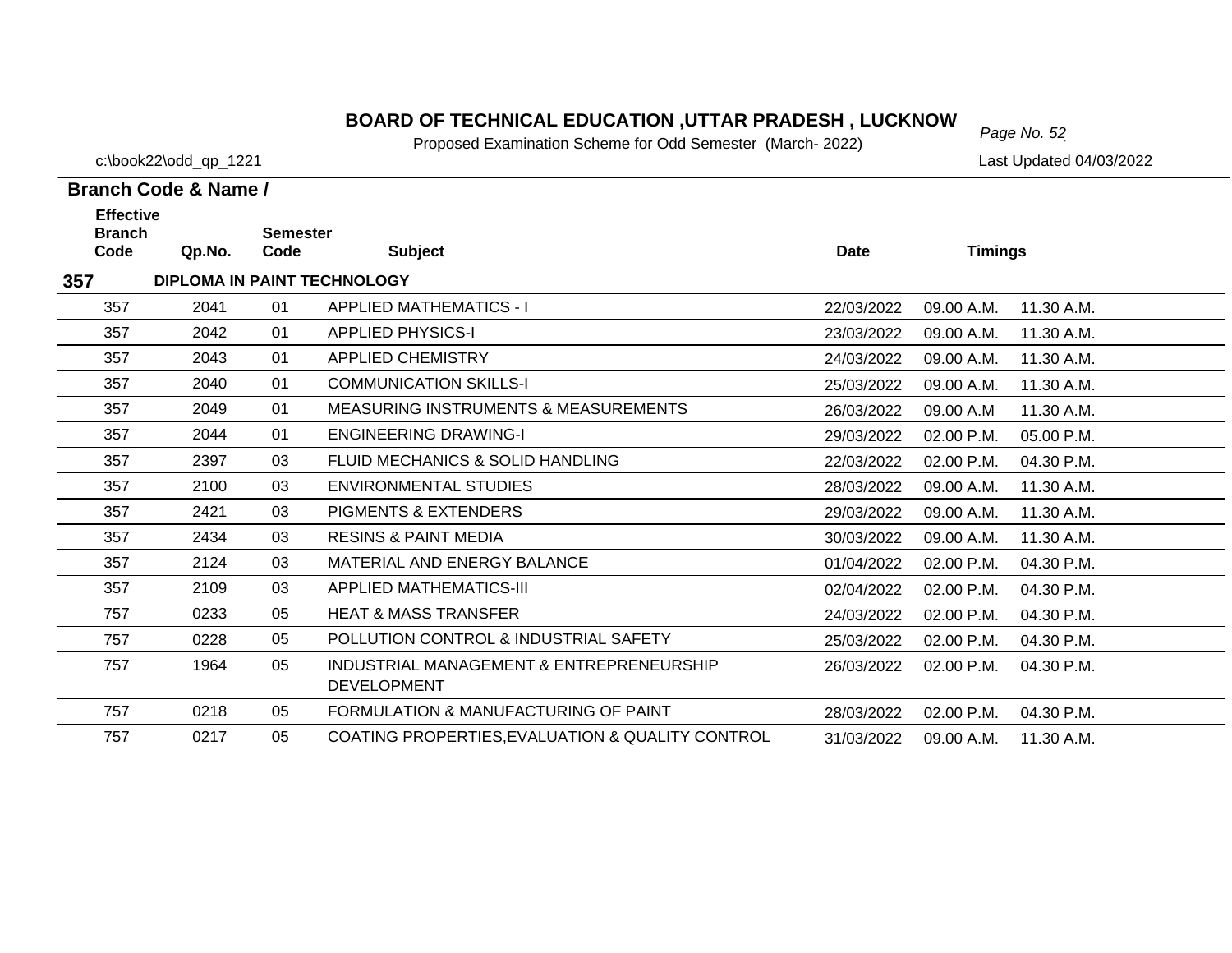# *Page No. 53* **BOARD OF TECHNICAL EDUCATION ,UTTAR PRADESH , LUCKNOW**

Proposed Examination Scheme for Odd Semester (March- 2022)

c:\book22\odd\_qp\_1221 Last Updated 04/03/2022

| <b>Effective</b><br><b>Branch</b> |                                     | <b>Semester</b> |                                                                |            |                |            |  |  |
|-----------------------------------|-------------------------------------|-----------------|----------------------------------------------------------------|------------|----------------|------------|--|--|
| Code                              | Qp.No.                              | Code            | <b>Subject</b>                                                 | Date       | <b>Timings</b> |            |  |  |
| 358                               | DIPLOMA IN PLASTIC MOULD TECHNOLOGY |                 |                                                                |            |                |            |  |  |
| 358                               | 2041                                | 01              | <b>APPLIED MATHEMATICS - I</b>                                 | 22/03/2022 | 09.00 A.M.     | 11.30 A.M. |  |  |
| 358                               | 2042                                | 01              | <b>APPLIED PHYSICS-I</b>                                       | 23/03/2022 | 09.00 A.M.     | 11.30 A.M. |  |  |
| 358                               | 2043                                | 01              | <b>APPLIED CHEMISTRY</b>                                       | 24/03/2022 | 09.00 A.M.     | 11.30 A.M. |  |  |
| 358                               | 2040                                | 01              | <b>COMMUNICATION SKILLS-I</b>                                  | 25/03/2022 | 09.00 A.M.     | 11.30 A.M. |  |  |
| 358                               | 2044                                | 01              | <b>ENGINEERING DRAWING-I</b>                                   | 29/03/2022 | 02.00 P.M.     | 05.00 P.M. |  |  |
| 358                               | 2417                                | 03              | <b>MATERIALS &amp; METALLURGY</b>                              | 22/03/2022 | 02.00 P.M.     | 04.30 P.M. |  |  |
| 358                               | 2418                                | 03              | <b>MOULD MANUFACTURING</b>                                     | 23/03/2022 | 02.00 P.M.     | 04.30 P.M. |  |  |
| 358                               | 2424                                | 03              | <b>PLASTIC MATERIALS -I</b>                                    | 28/03/2022 | 09.00 A.M.     | 11.30 A.M. |  |  |
| 358                               | 2426                                | 03              | <b>PLASTIC PROCESSING TECHNIQUES-I</b>                         | 29/03/2022 | 09.00 A.M.     | 11.30 A.M. |  |  |
| 358                               | 2427                                | 03              | <b>PLASTIC TESTING -I</b>                                      | 30/03/2022 | 09.00 A.M.     | 11.30 A.M. |  |  |
| 358                               | 2109                                | 03              | <b>APPLIED MATHEMATICS-III</b>                                 | 02/04/2022 | 02.00 P.M.     | 04.30 P.M. |  |  |
| 758                               | 0073                                | 05              | <b>DESIGN OF DIES &amp; MOULDS - II</b>                        | 24/03/2022 | 02.00 P.M.     | 04.30 P.M. |  |  |
| 758                               | 0072                                | 05              | <b>PLASTIC PROCESS TECHNIQUES-II</b>                           | 25/03/2022 | 02.00 P.M.     | 04.30 P.M. |  |  |
| 758                               | 1964                                | 05              | INDUSTRIAL MANAGEMENT & ENTREPRENEURSHIP<br><b>DEVELOPMENT</b> | 26/03/2022 | 02.00 P.M.     | 04.30 P.M. |  |  |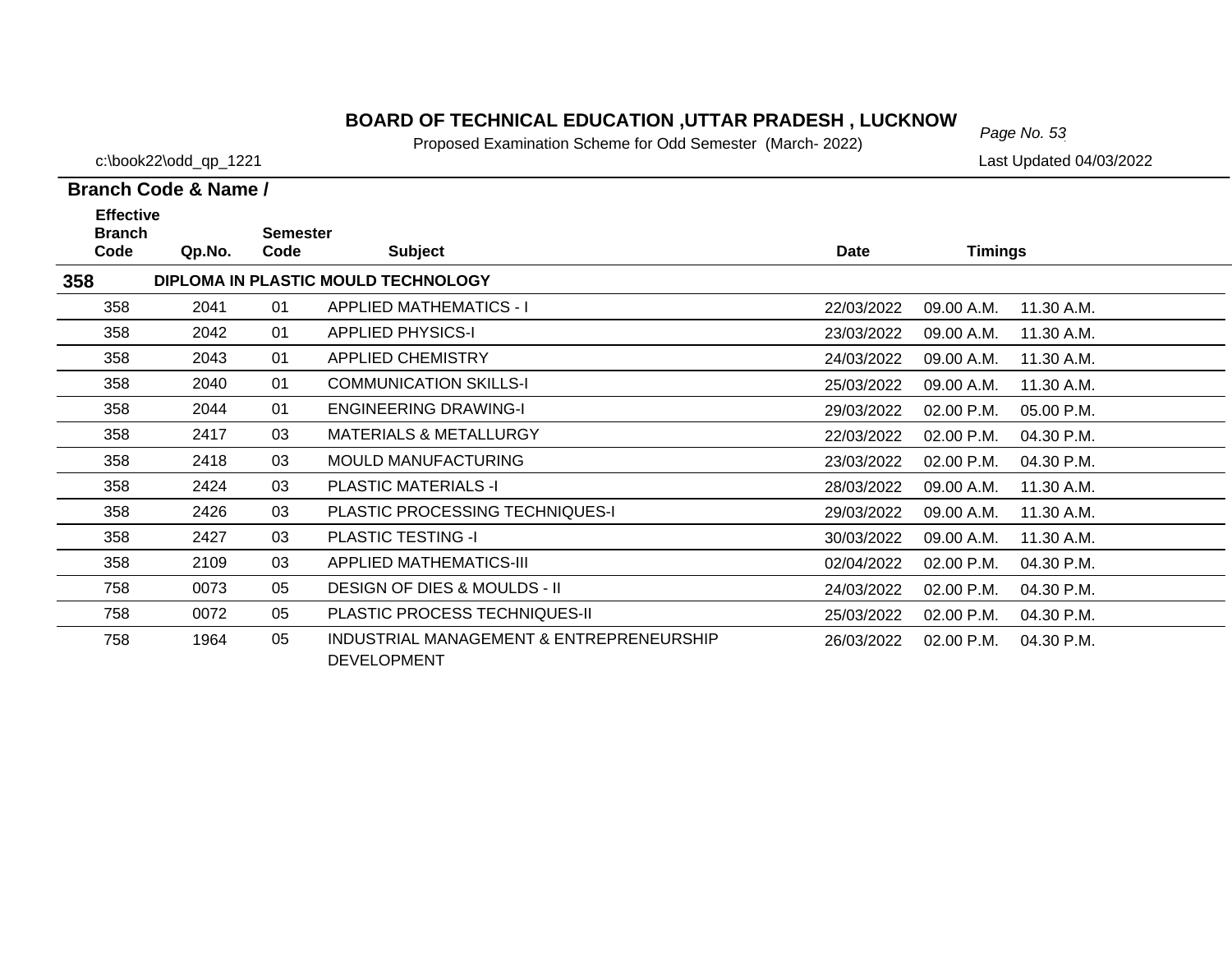# *Page No. 54* **BOARD OF TECHNICAL EDUCATION ,UTTAR PRADESH , LUCKNOW**

Proposed Examination Scheme for Odd Semester (March- 2022)

c:\book22\odd\_qp\_1221 Last Updated 04/03/2022

| <b>Effective</b><br><b>Branch</b> |        | <b>Semester</b> |                                                        |            |                            |  |
|-----------------------------------|--------|-----------------|--------------------------------------------------------|------------|----------------------------|--|
| Code                              | Qp.No. | Code            | <b>Subject</b>                                         | Date       | <b>Timings</b>             |  |
| 359                               |        |                 | DIPLOMA IN AIRCRAFT MAINTENANCE ENGINEERING (AVIONICS) |            |                            |  |
| 359                               | 1619   | 01              | <b>GENERAL ENGINEERING &amp; GROUND SUPPORTS</b>       | 22/03/2022 | 09.00 A.M.<br>11.30 A.M.   |  |
| 359                               | 1620   | 01              | <b>ENGINEERING DRAWING</b>                             | 23/03/2022 | 01.00 P.M.<br>09.00 A.M.   |  |
| 359                               | 1622   | 01              | AIR LAW C.A.R. & HUMAN FACTORS & LIMITATION-I          | 24/03/2022 | 09.00 A.M.<br>11.30 A.M.   |  |
| 359                               | 1623   | 01              | <b>WORKSHOP PRACTICE</b>                               | 25/03/2022 | 11.30 A.M.<br>09.00 A.M.   |  |
| 359                               | 1940   | 01              | <b>MATHEMATICS-I</b>                                   | 26/03/2022 | 09.00 A.M.<br>11.30 A.M.   |  |
| 359                               | 1949   | 01              | <b>PHYSICS-I</b>                                       | 28/03/2022 | 11.30 A.M.<br>09.00 A.M.   |  |
| 359                               | 1132   | 03              | AIRFRAME & SYSTEMS                                     | 22/03/2022 | 02.00 P.M.<br>04.30 P.M.   |  |
| 359                               | 1133   | 03              | <b>GENERAL AERO ENGINE</b>                             | 23/03/2022 | 02.00 P.M.<br>04.30 P.M.   |  |
| 359                               | 1136   | 03              | AIRCRAFT ELECTRICAL SYSTEM-I                           | 24/03/2022 | $02.00$ P.M.<br>04.30 P.M. |  |
| 359                               | 1137   | 03              | AIRCRAFT ELECTRONICS SYSTEM                            | 25/03/2022 | 02.00 P.M.<br>04.30 P.M.   |  |
| 359                               | 0271   | 05              | <b>COMPUTER THEORY</b>                                 | 29/03/2022 | 09.00 A.M.<br>11.30 A.M.   |  |
| 359                               | 0272   | 05              | AIRCRAFT ELECTRICAL SYSTEM-II                          | 30/03/2022 | 09.00 A.M.<br>11.30 A.M.   |  |
| 359                               | 0273   | 05              | AIRCRAFT INSTRUMENTATION-II                            | 31/03/2022 | 11.30 A.M.<br>09.00 A.M.   |  |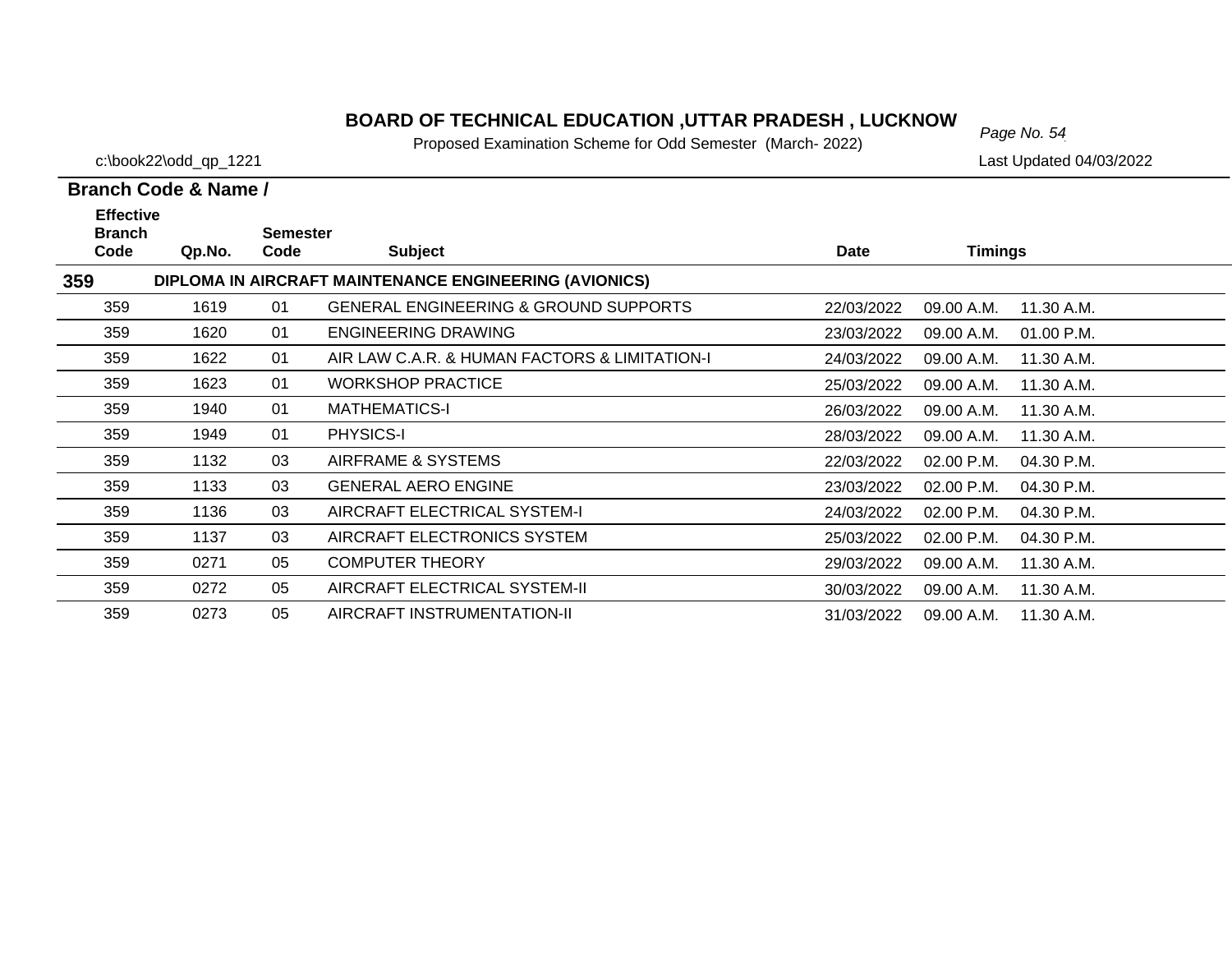# *Page No. 55* **BOARD OF TECHNICAL EDUCATION ,UTTAR PRADESH , LUCKNOW**

Proposed Examination Scheme for Odd Semester (March- 2022)

c:\book22\odd\_qp\_1221 Last Updated 04/03/2022

| <b>Effective</b><br><b>Branch</b> |        | <b>Semester</b> |                                                             |            |                            |  |
|-----------------------------------|--------|-----------------|-------------------------------------------------------------|------------|----------------------------|--|
| Code                              | Qp.No. | Code            | <b>Subject</b>                                              | Date       | <b>Timings</b>             |  |
| 360                               |        |                 | AIRCRAFT MAINTENANCE ENGINEERING (HELICOPTER & POWER PLANT) |            |                            |  |
| 360                               | 1619   | 01              | <b>GENERAL ENGINEERING &amp; GROUND SUPPORTS</b>            | 22/03/2022 | 11.30 A.M.<br>09.00 A.M.   |  |
| 360                               | 1620   | 01              | ENGINEERING DRAWING                                         | 23/03/2022 | 09.00 A.M.<br>01.00 P.M.   |  |
| 360                               | 1622   | 01              | AIR LAW C.A.R. & HUMAN FACTORS & LIMITATION-I               | 24/03/2022 | 11.30 A.M.<br>09.00 A.M.   |  |
| 360                               | 1623   | 01              | <b>WORKSHOP PRACTICE</b>                                    | 25/03/2022 | 09.00 A.M.<br>11.30 A.M.   |  |
| 360                               | 1940   | 01              | <b>MATHEMATICS-I</b>                                        | 26/03/2022 | 09.00 A.M.<br>11.30 A.M.   |  |
| 360                               | 1949   | 01              | PHYSICS-I                                                   | 28/03/2022 | 11.30 A.M.<br>09.00 A.M.   |  |
| 360                               | 2062   | 03              | <b>GENERAL HELICOPTER AIRFRAME</b>                          | 22/03/2022 | 02.00 P.M.<br>04.30 P.M.   |  |
| 360                               | 2063   | 03              | <b>HELICOPTER SYSTEMS</b>                                   | 23/03/2022 | 02.00 P.M.<br>04.30 P.M.   |  |
| 360                               | 1067   | 03              | AIR CRAFT ELECTRICITY                                       | 24/03/2022 | 02.00 P.M.<br>04.30 P.M.   |  |
| 360                               | 2064   | 03              | <b>ROTORS</b>                                               | 25/03/2022 | $02.00$ P.M.<br>04.30 P.M. |  |
| 360                               | 2154   | 05              | HELICOPTER AIRFRAME ( CHETAK )                              | 26/03/2022 | $02.00$ P.M.<br>04.30 P.M. |  |
| 360                               | 2178   | 05              | <b>AVIONICS</b>                                             | 28/03/2022 | 02.00 P.M.<br>04.30 P.M.   |  |
| 360                               | 2179   | 05              | AIR CRAFT RECIPROCATING ENGINES -II                         | 29/03/2022 | 02.00 P.M.<br>04.30 P.M.   |  |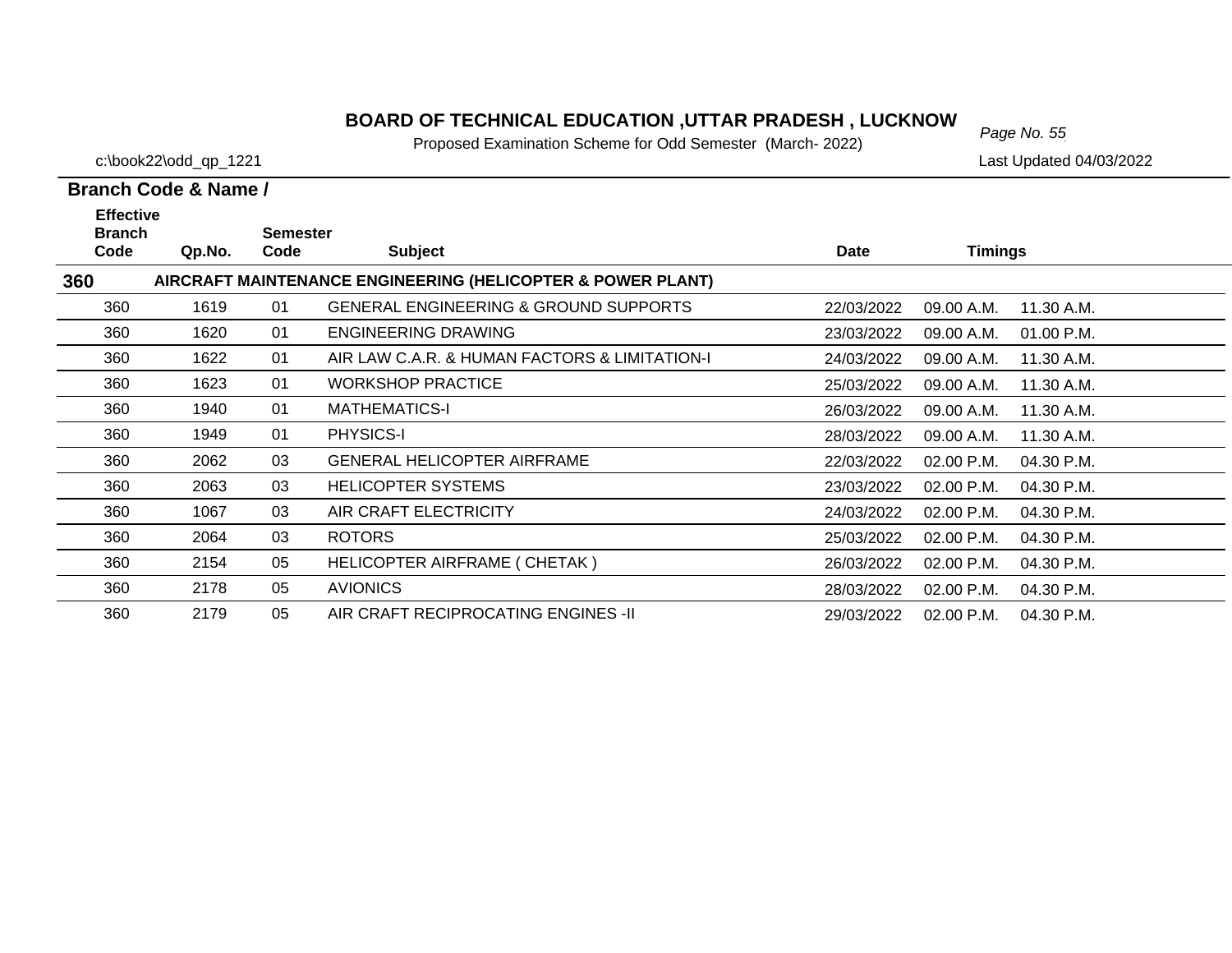# *Page No. 56* **BOARD OF TECHNICAL EDUCATION ,UTTAR PRADESH , LUCKNOW**

Proposed Examination Scheme for Odd Semester (March- 2022)

c:\book22\odd\_qp\_1221 Last Updated 04/03/2022

| <b>Effective</b><br><b>Branch</b>                |        | <b>Semester</b> |                                                                |             |                |            |  |  |
|--------------------------------------------------|--------|-----------------|----------------------------------------------------------------|-------------|----------------|------------|--|--|
| Code                                             | Qp.No. | Code            | <b>Subject</b>                                                 | <b>Date</b> | <b>Timings</b> |            |  |  |
| 361<br>ELECTRONICS AND COMMUNICATION ENGINEERING |        |                 |                                                                |             |                |            |  |  |
| 361                                              | 2041   | 01              | <b>APPLIED MATHEMATICS - I</b>                                 | 22/03/2022  | 09.00 A.M.     | 11.30 A.M. |  |  |
| 361                                              | 2042   | 01              | <b>APPLIED PHYSICS-I</b>                                       | 23/03/2022  | 09.00 A.M.     | 11.30 A.M. |  |  |
| 361                                              | 2043   | 01              | <b>APPLIED CHEMISTRY</b>                                       | 24/03/2022  | 09.00 A.M.     | 11.30 A.M. |  |  |
| 361                                              | 2040   | 01              | <b>COMMUNICATION SKILLS-I</b>                                  | 25/03/2022  | 09.00 A.M.     | 11.30 A.M. |  |  |
| 361                                              | 2044   | 01              | <b>ENGINEERING DRAWING-I</b>                                   | 29/03/2022  | 02.00 P.M.     | 05.00 P.M. |  |  |
| 361                                              | 1545   | 01              | ENGINNEERING MECHANICS AND MATERIALS                           | 31/03/2022  | 02.00 P.M.     | 04.30 P.M. |  |  |
| 361                                              | 2100   | 03              | ENVIRONMENTAL STUDIES                                          | 28/03/2022  | 09.00 A.M.     | 11.30 A.M. |  |  |
| 361                                              | 2182   | 03              | ELECTRONICS DEVICES AND CIRCUITS                               | 29/03/2022  | 09.00 A.M.     | 11.30 A.M. |  |  |
| 361                                              | 2183   | 03              | ELECTRICAL ENGINEERING-II                                      | 30/03/2022  | 09.00 A.M.     | 11.30 A.M. |  |  |
| 361                                              | 2189   | 03              | <b>DIGITAL ELECTRONICS</b>                                     | 31/03/2022  | 09.00 A.M.     | 11.30 A.M. |  |  |
| 361                                              | 2109   | 03              | <b>APPLIED MATHEMATICS-III</b>                                 | 02/04/2022  | 02.00 P.M.     | 04.30 P.M. |  |  |
| 761                                              | 0102   | 05              | AUDIO & VIDEO ENGINEERING                                      | 22/03/2022  | 02.00 P.M.     | 04.30 P.M. |  |  |
| 761                                              | 0103   | 05              | <b>OPTICAL FIBRE ENGINEERING</b>                               | 23/03/2022  | 02.00 P.M.     | 04.30 P.M. |  |  |
| 761                                              | 0876   | 05              | ELECTRONIC INSTRUMENTS & MEASUREMENT                           | 24/03/2022  | 02.00 P.M.     | 04.30 P.M. |  |  |
| 761                                              | 1964   | 05              | INDUSTRIAL MANAGEMENT & ENTREPRENEURSHIP<br><b>DEVELOPMENT</b> | 26/03/2022  | 02.00 P.M.     | 04.30 P.M. |  |  |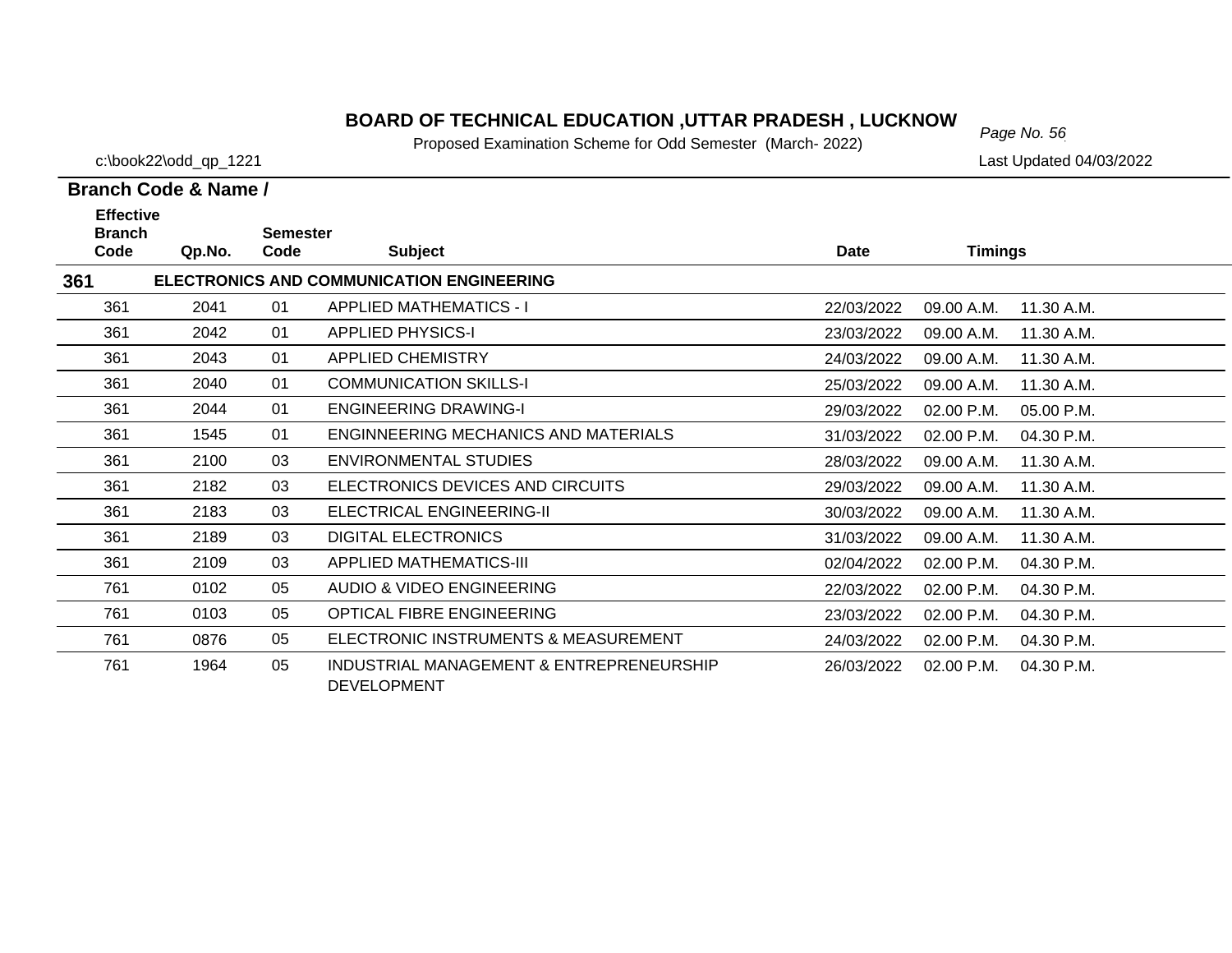# *Page No. 57* **BOARD OF TECHNICAL EDUCATION ,UTTAR PRADESH , LUCKNOW**

Proposed Examination Scheme for Odd Semester (March- 2022)

c:\book22\odd\_qp\_1221 Last Updated 04/03/2022

| <b>Effective</b>      |                          |                         |                                                                |            |                |            |
|-----------------------|--------------------------|-------------------------|----------------------------------------------------------------|------------|----------------|------------|
| <b>Branch</b><br>Code | Qp.No.                   | <b>Semester</b><br>Code | <b>Subject</b>                                                 | Date       | <b>Timings</b> |            |
| 362                   | <b>CARPET TECHNOLOGY</b> |                         |                                                                |            |                |            |
| 362                   | 1903                     | 01                      | <b>APPLIED PHYSICS-I</b>                                       | 23/03/2022 | 09.00 A.M.     | 11.30 A.M. |
| 362                   | 1648                     | 01                      | <b>GENERAL MECHANICAL ENGG.</b>                                | 24/03/2022 | 09.00 A.M.     | 11.30 A.M. |
| 362                   | 1901                     | 01                      | APPLIED MATHEMATICS-I(A)                                       | 26/03/2022 | 09.00 A.M.     | 11.30 A.M. |
| 362                   | 1905                     | 01                      | FOUNDATIONAL COMMUNICATION                                     | 28/03/2022 | 09.00 A.M.     | 11.30 A.M. |
| 362                   | 1506                     | 01                      | ENGINEERING DRAWING                                            | 30/03/2022 | 09.00 A.M.     | 12.00 NOON |
| 362                   | 0845                     | 03                      | ELECTRICAL TECHNOLOGY & ELECTRONICS                            | 22/03/2022 | 09.00 A.M.     | 11.30 A.M. |
| 362                   | 1633                     | 03                      | YARN MANUFACTURING PROCESS                                     | 24/03/2022 | 09.00 A.M.     | 11.30 A.M. |
| 362                   | 1111                     | 03                      | <b>INDUSTRIAL SAFETY</b>                                       | 25/03/2022 | 09.00 A.M.     | 11.30 A.M. |
| 362                   | 2065                     | 03                      | CARPET YARN MANUFACTURING                                      | 28/03/2022 | 02.00 P.M.     | 04.30 P.M. |
| 362                   | 2157                     | 05                      | CARPET CHEMICAL PRACESSING                                     | 22/03/2022 | 02.00 P.M.     | 04.30 P.M. |
| 362                   | 2158                     | 05                      | <b>CARPET DESIGN-II</b>                                        | 23/03/2022 | 02.00 P.M.     | 04.30 P.M. |
| 362                   | 2159                     | 05                      | CARPET FINISHING AND MAINTENANCE                               | 25/03/2022 | 02.00 P.M.     | 04.30 P.M. |
| 362                   | 1964                     | 05                      | INDUSTRIAL MANAGEMENT & ENTREPRENEURSHIP<br><b>DEVELOPMENT</b> | 26/03/2022 | 02.00 P.M.     | 04.30 P.M. |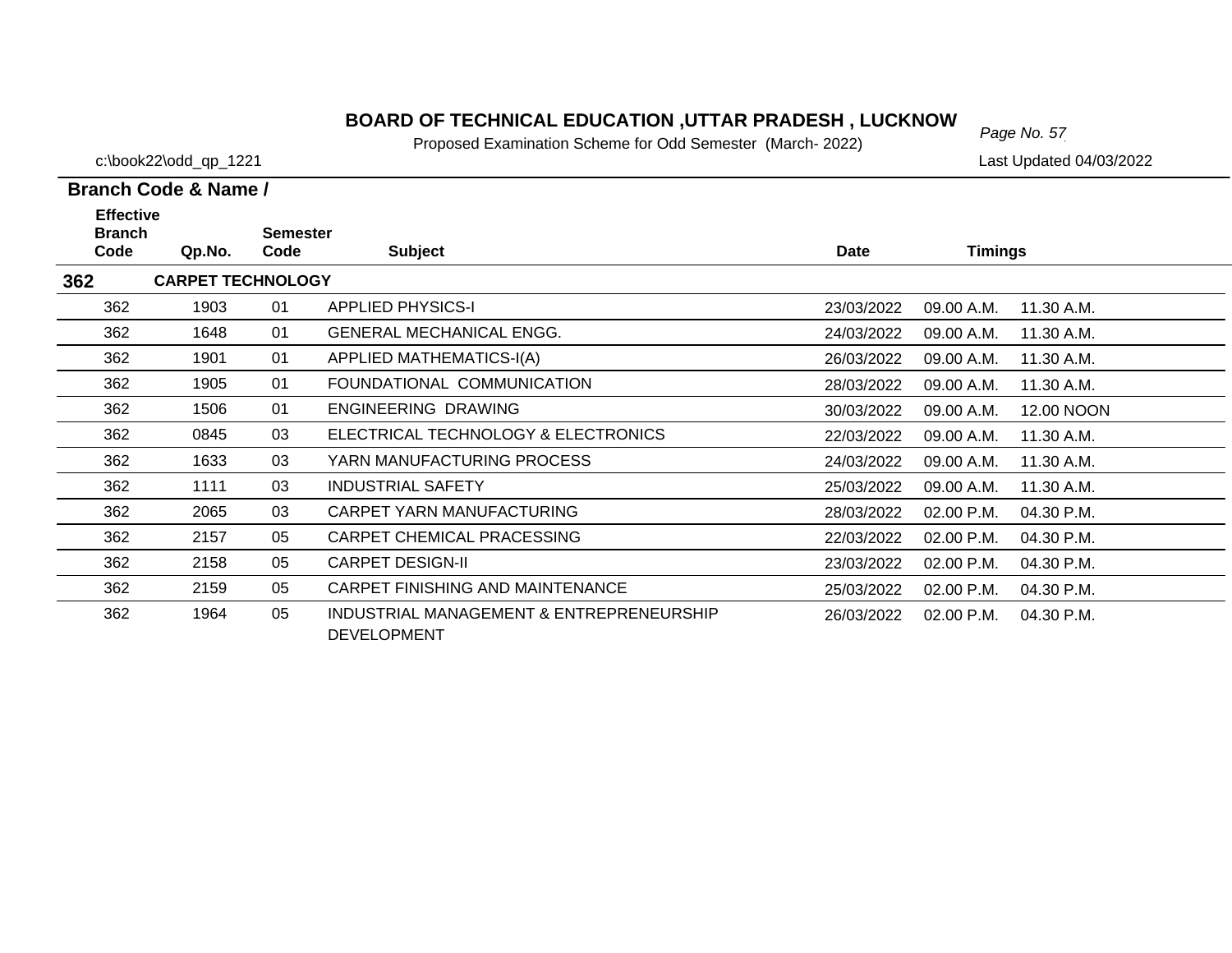# *Page No. 58* **BOARD OF TECHNICAL EDUCATION ,UTTAR PRADESH , LUCKNOW**

Proposed Examination Scheme for Odd Semester (March- 2022)

c:\book22\odd\_qp\_1221 Last Updated 04/03/2022

| <b>Effective</b>      |                        |                         |                                                                |            |                |            |
|-----------------------|------------------------|-------------------------|----------------------------------------------------------------|------------|----------------|------------|
| <b>Branch</b><br>Code | Qp.No.                 | <b>Semester</b><br>Code | <b>Subject</b>                                                 | Date       | <b>Timings</b> |            |
| 363                   | <b>FOOD TECHNOLOGY</b> |                         |                                                                |            |                |            |
| 363                   | 1903                   | 01                      | <b>APPLIED PHYSICS-I</b>                                       | 23/03/2022 | 09.00 A.M.     | 11.30 A.M. |
| 363                   | 1641                   | 01                      | MECHANICAL OPERATION AND SOLID HANDLING                        | 24/03/2022 | 09.00 A.M.     | 11.30 A.M. |
| 363                   | 1642                   | 01                      | <b>MEASURING INSTRUMENTS &amp; MEASUREMENTS</b>                | 25/03/2022 | 09.00 A.M.     | 11.30 A.M. |
| 363                   | 1901                   | 01                      | APPLIED MATHEMATICS-I(A)                                       | 26/03/2022 | 09.00 A.M.     | 11.30 A.M. |
| 363                   | 1905                   | 01                      | FOUNDATIONAL COMMUNICATION                                     | 28/03/2022 | 09.00 A.M.     | 11.30 A.M. |
| 363                   | 1506                   | 01                      | <b>ENGINEERING DRAWING</b>                                     | 30/03/2022 | 09.00 A.M.     | 12.00 NOON |
| 363                   | 0845                   | 03                      | ELECTRICAL TECHNOLOGY & ELECTRONICS                            | 22/03/2022 | 09.00 A.M.     | 11.30 A.M. |
| 363                   | 1086                   | 03                      | CHEMICAL ENGG. THERMODYNAMICS                                  | 25/03/2022 | 02.00 P.M.     | 04.30 P.M. |
| 363                   | 0821                   | 03                      | <b>APPLIED MATHEMATICS-II</b>                                  | 28/03/2022 | 02.00 P.M.     | 04.30 P.M. |
| 363                   | 2069                   | 03                      | INTRODUCTION TO FOOD TECHNOLOGY                                | 29/03/2022 | 09.00 A.M.     | 11.30 A.M. |
| 363                   | 2164                   | 05                      | TECHNOLOGY OF ANIMAL FOODS                                     | 23/03/2022 | 02.00 P.M.     | 04.30 P.M. |
| 363                   | 2163                   | 05                      | FOOD PRESERVATION AND PROCESS PRINCIPLES                       | 24/03/2022 | 02.00 P.M.     | 04.30 P.M. |
| 363                   | 1964                   | 05                      | INDUSTRIAL MANAGEMENT & ENTREPRENEURSHIP<br><b>DEVELOPMENT</b> | 26/03/2022 | 02.00 P.M.     | 04.30 P.M. |
| 363                   | 0222                   | 05                      | <b>MASS TRANSFER OPERATIONS</b>                                | 30/03/2022 | 02.00 P.M.     | 04.30 P.M. |
| 363                   | 0221                   | 05                      | <b>HEAT TRANSFER OPERATIONS</b>                                | 31/03/2022 | 02.00 P.M.     | 04.30 P.M. |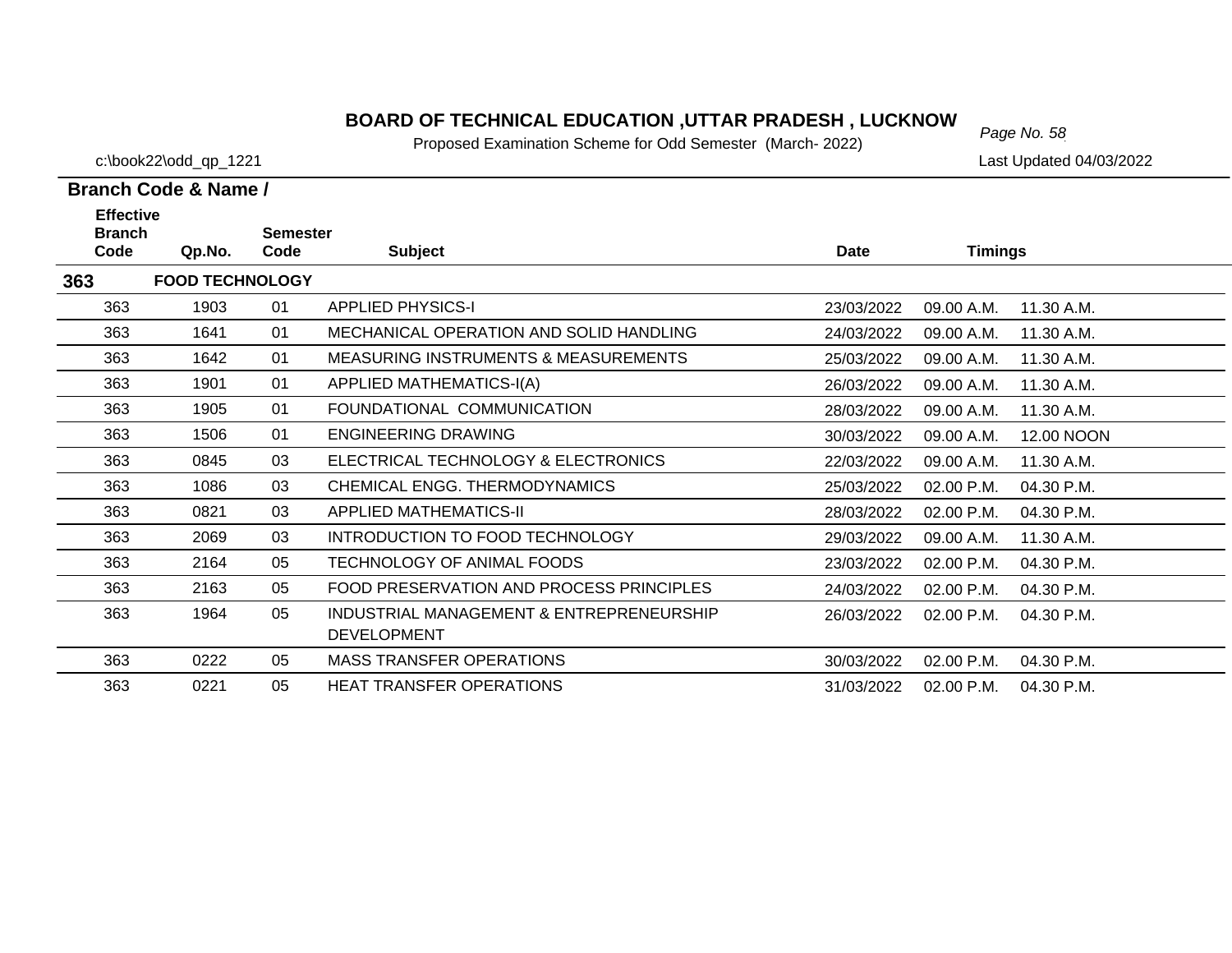# *Page No. 59* **BOARD OF TECHNICAL EDUCATION ,UTTAR PRADESH , LUCKNOW**

Proposed Examination Scheme for Odd Semester (March- 2022)

c:\book22\odd\_qp\_1221 Last Updated 04/03/2022

| <b>Effective</b><br><b>Branch</b> |        | <b>Semester</b> |                                                                |            |            |            |
|-----------------------------------|--------|-----------------|----------------------------------------------------------------|------------|------------|------------|
| Code                              | Qp.No. | Code            | <b>Subject</b>                                                 | Date       | Timings    |            |
| 364                               |        |                 | PAPER AND PULP TECHNOLOGY                                      |            |            |            |
| 364                               | 1903   | 01              | <b>APPLIED PHYSICS-I</b>                                       | 23/03/2022 | 09.00 A.M. | 11.30 A.M. |
| 364                               | 1642   | 01              | <b>MEASURING INSTRUMENTS &amp; MEASUREMENTS</b>                | 25/03/2022 | 09.00 A.M. | 11.30 A.M. |
| 364                               | 1901   | 01              | APPLIED MATHEMATICS-I(A)                                       | 26/03/2022 | 09.00 A.M. | 11.30 A.M. |
| 364                               | 1905   | 01              | FOUNDATIONAL COMMUNICATION                                     | 28/03/2022 | 09.00 A.M. | 11.30 A.M. |
| 364                               | 1504   | 01              | <b>APPLIED CHEMISTRY</b>                                       | 29/03/2022 | 09.00 A.M. | 11.30 A.M. |
| 364                               | 0845   | 03              | ELECTRICAL TECHNOLOGY & ELECTRONICS                            | 22/03/2022 | 09.00 A.M. | 11.30 A.M. |
| 364                               | 1084   | 03              | MATERIAL ENERGY BALANCES                                       | 24/03/2022 | 09.00 A.M. | 11.30 A.M. |
| 364                               | 1086   | 03              | CHEMICAL ENGG. THERMODYNAMICS                                  | 25/03/2022 | 02.00 P.M. | 04.30 P.M. |
| 364                               | 0821   | 03              | APPLIED MATHEMATICS-II                                         | 28/03/2022 | 02.00 P.M. | 04.30 P.M. |
| 364                               | 2170   | 05              | PAPER TECHNOLOGY-II                                            | 22/03/2022 | 02.00 P.M. | 04.30 P.M. |
| 364                               | 2171   | 05              | PULP TECHNOLOGY-II                                             | 23/03/2022 | 02.00 P.M. | 04.30 P.M. |
| 364                               | 0233   | 05              | <b>HEAT &amp; MASS TRANSFER</b>                                | 24/03/2022 | 02.00 P.M. | 04.30 P.M. |
| 364                               | 0228   | 05              | POLLUTION CONTROL & INDUSTRIAL SAFETY                          | 25/03/2022 | 02.00 P.M. | 04.30 P.M. |
| 364                               | 1964   | 05              | INDUSTRIAL MANAGEMENT & ENTREPRENEURSHIP<br><b>DEVELOPMENT</b> | 26/03/2022 | 02.00 P.M. | 04.30 P.M. |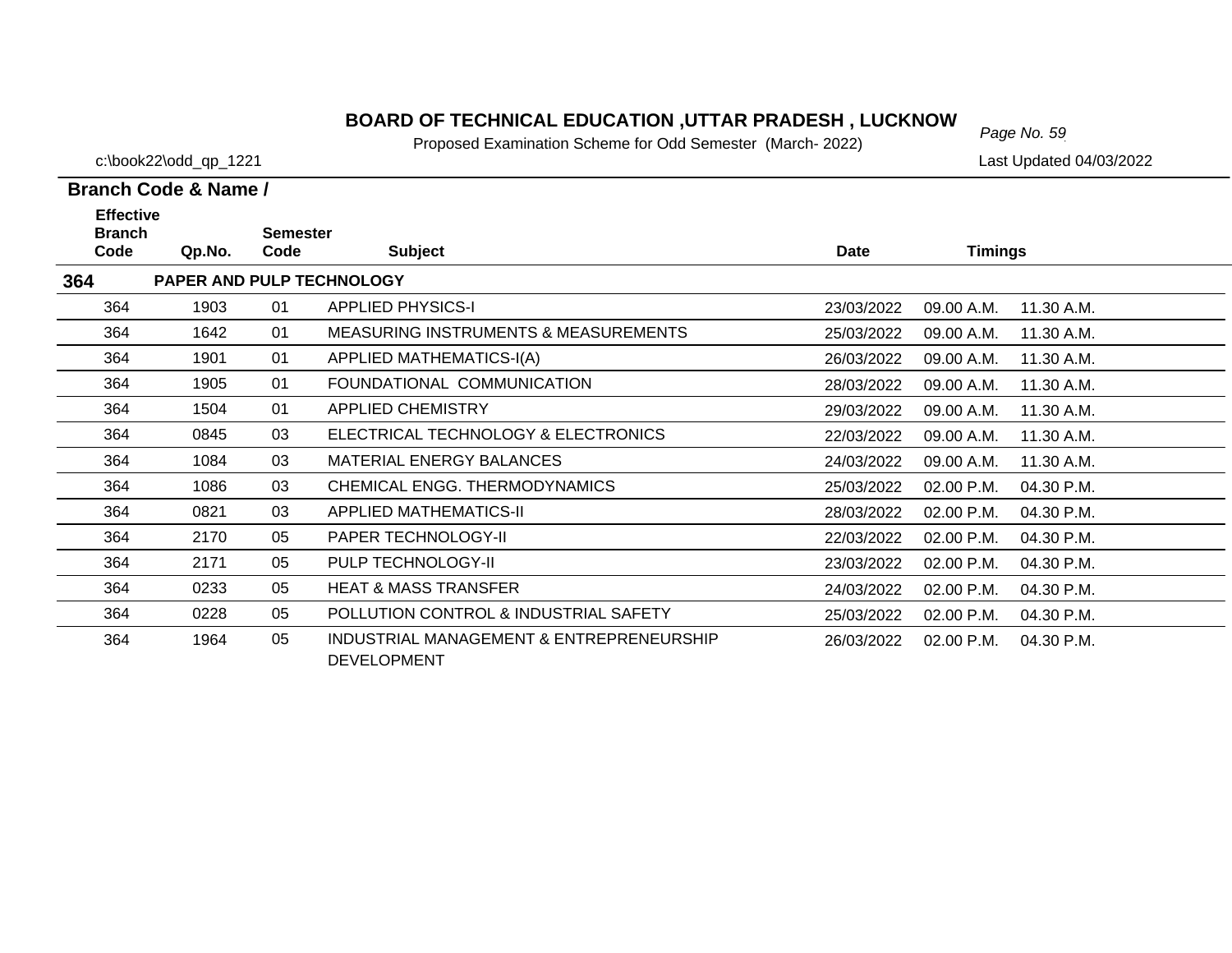# *Page No. 60* **BOARD OF TECHNICAL EDUCATION ,UTTAR PRADESH , LUCKNOW**

Proposed Examination Scheme for Odd Semester (March- 2022)

c:\book22\odd\_qp\_1221 Last Updated 04/03/2022

| <b>Effective</b>      |                            |                         |                                                                |             |                |            |
|-----------------------|----------------------------|-------------------------|----------------------------------------------------------------|-------------|----------------|------------|
| <b>Branch</b><br>Code | Qp.No.                     | <b>Semester</b><br>Code | <b>Subject</b>                                                 | <b>Date</b> | <b>Timings</b> |            |
| 365                   | <b>TEXTILE ENGINEERING</b> |                         |                                                                |             |                |            |
| 365                   | 1903                       | 01                      | <b>APPLIED PHYSICS-I</b>                                       | 23/03/2022  | 09.00 A.M.     | 11.30 A.M. |
| 365                   | 1648                       | 01                      | <b>GENERAL MECHANICAL ENGINEERING</b>                          | 24/03/2022  | 09.00 A.M.     | 11.30 A.M. |
| 365                   | 1901                       | 01                      | APPLIED MATHEMATICS-I(A)                                       | 26/03/2022  | 09.00 A.M.     | 11.30 A.M. |
| 365                   | 1905                       | 01                      | FOUNDATIONAL COMMUNICATION                                     | 28/03/2022  | 09.00 A.M.     | 11.30 A.M. |
| 365                   | 1506                       | 01                      | ENGINEERING DRAWING                                            | 30/03/2022  | 09.00 A.M.     | 12.00 NOON |
| 365                   | 0845                       | 03                      | ELECTRICAL TECHNOLOGY & ELECTRONICS                            | 22/03/2022  | 09.00 A.M.     | 11.30 A.M. |
| 365                   | 2136                       | 03                      | <b>FABRIC TECHNOLOGY -I</b>                                    | 23/03/2022  | 02.00 P.M.     | 04.30 P.M. |
| 365                   | 2138                       | 03                      | YARN TECHNOLOGY -I                                             | 26/03/2022  | 09.00 A.M.     | 11.30 A.M. |
| 365                   | 2139                       | 03                      | YARN TECHNOLOGY -II                                            | 28/03/2022  | 02.00 P.M.     | 04.30 P.M. |
| 365                   | 2137                       | 03                      | <b>FABRIC TECHNOLOGY -II</b>                                   | 29/03/2022  | 09.00 A.M.     | 11.30 A.M. |
| 365                   | 2256                       | 05                      | <b>FABRIC TECHNOLOGY -III</b>                                  | 24/03/2022  | 02.00 P.M.     | 04.30 P.M. |
| 365                   | 1112                       | 05                      | <b>FABRIC STRUCTURE &amp; ANALYSIS</b>                         | 25/03/2022  | 09.00 A.M.     | 11.30 A.M. |
| 365                   | 1964                       | 05                      | INDUSTRIAL MANAGEMENT & ENTREPRENEURSHIP<br><b>DEVELOPMENT</b> | 26/03/2022  | 02.00 P.M.     | 04.30 P.M. |
| 365                   | 2321                       | 05                      | YARN TECHNOLOGY - III                                          | 29/03/2022  | 02.00 P.M.     | 04.30 P.M. |
| 365                   | 2313                       | 05                      | <b>TECHNCAL TEXTILE</b>                                        | 30/03/2022  | 02.00 P.M.     | 04.30 P.M. |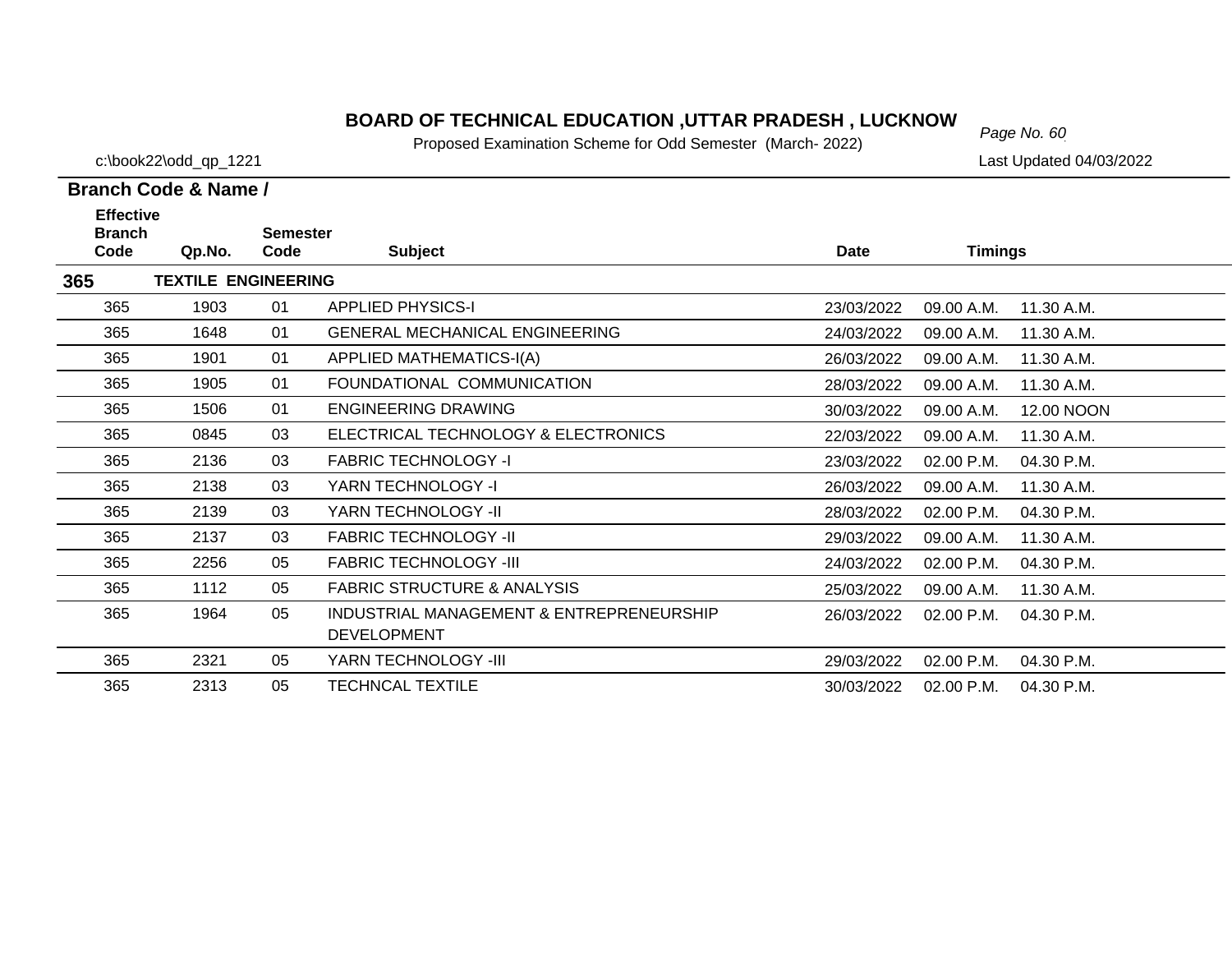# *Page No. 61* **BOARD OF TECHNICAL EDUCATION ,UTTAR PRADESH , LUCKNOW**

Proposed Examination Scheme for Odd Semester (March- 2022)

c:\book22\odd\_qp\_1221 Last Updated 04/03/2022

| <b>Effective</b>      |                           |                         |                                        |             |                |            |
|-----------------------|---------------------------|-------------------------|----------------------------------------|-------------|----------------|------------|
| <b>Branch</b><br>Code | Qp.No.                    | <b>Semester</b><br>Code | <b>Subject</b>                         | <b>Date</b> | <b>Timings</b> |            |
| 366                   | <b>MINING ENGINEERING</b> |                         |                                        |             |                |            |
| 366                   | 1903                      | 01                      | <b>APPLIED PHYSICS-I</b>               | 23/03/2022  | 09.00 A.M.     | 11.30 A.M. |
| 366                   | 1901                      | 01                      | APPLIED MATHEMATICS-I(A)               | 26/03/2022  | 09.00 A.M.     | 11.30 A.M. |
| 366                   | 1905                      | 01                      | FOUNDATIONAL COMMUNICATION             | 28/03/2022  | 09.00 A.M.     | 11.30 A.M. |
| 366                   | 1504                      | 01                      | <b>APPLIED CHEMISTRY</b>               | 29/03/2022  | 09.00 A.M.     | 11.30 A.M. |
| 366                   | 1506                      | 01                      | <b>ENGINEERING DRAWING</b>             | 30/03/2022  | 09.00 A.M.     | 12.00 NOON |
| 366                   | 2145                      | 03                      | INTRODUCTION TO CIVIL ENGG.            | 22/03/2022  | 09.00 A.M.     | 11.30 A.M. |
| 366                   | 2146                      | 03                      | MINING GEOLOGY                         | 23/03/2022  | 02.00 P.M.     | 04.30 P.M. |
| 366                   | 2147                      | 03                      | <b>MINING MACHINERY - I</b>            | 24/03/2022  | 09.00 A.M.     | 11.30 A.M. |
| 366                   | 2148                      | 03                      | <b>MINING TECHNOLOGY-1</b>             | 25/03/2022  | 09.00 A.M.     | 11.30 A.M. |
| 366                   | 0821                      | 03                      | <b>APPLIED MATHEMATICS-II</b>          | 28/03/2022  | 02.00 P.M.     | 04.30 P.M. |
| 366                   | 2316                      | 05                      | UNDERGROUND METALLIFEROUS MINING       | 22/03/2022  | 02.00 P.M.     | 04.30 P.M. |
| 366                   | 2311                      | 05                      | SURFACE MINING TECHNOLOGY              | 24/03/2022  | 02.00 P.M.     | 04.30 P.M. |
| 366                   | 2285                      | 05                      | <b>MINING MACHINRY -II</b>             | 25/03/2022  | 02.00 P.M.     | 04.30 P.M. |
| 366                   | 2284                      | 05                      | <b>MINE SURVEYING -II</b>              | 26/03/2022  | 02.00 P.M.     | 04.30 P.M. |
| 366                   | 2253                      | 05                      | MINE LEGISLATION AND GENERAL SAFETY -I | 29/03/2022  | 02.00 P.M.     | 04.30 P.M. |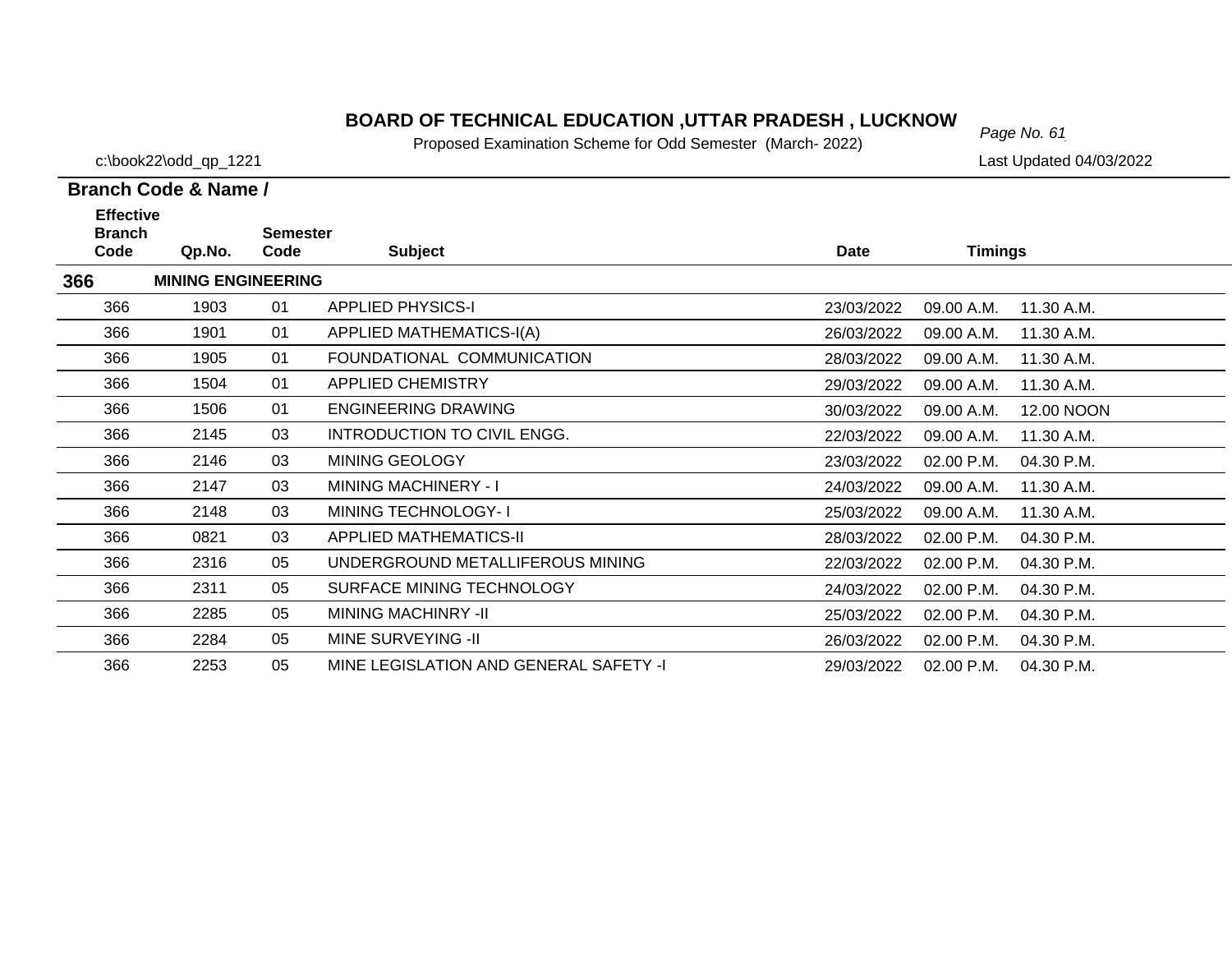# *Page No. 62* **BOARD OF TECHNICAL EDUCATION ,UTTAR PRADESH , LUCKNOW**

Proposed Examination Scheme for Odd Semester (March- 2022)

c:\book22\odd\_qp\_1221 Last Updated 04/03/2022

| <b>Effective</b>      |                               |                         |                                                                |             |                          |            |
|-----------------------|-------------------------------|-------------------------|----------------------------------------------------------------|-------------|--------------------------|------------|
| <b>Branch</b><br>Code | Qp.No.                        | <b>Semester</b><br>Code | <b>Subject</b>                                                 | <b>Date</b> | <b>Timings</b>           |            |
| 367                   | <b>MECHANICAL ENGINEERING</b> |                         |                                                                |             |                          |            |
| 367                   | 2041                          | 01                      | <b>APPLIED MATHEMATICS - I</b>                                 | 22/03/2022  | 09.00 A.M.               | 11.30 A.M. |
| 367                   | 2042                          | 01                      | <b>APPLIED PHYSICS-I</b>                                       | 23/03/2022  | 09.00 A.M.               | 11.30 A.M. |
| 367                   | 2043                          | 01                      | <b>APPLIED CHEMISTRY</b>                                       | 24/03/2022  | 09.00 A.M.               | 11.30 A.M. |
| 367                   | 2040                          | 01                      | <b>COMMUNICATION SKILLS-I</b>                                  | 25/03/2022  | 09.00 A.M.               | 11.30 A.M. |
| 367                   | 2044                          | 01                      | <b>ENGINEERING DRAWING-I</b>                                   | 29/03/2022  | 02.00 P.M.               | 05.00 P.M. |
| 367                   | 2117                          | 03                      | <b>ENGINEERING MATERIALS</b>                                   | 28/03/2022  | 09.00 A.M.               | 11.30 A.M. |
| 367                   | 2118                          | 03                      | <b>WORKSHOP TECHNOLOGY</b>                                     | 29/03/2022  | 09.00 A.M.               | 11.30 A.M. |
| 367                   | 2184                          | 03                      | <b>MECHANICS OF SOLIDS</b>                                     | 30/03/2022  | 09.00 A.M.               | 11.30 A.M. |
| 367                   | 2185                          | 03                      | <b>THERMAL ENGINEERING</b>                                     | 31/03/2022  | 09.00 A.M.               | 11.30 A.M. |
| 367                   | 2109                          | 03                      | <b>APPLIED MATHEMATICS-III</b>                                 | 02/04/2022  | 02.00 P.M.               | 04.30 P.M. |
| 367                   | 2220                          | 05                      | AUTOMOBILE ENGINEERING                                         | 22/03/2022  | 02.00 P.M.               | 04.30 P.M. |
| 367                   | 2270                          | 05                      | <b>MACHINE DESIGN</b>                                          | 23/03/2022  | 02.00 P.M.               | 04.30 P.M. |
| 367                   | 2298                          | 05                      | PRODUCTION MANAGEMENT                                          | 24/03/2022  | 02.00 P.M.               | 04.30 P.M. |
| 367                   | 2322                          | 05                      | PRODUCTION TECHNOLOGY                                          | 25/03/2022  | 02.00 P.M.               | 04.30 P.M. |
| 367                   | 2335                          | 05                      | THEORY OF MACHINES                                             | 26/03/2022  | 02.00 P.M.<br>04.30 P.M. |            |
| 367                   | 2337                          | 05                      | INDUSTRIAL MANAGEMENT & ENTREPRENEURSHIP<br><b>DEVELOPMENT</b> | 30/03/2022  | 04.30 P.M.<br>02.00 P.M. |            |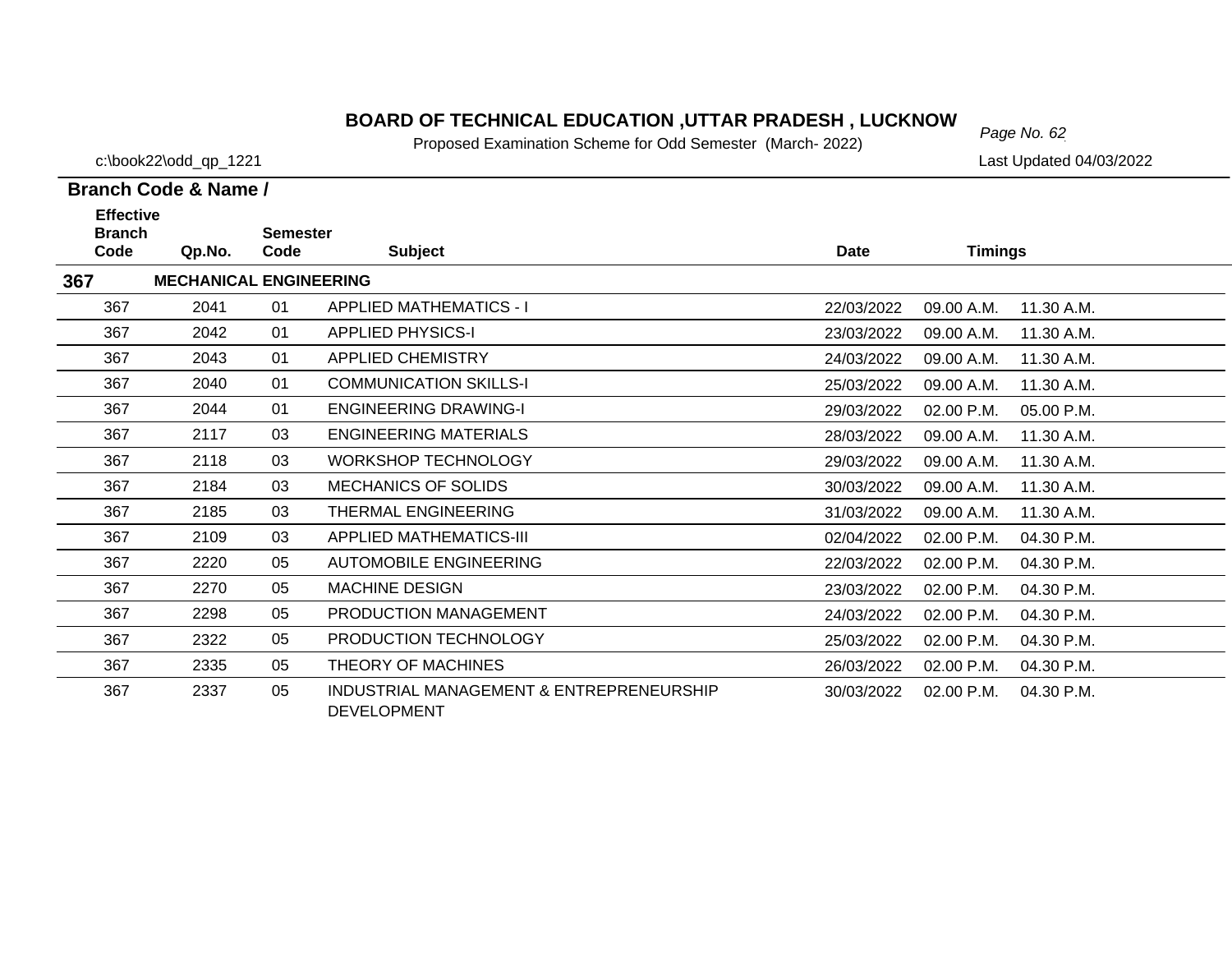#### **BOARD OF TECHNICAL EDUCATION ,UTTAR PRADESH , LUCKNOW**<br>Page No. 63

Proposed Examination Scheme for Odd Semester (March- 2022)

c:\book22\odd\_qp\_1221 Last Updated 04/03/2022

 $\overline{\phantom{0}}$  $\overline{\phantom{0}}$  $\overline{\phantom{0}}$  $\overline{\phantom{0}}$ 

|                                           | Branch Code & Name / |                         |                                   |            |                              |  |  |  |  |  |
|-------------------------------------------|----------------------|-------------------------|-----------------------------------|------------|------------------------------|--|--|--|--|--|
| <b>Effective</b><br><b>Branch</b><br>Code | Qp.No.               | <b>Semester</b><br>Code | <b>Subject</b>                    | Date       | <b>Timings</b>               |  |  |  |  |  |
| 368                                       |                      |                         | CIVIL AND ENVIRONMENT ENGINEERING |            |                              |  |  |  |  |  |
| 368                                       | 2041                 | 01                      | <b>APPLIED MATHEMATICS - I</b>    | 22/03/2022 | 09.00 A.M.<br>11.30 A.M.     |  |  |  |  |  |
| 368                                       | 2042                 | 01                      | <b>APPLIED PHYSICS-I</b>          | 23/03/2022 | 09.00 A.M.<br>11.30 A.M.     |  |  |  |  |  |
| 368                                       | 2043                 | 01                      | <b>APPLIED CHEMISTRY</b>          | 24/03/2022 | 09.00 A.M.<br>11.30 A.M.     |  |  |  |  |  |
| 368                                       | 2040                 | 01                      | <b>COMMUNICATION SKILLS-I</b>     | 25/03/2022 | 09.00 A.M.<br>11.30 A.M.     |  |  |  |  |  |
| 368                                       | 2045                 | 01                      | <b>CONSTRUCTION MATERIALS</b>     | 28/03/2022 | $02.00$ P.M.<br>$04.30$ P.M. |  |  |  |  |  |
| 368                                       | 2044                 | 01                      | <b>ENGINEERING DRAWING-I</b>      | 29/03/2022 | $02.00$ P.M.<br>$05.00$ P.M. |  |  |  |  |  |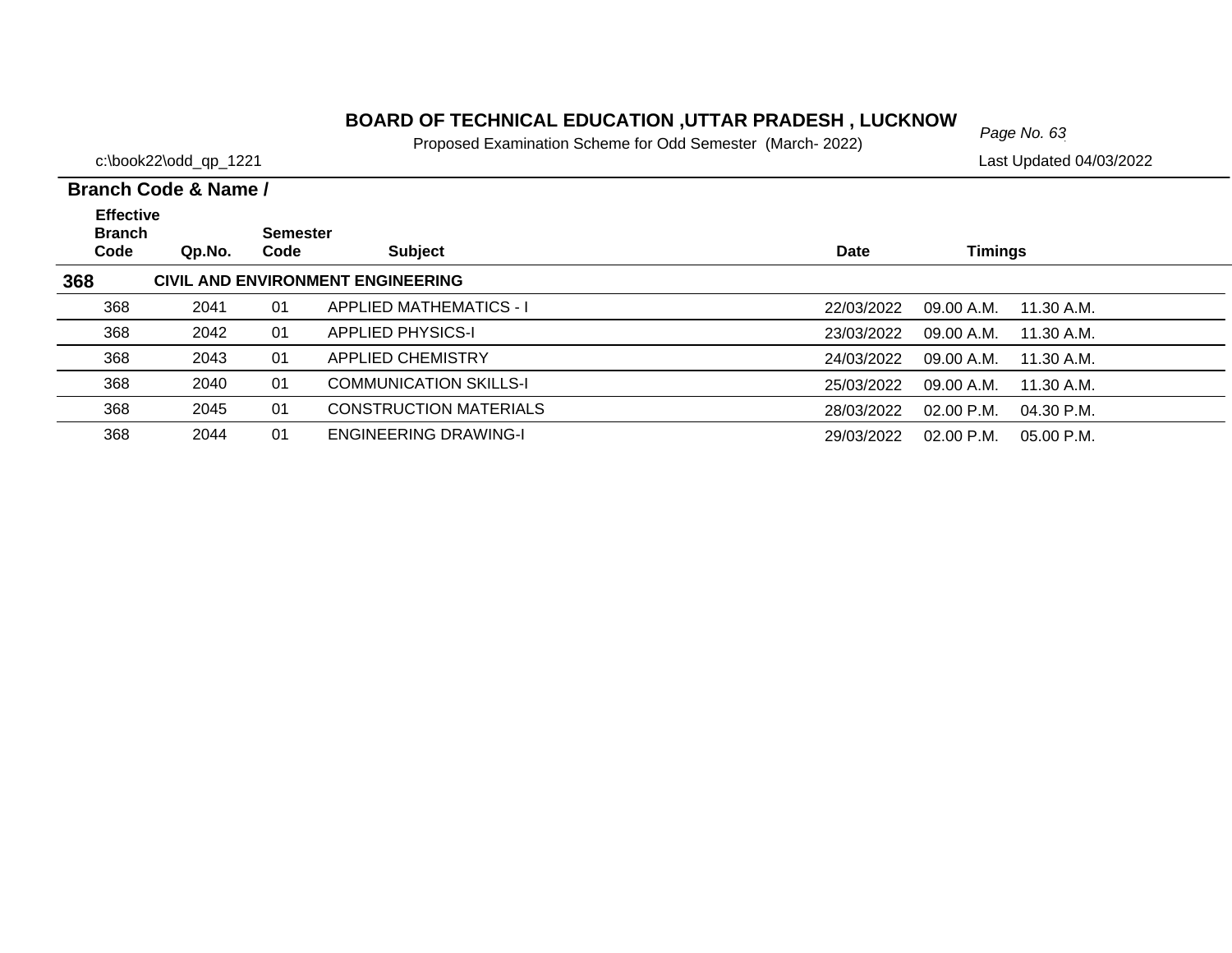# *Page No. 64* **BOARD OF TECHNICAL EDUCATION ,UTTAR PRADESH , LUCKNOW**

Proposed Examination Scheme for Odd Semester (March- 2022)

c:\book22\odd\_qp\_1221 Last Updated 04/03/2022

| <b>Effective</b><br><b>Branch</b><br>Code | Qp.No. | <b>Semester</b><br>Code | <b>Subject</b>                                                | Date       | <b>Timings</b> |              |
|-------------------------------------------|--------|-------------------------|---------------------------------------------------------------|------------|----------------|--------------|
| 369                                       |        |                         | <b>COMMUNICATION AND COMPUTER NETWORKING</b>                  |            |                |              |
| 369                                       | 2041   | 01                      | <b>APPLIED MATHEMATICS - I</b>                                | 22/03/2022 | 09.00 A.M.     | 11.30 A.M.   |
| 369                                       | 2042   | 01                      | <b>APPLIED PHYSICS-I</b>                                      | 23/03/2022 | 09.00 A.M.     | 11.30 A.M.   |
| 369                                       | 2043   | 01                      | <b>APPLIED CHEMISTRY</b>                                      | 24/03/2022 | 09.00 A.M.     | 11.30 A.M.   |
| 369                                       | 2040   | 01                      | <b>COMMUNICATION SKILLS-I</b>                                 | 25/03/2022 | 09.00 A.M.     | 11.30 A.M.   |
| 369                                       | 2058   | 01                      | <b>TECHNICAL DRAWING</b>                                      | 30/03/2022 | 09.00 A.M.     | 12.00 NOON   |
| 369                                       | 2050   | 01                      | FUNDAMENTALS OF COMPUTER AND INFOFMATION<br><b>TECHNOLOGY</b> | 31/03/2022 | 02.00 P.M.     | $04.30$ P.M. |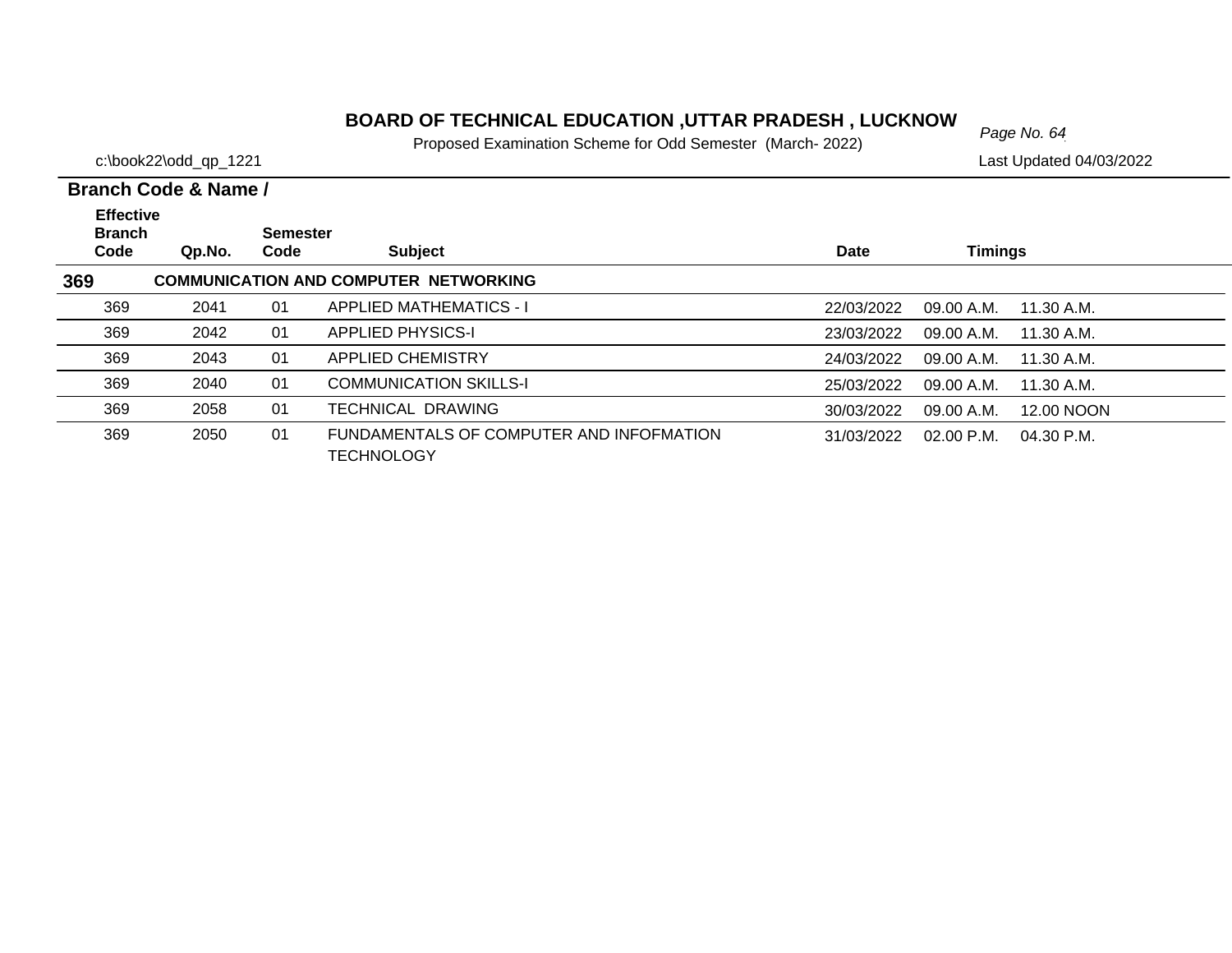# *Page No. 65* **BOARD OF TECHNICAL EDUCATION ,UTTAR PRADESH , LUCKNOW**

Proposed Examination Scheme for Odd Semester (March- 2022)

c:\book22\odd\_qp\_1221 Last Updated 04/03/2022

| <b>Effective</b><br><b>Branch</b> |                         | <b>Semester</b> |                                |             |            |            |
|-----------------------------------|-------------------------|-----------------|--------------------------------|-------------|------------|------------|
| Code                              | Qp.No.                  | Code            | <b>Subject</b>                 | <b>Date</b> | Timings    |            |
| 370                               | <b>RENEWABLE ENERGY</b> |                 |                                |             |            |            |
| 370                               | 2041                    | 01              | <b>APPLIED MATHEMATICS - I</b> | 22/03/2022  | 09.00 A.M. | 11.30 A.M. |
| 370                               | 2042                    | 01              | <b>APPLIED PHYSICS-I</b>       | 23/03/2022  | 09.00 A.M. | 11.30 A.M. |
| 370                               | 2043                    | 01              | <b>APPLIED CHEMISTRY</b>       | 24/03/2022  | 09.00 A.M. | 11.30 A.M. |
| 370                               | 2040                    | 01              | <b>COMMUNICATION SKILLS-I</b>  | 25/03/2022  | 09.00 A.M. | 11.30 A.M. |
| 370                               | 2044                    | 01              | <b>ENGINEERING DRAWING-I</b>   | 29/03/2022  | 02.00 P.M. | 05.00 P.M. |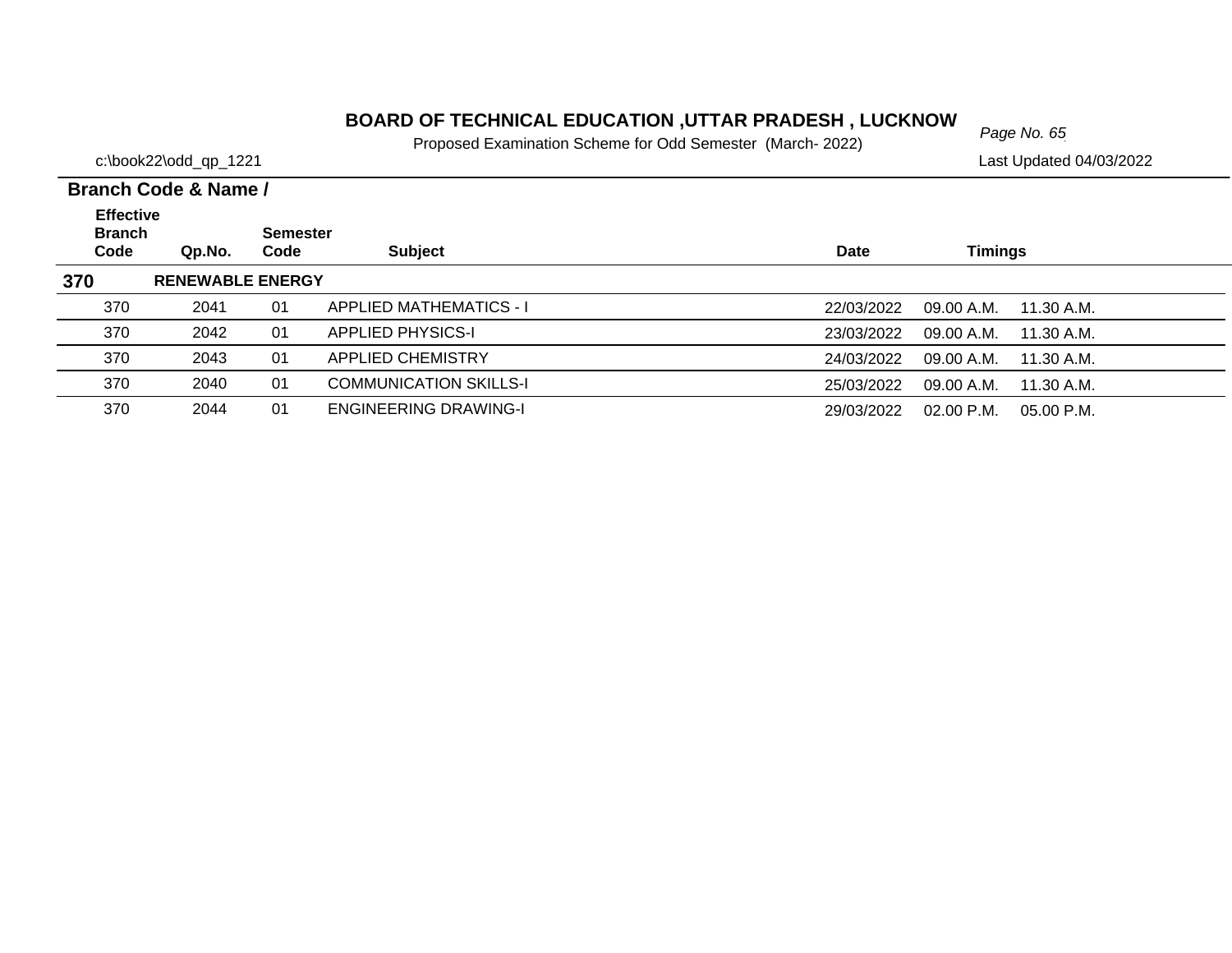# *Page No. 66* **BOARD OF TECHNICAL EDUCATION ,UTTAR PRADESH , LUCKNOW**

Proposed Examination Scheme for Odd Semester (March- 2022)

|                                           | Branch Code & Name / |                         |                                                  |             |                           |  |
|-------------------------------------------|----------------------|-------------------------|--------------------------------------------------|-------------|---------------------------|--|
| <b>Effective</b><br><b>Branch</b><br>Code | Qp.No.               | <b>Semester</b><br>Code | <b>Subject</b>                                   | <b>Date</b> | Timings                   |  |
| 371                                       |                      |                         | APPAREL DESIGN AND FASHION TECHNOLOGY            |             |                           |  |
| 371                                       | 2388                 | 01                      | ELEMENT OF DESIGN -I                             | 22/03/2022  | 09.00 A.M.<br>11.30 A.M.  |  |
| 371                                       | 2394                 | 01                      | <b>FASHION MODEL DRAWING -I</b>                  | 23/03/2022  | 12.00 NOON<br>09.00 A.M.  |  |
| 371                                       | 2413                 | 01                      | INTRODUCION TO GLOBAL FASHION & TEXTILE INDUSTRY | 24/03/2022  | 09.00 A.M.<br>11.30 A.M.  |  |
| 371                                       | 2100                 | 01                      | ENVIRONMENTAL STUDIES                            | 28/03/2022  | $09.00$ A.M. $11.30$ A.M. |  |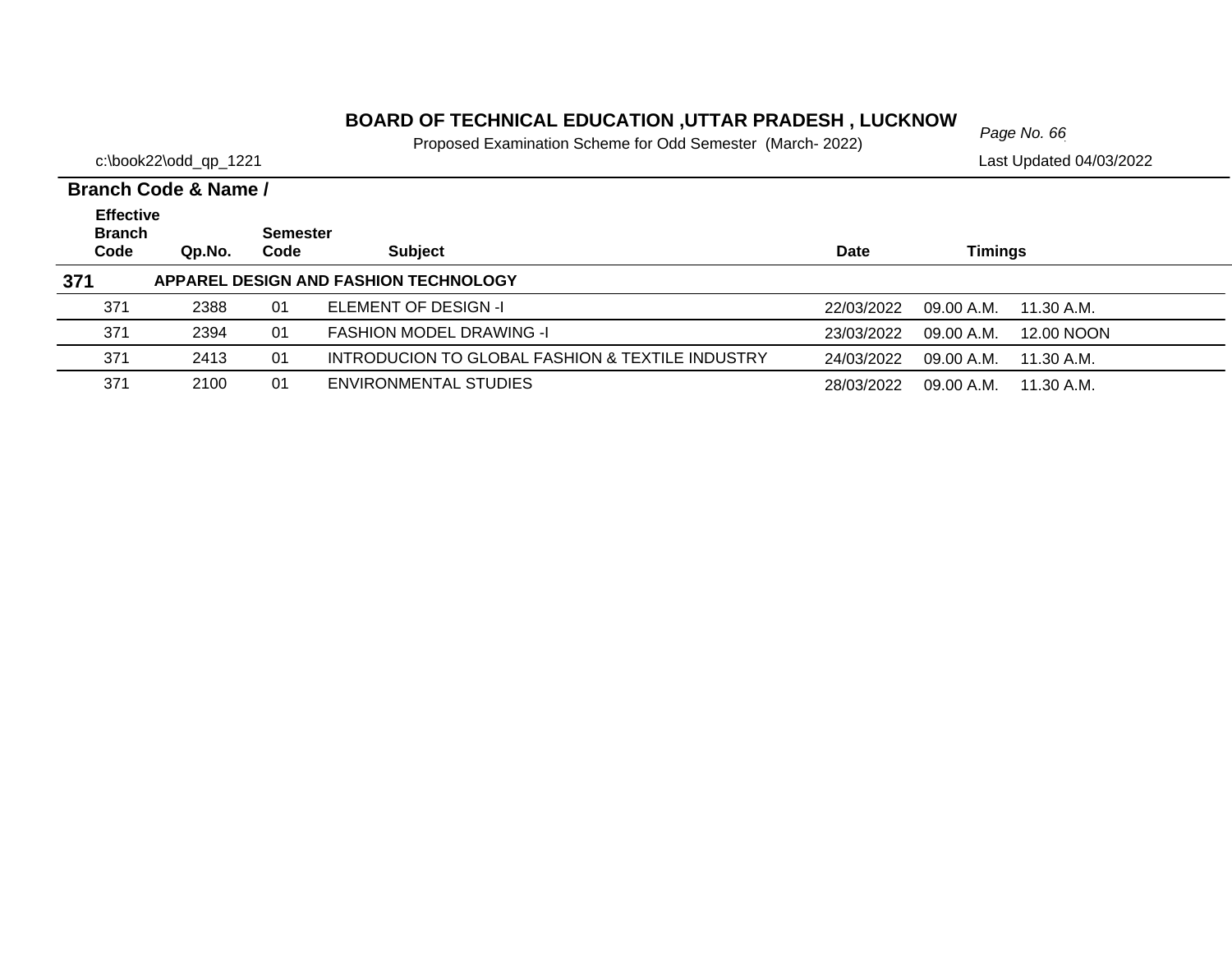# *Page No. 67* **BOARD OF TECHNICAL EDUCATION ,UTTAR PRADESH , LUCKNOW**

Proposed Examination Scheme for Odd Semester (March- 2022)

|                                           | Branch Code & Name / |                         |                                              |            |                          |  |
|-------------------------------------------|----------------------|-------------------------|----------------------------------------------|------------|--------------------------|--|
| <b>Effective</b><br><b>Branch</b><br>Code | Qp.No.               | <b>Semester</b><br>Code | <b>Subject</b>                               | Date       | <b>Timings</b>           |  |
| 372                                       |                      |                         | <b>COSTUME DESIGN AND GARMENT TECHNOLOGY</b> |            |                          |  |
| 372                                       | 2377                 | 01                      | <b>COSTUME DESIGN</b>                        | 22/03/2022 | 09.00 A.M.<br>11.30 A.M. |  |
| 372                                       | 2383                 | 01                      | <b>DIGITAL TOOL -I</b>                       | 23/03/2022 | 09.00 A.M.<br>11.30 A.M. |  |
| 372                                       | 2405                 | 01                      | <b>HISTORY OF CINEMA</b>                     | 24/03/2022 | 09.00 A.M.<br>11.30 A.M. |  |
| 372                                       | 2373                 | 01                      | <b>COMMUNICATION SKILLS</b>                  | 25/03/2022 | 09.00 A.M.<br>11.30 A.M. |  |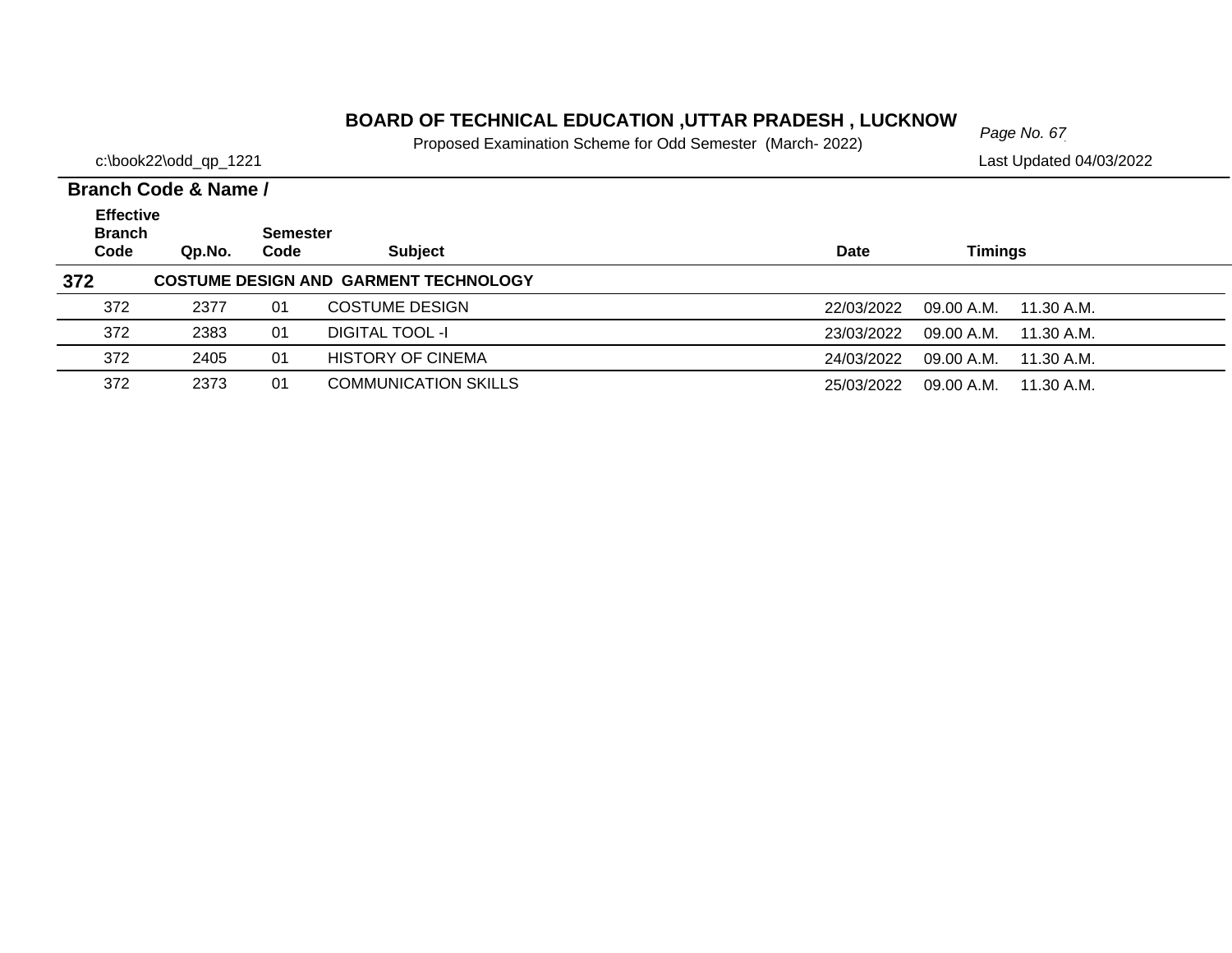# *Page No. 68* **BOARD OF TECHNICAL EDUCATION ,UTTAR PRADESH , LUCKNOW**

Proposed Examination Scheme for Odd Semester (March- 2022)

|                                           | Branch Code & Name /    |                         |                             |            |                          |  |  |  |  |
|-------------------------------------------|-------------------------|-------------------------|-----------------------------|------------|--------------------------|--|--|--|--|
| <b>Effective</b><br><b>Branch</b><br>Code | Qp.No.                  | <b>Semester</b><br>Code | <b>Subject</b>              | Date       | Timings                  |  |  |  |  |
| 373                                       | <b>CRAFT TECHNOLOGY</b> |                         |                             |            |                          |  |  |  |  |
| 373                                       | 2379                    | 01                      | CRAFT PRACTICES IN INDIA    | 22/03/2022 | 09.00 A.M.<br>11.30 A.M. |  |  |  |  |
| 373                                       | 2383                    | 01                      | <b>DIGITAL TOOL -I</b>      | 23/03/2022 | 09.00 A.M.<br>11.30 A.M. |  |  |  |  |
| 373                                       | 2416                    | 01                      | MATERIAL EXPLORATION -I     | 24/03/2022 | 09.00 A.M.<br>11.30 A.M. |  |  |  |  |
| 373                                       | 2373                    | 01                      | <b>COMMUNICATION SKILLS</b> | 25/03/2022 | 11.30 A.M.<br>09.00 A.M. |  |  |  |  |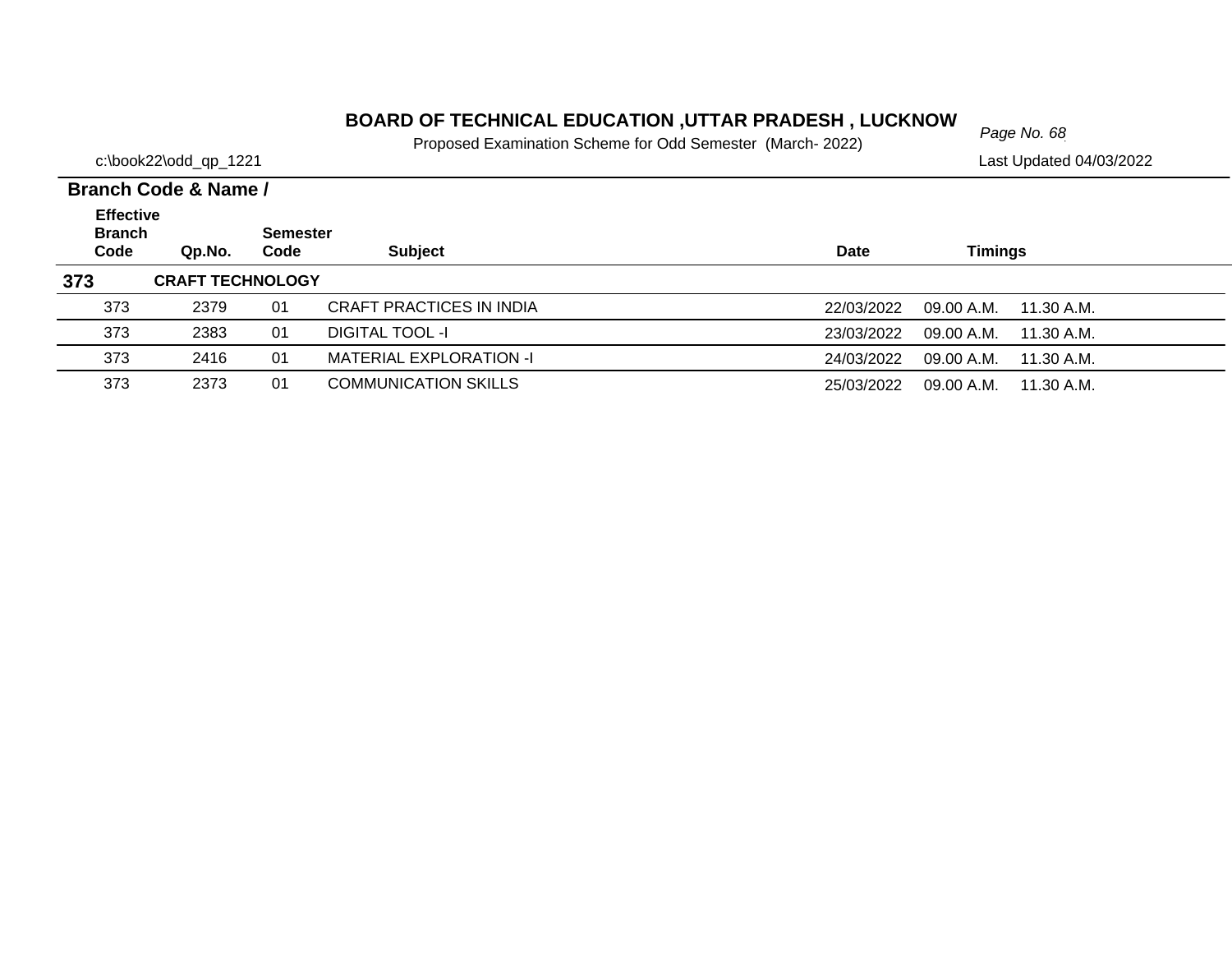# *Page No. 69* **BOARD OF TECHNICAL EDUCATION ,UTTAR PRADESH , LUCKNOW**

Proposed Examination Scheme for Odd Semester (March- 2022)

c:\book22\odd\_qp\_1221 Last Updated 04/03/2022

| <b>Effective</b><br><b>Branch</b> |        | <b>Semester</b> |                                                |            |                |            |
|-----------------------------------|--------|-----------------|------------------------------------------------|------------|----------------|------------|
| Code                              | Qp.No. | Code            | <b>Subject</b>                                 | Date       | <b>Timings</b> |            |
| 375                               |        |                 | <b>CIVIL ENGINEERING(Iateral entry)</b>        |            |                |            |
| 375                               | 2041   | 03              | <b>APPLIED MATHEMATICS - I</b>                 | 22/03/2022 | 09.00 A.M.     | 11.30 A.M. |
| 375                               | 2042   | 03              | <b>APPLIED PHYSICS-I</b>                       | 23/03/2022 | 09.00 A.M.     | 11.30 A.M. |
| 375                               | 2043   | 03              | <b>APPLIED CHEMISTRY</b>                       | 24/03/2022 | 09.00 A.M.     | 11.30 A.M. |
| 375                               | 2040   | 03              | <b>COMMUNICATION SKILLS-I</b>                  | 25/03/2022 | 09.00 A.M.     | 11.30 A.M. |
| 375                               | 2099   | 03              | <b>BUILDING DRAWINGS</b>                       | 26/03/2022 | 09.00 A.M.     | 12.00 NOON |
| 375                               | 2100   | 03              | ENVIRONMENTAL STUDIES                          | 28/03/2022 | 09.00 A.M.     | 11.30 A.M. |
| 375                               | 2101   | 03              | <b>HYDRAULICS AND HYDRAULIC MACHINES</b>       | 29/03/2022 | 09.00 A.M.     | 11.30 A.M. |
| 375                               | 2102   | 03              | <b>STRUCTURAL MECHANICS</b>                    | 30/03/2022 | 09.00 A.M.     | 11.30 A.M. |
| 375                               | 2098   | 03              | <b>BUILDING CONSTRUCTION</b>                   | 31/03/2022 | 09.00 A.M.     | 11.30 A.M. |
| 375                               | 2177   | 03              | CONCRETE TECHNOLOGY                            | 01/04/2022 | 02.00 P.M.     | 04.30 P.M. |
| 375                               | 2301   | 05              | RAILWAYS BRIDGES AND TUNNELS                   | 22/03/2022 | 02.00 P.M.     | 04.30 P.M. |
| 375                               | 2309   | 05              | SOIL MECHANICS AND FOUNDATION ENGINEERING      | 23/03/2022 | 02.00 P.M.     | 04.30 P.M. |
| 375                               | 2317   | 05              | WASTE WATER AND IRRIGATION ENGINEERING DRAWING | 24/03/2022 | 02.00 P.M.     | 05.00 P.M. |
| 375                               | 2318   | 05              | WATER AND WASTE WATER ENGINEERING              | 25/03/2022 | 02.00 P.M.     | 04.30 P.M. |
| 375                               | 2326   | 05              | SURVEYING-II                                   | 26/03/2022 | 02.00 P.M.     | 04.30 P.M. |
| 375                               | 2327   | 05              | <b>EARTHQUAKE ENGINEERING</b>                  | 31/03/2022 | 02.00 P.M.     | 04.30 P.M. |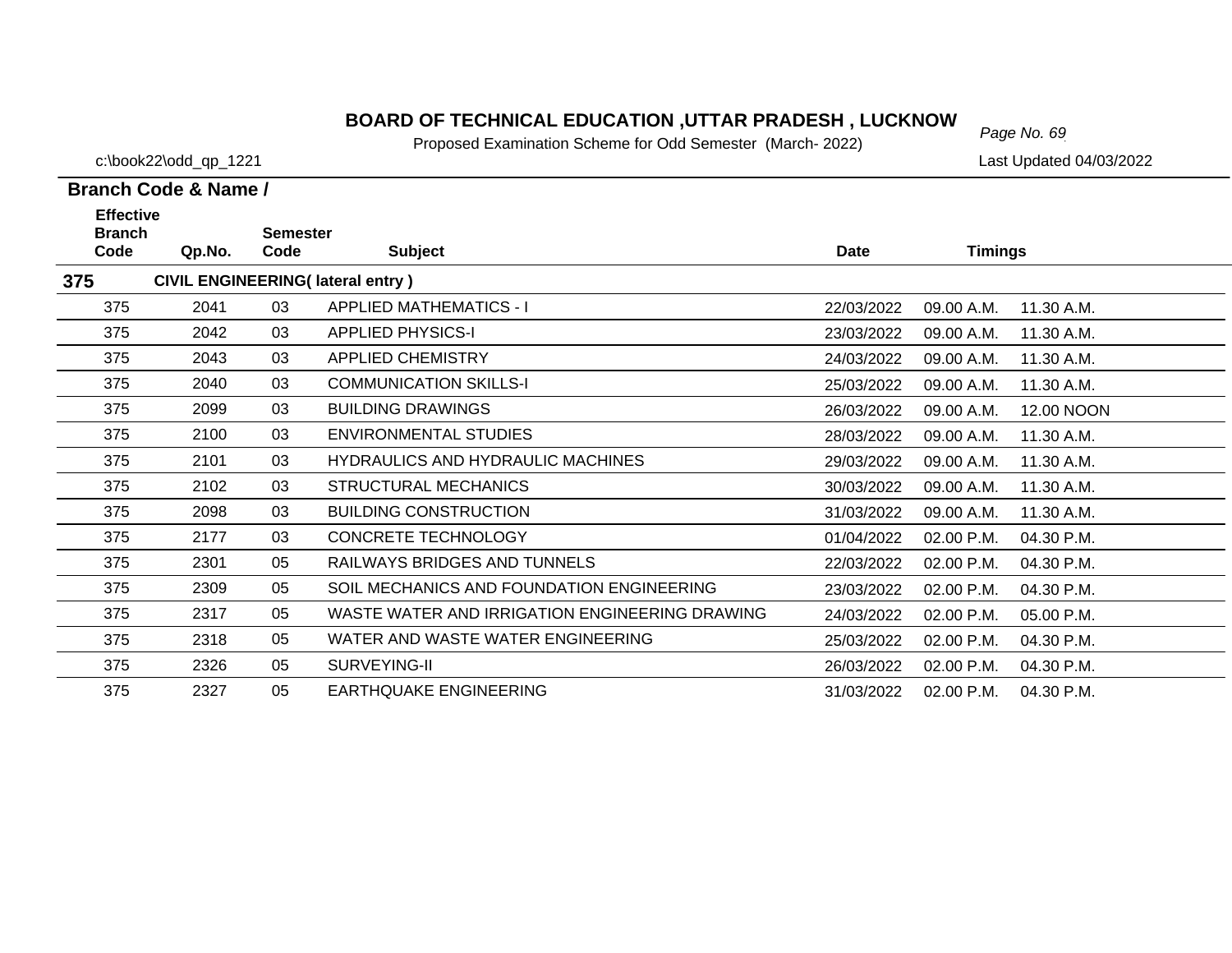# *Page No. 70* **BOARD OF TECHNICAL EDUCATION ,UTTAR PRADESH , LUCKNOW**

Proposed Examination Scheme for Odd Semester (March- 2022)

c:\book22\odd\_qp\_1221 Last Updated 04/03/2022

| <b>Effective</b><br><b>Branch</b> |        | <b>Semester</b> |                                                                     |            |                |            |
|-----------------------------------|--------|-----------------|---------------------------------------------------------------------|------------|----------------|------------|
| Code                              | Qp.No. | Code            | <b>Subject</b>                                                      | Date       | <b>Timings</b> |            |
| 376                               |        |                 | CIVIL ENGINEERING (ENVIRONMENT POLLUTION & CONTROL) (lateral entry) |            |                |            |
| 376                               | 2041   | 03              | <b>APPLIED MATHEMATICS - I</b>                                      | 22/03/2022 | 09.00 A.M.     | 11.30 A.M. |
| 376                               | 2042   | 03              | <b>APPLIED PHYSICS-I</b>                                            | 23/03/2022 | 09.00 A.M.     | 11.30 A.M. |
| 376                               | 2043   | 03              | <b>APPLIED CHEMISTRY</b>                                            | 24/03/2022 | 09.00 A.M.     | 11.30 A.M. |
| 376                               | 2040   | 03              | <b>COMMUNICATION SKILLS-I</b>                                       | 25/03/2022 | 09.00 A.M.     | 11.30 A.M. |
| 376                               | 2099   | 03              | <b>BUILDING DRAWINGS</b>                                            | 26/03/2022 | 09.00 A.M.     | 12.00 NOON |
| 376                               | 2100   | 03              | <b>ENVIRONMENTAL STUDIES</b>                                        | 28/03/2022 | 09.00 A.M.     | 11.30 A.M. |
| 376                               | 2101   | 03              | <b>HYDRAULICS AND HYDRAULIC MACHINES</b>                            | 29/03/2022 | 09.00 A.M.     | 11.30 A.M. |
| 376                               | 2102   | 03              | <b>STRUCTURAL MECHANICS</b>                                         | 30/03/2022 | 09.00 A.M.     | 11.30 A.M. |
| 376                               | 2098   | 03              | <b>BUILDING CONSTRUCTION</b>                                        | 31/03/2022 | 09.00 A.M.     | 11.30 A.M. |
| 376                               | 2177   | 03              | <b>CONCRETE TECHNOLOGY</b>                                          | 01/04/2022 | 02.00 P.M.     | 04.30 P.M. |
| 376                               | 2301   | 05              | <b>RAILWAYS BRIDGES AND TUNNELS</b>                                 | 22/03/2022 | 02.00 P.M.     | 04.30 P.M. |
| 376                               | 2309   | 05              | SOIL MECHANICS AND FOUNDATION ENGINEERING                           | 23/03/2022 | 02.00 P.M.     | 04.30 P.M. |
| 376                               | 2317   | 05              | WASTE WATER AND IRRIGATION ENGINEERING DRAWING                      | 24/03/2022 | 02.00 P.M.     | 05.00 P.M. |
| 376                               | 2318   | 05              | WATER AND WASTE WATER ENGINEERING                                   | 25/03/2022 | 02.00 P.M.     | 04.30 P.M. |
| 376                               | 2326   | 05              | SURVEYING-II                                                        | 26/03/2022 | 02.00 P.M.     | 04.30 P.M. |
| 376                               | 2327   | 05              | <b>EARTHQUAKE ENGINEERING</b>                                       | 31/03/2022 | 02.00 P.M.     | 04.30 P.M. |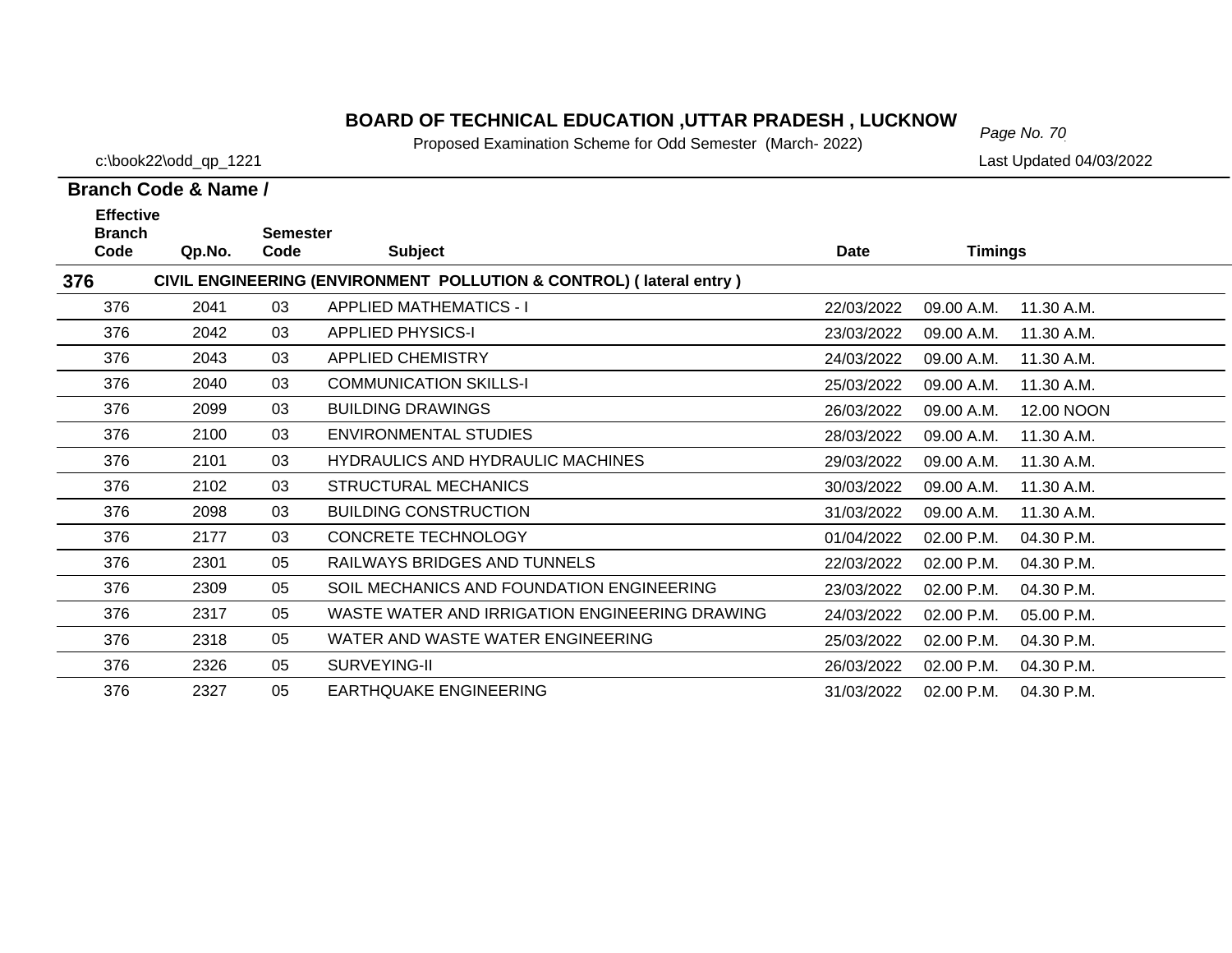# *Page No. 71* **BOARD OF TECHNICAL EDUCATION ,UTTAR PRADESH , LUCKNOW**

Proposed Examination Scheme for Odd Semester (March- 2022)

c:\book22\odd\_qp\_1221 Last Updated 04/03/2022

| <b>Effective</b><br><b>Branch</b> |                                                     | <b>Semester</b> |                                              |             |                              |  |  |  |  |  |
|-----------------------------------|-----------------------------------------------------|-----------------|----------------------------------------------|-------------|------------------------------|--|--|--|--|--|
| Code                              | Qp.No.                                              | Code            | <b>Subject</b>                               | <b>Date</b> | <b>Timings</b>               |  |  |  |  |  |
| 377                               | FASHION DESIGN GARMENT & TECHNOLOGY (lateral entry) |                 |                                              |             |                              |  |  |  |  |  |
| 377                               | 1151                                                | 03              | <b>DESIGN IDEAS</b>                          | 22/03/2022  | 09.00 A.M.<br>11.30 A.M.     |  |  |  |  |  |
| 377                               | 1153                                                | 03              | <b>FABRIC SELECTION AND IDENTIFICATION</b>   | 23/03/2022  | 09.00 A.M.<br>11.30 A.M.     |  |  |  |  |  |
| 377                               | 1155                                                | 03              | <b>LEATHER SCIENCE</b>                       | 24/03/2022  | 09.00 A.M.<br>11.30 A.M.     |  |  |  |  |  |
| 377                               | 1657                                                | 03              | <b>COMPUTER PRINCIPLES &amp; APPLICATION</b> | 25/03/2022  | 09.00 A.M.<br>11.30 A.M.     |  |  |  |  |  |
| 377                               | 1659                                                | 03              | <b>FASHION DESIGN CONCEPT</b>                | 26/03/2022  | 09.00 A.M.<br>11.30 A.M.     |  |  |  |  |  |
| 377                               | 1905                                                | 03              | FOUNDATIONAL COMMUNICATION                   | 28/03/2022  | 11.30 A.M.<br>09.00 A.M.     |  |  |  |  |  |
| 377                               | 0283                                                | 05              | <b>CAD FOR COSTUME-II</b>                    | 22/03/2022  | $02.00$ P.M.<br>04.30 P.M.   |  |  |  |  |  |
| 377                               | 0284                                                | 05              | <b>GRADING</b>                               | 23/03/2022  | $02.00$ P.M.<br>04.30 P.M.   |  |  |  |  |  |
| 377                               | 0286                                                | 05              | LEATHER GARMENT CONSTRUCTION                 | 24/03/2022  | $02.00$ P.M.<br>$04.30$ P.M. |  |  |  |  |  |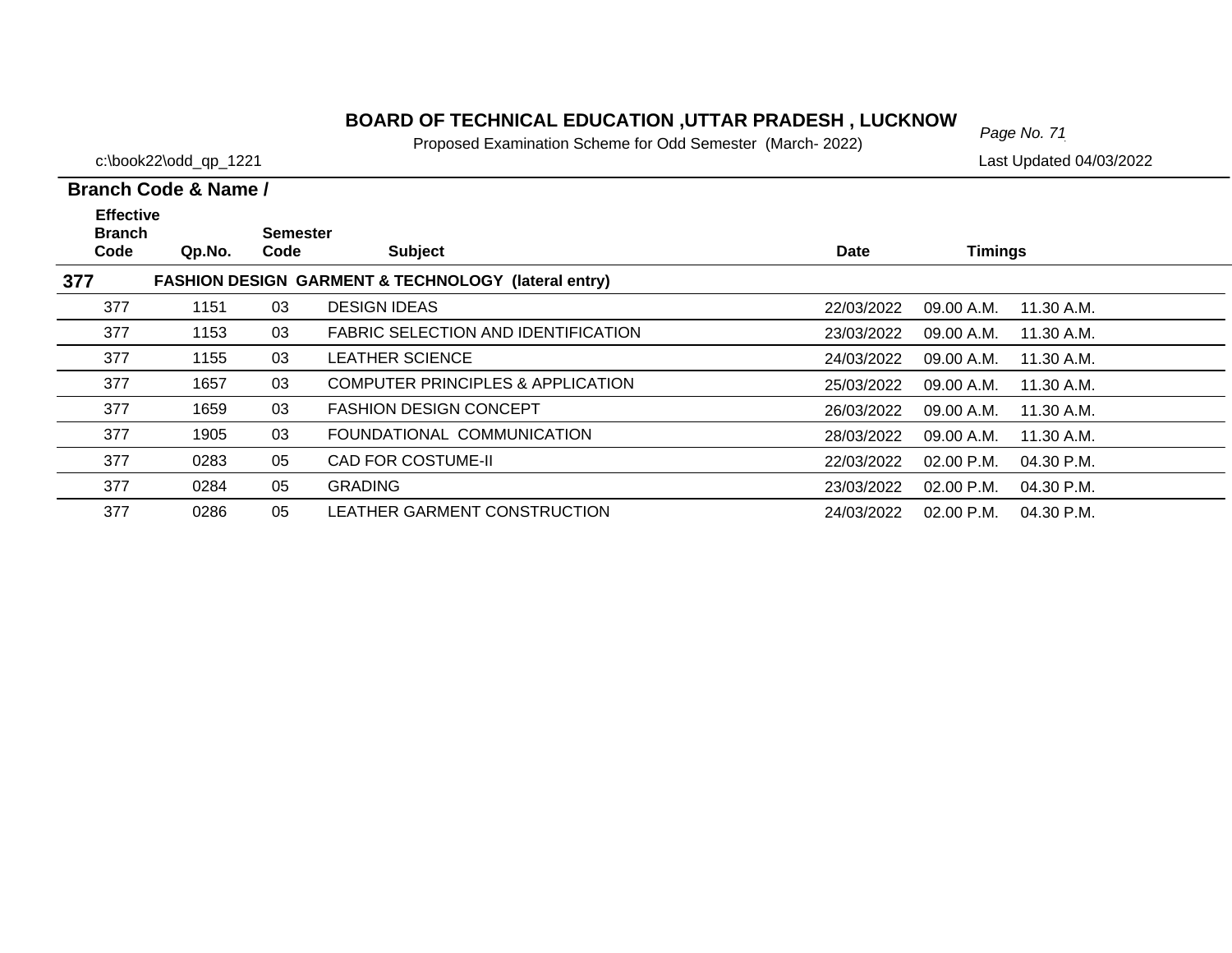# *Page No. 72* **BOARD OF TECHNICAL EDUCATION ,UTTAR PRADESH , LUCKNOW**

Proposed Examination Scheme for Odd Semester (March- 2022)

 $\overline{\phantom{0}}$ 

#### c:\book22\odd\_qp\_1221 Last Updated 04/03/2022

| Branch Code & Name / |        |                 |                                                  |             |                |            |  |
|----------------------|--------|-----------------|--------------------------------------------------|-------------|----------------|------------|--|
| <b>Effective</b>     |        |                 |                                                  |             |                |            |  |
| <b>Branch</b>        |        | <b>Semester</b> |                                                  |             |                |            |  |
| Code                 | Qp.No. | Code            | <b>Subject</b>                                   | <b>Date</b> | <b>Timings</b> |            |  |
| 378                  |        |                 | <b>ELECTRICAL ENGINEERING (Iateral entry)</b>    |             |                |            |  |
| 378                  | 2041   | 03              | <b>APPLIED MATHEMATICS - I</b>                   | 22/03/2022  | 09.00 A.M.     | 11.30 A.M. |  |
| 378                  | 2042   | 03              | <b>APPLIED PHYSICS-I</b>                         | 23/03/2022  | 09.00 A.M.     | 11.30 A.M. |  |
| 378                  | 2043   | 03              | <b>APPLIED CHEMISTRY</b>                         | 24/03/2022  | 09.00 A.M.     | 11.30 A.M. |  |
| 378                  | 2040   | 03              | <b>COMMUNICATION SKILLS-I</b>                    | 25/03/2022  | 09.00 A.M.     | 11.30 A.M. |  |
| 378                  | 2100   | 03              | <b>ENVIRONMENTAL STUDIES</b>                     | 28/03/2022  | 09.00 A.M.     | 11.30 A.M. |  |
| 378                  | 2110   | 03              | <b>DIGITAL ELECTRONICS</b>                       | 29/03/2022  | 09.00 A.M.     | 11.30 A.M. |  |
| 378                  | 2111   | 03              | ELECTRICAL AND ELECTRONICS ENGINEERING MATERIALS | 30/03/2022  | 09.00 A.M.     | 11.30 A.M. |  |
| 378                  | 2176   | 03              | ELECTRICAL INSTRUMENTS AND MEASUREMENT           | 31/03/2022  | 09.00 A.M.     | 11.30 A.M. |  |
| 378                  | 2181   | 03              | <b>ELECTRICAL MACHINE-I</b>                      | 01/04/2022  | 09.00 A.M.     | 11.30 A.M. |  |
| 378                  | 2109   | 03              | <b>APPLIED MATHEMATICS-III</b>                   | 02/04/2022  | 02.00 P.M.     | 04.30 P.M. |  |
| 378                  | 2331   | 05              | CONTROL OF ELECTRICAL MACHINES (ELECTIVE)        | 22/03/2022  | 02.00 P.M.     | 04.30 P.M. |  |
| 378                  | 2332   | 05              | ELECTRIC TRACTION (ELECTIVE)                     | 22/03/2022  | 02.00 P.M.     | 04.30 P.M. |  |
| 378                  | 2333   | 05              | RENEWABLE SOURCES OF ENERGY (ELECTIVE)           | 22/03/2022  | 02.00 P.M.     | 04.30 P.M. |  |
| 378                  | 2334   | 05              | <b>ENERGY MANAGEMENT (ELECTIVE)</b>              | 22/03/2022  | 02.00 P.M.     | 04.30 P.M. |  |
| 378                  | 2292   | 05              | PLC, MICROCONTROLLER AND SCADA                   | 23/03/2022  | 02.00 P.M.     | 04.30 P.M. |  |
| 378                  | 2330   | 05              | <b>ELECTRICAL MACHINES-II</b>                    | 24/03/2022  | 02.00 P.M.     | 04.30 P.M. |  |
| 378                  | 2338   | 05              | SWITCH GEAR AND PROTECTION                       | 25/03/2022  | 02.00 P.M.     | 04.30 P.M. |  |
| 378                  | 2337   | 05              | INDUSTRIAL MANAGEMENT & ENTREPRENEURSHIP         | 30/03/2022  | 02.00 P.M.     | 04.30 P.M. |  |

DEVELOPMENT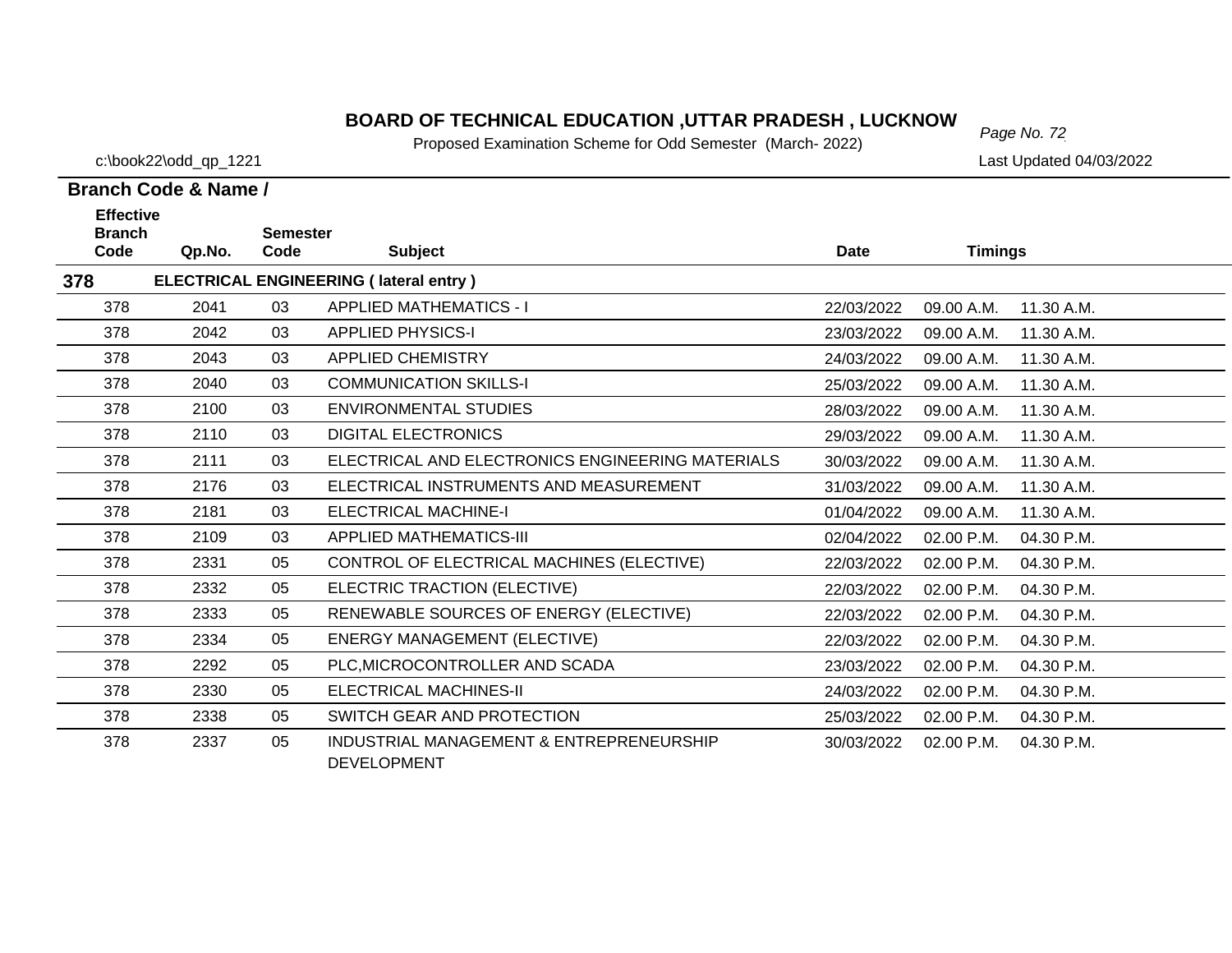# *Page No. 73* **BOARD OF TECHNICAL EDUCATION ,UTTAR PRADESH , LUCKNOW**

Proposed Examination Scheme for Odd Semester (March- 2022)

c:\book22\odd\_qp\_1221 Last Updated 04/03/2022

| <b>Effective</b><br><b>Branch</b> |        |                         |                                                                |             |                |            |
|-----------------------------------|--------|-------------------------|----------------------------------------------------------------|-------------|----------------|------------|
| Code                              | Qp.No. | <b>Semester</b><br>Code | <b>Subject</b>                                                 | <b>Date</b> | <b>Timings</b> |            |
| 379                               |        |                         | ELECTRICAL ENGINEERING (INDUSTRIAL CONTROL) (lateral entry)    |             |                |            |
| 379                               | 2041   | 03                      | <b>APPLIED MATHEMATICS - I</b>                                 | 22/03/2022  | 09.00 A.M.     | 11.30 A.M. |
| 379                               | 2042   | 03                      | <b>APPLIED PHYSICS-I</b>                                       | 23/03/2022  | 09.00 A.M.     | 11.30 A.M. |
| 379                               | 2043   | 03                      | APPLIED CHEMISTRY                                              | 24/03/2022  | 09.00 A.M.     | 11.30 A.M. |
| 379                               | 2040   | 03                      | <b>COMMUNICATION SKILLS-I</b>                                  | 25/03/2022  | 09.00 A.M.     | 11.30 A.M. |
| 379                               | 2100   | 03                      | <b>ENVIRONMENTAL STUDIES</b>                                   | 28/03/2022  | 09.00 A.M.     | 11.30 A.M. |
| 379                               | 2113   | 03                      | DIGITAL PRINCIPLES AND ELECTRONICS                             | 29/03/2022  | 09.00 A.M.     | 11.30 A.M. |
| 379                               | 2111   | 03                      | ELECTRICAL AND ELECTRONICS ENGINEERING MATERIALS               | 30/03/2022  | 09.00 A.M.     | 11.30 A.M. |
| 379                               | 2176   | 03                      | ELECTRICAL INSTRUMENTS AND MEASUREMENT                         | 31/03/2022  | 09.00 A.M.     | 11.30 A.M. |
| 379                               | 2181   | 03                      | <b>ELECTRICAL MACHINE-I</b>                                    | 01/04/2022  | 09.00 A.M.     | 11.30 A.M. |
| 379                               | 2109   | 03                      | <b>APPLIED MATHEMATICS-III</b>                                 | 02/04/2022  | 02.00 P.M.     | 04.30 P.M. |
| 379                               | 2262   | 05                      | <b>INDUSTRIAL CONTROL</b>                                      | 22/03/2022  | 02.00 P.M.     | 04.30 P.M. |
| 379                               | 2292   | 05                      | PLC, MICROCONTROLLER AND SCADA                                 | 23/03/2022  | 02.00 P.M.     | 04.30 P.M. |
| 379                               | 2330   | 05                      | ELECTRICAL MACHINES-II                                         | 24/03/2022  | 02.00 P.M.     | 04.30 P.M. |
| 379                               | 2338   | 05                      | SWITCH GEAR AND PROTECTION                                     | 25/03/2022  | 02.00 P.M.     | 04.30 P.M. |
| 379                               | 2337   | 05                      | INDUSTRIAL MANAGEMENT & ENTREPRENEURSHIP<br><b>DEVELOPMENT</b> | 30/03/2022  | 02.00 P.M.     | 04.30 P.M. |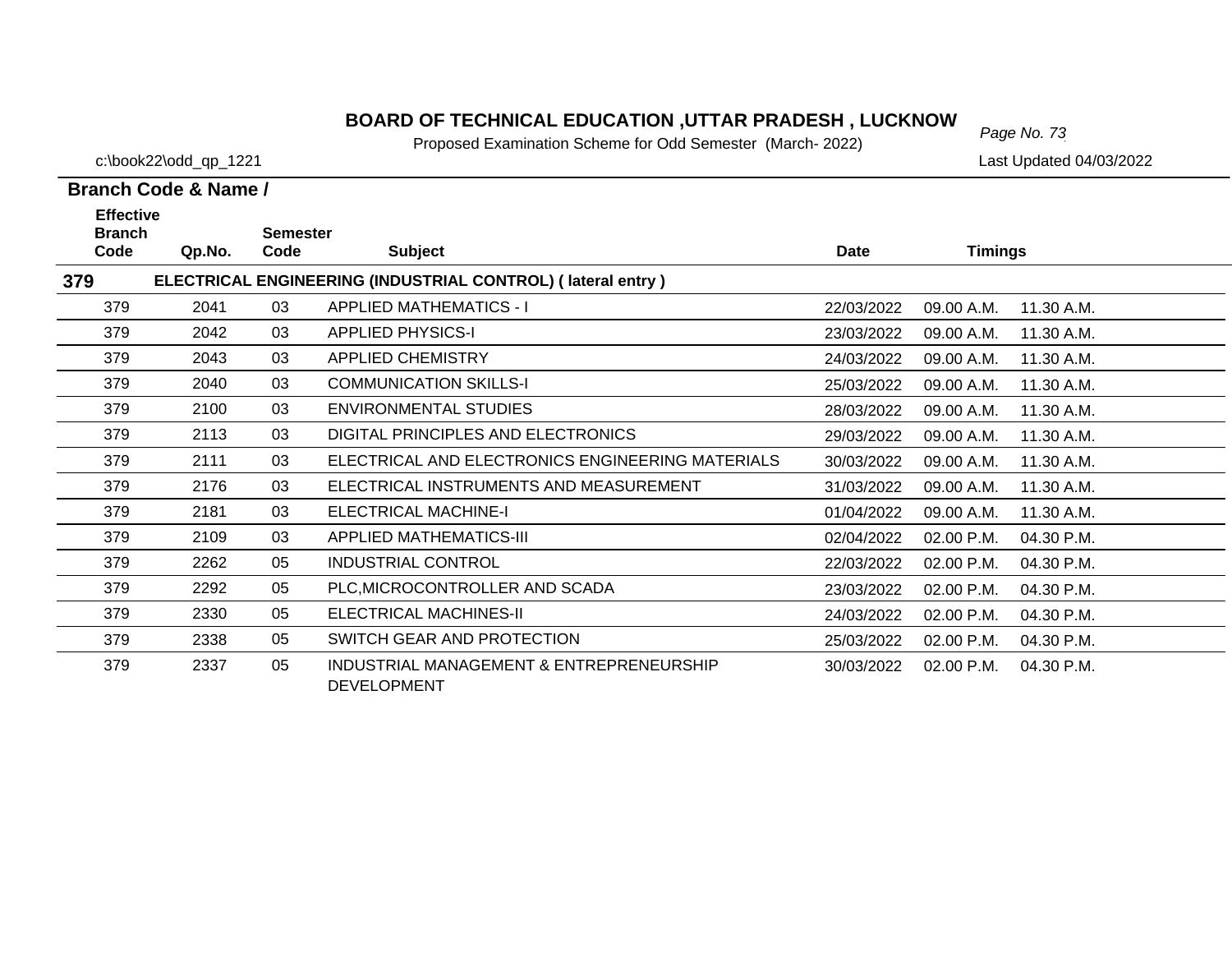# *Page No. 74* **BOARD OF TECHNICAL EDUCATION ,UTTAR PRADESH , LUCKNOW**

Proposed Examination Scheme for Odd Semester (March- 2022)

c:\book22\odd\_qp\_1221 Last Updated 04/03/2022

| <b>Effective</b><br><b>Branch</b> |        | <b>Semester</b> |                                                                |             |                |            |
|-----------------------------------|--------|-----------------|----------------------------------------------------------------|-------------|----------------|------------|
| Code                              | Qp.No. | Code            | <b>Subject</b>                                                 | <b>Date</b> | <b>Timings</b> |            |
| 380                               |        |                 | <b>ELECTRONICS ENGINEERING lateral entry (second year)</b>     |             |                |            |
| 380                               | 2041   | 03              | <b>APPLIED MATHEMATICS - I</b>                                 | 22/03/2022  | 09.00 A.M.     | 11.30 A.M. |
| 380                               | 2042   | 03              | <b>APPLIED PHYSICS-I</b>                                       | 23/03/2022  | 09.00 A.M.     | 11.30 A.M. |
| 380                               | 2043   | 03              | <b>APPLIED CHEMISTRY</b>                                       | 24/03/2022  | 09.00 A.M.     | 11.30 A.M. |
| 380                               | 2040   | 03              | <b>COMMUNICATION SKILLS-I</b>                                  | 25/03/2022  | 09.00 A.M.     | 11.30 A.M. |
| 380                               | 2100   | 03              | <b>ENVIRONMENTAL STUDIES</b>                                   | 28/03/2022  | 09.00 A.M.     | 11.30 A.M. |
| 380                               | 2182   | 03              | ELECTRONICS DEVICES AND CIRCUITS                               | 29/03/2022  | 09.00 A.M.     | 11.30 A.M. |
| 380                               | 2183   | 03              | ELECTRICAL ENGINEERING-II                                      | 30/03/2022  | 09.00 A.M.     | 11.30 A.M. |
| 380                               | 2189   | 03              | <b>DIGITAL ELECTRONICS</b>                                     | 31/03/2022  | 09.00 A.M.     | 11.30 A.M. |
| 380                               | 2109   | 03              | <b>APPLIED MATHEMATICS-III</b>                                 | 02/04/2022  | 02.00 P.M.     | 04.30 P.M. |
| 380                               | 2235   | 05              | <b>CONSUMER ELECTRONICS</b>                                    | 22/03/2022  | 02.00 P.M.     | 04.30 P.M. |
| 380                               | 2278   | 05              | MICROPROCESSOR AND PERIPHERAL DEVICES                          | 23/03/2022  | 02.00 P.M.     | 04.30 P.M. |
| 380                               | 2289   | 05              | OPTICAL FIBER COMMUNICATION                                    | 24/03/2022  | 02.00 P.M.     | 04.30 P.M. |
| 380                               | 2299   | 05              | PROGRAMMING USING C                                            | 25/03/2022  | 02.00 P.M.     | 04.30 P.M. |
| 380                               | 2337   | 05              | INDUSTRIAL MANAGEMENT & ENTREPRENEURSHIP<br><b>DEVELOPMENT</b> | 30/03/2022  | 02.00 P.M.     | 04.30 P.M. |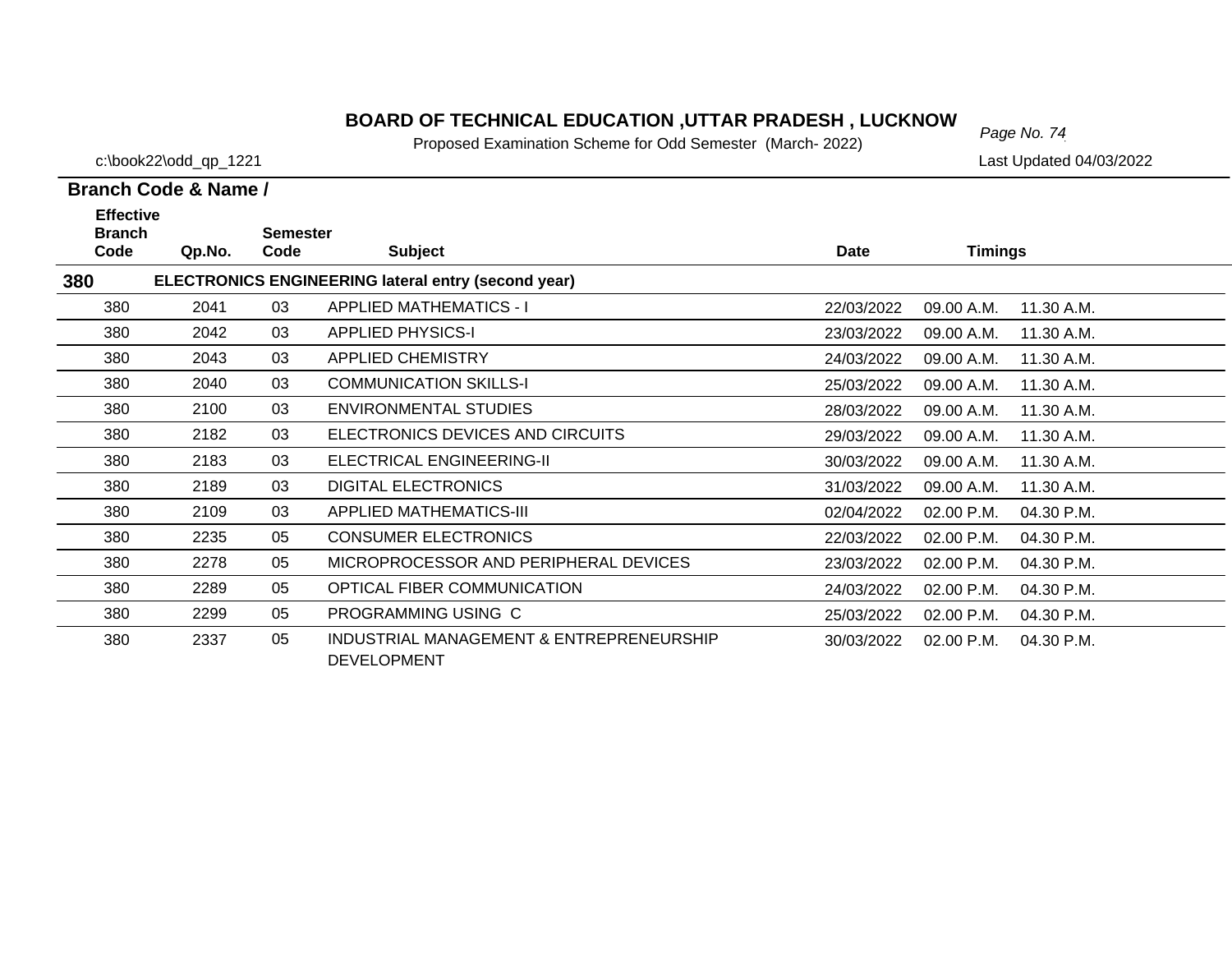# *Page No. 75* **BOARD OF TECHNICAL EDUCATION ,UTTAR PRADESH , LUCKNOW**

Proposed Examination Scheme for Odd Semester (March- 2022)

c:\book22\odd\_qp\_1221 Last Updated 04/03/2022

| <b>Effective</b>      |        |                         |                                                                             |            |                |            |
|-----------------------|--------|-------------------------|-----------------------------------------------------------------------------|------------|----------------|------------|
| <b>Branch</b><br>Code | Qp.No. | <b>Semester</b><br>Code | <b>Subject</b>                                                              | Date       | <b>Timings</b> |            |
| 381                   |        |                         | <b>ELECTRONICS ENGINEERING (MODERN CONSUMER ELECTRONICS (lateral entry)</b> |            |                |            |
| 381                   | 2041   | 03                      | <b>APPLIED MATHEMATICS - I</b>                                              | 22/03/2022 | 09.00 A.M.     | 11.30 A.M. |
| 381                   | 2042   | 03                      | <b>APPLIED PHYSICS-I</b>                                                    | 23/03/2022 | 09.00 A.M.     | 11.30 A.M. |
| 381                   | 2043   | 03                      | <b>APPLIED CHEMISTRY</b>                                                    | 24/03/2022 | 09.00 A.M.     | 11.30 A.M. |
| 381                   | 2040   | 03                      | <b>COMMUNICATION SKILLS-I</b>                                               | 25/03/2022 | 09.00 A.M.     | 11.30 A.M. |
| 381                   | 2100   | 03                      | <b>ENVIRONMENTAL STUDIES</b>                                                | 28/03/2022 | 09.00 A.M.     | 11.30 A.M. |
| 381                   | 2182   | 03                      | ELECTRONICS DEVICES AND CIRCUITS                                            | 29/03/2022 | 09.00 A.M.     | 11.30 A.M. |
| 381                   | 2183   | 03                      | ELECTRICAL ENGINEERING-II                                                   | 30/03/2022 | 09.00 A.M.     | 11.30 A.M. |
| 381                   | 2189   | 03                      | <b>DIGITAL ELECTRONICS</b>                                                  | 31/03/2022 | 09.00 A.M.     | 11.30 A.M. |
| 381                   | 2109   | 03                      | <b>APPLIED MATHEMATICS-III</b>                                              | 02/04/2022 | 02.00 P.M.     | 04.30 P.M. |
| 381                   | 2235   | 05                      | <b>CONSUMER ELECTRONICS</b>                                                 | 22/03/2022 | 02.00 P.M.     | 04.30 P.M. |
| 381                   | 2278   | 05                      | MICROPROCESSOR AND PERIPHERAL DEVICES                                       | 23/03/2022 | 02.00 P.M.     | 04.30 P.M. |
| 381                   | 2289   | 05                      | OPTICAL FIBER COMMUNICATION                                                 | 24/03/2022 | 02.00 P.M.     | 04.30 P.M. |
| 381                   | 2299   | 05                      | PROGRAMMING USING C                                                         | 25/03/2022 | 02.00 P.M.     | 04.30 P.M. |
| 381                   | 2337   | 05                      | INDUSTRIAL MANAGEMENT & ENTREPRENEURSHIP<br><b>DEVELOPMENT</b>              | 30/03/2022 | 02.00 P.M.     | 04.30 P.M. |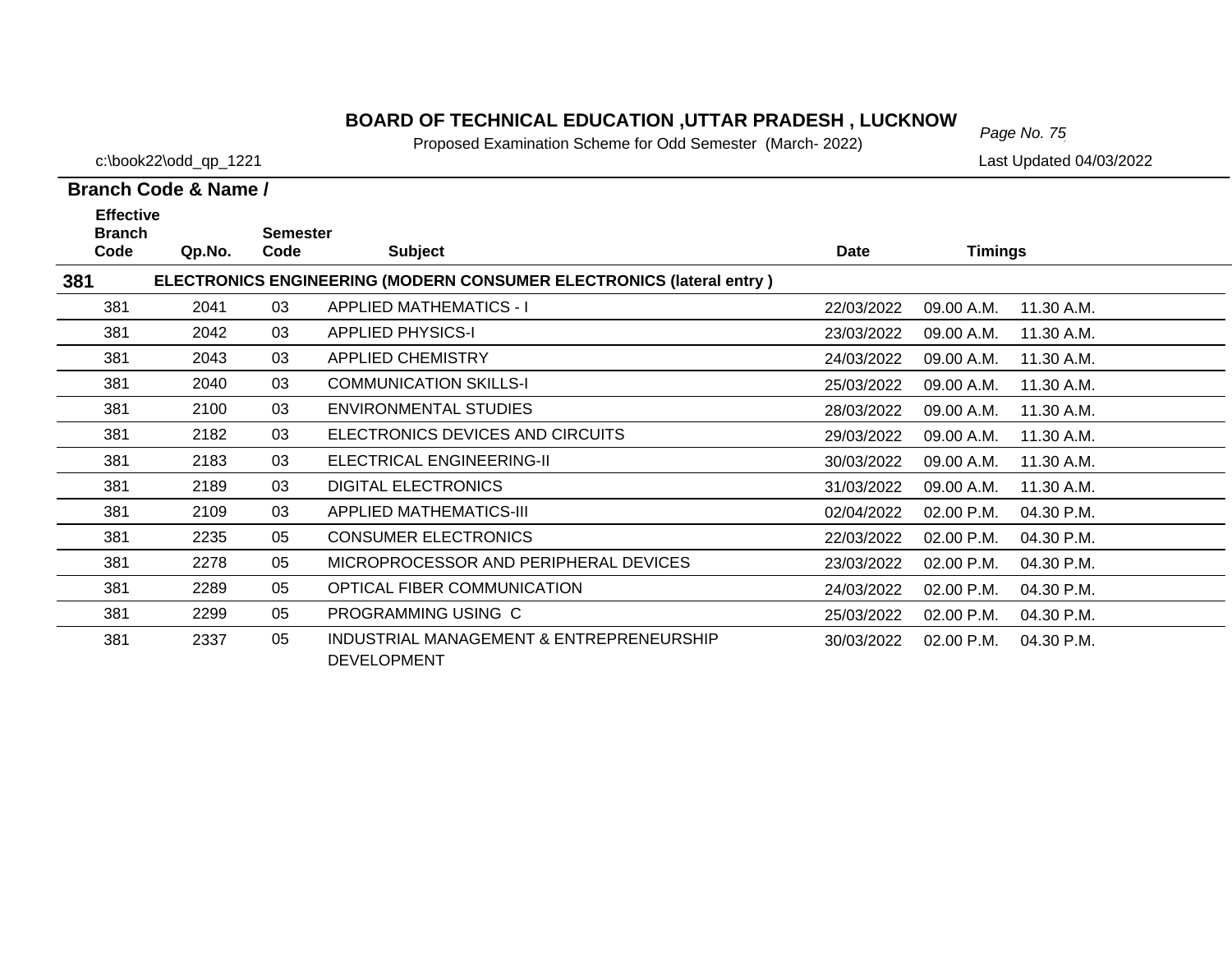# *Page No. 76* **BOARD OF TECHNICAL EDUCATION ,UTTAR PRADESH , LUCKNOW**

Proposed Examination Scheme for Odd Semester (March- 2022)

c:\book22\odd\_qp\_1221 Last Updated 04/03/2022

| <b>Effective</b>      |        |                         |                                                                                        |            |                |            |
|-----------------------|--------|-------------------------|----------------------------------------------------------------------------------------|------------|----------------|------------|
| <b>Branch</b><br>Code | Qp.No. | <b>Semester</b><br>Code | <b>Subject</b>                                                                         | Date       | <b>Timings</b> |            |
| 382                   |        |                         | <b>ELECTRONICS ENGINEERING (ADVANCE MICROPROCESSOR &amp; INTERFACE (lateral entry)</b> |            |                |            |
| 382                   | 2041   | 03                      | <b>APPLIED MATHEMATICS - I</b>                                                         | 22/03/2022 | 09.00 A.M.     | 11.30 A.M. |
| 382                   | 2042   | 03                      | <b>APPLIED PHYSICS-I</b>                                                               | 23/03/2022 | 09.00 A.M.     | 11.30 A.M. |
| 382                   | 2043   | 03                      | <b>APPLIED CHEMISTRY</b>                                                               | 24/03/2022 | 09.00 A.M.     | 11.30 A.M. |
| 382                   | 2040   | 03                      | <b>COMMUNICATION SKILLS-I</b>                                                          | 25/03/2022 | 09.00 A.M.     | 11.30 A.M. |
| 382                   | 2100   | 03                      | <b>ENVIRONMENTAL STUDIES</b>                                                           | 28/03/2022 | 09.00 A.M.     | 11.30 A.M. |
| 382                   | 2182   | 03                      | ELECTRONICS DEVICES AND CIRCUITS                                                       | 29/03/2022 | 09.00 A.M.     | 11.30 A.M. |
| 382                   | 2183   | 03                      | ELECTRICAL ENGINEERING-II                                                              | 30/03/2022 | 09.00 A.M.     | 11.30 A.M. |
| 382                   | 2189   | 03                      | <b>DIGITAL ELECTRONICS</b>                                                             | 31/03/2022 | 09.00 A.M.     | 11.30 A.M. |
| 382                   | 2109   | 03                      | <b>APPLIED MATHEMATICS-III</b>                                                         | 02/04/2022 | 02.00 P.M.     | 04.30 P.M. |
| 382                   | 2235   | 05                      | <b>CONSUMER ELECTRONICS</b>                                                            | 22/03/2022 | 02.00 P.M.     | 04.30 P.M. |
| 382                   | 2278   | 05                      | MICROPROCESSOR AND PERIPHERAL DEVICES                                                  | 23/03/2022 | 02.00 P.M.     | 04.30 P.M. |
| 382                   | 2289   | 05                      | OPTICAL FIBER COMMUNICATION                                                            | 24/03/2022 | 02.00 P.M.     | 04.30 P.M. |
| 382                   | 2299   | 05                      | PROGRAMMING USING C                                                                    | 25/03/2022 | 02.00 P.M.     | 04.30 P.M. |
| 382                   | 2337   | 05                      | INDUSTRIAL MANAGEMENT & ENTREPRENEURSHIP<br><b>DEVELOPMENT</b>                         | 30/03/2022 | 02.00 P.M.     | 04.30 P.M. |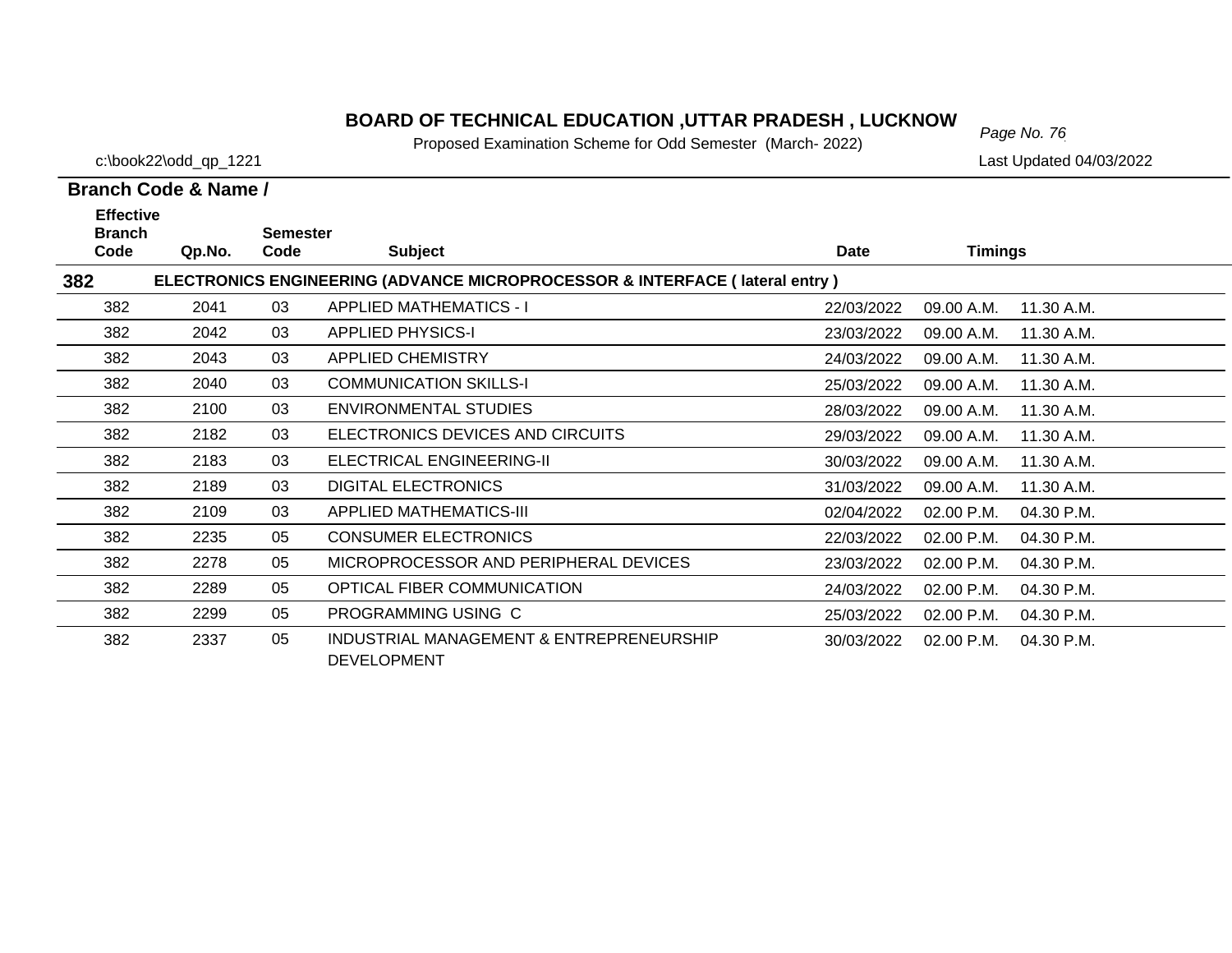# *Page No. 77* **BOARD OF TECHNICAL EDUCATION ,UTTAR PRADESH , LUCKNOW**

Proposed Examination Scheme for Odd Semester (March- 2022)

c:\book22\odd\_qp\_1221 Last Updated 04/03/2022

| <b>Effective</b><br><b>Branch</b>                                  |        | <b>Semester</b> |                                                                |             |                |            |  |  |  |
|--------------------------------------------------------------------|--------|-----------------|----------------------------------------------------------------|-------------|----------------|------------|--|--|--|
| Code                                                               | Qp.No. | Code            | <b>Subject</b>                                                 | <b>Date</b> | <b>Timings</b> |            |  |  |  |
| ELECTRONICS ENGINEERING (MICRO ELECTRONICS) (lateral entry)<br>383 |        |                 |                                                                |             |                |            |  |  |  |
| 383                                                                | 2041   | 03              | <b>APPLIED MATHEMATICS - I</b>                                 | 22/03/2022  | 09.00 A.M.     | 11.30 A.M. |  |  |  |
| 383                                                                | 2042   | 03              | <b>APPLIED PHYSICS-I</b>                                       | 23/03/2022  | 09.00 A.M.     | 11.30 A.M. |  |  |  |
| 383                                                                | 2043   | 03              | APPLIED CHEMISTRY                                              | 24/03/2022  | 09.00 A.M.     | 11.30 A.M. |  |  |  |
| 383                                                                | 2040   | 03              | <b>COMMUNICATION SKILLS-I</b>                                  | 25/03/2022  | 09.00 A.M.     | 11.30 A.M. |  |  |  |
| 383                                                                | 2100   | 03              | <b>ENVIRONMENTAL STUDIES</b>                                   | 28/03/2022  | 09.00 A.M.     | 11.30 A.M. |  |  |  |
| 383                                                                | 2182   | 03              | ELECTRONICS DEVICES AND CIRCUITS                               | 29/03/2022  | 09.00 A.M.     | 11.30 A.M. |  |  |  |
| 383                                                                | 2183   | 03              | ELECTRICAL ENGINEERING-II                                      | 30/03/2022  | 09.00 A.M.     | 11.30 A.M. |  |  |  |
| 383                                                                | 2189   | 03              | <b>DIGITAL ELECTRONICS</b>                                     | 31/03/2022  | 09.00 A.M.     | 11.30 A.M. |  |  |  |
| 383                                                                | 2109   | 03              | <b>APPLIED MATHEMATICS-III</b>                                 | 02/04/2022  | 02.00 P.M.     | 04.30 P.M. |  |  |  |
| 383                                                                | 2235   | 05              | <b>CONSUMER ELECTRONICS</b>                                    | 22/03/2022  | 02.00 P.M.     | 04.30 P.M. |  |  |  |
| 383                                                                | 2278   | 05              | MICROPROCESSOR AND PERIPHERAL DEVICES                          | 23/03/2022  | 02.00 P.M.     | 04.30 P.M. |  |  |  |
| 383                                                                | 2289   | 05              | OPTICAL FIBER COMMUNICATION                                    | 24/03/2022  | 02.00 P.M.     | 04.30 P.M. |  |  |  |
| 383                                                                | 2299   | 05              | PROGRAMMING USING C                                            | 25/03/2022  | 02.00 P.M.     | 04.30 P.M. |  |  |  |
| 383                                                                | 2337   | 05              | INDUSTRIAL MANAGEMENT & ENTREPRENEURSHIP<br><b>DEVELOPMENT</b> | 30/03/2022  | 02.00 P.M.     | 04.30 P.M. |  |  |  |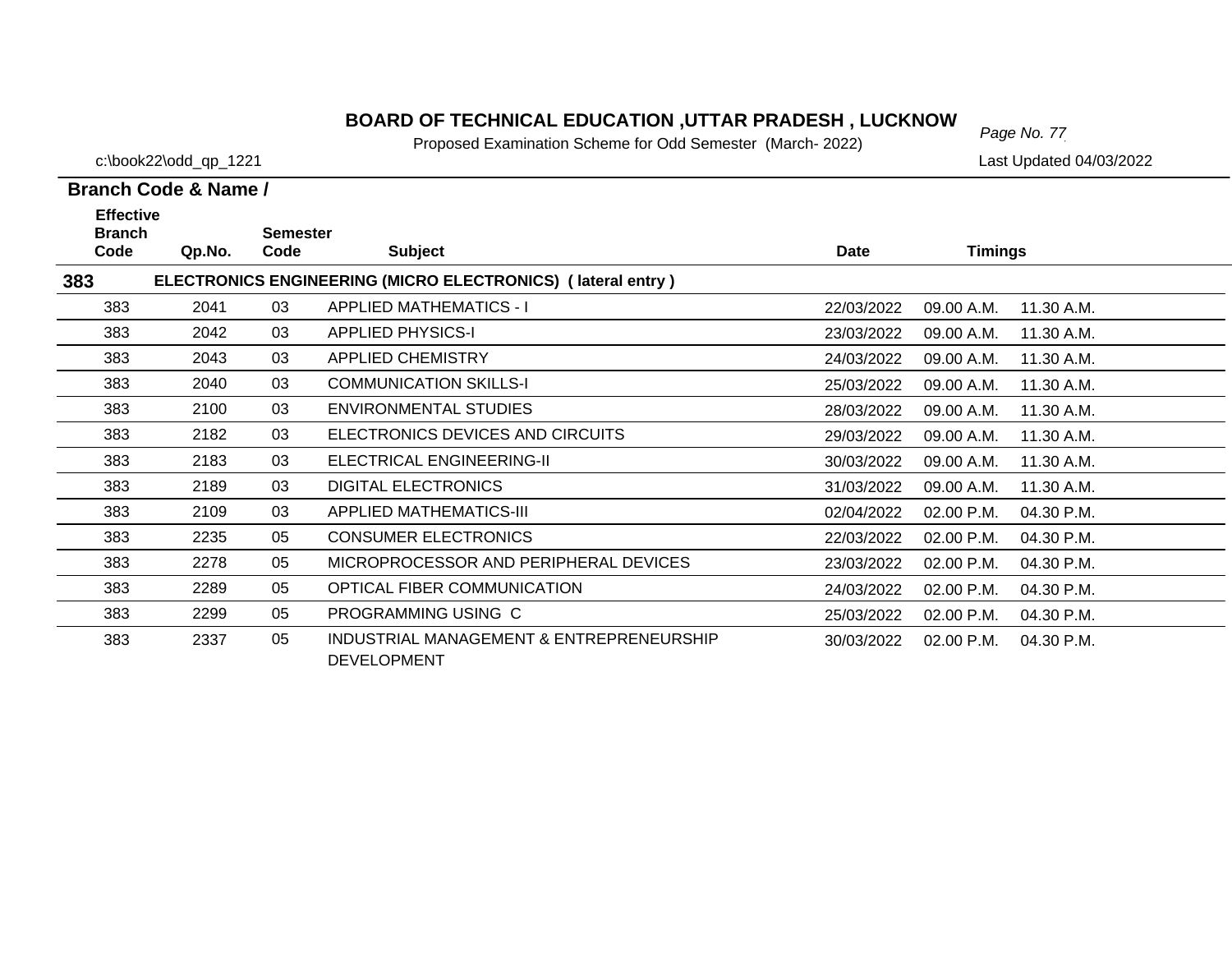# *Page No. 78* **BOARD OF TECHNICAL EDUCATION ,UTTAR PRADESH , LUCKNOW**

Proposed Examination Scheme for Odd Semester (March- 2022)

c:\book22\odd\_qp\_1221 Last Updated 04/03/2022

| <b>Effective</b><br><b>Branch</b> |        | <b>Semester</b> |                                                                |            |                |            |
|-----------------------------------|--------|-----------------|----------------------------------------------------------------|------------|----------------|------------|
| Code                              | Qp.No. | Code            | <b>Subject</b>                                                 | Date       | <b>Timings</b> |            |
| 384                               |        |                 | MECHANICAL ENGINEERING (AUTOMOBILE) (lateral entry)            |            |                |            |
| 384                               | 2041   | 03              | <b>APPLIED MATHEMATICS - I</b>                                 | 22/03/2022 | 09.00 A.M.     | 11.30 A.M. |
| 384                               | 2042   | 03              | <b>APPLIED PHYSICS-I</b>                                       | 23/03/2022 | 09.00 A.M.     | 11.30 A.M. |
| 384                               | 2043   | 03              | <b>APPLIED CHEMISTRY</b>                                       | 24/03/2022 | 09.00 A.M.     | 11.30 A.M. |
| 384                               | 2040   | 03              | <b>COMMUNICATION SKILLS-I</b>                                  | 25/03/2022 | 09.00 A.M.     | 11.30 A.M. |
| 384                               | 2117   | 03              | <b>ENGINEERING MATERIALS</b>                                   | 28/03/2022 | 09.00 A.M.     | 11.30 A.M. |
| 384                               | 2118   | 03              | <b>WORKSHOP TECHNOLOGY</b>                                     | 29/03/2022 | 09.00 A.M.     | 11.30 A.M. |
| 384                               | 2184   | 03              | <b>MECHANICS OF SOLIDS</b>                                     | 30/03/2022 | 09.00 A.M.     | 11.30 A.M. |
| 384                               | 2185   | 03              | THERMAL ENGINEERING                                            | 31/03/2022 | 09.00 A.M.     | 11.30 A.M. |
| 384                               | 2109   | 03              | <b>APPLIED MATHEMATICS-III</b>                                 | 02/04/2022 | 02.00 P.M.     | 04.30 P.M. |
| 384                               | 2220   | 05              | <b>AUTOMOBILE ENGINEERING</b>                                  | 22/03/2022 | 02.00 P.M.     | 04.30 P.M. |
| 384                               | 2270   | 05              | <b>MACHINE DESIGN</b>                                          | 23/03/2022 | 02.00 P.M.     | 04.30 P.M. |
| 384                               | 2298   | 05              | PRODUCTION MANAGEMENT                                          | 24/03/2022 | 02.00 P.M.     | 04.30 P.M. |
| 384                               | 2322   | 05              | PRODUCTION TECHNOLOGY                                          | 25/03/2022 | 02.00 P.M.     | 04.30 P.M. |
| 384                               | 2335   | 05              | THEORY OF MACHINES                                             | 26/03/2022 | 02.00 P.M.     | 04.30 P.M. |
| 384                               | 2337   | 05              | INDUSTRIAL MANAGEMENT & ENTREPRENEURSHIP<br><b>DEVELOPMENT</b> | 30/03/2022 | 02.00 P.M.     | 04.30 P.M. |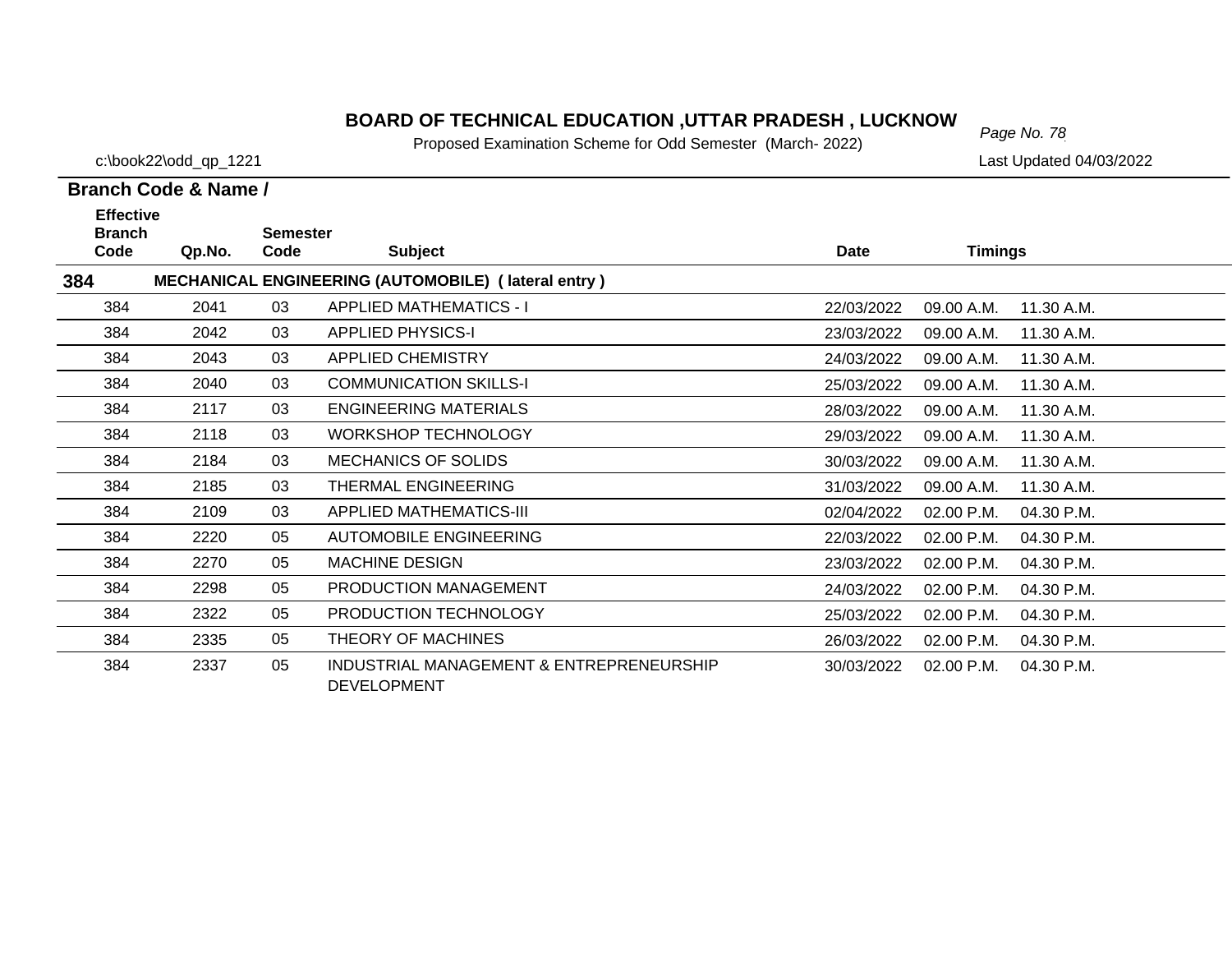# *Page No. 79* **BOARD OF TECHNICAL EDUCATION ,UTTAR PRADESH , LUCKNOW**

Proposed Examination Scheme for Odd Semester (March- 2022)

c:\book22\odd\_qp\_1221 Last Updated 04/03/2022

| <b>Effective</b>      |        |                         |                                                                       |             |                |            |
|-----------------------|--------|-------------------------|-----------------------------------------------------------------------|-------------|----------------|------------|
| <b>Branch</b><br>Code | Qp.No. | <b>Semester</b><br>Code | <b>Subject</b>                                                        | <b>Date</b> | <b>Timings</b> |            |
| 385                   |        |                         | <b>MECHANICAL ENGINEERING (COMPUTER AIDED DESIGN) (lateral entry)</b> |             |                |            |
| 385                   | 2041   | 03                      | <b>APPLIED MATHEMATICS - I</b>                                        | 22/03/2022  | 09.00 A.M.     | 11.30 A.M. |
| 385                   | 2042   | 03                      | <b>APPLIED PHYSICS-I</b>                                              | 23/03/2022  | 09.00 A.M.     | 11.30 A.M. |
| 385                   | 2043   | 03                      | <b>APPLIED CHEMISTRY</b>                                              | 24/03/2022  | 09.00 A.M.     | 11.30 A.M. |
| 385                   | 2040   | 03                      | <b>COMMUNICATION SKILLS-I</b>                                         | 25/03/2022  | 09.00 A.M.     | 11.30 A.M. |
| 385                   | 2117   | 03                      | <b>ENGINEERING MATERIALS</b>                                          | 28/03/2022  | 09.00 A.M.     | 11.30 A.M. |
| 385                   | 2118   | 03                      | <b>WORKSHOP TECHNOLOGY</b>                                            | 29/03/2022  | 09.00 A.M.     | 11.30 A.M. |
| 385                   | 2184   | 03                      | <b>MECHANICS OF SOLIDS</b>                                            | 30/03/2022  | 09.00 A.M.     | 11.30 A.M. |
| 385                   | 2185   | 03                      | THERMAL ENGINEERING                                                   | 31/03/2022  | 09.00 A.M.     | 11.30 A.M. |
| 385                   | 2109   | 03                      | <b>APPLIED MATHEMATICS-III</b>                                        | 02/04/2022  | 02.00 P.M.     | 04.30 P.M. |
| 385                   | 2220   | 05                      | <b>AUTOMOBILE ENGINEERING</b>                                         | 22/03/2022  | 02.00 P.M.     | 04.30 P.M. |
| 385                   | 2270   | 05                      | <b>MACHINE DESIGN</b>                                                 | 23/03/2022  | 02.00 P.M.     | 04.30 P.M. |
| 385                   | 2298   | 05                      | PRODUCTION MANAGEMENT                                                 | 24/03/2022  | 02.00 P.M.     | 04.30 P.M. |
| 385                   | 2322   | 05                      | PRODUCTION TECHNOLOGY                                                 | 25/03/2022  | 02.00 P.M.     | 04.30 P.M. |
| 385                   | 2335   | 05                      | THEORY OF MACHINES                                                    | 26/03/2022  | 02.00 P.M.     | 04.30 P.M. |
| 385                   | 2337   | 05                      | INDUSTRIAL MANAGEMENT & ENTREPRENEURSHIP<br><b>DEVELOPMENT</b>        | 30/03/2022  | 02.00 P.M.     | 04.30 P.M. |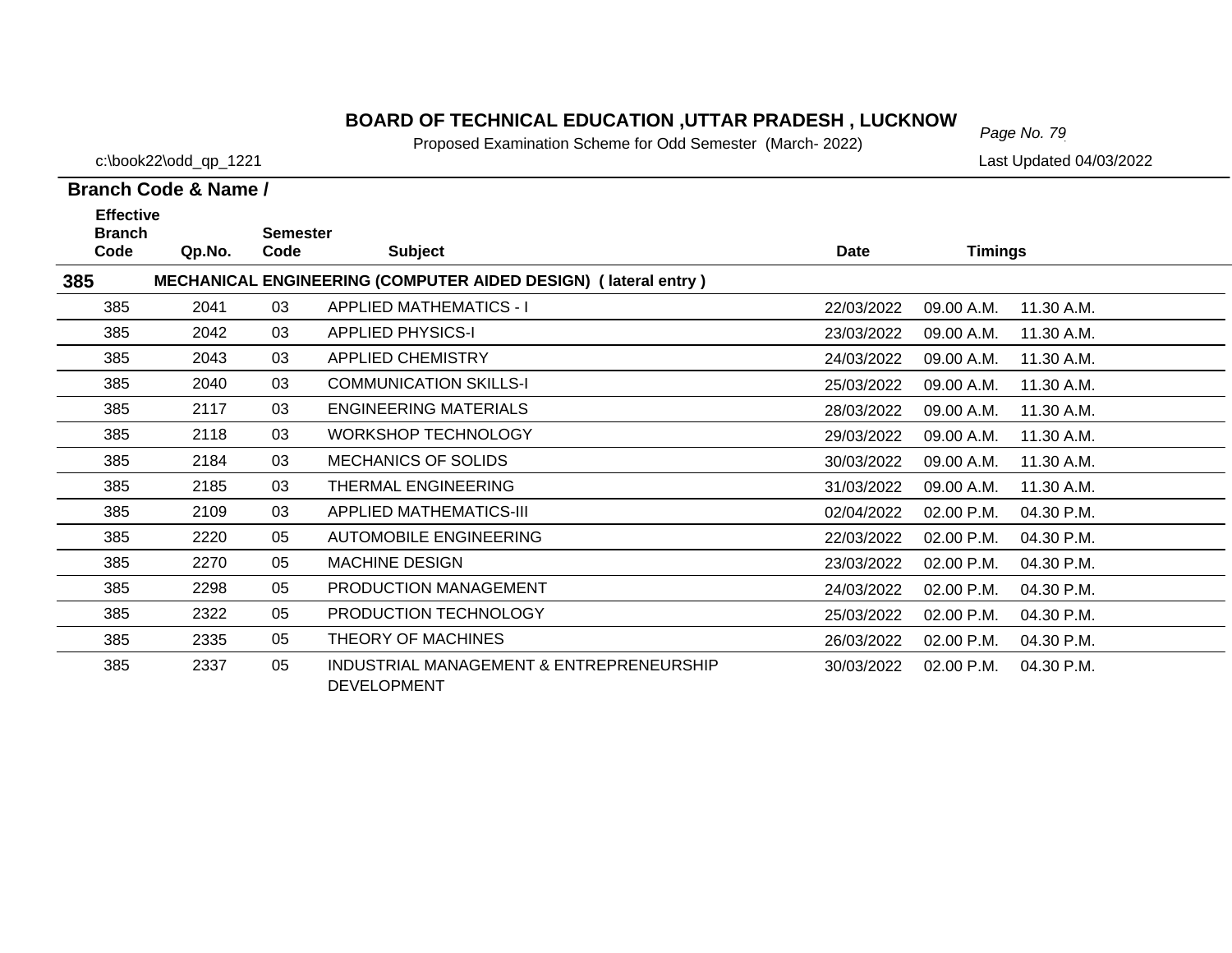# *Page No. 80* **BOARD OF TECHNICAL EDUCATION ,UTTAR PRADESH , LUCKNOW**

Proposed Examination Scheme for Odd Semester (March- 2022)

c:\book22\odd\_qp\_1221 Last Updated 04/03/2022

| <b>Effective</b><br><b>Branch</b> |        | <b>Semester</b> |                                                                |            |                |            |
|-----------------------------------|--------|-----------------|----------------------------------------------------------------|------------|----------------|------------|
| Code                              | Qp.No. | Code            | <b>Subject</b>                                                 | Date       | <b>Timings</b> |            |
| 386                               |        |                 | <b>MECHANICAL ENGINEERING (PRODUCTION) (lateral entry)</b>     |            |                |            |
| 386                               | 2041   | 03              | <b>APPLIED MATHEMATICS - I</b>                                 | 22/03/2022 | 09.00 A.M.     | 11.30 A.M. |
| 386                               | 2042   | 03              | <b>APPLIED PHYSICS-I</b>                                       | 23/03/2022 | 09.00 A.M.     | 11.30 A.M. |
| 386                               | 2043   | 03              | <b>APPLIED CHEMISTRY</b>                                       | 24/03/2022 | 09.00 A.M.     | 11.30 A.M. |
| 386                               | 2040   | 03              | <b>COMMUNICATION SKILLS-I</b>                                  | 25/03/2022 | 09.00 A.M.     | 11.30 A.M. |
| 386                               | 2117   | 03              | <b>ENGINEERING MATERIALS</b>                                   | 28/03/2022 | 09.00 A.M.     | 11.30 A.M. |
| 386                               | 2118   | 03              | <b>WORKSHOP TECHNOLOGY</b>                                     | 29/03/2022 | 09.00 A.M.     | 11.30 A.M. |
| 386                               | 2184   | 03              | <b>MECHANICS OF SOLIDS</b>                                     | 30/03/2022 | 09.00 A.M.     | 11.30 A.M. |
| 386                               | 2185   | 03              | THERMAL ENGINEERING                                            | 31/03/2022 | 09.00 A.M.     | 11.30 A.M. |
| 386                               | 2109   | 03              | <b>APPLIED MATHEMATICS-III</b>                                 | 02/04/2022 | 02.00 P.M.     | 04.30 P.M. |
| 386                               | 2220   | 05              | <b>AUTOMOBILE ENGINEERING</b>                                  | 22/03/2022 | 02.00 P.M.     | 04.30 P.M. |
| 386                               | 2270   | 05              | <b>MACHINE DESIGN</b>                                          | 23/03/2022 | 02.00 P.M.     | 04.30 P.M. |
| 386                               | 2298   | 05              | PRODUCTION MANAGEMENT                                          | 24/03/2022 | 02.00 P.M.     | 04.30 P.M. |
| 386                               | 2322   | 05              | PRODUCTION TECHNOLOGY                                          | 25/03/2022 | 02.00 P.M.     | 04.30 P.M. |
| 386                               | 2335   | 05              | THEORY OF MACHINES                                             | 26/03/2022 | 02.00 P.M.     | 04.30 P.M. |
| 386                               | 2337   | 05              | INDUSTRIAL MANAGEMENT & ENTREPRENEURSHIP<br><b>DEVELOPMENT</b> | 30/03/2022 | 02.00 P.M.     | 04.30 P.M. |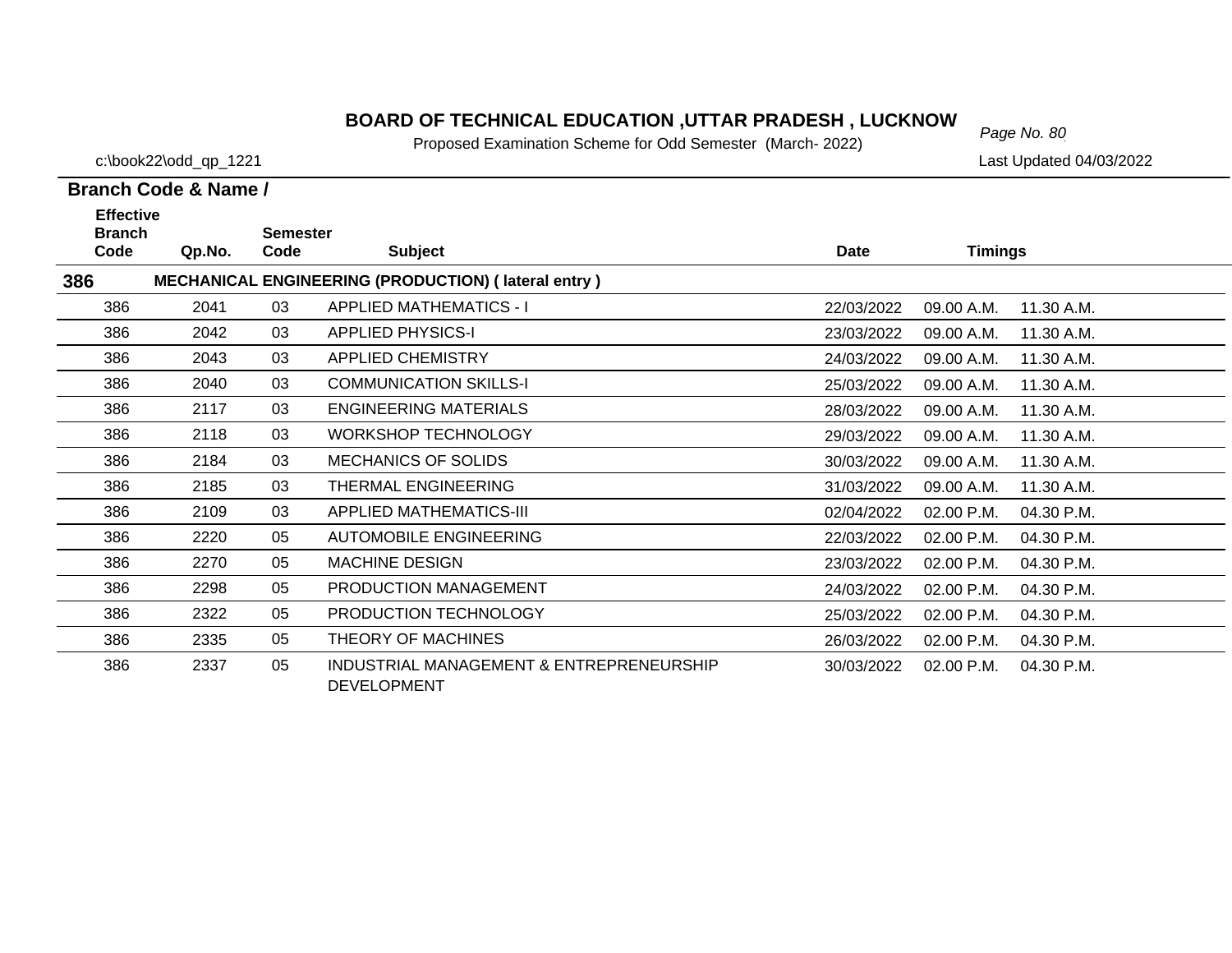# *Page No. 81* **BOARD OF TECHNICAL EDUCATION ,UTTAR PRADESH , LUCKNOW**

Proposed Examination Scheme for Odd Semester (March- 2022)

c:\book22\odd\_qp\_1221 Last Updated 04/03/2022

| <b>Effective</b><br><b>Branch</b> |        | <b>Semester</b> |                                                                                    |            |                |            |
|-----------------------------------|--------|-----------------|------------------------------------------------------------------------------------|------------|----------------|------------|
| Code                              | Qp.No. | Code            | <b>Subject</b>                                                                     | Date       | <b>Timings</b> |            |
| 387                               |        |                 | <b>MECHANICAL ENGINEERING (REFRIGERATION &amp; AIRCONDITIONING (Iateral entry)</b> |            |                |            |
| 387                               | 2041   | 03              | <b>APPLIED MATHEMATICS - I</b>                                                     | 22/03/2022 | 09.00 A.M.     | 11.30 A.M. |
| 387                               | 2042   | 03              | <b>APPLIED PHYSICS-I</b>                                                           | 23/03/2022 | 09.00 A.M.     | 11.30 A.M. |
| 387                               | 2043   | 03              | <b>APPLIED CHEMISTRY</b>                                                           | 24/03/2022 | 09.00 A.M.     | 11.30 A.M. |
| 387                               | 2040   | 03              | <b>COMMUNICATION SKILLS-I</b>                                                      | 25/03/2022 | 09.00 A.M.     | 11.30 A.M. |
| 387                               | 2117   | 03              | <b>ENGINEERING MATERIALS</b>                                                       | 28/03/2022 | 09.00 A.M.     | 11.30 A.M. |
| 387                               | 2118   | 03              | <b>WORKSHOP TECHNOLOGY</b>                                                         | 29/03/2022 | 09.00 A.M.     | 11.30 A.M. |
| 387                               | 2184   | 03              | <b>MECHANICS OF SOLIDS</b>                                                         | 30/03/2022 | 09.00 A.M.     | 11.30 A.M. |
| 387                               | 2185   | 03              | THERMAL ENGINEERING                                                                | 31/03/2022 | 09.00 A.M.     | 11.30 A.M. |
| 387                               | 2109   | 03              | <b>APPLIED MATHEMATICS-III</b>                                                     | 02/04/2022 | 02.00 P.M.     | 04.30 P.M. |
| 387                               | 2217   | 05              | AIR CONDITIONING                                                                   | 22/03/2022 | 02.00 P.M.     | 04.30 P.M. |
| 387                               | 2270   | 05              | <b>MACHINE DESIGN</b>                                                              | 23/03/2022 | 02.00 P.M.     | 04.30 P.M. |
| 387                               | 2298   | 05              | PRODUCTION MANAGEMENT                                                              | 24/03/2022 | 02.00 P.M.     | 04.30 P.M. |
| 387                               | 2322   | 05              | PRODUCTION TECHNOLOGY                                                              | 25/03/2022 | 02.00 P.M.     | 04.30 P.M. |
| 387                               | 2335   | 05              | THEORY OF MACHINES                                                                 | 26/03/2022 | 02.00 P.M.     | 04.30 P.M. |
| 387                               | 2337   | 05              | INDUSTRIAL MANAGEMENT & ENTREPRENEURSHIP<br><b>DEVELOPMENT</b>                     | 30/03/2022 | 02.00 P.M.     | 04.30 P.M. |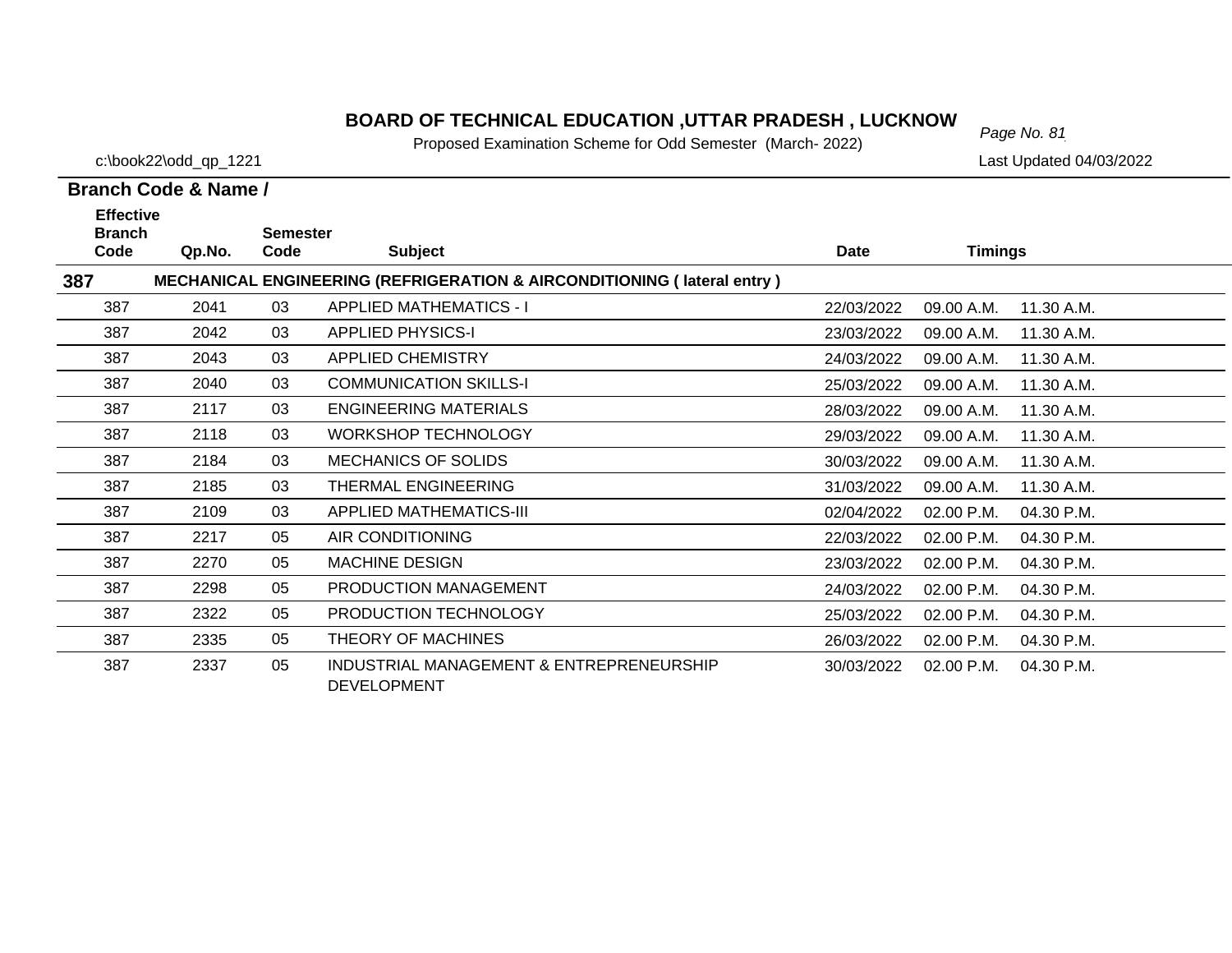# *Page No. 82* **BOARD OF TECHNICAL EDUCATION ,UTTAR PRADESH , LUCKNOW**

Proposed Examination Scheme for Odd Semester (March- 2022)

c:\book22\odd\_qp\_1221 Last Updated 04/03/2022

| <b>Effective</b><br><b>Branch</b> |        | <b>Semester</b> |                                                                |            |                |            |
|-----------------------------------|--------|-----------------|----------------------------------------------------------------|------------|----------------|------------|
| Code                              | Qp.No. | Code            | <b>Subject</b>                                                 | Date       | <b>Timings</b> |            |
| 388                               |        |                 | MECHANICAL ENGINEERING (MAINTENANCE) (lateral entry)           |            |                |            |
| 388                               | 2041   | 03              | <b>APPLIED MATHEMATICS - I</b>                                 | 22/03/2022 | 09.00 A.M.     | 11.30 A.M. |
| 388                               | 2042   | 03              | <b>APPLIED PHYSICS-I</b>                                       | 23/03/2022 | 09.00 A.M.     | 11.30 A.M. |
| 388                               | 2043   | 03              | APPLIED CHEMISTRY                                              | 24/03/2022 | 09.00 A.M.     | 11.30 A.M. |
| 388                               | 2040   | 03              | <b>COMMUNICATION SKILLS-I</b>                                  | 25/03/2022 | 09.00 A.M.     | 11.30 A.M. |
| 388                               | 2117   | 03              | <b>ENGINEERING MATERIALS</b>                                   | 28/03/2022 | 09.00 A.M.     | 11.30 A.M. |
| 388                               | 2118   | 03              | <b>WORKSHOP TECHNOLOGY</b>                                     | 29/03/2022 | 09.00 A.M.     | 11.30 A.M. |
| 388                               | 2184   | 03              | <b>MECHANICS OF SOLIDS</b>                                     | 30/03/2022 | 09.00 A.M.     | 11.30 A.M. |
| 388                               | 2185   | 03              | THERMAL ENGINEERING                                            | 31/03/2022 | 09.00 A.M.     | 11.30 A.M. |
| 388                               | 2109   | 03              | <b>APPLIED MATHEMATICS-III</b>                                 | 02/04/2022 | 02.00 P.M.     | 04.30 P.M. |
| 388                               | 2304   | 05              | <b>REPAIR AND MAINTENANCE-I</b>                                | 22/03/2022 | 02.00 P.M.     | 04.30 P.M. |
| 388                               | 2270   | 05              | <b>MACHINE DESIGN</b>                                          | 23/03/2022 | 02.00 P.M.     | 04.30 P.M. |
| 388                               | 2298   | 05              | PRODUCTION MANAGEMENT                                          | 24/03/2022 | 02.00 P.M.     | 04.30 P.M. |
| 388                               | 2322   | 05              | PRODUCTION TECHNOLOGY                                          | 25/03/2022 | 02.00 P.M.     | 04.30 P.M. |
| 388                               | 2335   | 05              | THEORY OF MACHINES                                             | 26/03/2022 | 02.00 P.M.     | 04.30 P.M. |
| 388                               | 2337   | 05              | INDUSTRIAL MANAGEMENT & ENTREPRENEURSHIP<br><b>DEVELOPMENT</b> | 30/03/2022 | 02.00 P.M.     | 04.30 P.M. |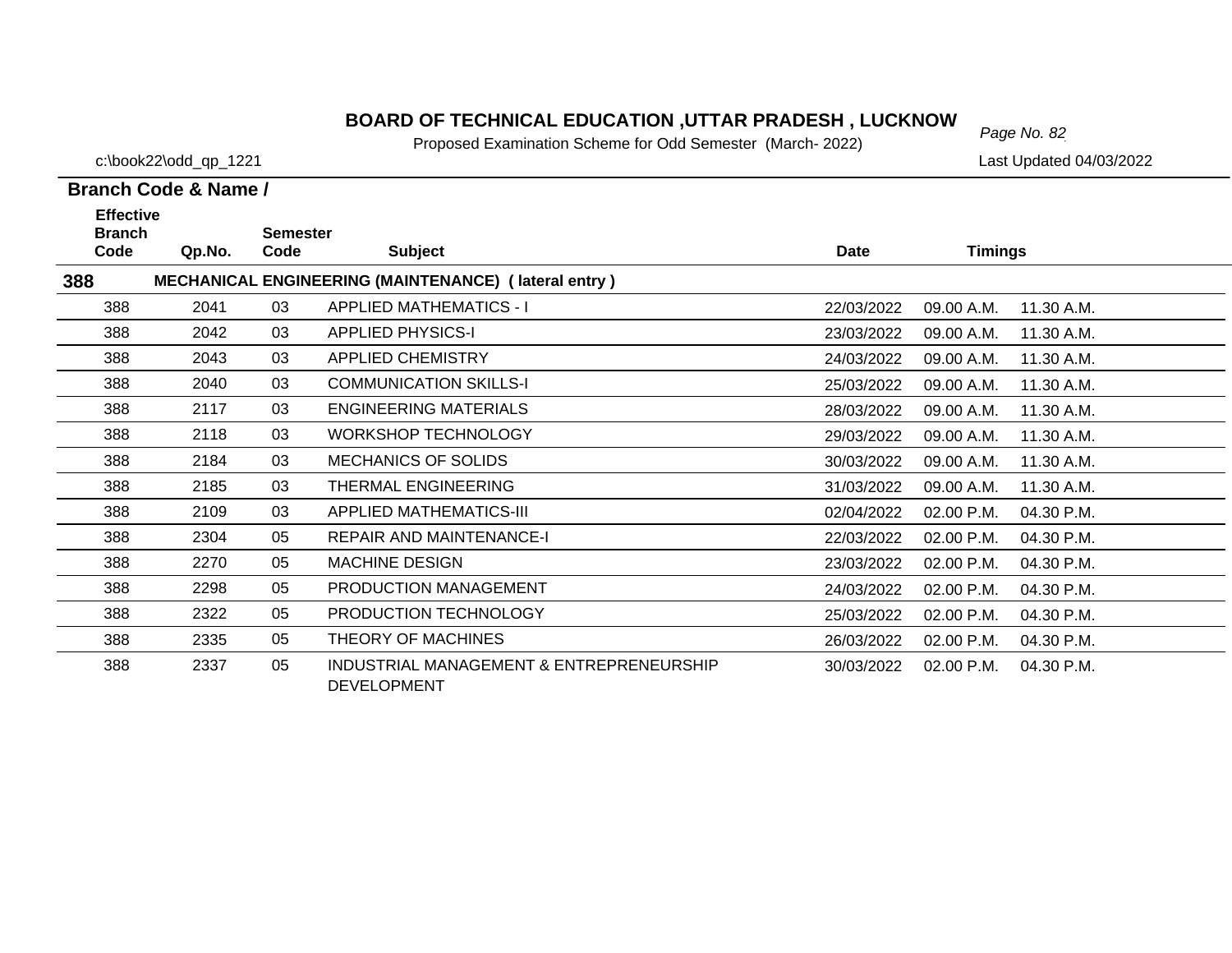# *Page No. 83* **BOARD OF TECHNICAL EDUCATION ,UTTAR PRADESH , LUCKNOW**

Proposed Examination Scheme for Odd Semester (March- 2022)

c:\book22\odd\_qp\_1221 Last Updated 04/03/2022

| <b>Effective</b>      |        |                         |                                                         |            |                |            |
|-----------------------|--------|-------------------------|---------------------------------------------------------|------------|----------------|------------|
| <b>Branch</b><br>Code | Qp.No. | <b>Semester</b><br>Code | <b>Subject</b>                                          | Date       | <b>Timings</b> |            |
| 389                   |        |                         | <b>COMPUTER SCIENCE AND ENGINEERING (lateral entry)</b> |            |                |            |
| 389                   | 2041   | 03                      | <b>APPLIED MATHEMATICS - I</b>                          | 22/03/2022 | 09.00 A.M.     | 11.30 A.M. |
| 389                   | 2042   | 03                      | <b>APPLIED PHYSICS-I</b>                                | 23/03/2022 | 09.00 A.M.     | 11.30 A.M. |
| 389                   | 2043   | 03                      | <b>APPLIED CHEMISTRY</b>                                | 24/03/2022 | 09.00 A.M.     | 11.30 A.M. |
| 389                   | 2040   | 03                      | <b>COMMUNICATION SKILLS-I</b>                           | 25/03/2022 | 09.00 A.M.     | 11.30 A.M. |
| 389                   | 2100   | 03                      | <b>ENVIRONMENTAL STUDIES</b>                            | 28/03/2022 | 09.00 A.M.     | 11.30 A.M. |
| 389                   | 2130   | 03                      | INTERNET AND WEB TECHNOLOGY                             | 29/03/2022 | 09.00 A.M.     | 11.30 A.M. |
| 389                   | 2187   | 03                      | DATA COMMUNICATION AND COMPUTER NETWORK                 | 30/03/2022 | 02.00 P.M.     | 04.30 P.M. |
| 389                   | 2189   | 03                      | <b>DIGITAL ELECTRONICS</b>                              | 31/03/2022 | 09.00 A.M.     | 11.30 A.M. |
| 389                   | 2188   | 03                      | DATA STRUCTURE USING C                                  | 01/04/2022 | 09.00 A.M.     | 11.30 A.M. |
| 389                   | 2109   | 03                      | <b>APPLIED MATHEMATICS-III</b>                          | 02/04/2022 | 02.00 P.M.     | 04.30 P.M. |
| 389                   | 2268   | 05                      | INTERNET OF THINGS                                      | 24/03/2022 | 02.00 P.M.     | 04.30 P.M. |
| 389                   | 2308   | 05                      | SOFTWARE ENGINEERING                                    | 25/03/2022 | 02.00 P.M.     | 04.30 P.M. |
| 389                   | 2231   | 05                      | COMPUTER PROGRAMMING USING PYTHON                       | 26/03/2022 | 02.00 P.M.     | 04.30 P.M. |
| 389                   | 2319   | 05                      | WEB DEVELOPMENT USING PHP                               | 28/03/2022 | 02.00 P.M.     | 04.30 P.M. |
| 389                   | 2134   | 05                      | COMPUTER ARCHITECTURE AND HARDWARE MAINTENANCE          | 31/03/2022 | 02.00 P.M.     | 04.30 P.M. |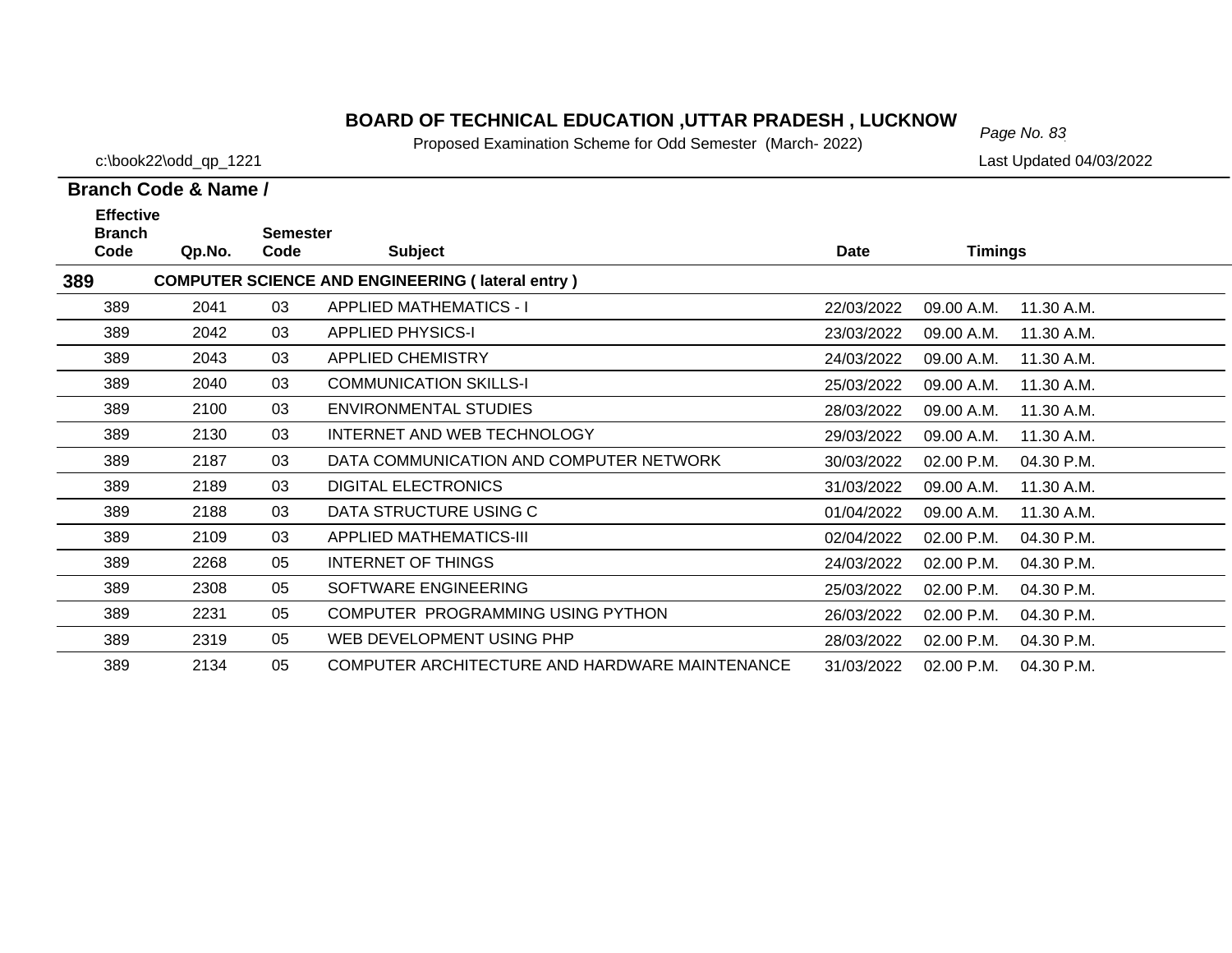# *Page No. 84* **BOARD OF TECHNICAL EDUCATION ,UTTAR PRADESH , LUCKNOW**

Proposed Examination Scheme for Odd Semester (March- 2022)

c:\book22\odd\_qp\_1221 Last Updated 04/03/2022

| <b>Effective</b><br><b>Branch</b> |                                               | <b>Semester</b> |                                                |            |                |            |  |  |  |  |  |
|-----------------------------------|-----------------------------------------------|-----------------|------------------------------------------------|------------|----------------|------------|--|--|--|--|--|
| Code                              | Qp.No.                                        | Code            | <b>Subject</b>                                 | Date       | <b>Timings</b> |            |  |  |  |  |  |
| 390                               | <b>INFORMATION TECHNOLOGY (lateral entry)</b> |                 |                                                |            |                |            |  |  |  |  |  |
| 390                               | 2041                                          | 03              | <b>APPLIED MATHEMATICS - I</b>                 | 22/03/2022 | 09.00 A.M.     | 11.30 A.M. |  |  |  |  |  |
| 390                               | 2042                                          | 03              | <b>APPLIED PHYSICS-I</b>                       | 23/03/2022 | 09.00 A.M.     | 11.30 A.M. |  |  |  |  |  |
| 390                               | 2043                                          | 03              | <b>APPLIED CHEMISTRY</b>                       | 24/03/2022 | 09.00 A.M.     | 11.30 A.M. |  |  |  |  |  |
| 390                               | 2040                                          | 03              | <b>COMMUNICATION SKILLS-I</b>                  | 25/03/2022 | 09.00 A.M.     | 11.30 A.M. |  |  |  |  |  |
| 390                               | 2100                                          | 03              | <b>ENVIRONMENTAL STUDIES</b>                   | 28/03/2022 | 09.00 A.M.     | 11.30 A.M. |  |  |  |  |  |
| 390                               | 2130                                          | 03              | INTERNET AND WEB TECHNOLOGY                    | 29/03/2022 | 09.00 A.M.     | 11.30 A.M. |  |  |  |  |  |
| 390                               | 2187                                          | 03              | DATA COMMUNICATION AND COMPUTER NETWORK        | 30/03/2022 | 02.00 P.M.     | 04.30 P.M. |  |  |  |  |  |
| 390                               | 2134                                          | 03              | COMPUTER ARCHITECTURE AND HARDWARE MAINTENANCE | 31/03/2022 | 02.00 P.M.     | 04.30 P.M. |  |  |  |  |  |
| 390                               | 2188                                          | 03              | DATA STRUCTURE USING C                         | 01/04/2022 | 09.00 A.M.     | 11.30 A.M. |  |  |  |  |  |
| 390                               | 2109                                          | 03              | <b>APPLIED MATHEMATICS-III</b>                 | 02/04/2022 | 02.00 P.M.     | 04.30 P.M. |  |  |  |  |  |
| 390                               | 2336                                          | 05              | INFORMATION SECURITY AND IT LAWS               | 22/03/2022 | 02.00 P.M.     | 04.30 P.M. |  |  |  |  |  |
| 390                               | 2268                                          | 05              | INTERNET OF THINGS                             | 24/03/2022 | 02.00 P.M.     | 04.30 P.M. |  |  |  |  |  |
| 390                               | 2308                                          | 05              | SOFTWARE ENGINEERING                           | 25/03/2022 | 02.00 P.M.     | 04.30 P.M. |  |  |  |  |  |
| 390                               | 2231                                          | 05              | COMPUTER PROGRAMMING USING PYTHON              | 26/03/2022 | 02.00 P.M.     | 04.30 P.M. |  |  |  |  |  |
| 390                               | 2319                                          | 05              | WEB DEVELOPMENT USING PHP                      | 28/03/2022 | 02.00 P.M.     | 04.30 P.M. |  |  |  |  |  |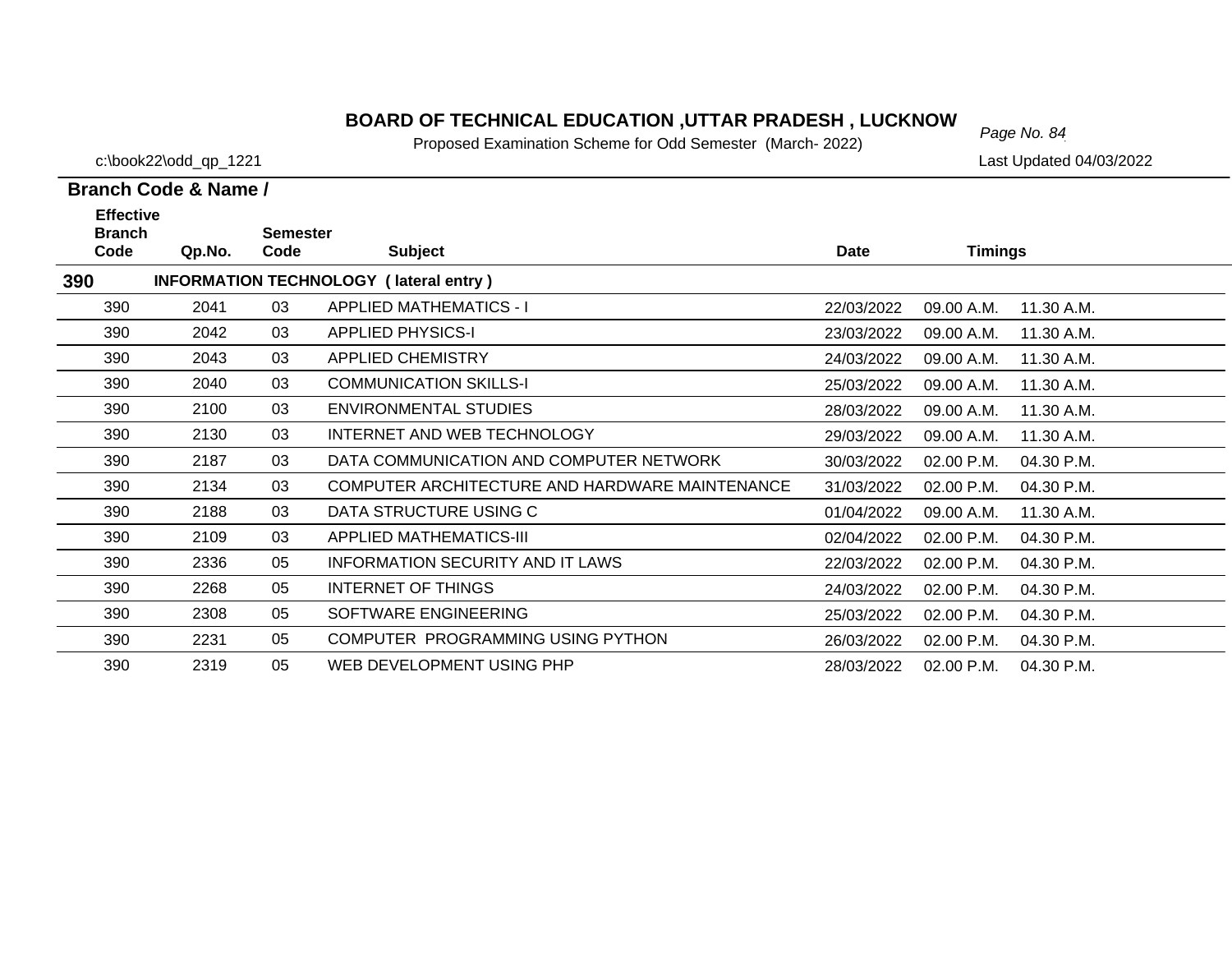# *Page No. 85* **BOARD OF TECHNICAL EDUCATION ,UTTAR PRADESH , LUCKNOW**

Proposed Examination Scheme for Odd Semester (March- 2022)

c:\book22\odd\_qp\_1221 Last Updated 04/03/2022

| <b>Effective</b><br><b>Branch</b> |        | <b>Semester</b> |                                                                      |            |                |            |
|-----------------------------------|--------|-----------------|----------------------------------------------------------------------|------------|----------------|------------|
| Code                              | Qp.No. | Code            | <b>Subject</b>                                                       | Date       | <b>Timings</b> |            |
| 391                               |        |                 | ELECTRICAL & ELECTRONICS ENGINEERING (lateral entry)                 |            |                |            |
| 391                               | 2041   | 03              | <b>APPLIED MATHEMATICS - I</b>                                       | 22/03/2022 | 09.00 A.M.     | 11.30 A.M. |
| 391                               | 2042   | 03              | <b>APPLIED PHYSICS-I</b>                                             | 23/03/2022 | 09.00 A.M.     | 11.30 A.M. |
| 391                               | 2043   | 03              | <b>APPLIED CHEMISTRY</b>                                             | 24/03/2022 | 09.00 A.M.     | 11.30 A.M. |
| 391                               | 2040   | 03              | <b>COMMUNICATION SKILLS-I</b>                                        | 25/03/2022 | 09.00 A.M.     | 11.30 A.M. |
| 391                               | 2100   | 03              | ENVIRONMENTAL STUDIES                                                | 28/03/2022 | 09.00 A.M.     | 11.30 A.M. |
| 391                               | 2385   | 03              | ELECTRICAL AND ELECTRONICS INSTRUMENTATION AND<br><b>MEASUREMENT</b> | 29/03/2022 | 09.00 A.M.     | 11.30 A.M. |
| 391                               | 2111   | 03              | ELECTRICAL AND ELECTRONICS ENGINEERING MATERIALS                     | 30/03/2022 | 09.00 A.M.     | 11.30 A.M. |
| 391                               | 2429   | 03              | PRINCIPLES OF DIGITAL ELECTRONICS                                    | 31/03/2022 | 02.00 P.M.     | 04.30 P.M. |
| 391                               | 2181   | 03              | <b>ELECTRICAL MACHINE-I</b>                                          | 01/04/2022 | 09.00 A.M.     | 11.30 A.M. |
| 391                               | 2109   | 03              | <b>APPLIED MATHEMATICS-III</b>                                       | 02/04/2022 | 02.00 P.M.     | 04.30 P.M. |
| 791                               | 0023   | 05              | SWITCH GEAR AND PROTECTION                                           | 23/03/2022 | 02.00 P.M.     | 04.30 P.M. |
| 791                               | 0877   | 05              | MICROPROCESSOR AND APPLICATION                                       | 24/03/2022 | 02.00 P.M.     | 04.30 P.M. |
| 791                               | 1964   | 05              | INDUSTRIAL MANAGEMENT & ENTREPRENEURSHIP<br><b>DEVELOPMENT</b>       | 26/03/2022 | 02.00 P.M.     | 04.30 P.M. |
| 791                               | 1962   | 05              | <b>CONTROL SYSTEM</b>                                                | 28/03/2022 | 02.00 P.M.     | 04.30 P.M. |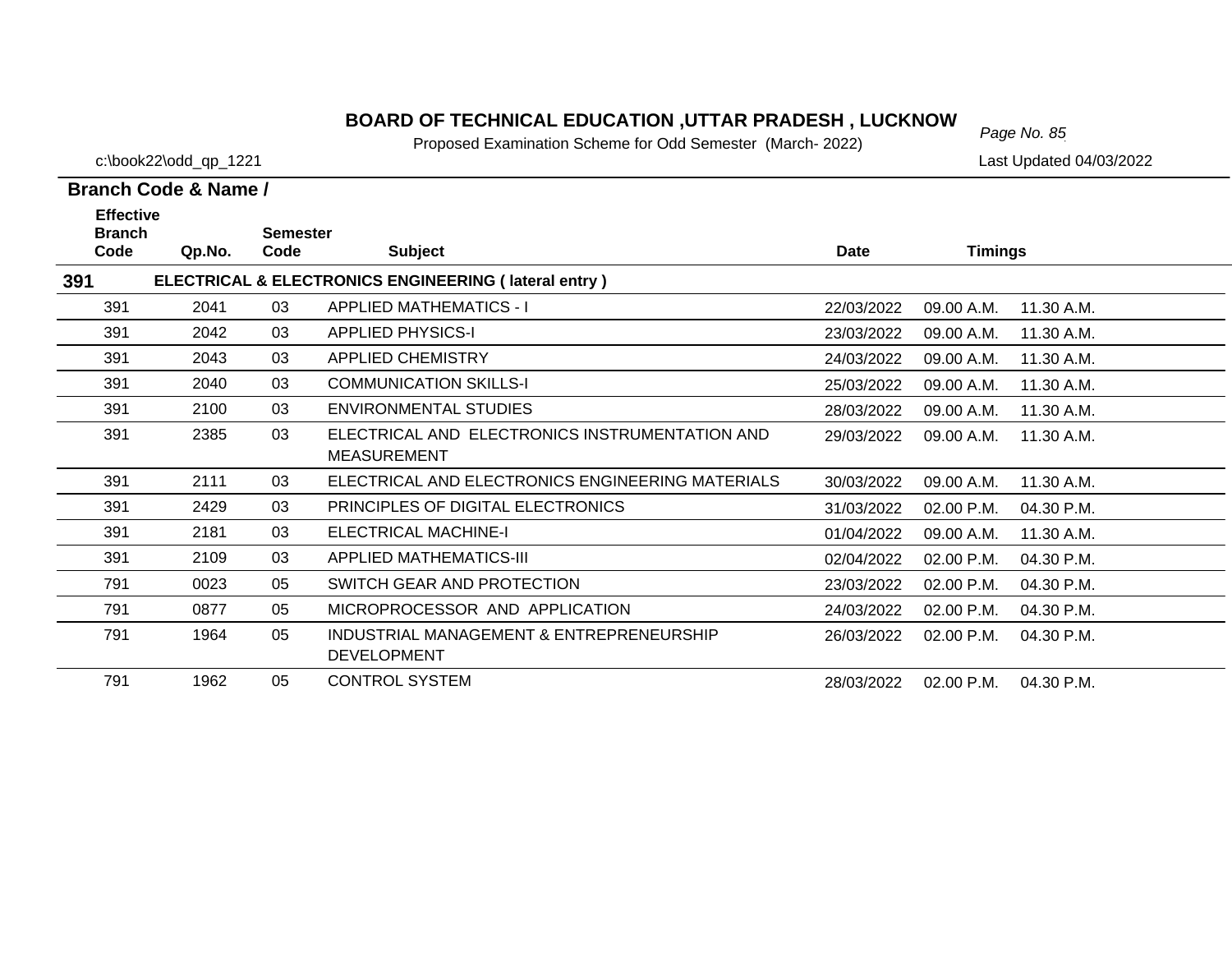# *Page No. 86* **BOARD OF TECHNICAL EDUCATION ,UTTAR PRADESH , LUCKNOW**

Proposed Examination Scheme for Odd Semester (March- 2022)

c:\book22\odd\_qp\_1221 Last Updated 04/03/2022

| <b>Effective</b>      |                            |                         |                                           |             |                          |  |
|-----------------------|----------------------------|-------------------------|-------------------------------------------|-------------|--------------------------|--|
| <b>Branch</b><br>Code | Qp.No.                     | <b>Semester</b><br>Code | <b>Subject</b>                            | <b>Date</b> | <b>Timings</b>           |  |
| 392                   | <b>PRINTING TECHNOLOGY</b> |                         |                                           |             |                          |  |
| 392                   | 1903                       | 01                      | <b>APPLIED PHYSICS-I</b>                  | 23/03/2022  | 11.30 A.M.<br>09.00 A.M. |  |
| 392                   | 1965                       | 01                      | <b>GRAPHICS DESIGN AND TOPOGRAPHY</b>     | 24/03/2022  | 02.00 P.M.<br>04.30 P.M. |  |
| 392                   | 1966                       | 01                      | <b>PRINTING PROCESSES - I</b>             | 25/03/2022  | 02.00 P.M.<br>04.30 P.M. |  |
| 392                   | 1901                       | 01                      | <b>APPLIED MATHEMATICS-I(A)</b>           | 26/03/2022  | 11.30 A.M.<br>09.00 A.M. |  |
| 392                   | 1905                       | 01                      | FOUNDATIONAL COMMUNICATION                | 28/03/2022  | 09.00 A.M.<br>11.30 A.M. |  |
| 392                   | 1987                       | 01                      | <b>BASIC ACCOUNTANCY</b>                  | 29/03/2022  | 02.00 P.M.<br>04.30 P.M. |  |
| 392                   | 1973                       | 03                      | <b>BINDING &amp; PACKAGING-I</b>          | 22/03/2022  | 09.00 A.M.<br>11.30 A.M. |  |
| 392                   | 1969                       | 03                      | <b>BASIC ENGINEERING-I</b>                | 24/03/2022  | 11.30 A.M.<br>09.00 A.M. |  |
| 392                   | 1970                       | 03                      | <b>GRAPHIC REPRODUCTION</b>               | 25/03/2022  | 09.00 A.M.<br>11.30 A.M. |  |
| 392                   | 1972                       | 03                      | PRINTING DESIGN-I                         | 29/03/2022  | 09.00 A.M.<br>11.30 A.M. |  |
| 392                   | 1971                       | 03                      | PRINTING SCIENCE                          | 30/03/2022  | 09.00 A.M.<br>11.30 A.M. |  |
| 392                   | 1974                       | 03                      | ENTREPRENEURSHIP DEVLOPMENT               | 31/03/2022  | 11.30 A.M.<br>09.00 A.M. |  |
| 392                   | 2006                       | 05                      | <b>BUSINESS MANAGEMENT</b>                | 22/03/2022  | 02.00 P.M.<br>04.30 P.M. |  |
| 392                   | 2007                       | 05                      | <b>PRINTING DESIGN-II</b>                 | 23/03/2022  | 02.00 P.M.<br>04.30 P.M. |  |
| 392                   | 2008                       | 05                      | <b>TEXT &amp; IMAGE SETTING-II</b>        | 24/03/2022  | 02.00 P.M.<br>04.30 P.M. |  |
| 392                   | 2009                       | 05                      | PLANNING AND COLOUR SEPERATION TECHNOLOGY | 25/03/2022  | 02.00 P.M.<br>04.30 P.M. |  |
| 392                   | 2010                       | 05                      | <b>IMAGE CARRIER TECHNOLOGY-II</b>        | 26/03/2022  | 02.00 P.M.<br>04.30 P.M. |  |
| 392                   | 2174                       | 05                      | PRESS TECHNOLOGY-I                        | 28/03/2022  | 02.00 P.M.<br>04.30 P.M. |  |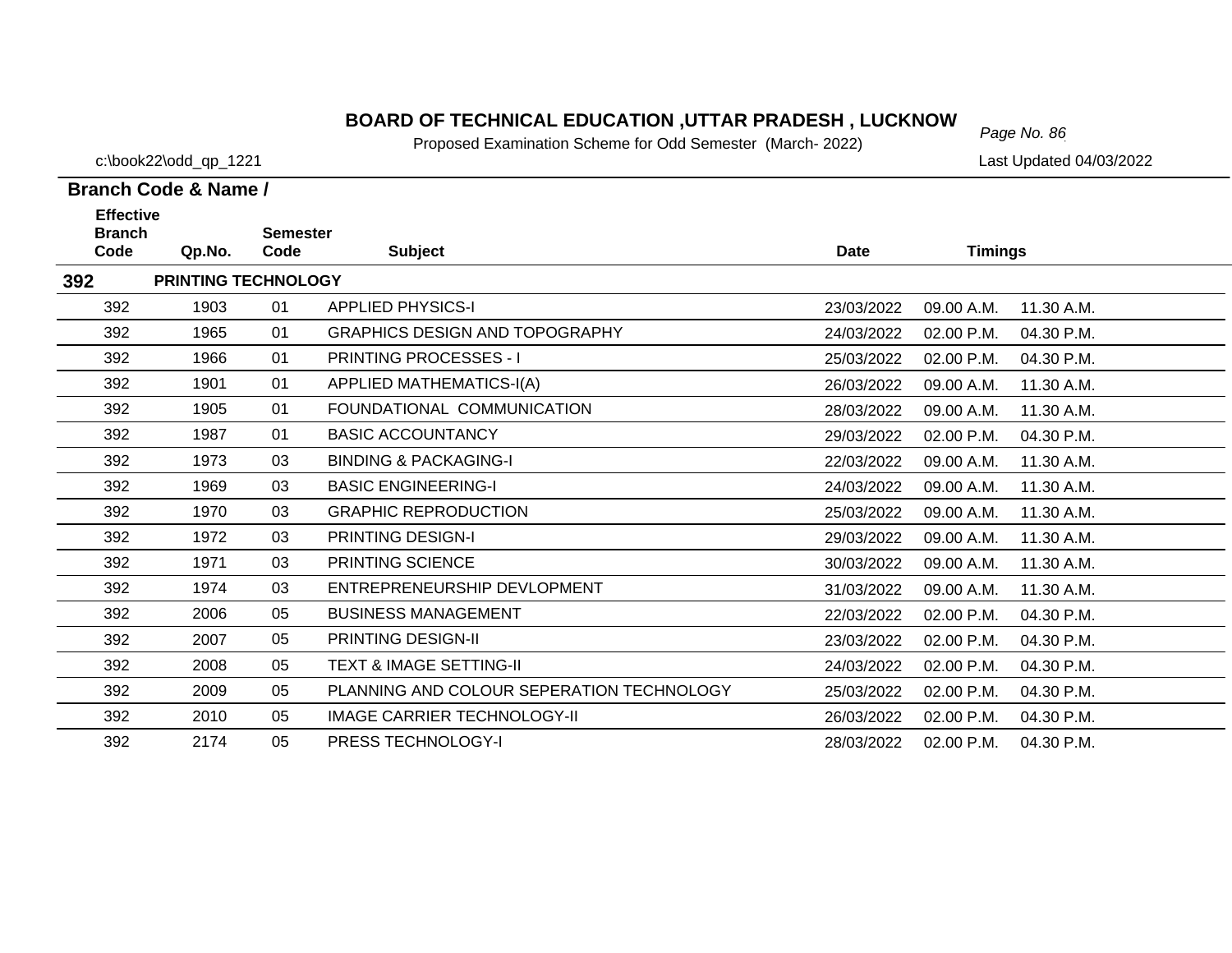# *Page No. 87* **BOARD OF TECHNICAL EDUCATION ,UTTAR PRADESH , LUCKNOW**

Proposed Examination Scheme for Odd Semester (March- 2022)

c:\book22\odd\_qp\_1221 Last Updated 04/03/2022

| <b>Effective</b><br><b>Branch</b> |        | <b>Semester</b> |                                                                |            |            |            |
|-----------------------------------|--------|-----------------|----------------------------------------------------------------|------------|------------|------------|
| Code                              | Qp.No. | Code            | <b>Subject</b>                                                 | Date       | Timings    |            |
| 393                               |        |                 | <b>TEXTILE TECHNOLOGY (lateral entry)</b>                      |            |            |            |
| 393                               | 0845   | 03              | ELECTRICAL TECHNOLOGY & ELECTRONICS                            | 22/03/2022 | 09.00 A.M. | 11.30 A.M. |
| 393                               | 1903   | 03              | <b>APPLIED PHYSICS-I</b>                                       | 23/03/2022 | 09.00 A.M. | 11.30 A.M. |
| 393                               | 1112   | 03              | <b>FABRIC STRUCTURE &amp; ANALYSIS</b>                         | 25/03/2022 | 09.00 A.M. | 11.30 A.M. |
| 393                               | 1901   | 03              | APPLIED MATHEMATICS-I(A)                                       | 26/03/2022 | 09.00 A.M. | 11.30 A.M. |
| 393                               | 1905   | 03              | FOUNDATIONAL COMMUNICATION                                     | 28/03/2022 | 09.00 A.M. | 11.30 A.M. |
| 393                               | 1115   | 03              | <b>WEAVING PREPARATION</b>                                     | 29/03/2022 | 09.00 A.M. | 11.30 A.M. |
| 393                               | 1114   | 03              | SPINNING PREPARATION                                           | 30/03/2022 | 02.00 P.M. | 04.30 P.M. |
| 393                               | 0241   | 05              | <b>SPINNING TECHNOLOGY-I</b>                                   | 22/03/2022 | 02.00 P.M. | 04.30 P.M. |
| 393                               | 0242   | 05              | <b>SPINNING TECHNOLOGY-II</b>                                  | 23/03/2022 | 02.00 P.M. | 04.30 P.M. |
| 393                               | 0243   | 05              | <b>WEAVING TECHNOLOGY-I</b>                                    | 24/03/2022 | 02.00 P.M. | 04.30 P.M. |
| 393                               | 0244   | 05              | <b>WEAVING TECHNOLOGY-II</b>                                   | 25/03/2022 | 02.00 P.M. | 04.30 P.M. |
| 393                               | 1964   | 05              | INDUSTRIAL MANAGEMENT & ENTREPRENEURSHIP<br><b>DEVELOPMENT</b> | 26/03/2022 | 02.00 P.M. | 04.30 P.M. |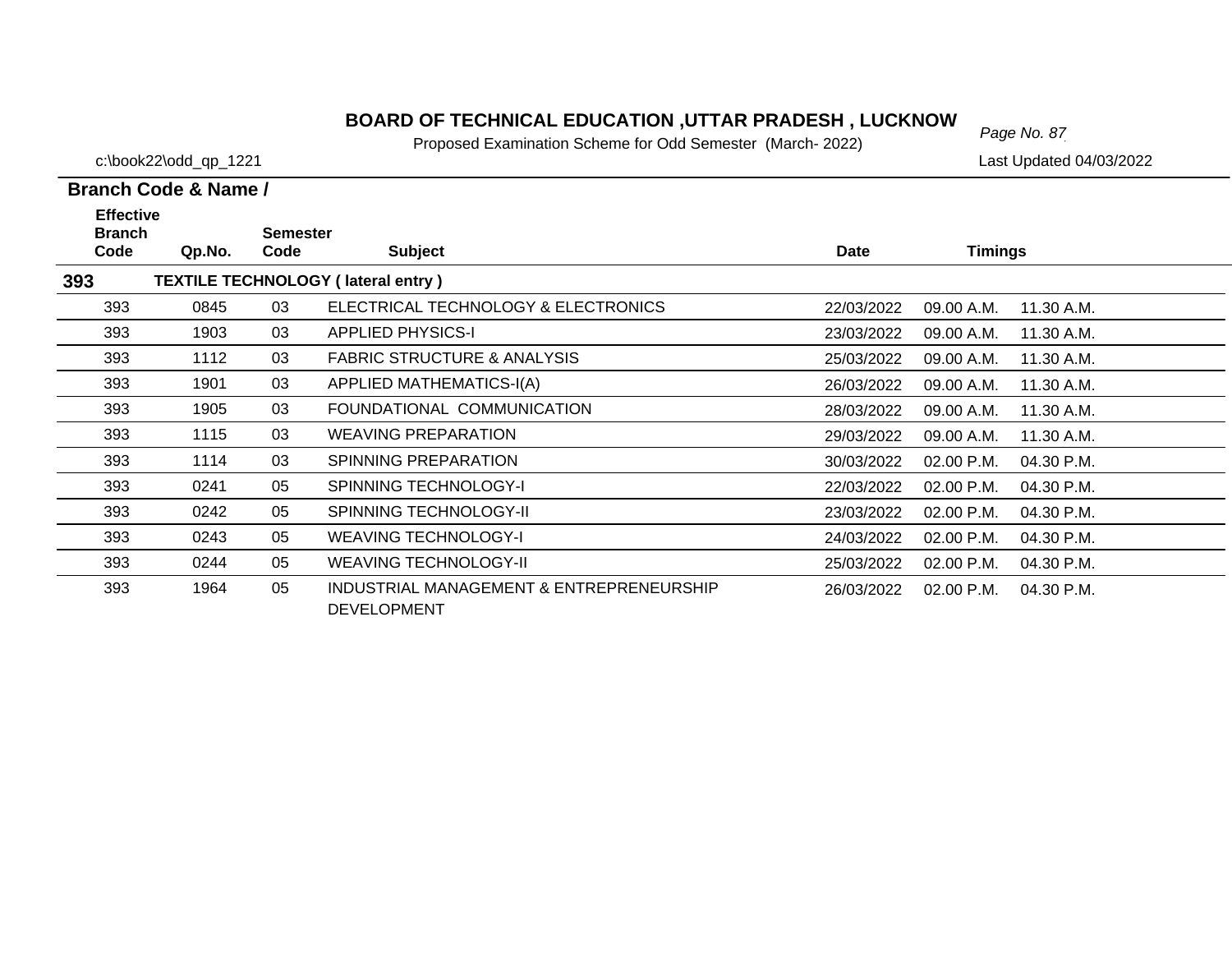## *Page No. 88* **BOARD OF TECHNICAL EDUCATION ,UTTAR PRADESH , LUCKNOW**

Proposed Examination Scheme for Odd Semester (March- 2022)

**Branch Code & Name /**

c:\book22\odd\_qp\_1221 Last Updated 04/03/2022

# **Branch SemesterCode Subject Date Timings Effective**

| ווטוש |        | UUIIIUJIUI |                                           |             |                |            |
|-------|--------|------------|-------------------------------------------|-------------|----------------|------------|
| Code  | Qp.No. | Code       | <b>Subject</b>                            | <b>Date</b> | <b>Timings</b> |            |
| 394   |        |            | PRINTING TECHNOLOGY (lateral entry)       |             |                |            |
| 394   | 1973   | 03         | <b>BINDING &amp; PACKAGING-I</b>          | 22/03/2022  | 09.00 A.M.     | 11.30 A.M. |
| 394   | 1903   | 03         | <b>APPLIED PHYSICS-I</b>                  | 23/03/2022  | 09.00 A.M.     | 11.30 A.M. |
| 394   | 1969   | 03         | <b>BASIC ENGINEERING-I</b>                | 24/03/2022  | 09.00 A.M.     | 11.30 A.M. |
| 394   | 1970   | 03         | <b>GRAPHIC REPRODUCTION</b>               | 25/03/2022  | 09.00 A.M.     | 11.30 A.M. |
| 394   | 1901   | 03         | APPLIED MATHEMATICS-I(A)                  | 26/03/2022  | 09.00 A.M.     | 11.30 A.M. |
| 394   | 1905   | 03         | FOUNDATIONAL COMMUNICATION                | 28/03/2022  | 09.00 A.M.     | 11.30 A.M. |
| 394   | 1972   | 03         | <b>PRINTING DESIGN-I</b>                  | 29/03/2022  | 09.00 A.M.     | 11.30 A.M. |
| 394   | 1971   | 03         | <b>PRINTING SCIENCE</b>                   | 30/03/2022  | 09.00 A.M.     | 11.30 A.M. |
| 394   | 1974   | 03         | ENTREPRENEURSHIP DEVLOPMENT               | 31/03/2022  | 09.00 A.M.     | 11.30 A.M. |
| 394   | 2006   | 05         | <b>BUSINESS MANAGEMENT</b>                | 22/03/2022  | 02.00 P.M.     | 04.30 P.M. |
| 394   | 2007   | 05         | <b>PRINTING DESIGN-II</b>                 | 23/03/2022  | $02.00$ P.M.   | 04.30 P.M. |
| 394   | 2008   | 05         | <b>TEXT &amp; IMAGE SETTING-II</b>        | 24/03/2022  | 02.00 P.M.     | 04.30 P.M. |
| 394   | 2009   | 05         | PLANNING AND COLOUR SEPERATION TECHNOLOGY | 25/03/2022  | 02.00 P.M.     | 04.30 P.M. |
| 394   | 2010   | 05         | IMAGE CARRIER TECHNOLOGY-II               | 26/03/2022  | $02.00$ P.M.   | 04.30 P.M. |
| 394   | 2174   | 05         | <b>PRESS TECHNOLOGY-I</b>                 | 28/03/2022  | 02.00 P.M.     | 04.30 P.M. |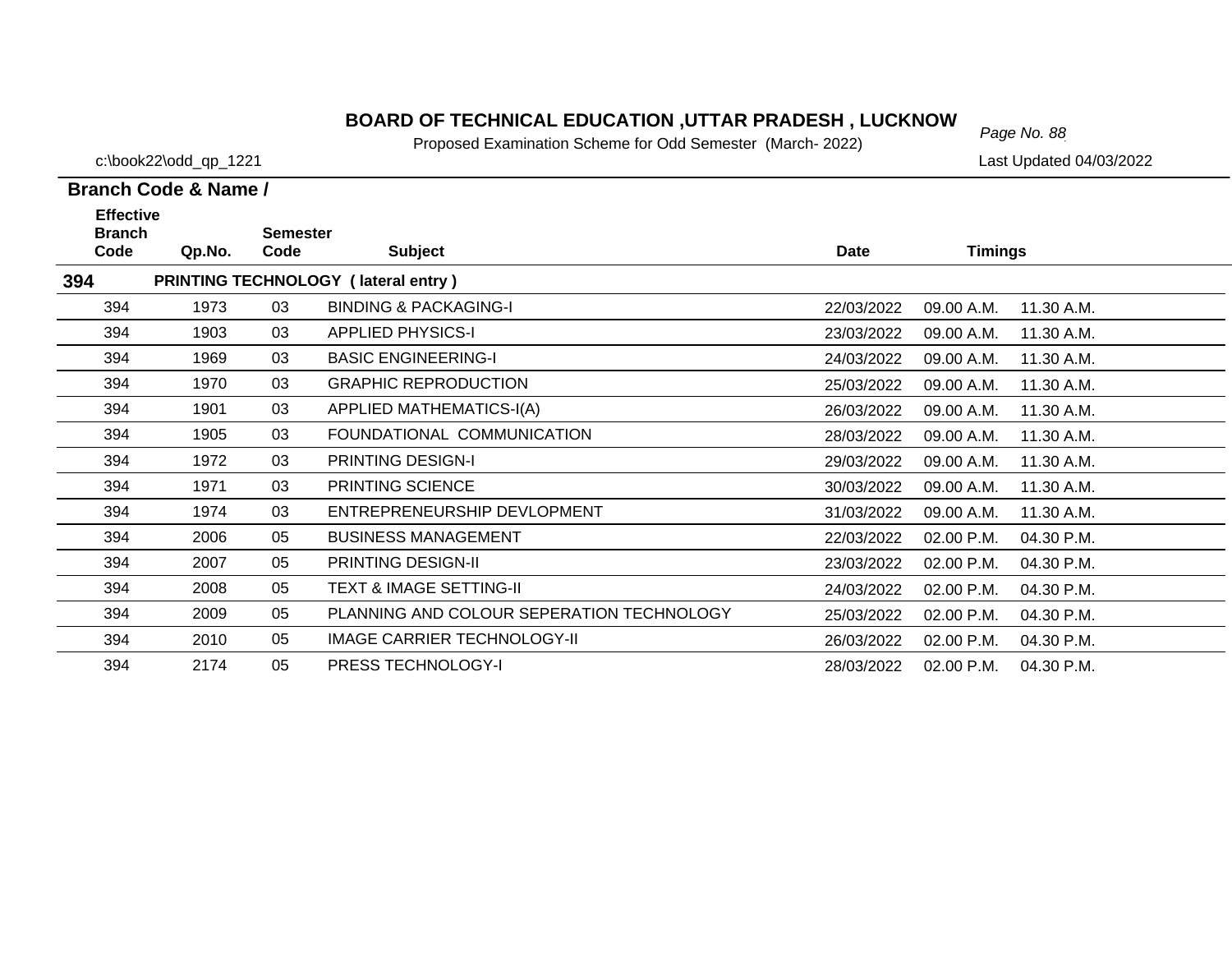# *Page No. 89* **BOARD OF TECHNICAL EDUCATION ,UTTAR PRADESH , LUCKNOW**

Proposed Examination Scheme for Odd Semester (March- 2022)

c:\book22\odd\_qp\_1221 Last Updated 04/03/2022

| <b>Effective</b>      |        |                         |                                                                |             |                |            |
|-----------------------|--------|-------------------------|----------------------------------------------------------------|-------------|----------------|------------|
| <b>Branch</b><br>Code | Qp.No. | <b>Semester</b><br>Code | <b>Subject</b>                                                 | <b>Date</b> | <b>Timings</b> |            |
| 395                   |        |                         | <b>MECHANICAL ENGINEERING (lateral entry)</b>                  |             |                |            |
| 395                   | 2041   | 03                      | <b>APPLIED MATHEMATICS - I</b>                                 | 22/03/2022  | 09.00 A.M.     | 11.30 A.M. |
| 395                   | 2042   | 03                      | <b>APPLIED PHYSICS-I</b>                                       | 23/03/2022  | 09.00 A.M.     | 11.30 A.M. |
| 395                   | 2043   | 03                      | APPLIED CHEMISTRY                                              | 24/03/2022  | 09.00 A.M.     | 11.30 A.M. |
| 395                   | 2040   | 03                      | <b>COMMUNICATION SKILLS-I</b>                                  | 25/03/2022  | 09.00 A.M.     | 11.30 A.M. |
| 395                   | 2117   | 03                      | <b>ENGINEERING MATERIALS</b>                                   | 28/03/2022  | 09.00 A.M.     | 11.30 A.M. |
| 395                   | 2118   | 03                      | <b>WORKSHOP TECHNOLOGY</b>                                     | 29/03/2022  | 09.00 A.M.     | 11.30 A.M. |
| 395                   | 2184   | 03                      | <b>MECHANICS OF SOLIDS</b>                                     | 30/03/2022  | 09.00 A.M.     | 11.30 A.M. |
| 395                   | 2185   | 03                      | THERMAL ENGINEERING                                            | 31/03/2022  | 09.00 A.M.     | 11.30 A.M. |
| 395                   | 2109   | 03                      | <b>APPLIED MATHEMATICS-III</b>                                 | 02/04/2022  | 02.00 P.M.     | 04.30 P.M. |
| 395                   | 2220   | 05                      | <b>AUTOMOBILE ENGINEERING</b>                                  | 22/03/2022  | 02.00 P.M.     | 04.30 P.M. |
| 395                   | 2270   | 05                      | <b>MACHINE DESIGN</b>                                          | 23/03/2022  | 02.00 P.M.     | 04.30 P.M. |
| 395                   | 2298   | 05                      | PRODUCTION MANAGEMENT                                          | 24/03/2022  | 02.00 P.M.     | 04.30 P.M. |
| 395                   | 2322   | 05                      | PRODUCTION TECHNOLOGY                                          | 25/03/2022  | 02.00 P.M.     | 04.30 P.M. |
| 395                   | 2335   | 05                      | THEORY OF MACHINES                                             | 26/03/2022  | 02.00 P.M.     | 04.30 P.M. |
| 395                   | 2337   | 05                      | INDUSTRIAL MANAGEMENT & ENTREPRENEURSHIP<br><b>DEVELOPMENT</b> | 30/03/2022  | 02.00 P.M.     | 04.30 P.M. |